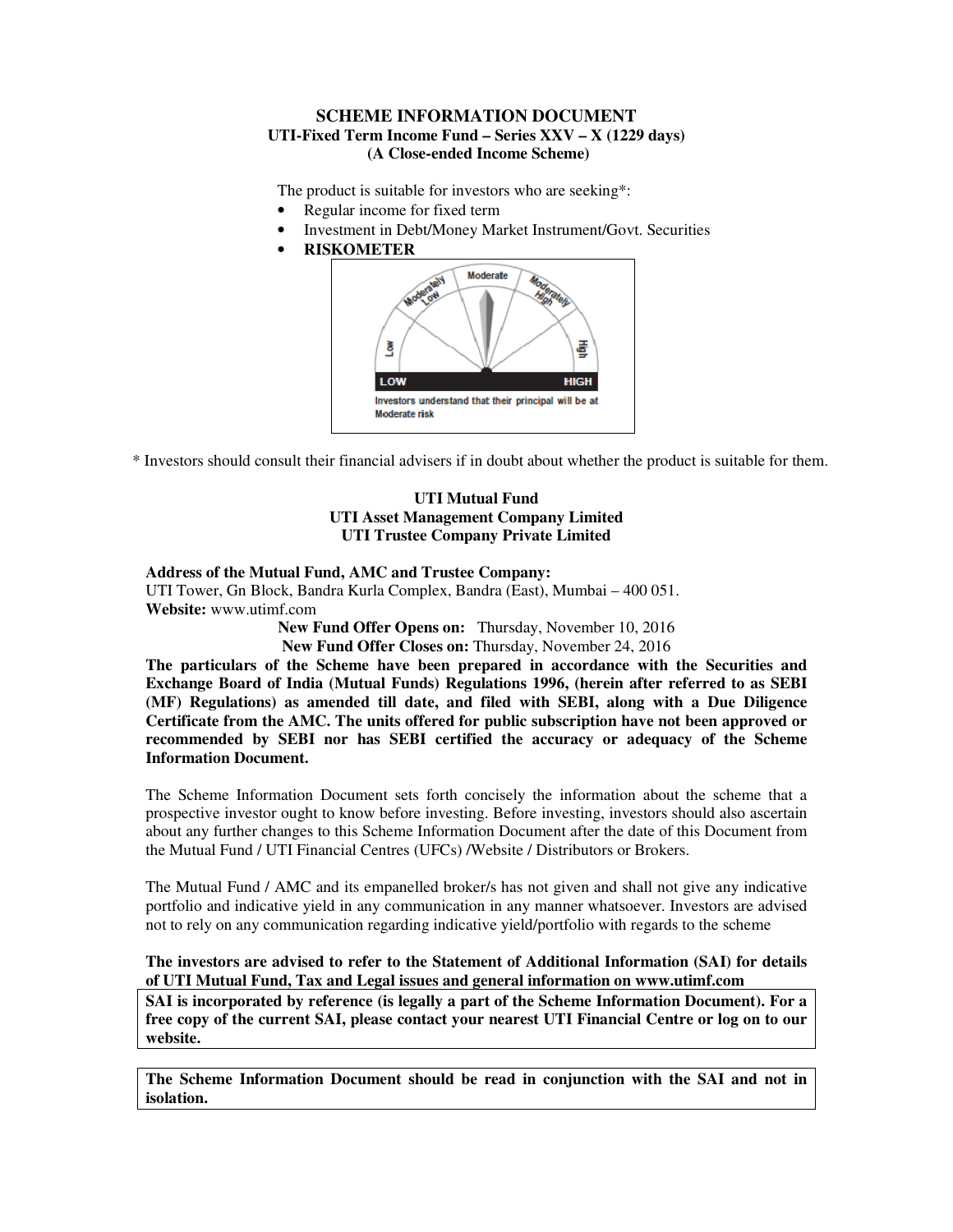Please refer to NSE Disclaimer clause overleaf. This Scheme Information Document is dated October 25, 2016

### **DISCLAIMER OF NSE**

As required, a copy of this Scheme Information Document has been submitted to National Stock Exchange of India Limited (hereinafter referred to as NSE). NSE has given vide its letter Ref No.: NSE/LIST/67655 dated March 30, 2016 permission to the Mutual Fund to use the Exchange's name in this Scheme Information Document as one of the stock exchanges on which the Mutual Fund's units are proposed to be listed subject to, the Mutual Fund fulfilling various criteria for listing. The Exchange has scrutinized this Scheme Information Document for its limited internal purpose of deciding on the matter of granting the aforesaid permission to the Mutual Fund. It is to be distinctly understood that the aforesaid permission given by NSE should not in any way be deemed or construed that the Scheme Information Document has been cleared or approved by NSE; nor does it in any manner warrant, certify or endorse the correctness or completeness of any of the contents of this Scheme Information Document; nor does it warrant that the Mutual Fund's units will be listed or will continue to be listed on the Exchange; nor does it take any responsibility for the financial or other soundness of the Mutual Fund, its sponsors, its management or any scheme of the Mutual Fund.

Every person who desires to apply for or otherwise acquire any units of the Mutual Fund may do so pursuant to independent inquiry, investigation and analysis and shall not have any claim against the Exchange whatsoever by reason of any loss which may be suffered by such person consequent to or in connection with such subscription /acquisition whether by reason of anything stated or omitted to be stated herein or any other reason whatsoever."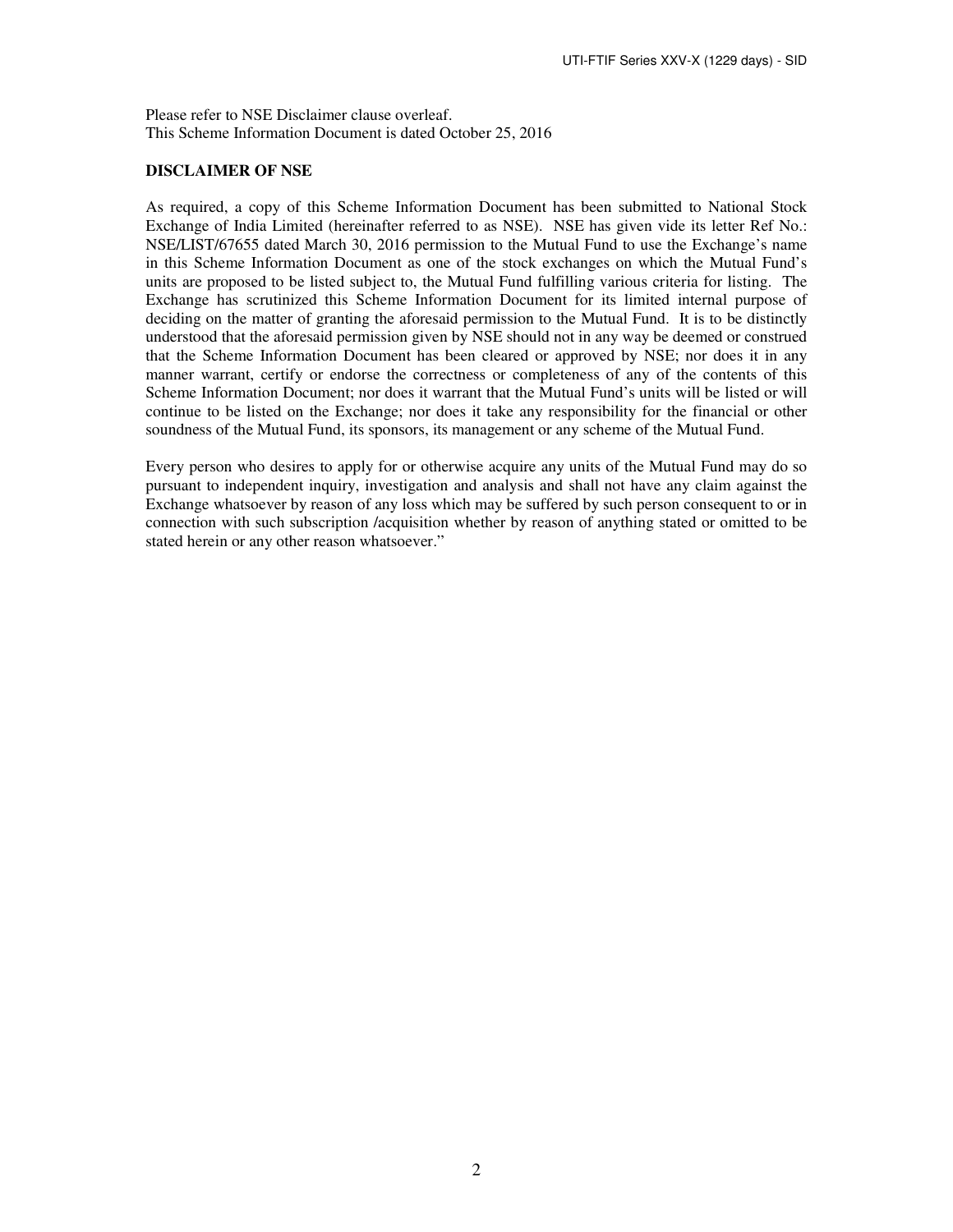| Item No.                | Contents                                                              | Page No.        |
|-------------------------|-----------------------------------------------------------------------|-----------------|
|                         | <b>HIGHLIGHTS</b>                                                     | $\Delta$        |
| I.                      | <b>INTRODUCTION</b>                                                   |                 |
| A                       | <b>Risk Factors</b>                                                   | 6               |
| B                       | Requirement of minimum investors in the Scheme                        | 10              |
| $\overline{C}$          | Definitions                                                           | 10              |
| D                       | Due Diligence by the Asset Management Company                         | 14              |
|                         |                                                                       |                 |
| II.                     | <b>INFORMATION ABOUT THE SCHEME</b>                                   |                 |
| A                       | Type of the Scheme                                                    | 15              |
| $\mathbf B$             | What is the investment objective of the Scheme?                       | 15              |
| $\overline{C}$          | How will the Scheme allocate its assets?                              | 15              |
| D                       | Where will the Scheme invest?                                         | 19              |
| E                       | What are the Investment Strategies?                                   | $\overline{22}$ |
| $\mathbf F$             | <b>Fundamental Attributes</b>                                         | $\overline{22}$ |
| G                       | How will the Scheme Benchmark its performance?                        | 23              |
| H                       | Who manages the scheme?                                               | 23              |
| I                       | What are the Investment Restrictions?                                 | 23              |
| $\overline{\mathbf{J}}$ | How has the Scheme performed?                                         | 25              |
|                         |                                                                       |                 |
| Ш.                      | <b>UNITS AND OFFER</b>                                                |                 |
| A                       | New Fund Offer (NFO)                                                  | 25              |
| $\, {\bf B}$            | <b>Ongoing Offer Details</b>                                          | 37              |
| $\overline{C}$          | Periodic Disclosures                                                  | 47              |
| D                       | Computation of NAV                                                    | 51              |
|                         |                                                                       |                 |
| IV.                     | <b>FEES AND EXPENSES</b>                                              |                 |
| A                       | New Fund Offer (NFO) Expenses                                         | 51              |
| $\overline{B}$          | <b>Annual Scheme Recurring Expenses</b>                               | $\overline{51}$ |
| $\overline{C}$          | <b>Load Structure</b>                                                 | 54              |
|                         |                                                                       |                 |
| V.                      | <b>RIGHTS OF UNITHOLDERS</b>                                          | 55              |
|                         |                                                                       |                 |
| VI.                     | PENALTIES,<br>PENDING LITIGATION<br><b>OR</b>                         |                 |
|                         | PROCEEDINGS, FINDINGS OF INSPECTIONS OR                               |                 |
|                         | INVESTIGATIONS FOR WHICH ACTION MAY                                   | 55              |
|                         | HAVE BEEN TAKEN OR IS IN THE PROCESS OF                               |                 |
|                         | <b>BEING</b><br><b>TAKEN</b><br>BY<br><b>ANY</b><br><b>REGULATORY</b> |                 |
|                         | <b>AUTHORITY</b>                                                      |                 |

# **TABLE OF CONTENTS**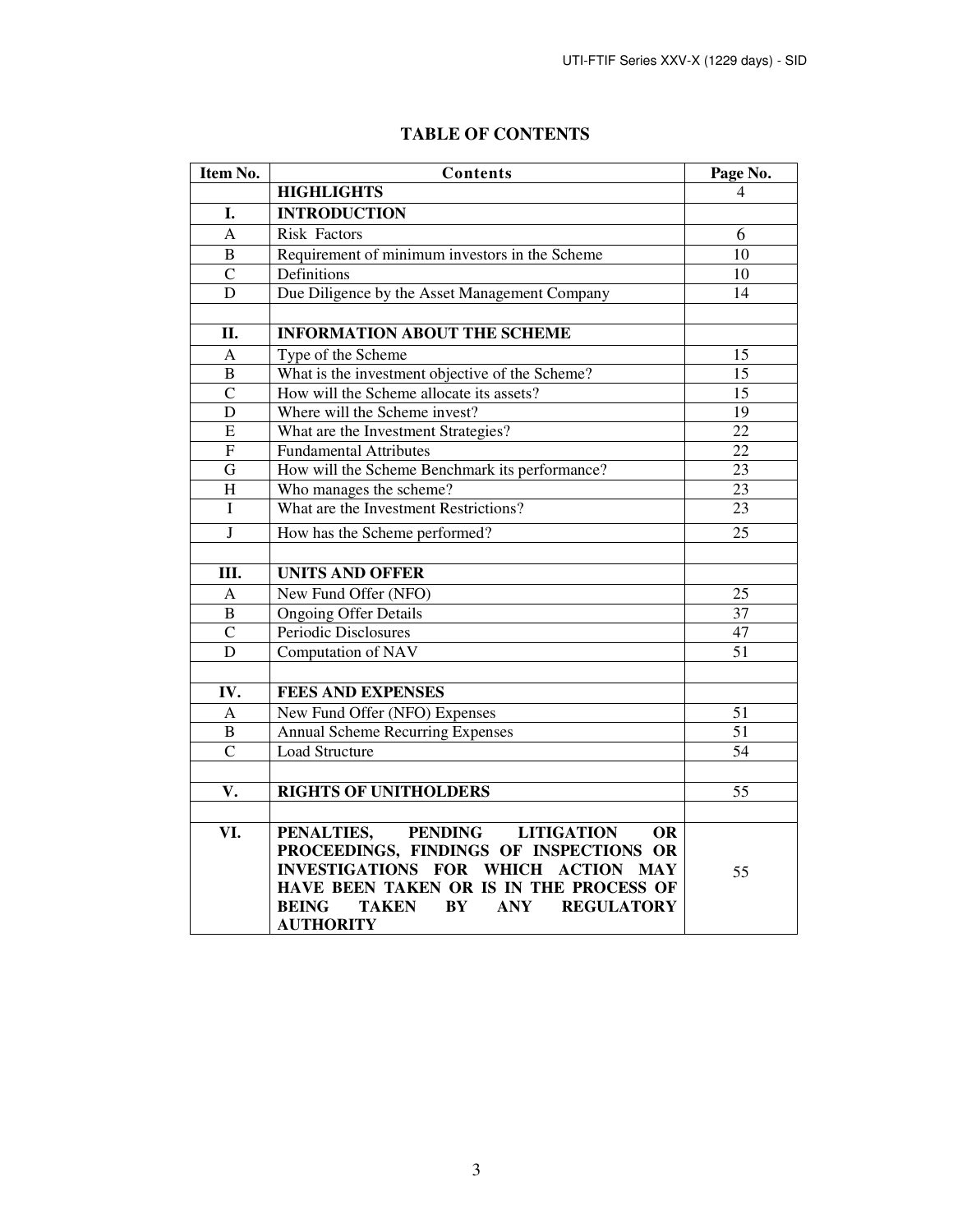| <b>HIGHLIGHTS</b> |
|-------------------|
|-------------------|

| <b>Proposed</b>                         |                                                                                                                                                                                                                                                                                                                                                                                        |                                                                                                                         |                |              |             |                                      |
|-----------------------------------------|----------------------------------------------------------------------------------------------------------------------------------------------------------------------------------------------------------------------------------------------------------------------------------------------------------------------------------------------------------------------------------------|-------------------------------------------------------------------------------------------------------------------------|----------------|--------------|-------------|--------------------------------------|
| <b>Schedule</b><br>under<br>this Series | <b>Series</b><br><b>Number</b><br>of<br>proposed to be launched                                                                                                                                                                                                                                                                                                                        |                                                                                                                         | <b>Schemes</b> |              |             |                                      |
|                                         | UTI-Fixed Term Income Fund - Series XXV -                                                                                                                                                                                                                                                                                                                                              |                                                                                                                         |                | 15 (Fifteen) |             |                                      |
|                                         | Schemes I to XV (                                                                                                                                                                                                                                                                                                                                                                      | days)                                                                                                                   |                |              |             |                                      |
|                                         |                                                                                                                                                                                                                                                                                                                                                                                        | Exact tenure of each scheme will range between 1096 days to 3700 days and<br>will be decided at the time of the launch. |                |              |             |                                      |
| Investment                              |                                                                                                                                                                                                                                                                                                                                                                                        | The scheme aims to generate returns by investing in a portfolio of fixed income                                         |                |              |             |                                      |
| Objective                               |                                                                                                                                                                                                                                                                                                                                                                                        | securities maturing on or before the date of maturity of the scheme. However,                                           |                |              |             |                                      |
|                                         |                                                                                                                                                                                                                                                                                                                                                                                        | the scheme does not guarantee / indicate any return. There is no assurance that                                         |                |              |             |                                      |
|                                         |                                                                                                                                                                                                                                                                                                                                                                                        | the funds objective will be achieved.                                                                                   |                |              |             |                                      |
| <b>Tenure</b>                           |                                                                                                                                                                                                                                                                                                                                                                                        | Tenure of the scheme is 1229 days.                                                                                      |                |              |             |                                      |
| Plans and Options                       |                                                                                                                                                                                                                                                                                                                                                                                        | The scheme offers following plans                                                                                       |                |              |             |                                      |
| offered                                 | Regular Plan                                                                                                                                                                                                                                                                                                                                                                           |                                                                                                                         |                |              |             |                                      |
|                                         | Direct Plan                                                                                                                                                                                                                                                                                                                                                                            |                                                                                                                         |                |              |             |                                      |
|                                         |                                                                                                                                                                                                                                                                                                                                                                                        | Both the plans offer following options                                                                                  |                |              |             |                                      |
|                                         | (i)                                                                                                                                                                                                                                                                                                                                                                                    | Growth Option                                                                                                           |                |              |             |                                      |
|                                         |                                                                                                                                                                                                                                                                                                                                                                                        | (ii) Quarterly Dividend Option with Payout facility                                                                     |                |              |             |                                      |
|                                         |                                                                                                                                                                                                                                                                                                                                                                                        | (iii) Flexi Dividend Option with Payout facility                                                                        |                |              |             |                                      |
|                                         |                                                                                                                                                                                                                                                                                                                                                                                        | (iv) Annual Dividend Option with Payout facility                                                                        |                |              |             |                                      |
|                                         |                                                                                                                                                                                                                                                                                                                                                                                        | (v) Maturity Dividend Option with Payout facility                                                                       |                |              |             |                                      |
|                                         | In case where no option is exercised by the applicant/unitholder at the time of<br>making his investment or subsequently he will be deemed to be under the<br>Growth Option and his application will be processed accordingly. In case<br>dividend option is indicated and the periodicity is not mentioned, then the<br>default dividend option will be the Quarterly Dividend Option |                                                                                                                         |                |              |             |                                      |
|                                         | <b>Direct Plan:</b><br>Direct Plan is only for investors who purchase/subscribe units directly with the<br>Fund and is not available for investors who route their investments through a<br>Distributor.                                                                                                                                                                               |                                                                                                                         |                |              |             |                                      |
|                                         | The Direct Plan will be a separate plan under the Scheme and shall have a lower<br>expense ratio excluding distribution expenses, commission etc and will have a<br>separate NAV. No commission shall be paid / charged from Direct Plan.                                                                                                                                              |                                                                                                                         |                |              |             |                                      |
|                                         | The Direct and Regular plans will have a common portfolio.                                                                                                                                                                                                                                                                                                                             |                                                                                                                         |                |              |             |                                      |
|                                         | How to apply: Investors subscribing under Direct Plan will have to<br>indicate "Direct Plan" against the Scheme name in the application<br>form as for example "UTI-Fixed Term Income Fund Series - XXV-<br>$X(1229 \text{ days})$ -Direct Plan".                                                                                                                                      |                                                                                                                         |                |              |             |                                      |
|                                         | Treatment of applications under "Direct" / "Regular" Plans:                                                                                                                                                                                                                                                                                                                            |                                                                                                                         |                |              |             |                                      |
|                                         | Scenario                                                                                                                                                                                                                                                                                                                                                                               | <b>Broker Code mentioned</b>                                                                                            |                |              |             | Plan mentioned by Default Plan to be |
|                                         |                                                                                                                                                                                                                                                                                                                                                                                        | by the investor                                                                                                         | the investor   |              |             | captured                             |
|                                         | 1                                                                                                                                                                                                                                                                                                                                                                                      | Not mentioned                                                                                                           | Not mentioned  |              | Direct Plan |                                      |
|                                         | $\overline{2}$                                                                                                                                                                                                                                                                                                                                                                         | Not mentioned                                                                                                           | Direct         |              | Direct Plan |                                      |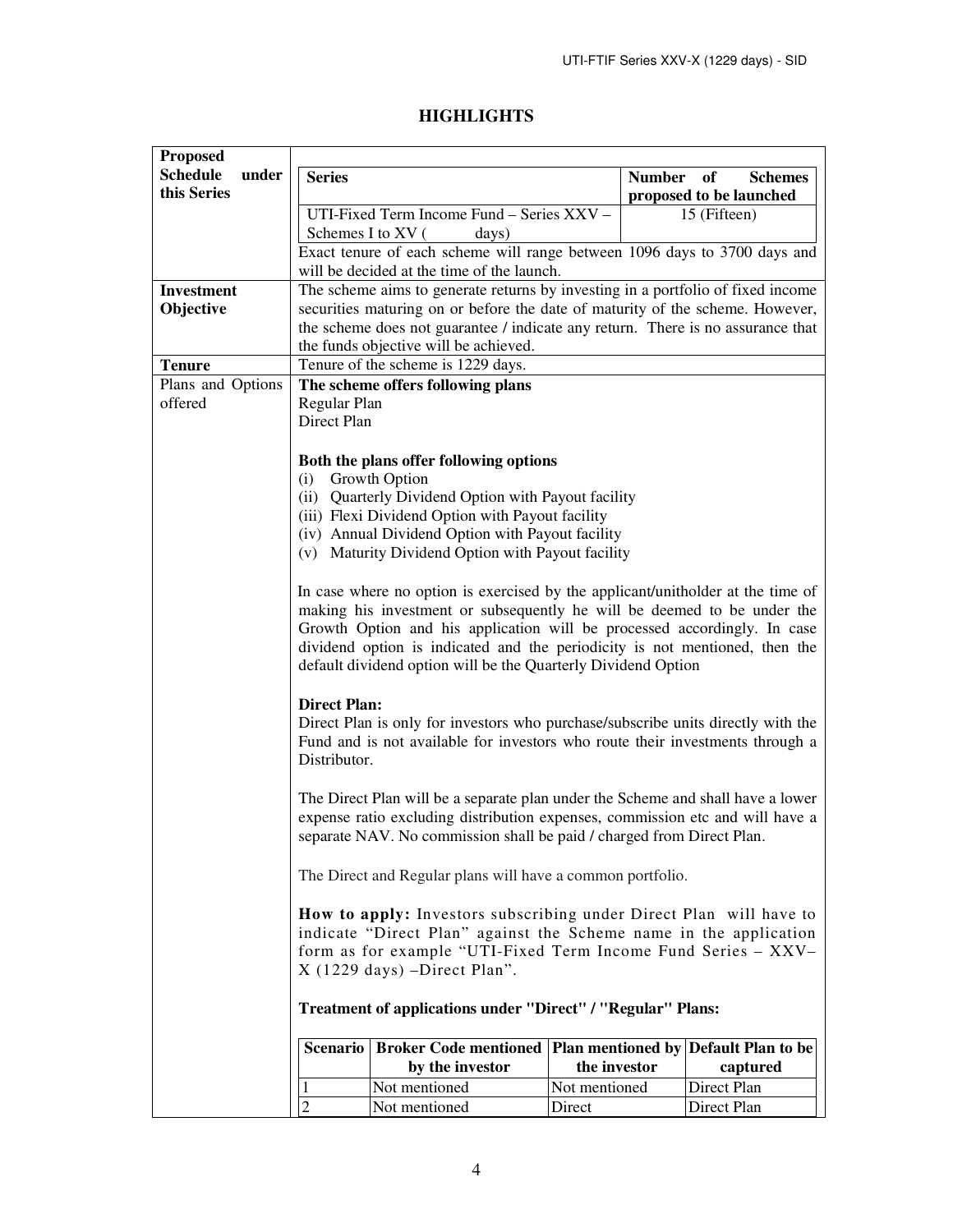|                          | 3                                                                                                         | Not mentioned                                                                                                        | Regular       | Direct Plan                                                             |  |  |
|--------------------------|-----------------------------------------------------------------------------------------------------------|----------------------------------------------------------------------------------------------------------------------|---------------|-------------------------------------------------------------------------|--|--|
|                          | $\overline{\mathcal{L}}$                                                                                  | Mentioned                                                                                                            | Direct        | Direct Plan                                                             |  |  |
|                          | 5                                                                                                         | Direct                                                                                                               | Not mentioned | Direct Plan                                                             |  |  |
|                          | 6                                                                                                         | Direct                                                                                                               | Regular       | Direct Plan                                                             |  |  |
|                          | $\overline{7}$                                                                                            | Mentioned                                                                                                            | Regular       | Regular Plan                                                            |  |  |
|                          | $\overline{8}$                                                                                            | Mentioned                                                                                                            | Not mentioned | Regular Plan                                                            |  |  |
|                          |                                                                                                           |                                                                                                                      |               |                                                                         |  |  |
|                          | In cases of wrong / invalid / incomplete ARN codes mentioned in the                                       |                                                                                                                      |               |                                                                         |  |  |
|                          |                                                                                                           |                                                                                                                      |               | application form under Scenarios 7 or 8 above, the application shall be |  |  |
|                          | processed under Regular Plan. UTI AMC shall contact and obtain the correct                                |                                                                                                                      |               |                                                                         |  |  |
|                          | ARN code within 30 calendar days of the receipt of the application form from                              |                                                                                                                      |               |                                                                         |  |  |
|                          | the investor/ distributor. In case, the correct code is not received within 30                            |                                                                                                                      |               |                                                                         |  |  |
|                          |                                                                                                           | calendar days, the transaction shall be reprocessed under Direct Plan from the                                       |               |                                                                         |  |  |
|                          |                                                                                                           | date of application without any exit load.                                                                           |               |                                                                         |  |  |
|                          |                                                                                                           |                                                                                                                      |               |                                                                         |  |  |
|                          |                                                                                                           | For further details on Direct Plan, please refer to SAI                                                              |               |                                                                         |  |  |
| Liquidity                |                                                                                                           | During the New Fund Offer, the units of the scheme will be sold at the face                                          |               |                                                                         |  |  |
|                          |                                                                                                           | value of ₹10/- per unit.                                                                                             |               |                                                                         |  |  |
|                          |                                                                                                           | Redemption will be done on maturity date at NAV based price of the scheme.                                           |               |                                                                         |  |  |
|                          |                                                                                                           |                                                                                                                      |               |                                                                         |  |  |
|                          |                                                                                                           |                                                                                                                      |               |                                                                         |  |  |
|                          |                                                                                                           | As per SEBI guidelines, the AMC/Mutual Fund shall not redeem the units of<br>the scheme before the date of maturity. |               |                                                                         |  |  |
|                          |                                                                                                           |                                                                                                                      |               |                                                                         |  |  |
|                          |                                                                                                           | The units of the scheme will be listed on National Stock Exchange (NSE), after                                       |               |                                                                         |  |  |
|                          |                                                                                                           | the closure of the New Fund Offer period. Investors will be able to enter and                                        |               |                                                                         |  |  |
|                          |                                                                                                           | exit the scheme through transactions in the secondary market within five                                             |               |                                                                         |  |  |
|                          |                                                                                                           | business days of allotment.                                                                                          |               |                                                                         |  |  |
| Redemption<br>7          |                                                                                                           | The Scheme will come to an end on the maturity date. On maturity of the                                              |               |                                                                         |  |  |
| <b>Maturity</b>          |                                                                                                           | Scheme, the outstanding Units shall either be redeemed and proceeds will be                                          |               |                                                                         |  |  |
|                          |                                                                                                           | paid to the Unitholder or will be switched-out to any existing open ended                                            |               |                                                                         |  |  |
|                          |                                                                                                           | scheme/a Fixed Term Income Fund of UTI Mutual Fund open for sale on the                                              |               |                                                                         |  |  |
|                          |                                                                                                           | date of maturity in the respective options, as opted by the unitholder, as the case                                  |               |                                                                         |  |  |
|                          | may be.                                                                                                   |                                                                                                                      |               |                                                                         |  |  |
|                          |                                                                                                           |                                                                                                                      |               |                                                                         |  |  |
|                          |                                                                                                           | If the investor does not select any of the aforesaid options then the units of the                                   |               |                                                                         |  |  |
|                          |                                                                                                           | Scheme will be compulsorily and without any further act by the Unitholder(s)                                         |               |                                                                         |  |  |
|                          |                                                                                                           | redeemed on the Maturity Date/Final Redemption Date. On the Maturity Date /                                          |               |                                                                         |  |  |
|                          | Final Redemption Date of the Scheme, the units under the Scheme will be                                   |                                                                                                                      |               |                                                                         |  |  |
| <b>Benchmark</b>         | redeemed at the Applicable NAV.<br>CRISIL Composite Bond Index is the benchmark for UTI-Fixed Term Income |                                                                                                                      |               |                                                                         |  |  |
|                          |                                                                                                           | Fund – Series XXV– $X$ (1229 days).                                                                                  |               |                                                                         |  |  |
| <b>Entry / Exit Load</b> |                                                                                                           | Entry Load: NIL, Redemption not permitted before maturity. On the                                                    |               |                                                                         |  |  |
|                          |                                                                                                           | Maturity Date / Final Redemption Date of the Scheme, the units under the                                             |               |                                                                         |  |  |
|                          |                                                                                                           | Scheme will be redeemed at the Applicable NAV.                                                                       |               |                                                                         |  |  |
| <b>Transparency</b><br>7 |                                                                                                           | Declaration of NAV on a daily basis within 5 business days from the date                                             |               |                                                                         |  |  |
| <b>NAV Disclosure</b>    | of allotment.                                                                                             |                                                                                                                      |               |                                                                         |  |  |
| <b>Minimum</b>           | Minimum amount of investment is $\overline{5}5,000/4$ and in multiples of $\overline{5}10/4$ under all    |                                                                                                                      |               |                                                                         |  |  |
| <b>Application</b>       | the plans / options.                                                                                      |                                                                                                                      |               |                                                                         |  |  |
| <b>Amount</b>            |                                                                                                           |                                                                                                                      |               |                                                                         |  |  |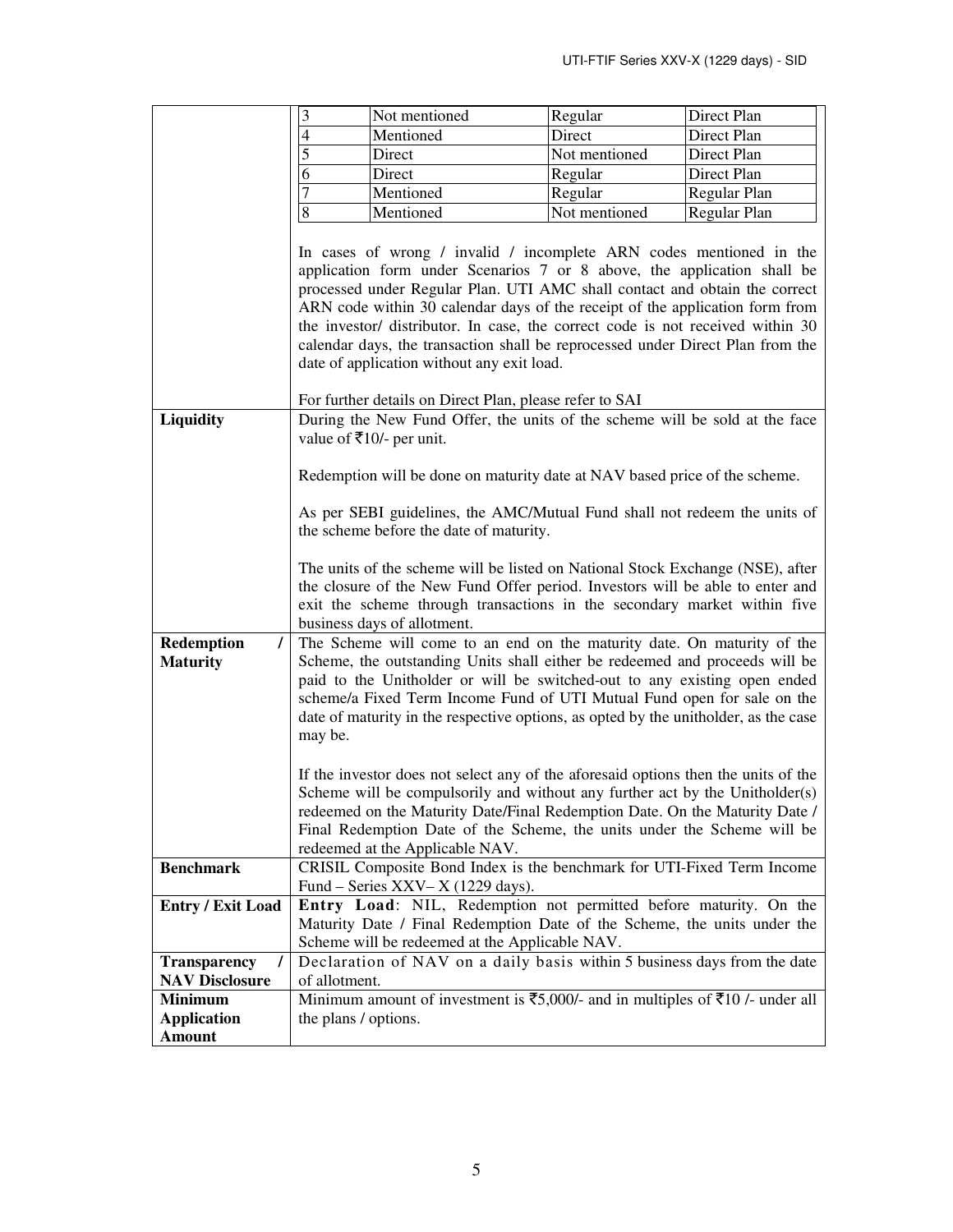### **I. INTRODUCTION**

#### **A. RISK FACTORS**

### **Standard Risk Factors:**

- 1. Investment in Mutual Fund Units involves investment risks such as trading volumes, settlement risk, liquidity risk, default risk including the possible loss of principal.
- 2. As the price / value / interest rates of the securities in which the scheme invests fluctuates, the value of your investment in the scheme may go up or down.
- 3. Past performance of the Sponsors/AMC/Mutual Fund does not guarantee future performance of the scheme.
- 4. UTI-Fixed Term Income Fund Series XXV X (1229 days) (UTI-FTIF Series XXV X (1229 days)) is only the name of the scheme and does not in any manner indicate either the quality of the scheme or its future prospects or returns. There may be instances where no dividend distribution could be made.
- 5. The sponsors are not responsible or liable for any loss resulting from the operation of the scheme beyond the initial contribution of  $\bar{\tau}10,000/$ - made by them towards setting up the Fund.

### 6. **The present scheme is not a guaranteed or assured return scheme***.*

- 7. Statements/Observations made in this Scheme Information Document are subject to the laws of the land as they exist at any relevant point of time.
- 8. Growth, appreciation, dividend and income, if any, referred to in this Scheme Information Document are subject to the tax laws and other fiscal enactments as they exist from time to time.
- 9. The NAVs of the Scheme may be affected by changes in the general market conditions, factors and forces affecting capital market, in particular, level of interest rates, various market related factors and trading volumes, settlement periods and transfer procedures.
- 10. Mutual Funds and securities investments are subject to market risks and the NAVs of the units issued under the scheme may go up or down depending on the factors and forces affecting the capital markets.
- 11. **Credit Risk:** Bonds /debentures as well as other money market instruments issued by corporates run the risk of down grading by the rating agencies and even default as the worst case. Securities issued by Central/State governments have lesser to zero probability of credit/ default risk in view of the sovereign status of the issuer.
- 12. **Interest-Rate Risk**: Bonds/ Central Government securities which are fixed income securities, run price-risk like any other fixed income security. Generally, when interest rates rise, prices of fixed income securities fall and when interest rates drop, the prices increase. The level of interest rates is determined by the rates at which government raises new money through RBI and the price levels at which the market is already dealing in existing securities, rate of inflation etc. The extent of fall or rise in the prices is a function of the prevailing coupon rate, number of days to maturity of a security and the increase or decrease in the level of interest rates. The prices of Bonds/Central Government securities are also influenced by the liquidity in the financial system and/or the open market operations (OMO) by RBI. Pressure on exchange rate of the Rupee may also affect security prices. Such rise and fall in price of bonds/central government securities in the portfolio of the schemes may influence the NAVs of the schemes as and when such changes occur. For a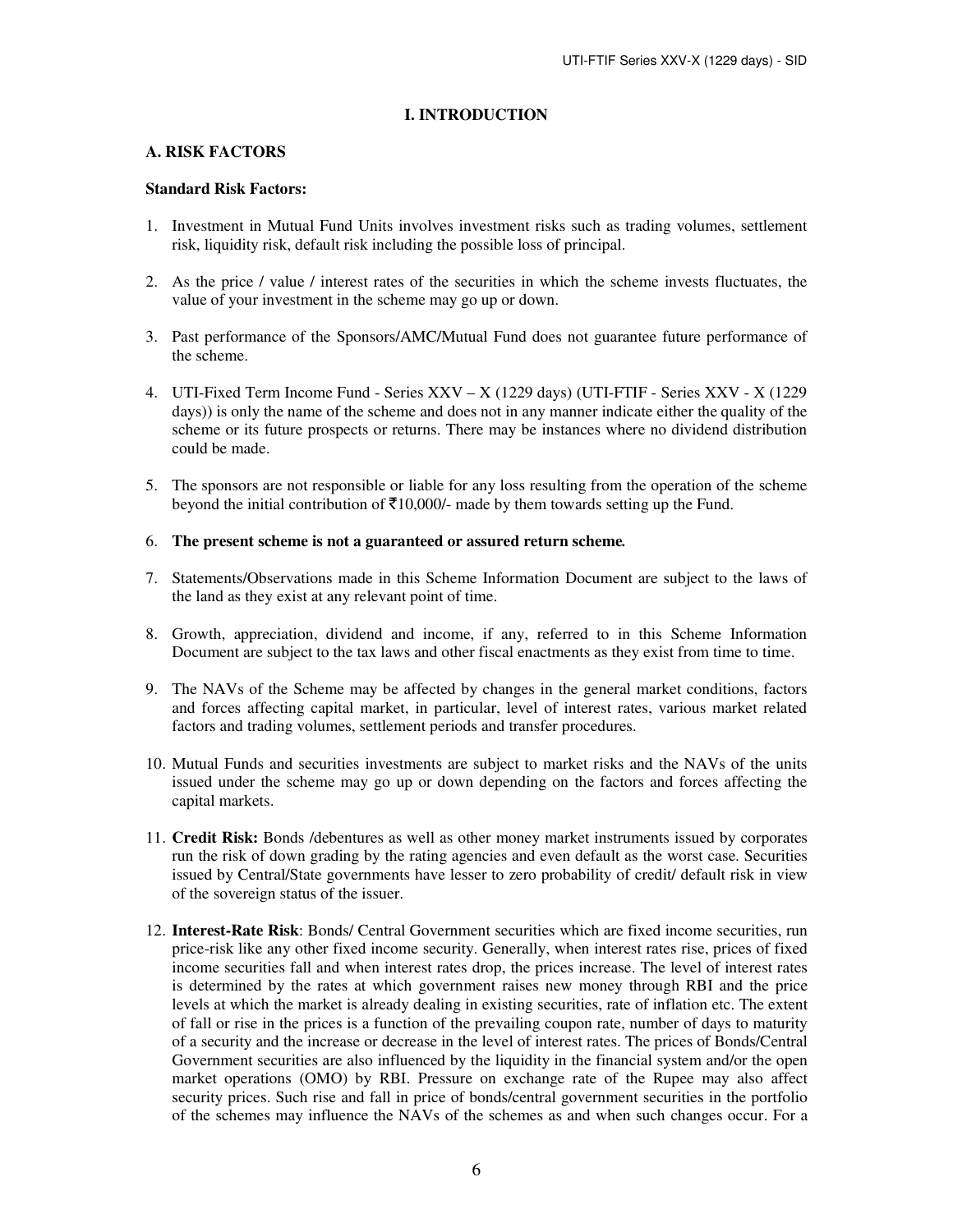fixed term scheme, where the maturity of the debt securities in the portfolio are in line with the maturity period of the respective schemes, the interest rate risk may not be there, if the investment is held upto maturity.

- 13. **Price Risk:** As long as the scheme will be invested, their Net Asset Value (NAV) is exposed to market fluctuations, and their value can go up as well as down. The portfolio of fixed-income securities that the Scheme invest in would be exposed to price changes on a day-to-day basis. These price changes may occur due to instrument-specific factors as well as general macroeconomic conditions. In general, price of fixed-income securities go up when interest rates fall, and vice versa.
- 14. **Liquidity Risk**: The Indian debt market is such that a large percentage of the total traded volumes on particular days might be concentrated in a few securities. Traded volumes for particular securities differ significantly on a daily basis. Consequently, the schemes might have to incur a significant "impact cost" while transacting large volumes in a particular security. A lower level of liquidity affecting an individual security (ies) or an entire market may have an adverse bearing on the value of the Scheme's assets. This may more importantly affect its ability to sell particular securities with minimal impact cost as and when necessary to meet requirement of liquidity or to sell stocks in response to triggers such as a specific economic/corporate event. Trading volumes, settlement periods and transfer procedures may restrict the liquidity of a few of the investments.
- 15. **Risks relating to duration:** Fixed Income securities of any issuer that has higher duration could be more risky in terms of price movements relative to those with lower duration. Thus any impact of interest rate changes would be higher on securities with higher duration irrespective of the status of the issuer of the security.
- 16. **Non-diversification Risk: :** The scheme may pursue a reasonable degree of diversification adhering to the SEBI guidelines on limits for investments in a single sector, limits on investments in securities issued by a single issuer etc. It may invest a greater proportion of assets in the securities of one issuer / single sector (within the limit permitted by regulation) as compared to a diversified fund. This could have implications for the performance of the Scheme. The Scheme may be more sensitive to economic, business, political or other changes and this may lead to sizeable fluctuation in the Net Asset Value of the Scheme.
- 17. **Reinvestment Risk:** This risk refers to the interest rate levels at which cash flows received from the securities in the Scheme are reinvested. The additional income from reinvestment is the "interest on interest" component. The risk is that the rate at which interim cash flows can be reinvested may be lower than that originally assumed.
- 18. **Money Market Securities** are subject to the risk of an issuer's inability to meet interest and principal payments on its obligations and market perception of the creditworthiness of the issuer.

#### 19. **Trading in derivatives involves certain specific risks like:**

- a. Credit Risk: This is the risk on default by the counter party. This is usually to the extent of difference between actual position and contracted position. This risk is substantially mitigated where derivative transactions happen through clearing corporation.
- b. Market Risk: Market movement may also adversely affect the pricing and settlement of derivative trades like cash trades.
- c. Illiquidity Risk: The risk that a derivative product may not be sold or purchased at a fair price due to lack of liquidity in the market.
- d. An exposure to derivatives can lead to losses. Success of dealing in derivatives depends on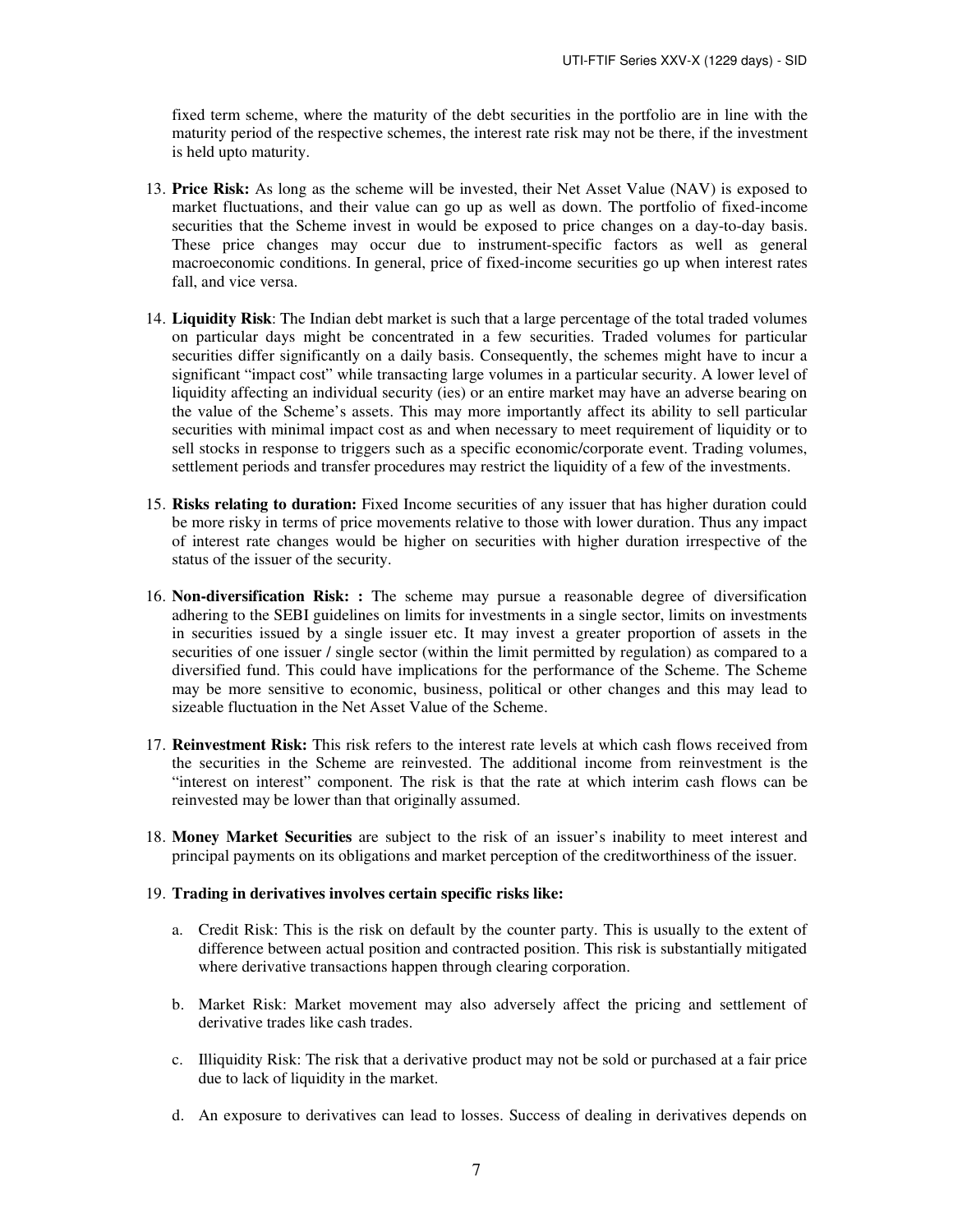the ability of the fund manager to correctly assess the future market movement and in the event of incorrect assessment, if any, performance of the schemes could be lower.

- e. Interest Rate Swaps (IRSs) and Forward Rate Agreements (FRAs) do also have inherent credit and settlement risks. However, these risks are substantially less, as they are limited to the interest stream and not the notional principal amount.
- f. Participating in derivatives is a highly specialised activity and entails greater than ordinary investment risks. Notwithstanding such derivatives being used for limited purpose of hedging and portfolio balancing, the overall market in these segments could be highly speculative due to the action of other participants in the market.
- g. Derivative products are leveraged instruments and can provide disproportionate gains as well as disproportionate losses to the investor. Execution of such strategies depends upon the ability of the fund manager to identify such opportunities. Identification and execution of the strategies to be pursued by the fund manager involve uncertainty and decision of fund manager may not always be profitable. No assurance can be given that the fund manager will be able to identify or execute such strategies.
- h. The risk associated with the use of derivatives are different from or possibly greater than, the risk associated with investing directly in securities and other traditional investments.

### 20**. Scheme Specific Risk Factors & Risk mitigation measures:**

a. The value of the Scheme's investments, may be affected generally by factors affecting securities markets, such as interest rates, currency exchange rates, changes in policies of the Government, taxation laws or policies of any appropriate authority and other political and economic developments, a specific sector or all sectors including debt markets. Consequently, the NAV of the Units of the Scheme may fluctuate and can go up or down. *As the scheme is close ended, the assets that mature on or before the date of maturity of the scheme, are purchased immediately after the New Fund Offer and is normally held till the* 

*maturity of the scheme thereby nearly eliminating interest rate risks. Thus the impact of risk factor mentioned above would be minimal.* 

- b. Different segments of the Indian financial markets have different settlement periods and such periods may be extended significantly by unforeseen circumstances leading to delays in receipt of proceeds from sale of securities. The inability of the Scheme to make intended securities purchases due to settlement problems could also cause the Scheme to miss certain investment opportunities. By the same rationale, the inability to sell securities held in the Scheme's portfolio due to the absence of a well developed and liquid secondary market for debt securities would result, at times, in potential losses to the Scheme, in case of a subsequent decline in the value of securities held in the Scheme's portfolio.
- c. Though it is the endeavor of fund manager to invest in debt securities maturing in line with the maturity of the respective Scheme there could be instances of not finding debt instruments with appropriate maturity date and hence there may be reinvestment risk. Investments in debt instruments are subject to reinvestment risks as interest rates prevailing on interest or maturity due dates may differ from the original coupon of the bond, which might result in the proceeds being invested at a lower rate.
- d. Securities, which are not quoted on the stock exchanges, are inherently illiquid in nature and carry a larger amount of liquidity risk, in comparison to securities that are listed on the exchanges or offer other exit options to the investor, including a put option. Within the regulatory limits, the AMC may choose to invest in unlisted securities that offer attractive yields. This may however increase the risk of the portfolio.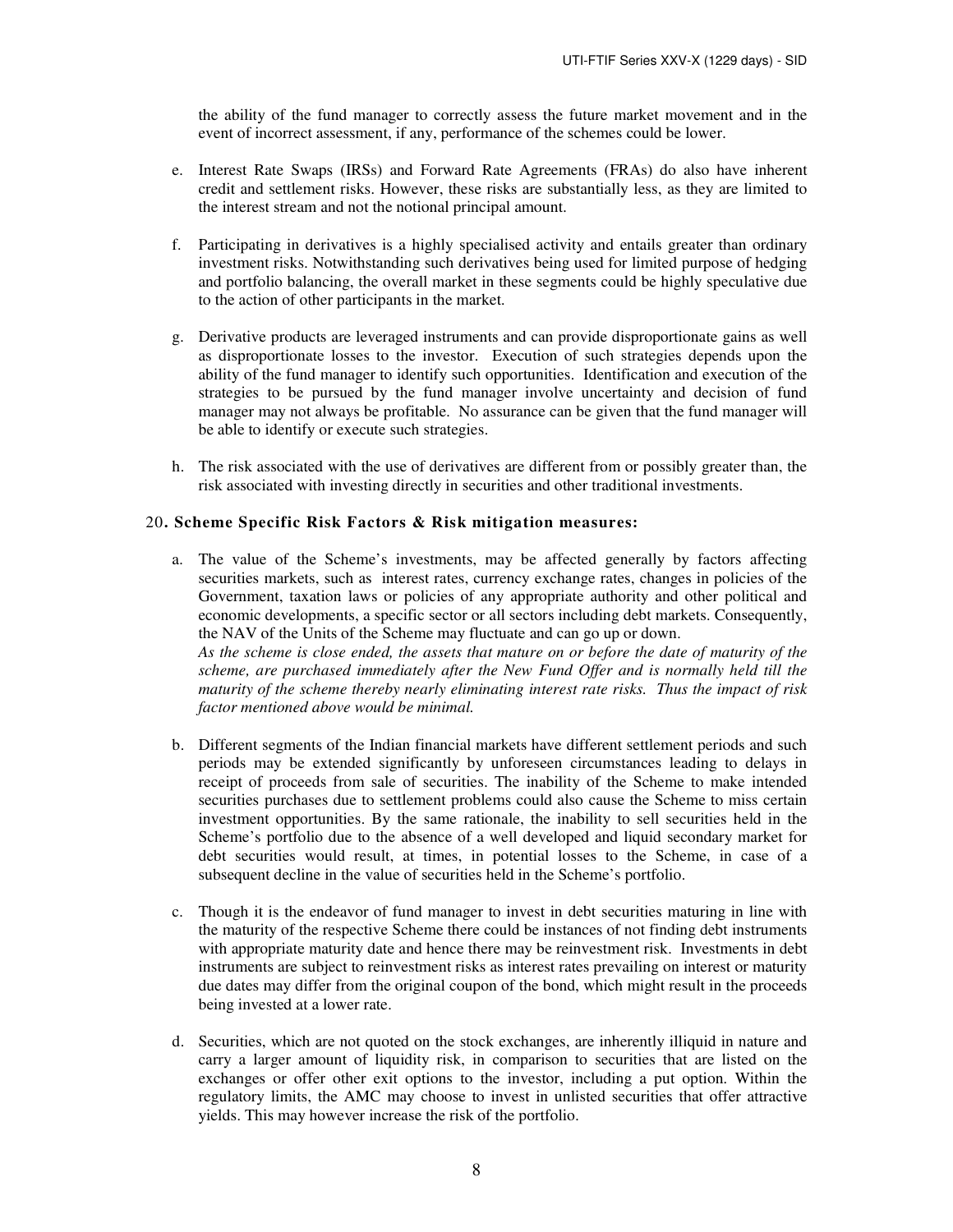- e. The Scheme may use various derivative products as permitted by the Regulations. Use of derivatives requires an understanding of not only the underlying instrument but also of the derivative itself. Other risks include, the risk of mispricing or improper valuation and the inability of derivatives to correlate perfectly with underlying assets, rates and indices. Usage of derivatives will expose the Scheme to certain risks inherent to such derivatives.
- f. The scheme intends to deploy funds in money market instruments to maintain liquidity. To the extent that some assets/funds are deployed in money market instruments, the scheme will be subject to credit risk as well as settlement risk, which might effect the liquidity of the scheme.

*As the said scheme is a close ended scheme with no redemption till maturity, the risk factors mentioned in Point No. b to d above, will be minimal.* 

 *Interest Rate Risk / Reinvestment Risk: Scheme would manage the interest rate risk & reinvestment risk by adequately matching the duration of assets in line with the duration of the scheme.* 

 *Credit Risk: Scheme would predominantly invest in highly rated securities where there is an internal credit comfort which would reduce the probability of credit risk.* 

 *Concentration Risk: The scheme would have modest presence of issuers with reasonable limits which would mitigate the credit concentration risk.* 

 *Portfolio Risk: By monitoring the return deviation and adequately managing all the above risks namely interest rate risk, reinvestment risk & credit cum concentration risk the scheme would mitigate the overall portfolio risk.* 

- g. Different types of securities in which the scheme would invest as given in the Scheme Information Document carry different levels and types of risk. Accordingly the scheme's risk may increase or decrease depending upon its investment pattern. For e.g. corporate bonds carry a higher amount of risk than Government securities. Further even among corporate bonds, bonds which are AAA rated are comparatively less risky than bonds which are AA rated.
- h. Redemption will be done on the maturity date at the Net Asset Value on the date of maturity. As per SEBI guidelines, the AMC/MF shall not redeem the units of the Plan before the date of maturity. Redemption will be done on the maturity date at the Net Asset Value on the date of maturity. As per SEBI guidelines, the AMC/MF shall not redeem the units of the scheme before the date of maturity.

### **21. Risk associated with Close Ended Scheme**

In a close ended scheme, redemption / repurchase shall not be allowed prior to maturity of the Scheme. Redemption will be allowed only on maturity of the Scheme. Scheme will mature at the end of the close ended period. For liquidity purpose units of the scheme are to be listed on Stock Exchange. Investors who wish to trade on the exchange and Investors wishing to exit / redeem before the scheduled maturity may do so through stock exchange mode where the scheme will be listed. For the units listed on the exchange it is possible that the market price at which the units are traded may be at a discount to the NAV of such Units and investor may not get the desired return. Also there may not be sufficient liquidity on the stock exchange for the investors to exit from the stock exchange mode.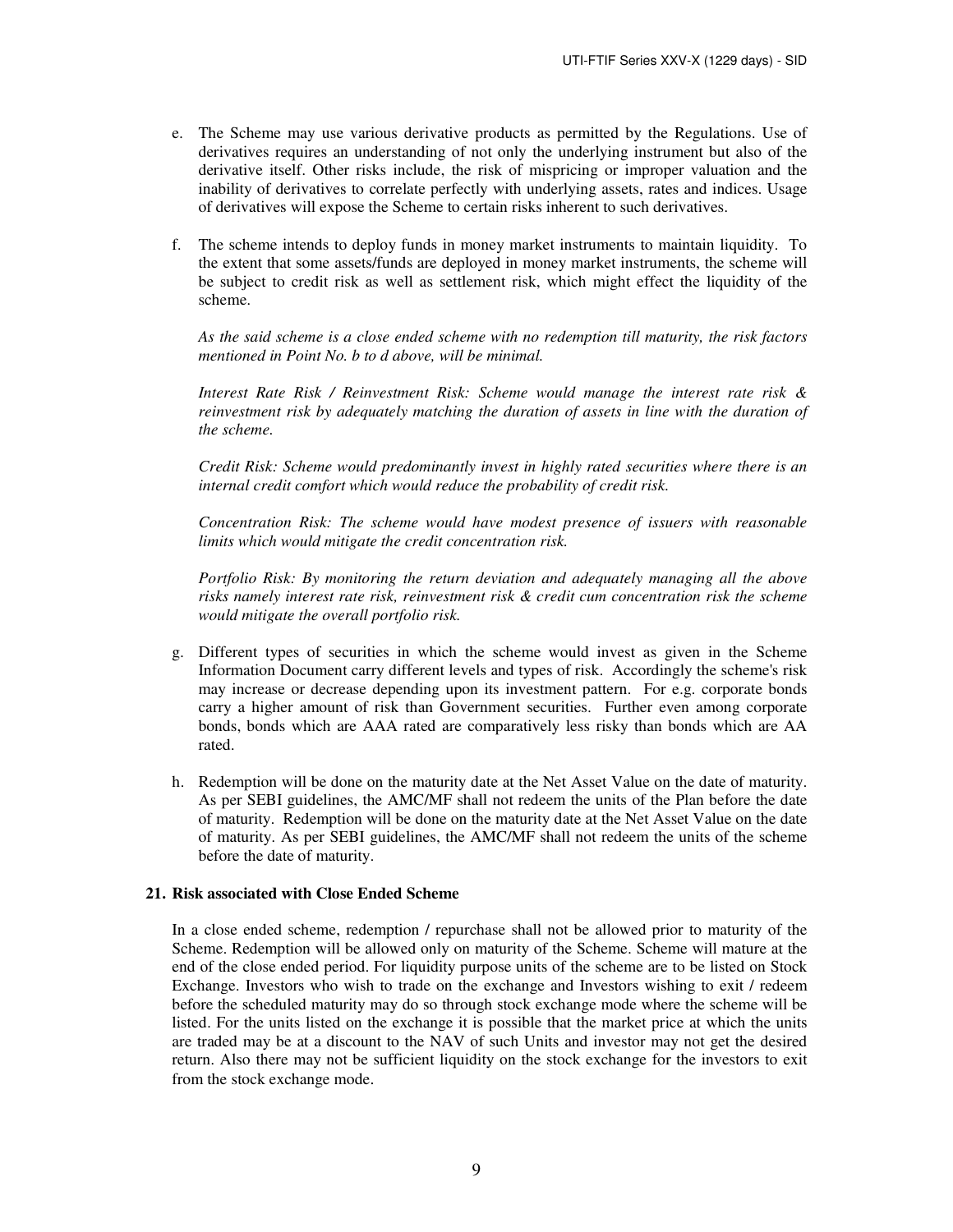### **B. REQUIREMENT OF MINIMUM INVESTORS IN THE SCHEME**

The Scheme shall have a minimum of 20 investors and no single investor shall account for more than 25% of the corpus of the Scheme. These conditions will be complied with immediately after the close of the NFO itself i.e. at the time of allotment. In case of non-fulfillment with the condition of minimum 20 investors, the Scheme shall be wound up in accordance with Regulation 39 (2) (c) of SEBI (MF) Regulations automatically without any reference from SEBI. In case of non-fulfillment with the condition of 25% holding by a single investor on the date of allotment, the application to the extent of exposure in excess of the stipulated 25% limit would be liable to be rejected and the allotment would be effective only to the extent of 25% of the corpus collected. Consequently, such exposure over 25% limits will lead to refund within 5 business days of the date of closure of the New Fund Offer.

### **C. DEFINITIONS**

In this scheme unless the context otherwise requires:

- 1. "Acceptance date" or "date of acceptance" with reference to an application made by an applicant to the UTI Asset Management Company Ltd. (UTI AMC) for purchase/changeover of units means the day on which the UTI Financial Centres (UFCs)/Registrars or the other official points of acceptance (as per the list attached with this Scheme Information Document) or notified hereafter, after being satisfied that such application is complete in all respects, accepts the same;
- 2. "Accounting Year" of UTI Mutual Fund is from April to March;
- 3. "Act" means the Securities and Exchange Board of India Act, 1992, (15 of 1992) as amended from time to time;
- 4. "Alternate Applicant" in case of a minor means the parent/step-parent/court guardian who has made the application on behalf of the minor;
- 5. "AMFI" means Association of Mutual Funds in India;
- 6. "Applicant" means an investor who is eligible to participate in the scheme and who is not a minor and shall include the alternate applicant mentioned in the application form;
- 7. "Asset Management Company/UTI AMC/AMC/Investment Manager" means the UTI Asset Management Company Limited incorporated under the Companies Act, 1956, (1 of 1956) replaced by The Companies Act, 2013 (No. 18 of 2013) and approved as such by Securities and Exchange Board of India (SEBI) under sub-regulation (2) of Regulation 21 to act as the Investment Manager to the schemes of UTI Mutual Fund;
- 8. "Body Corporate" or "Corporation" includes a company incorporated outside India but does not include (a) a corporation sole, (b) a co-operative society registered under any law relating to cooperative societies and (c) any other body corporate (not being a company as defined under the Companies Act), which the Central Government may, by notification in the Official Gazette, specify in this behalf;
- 9. "Book Closure" is a period when the register of unit holders is closed for all transactions viz., purchases/redemptions/changeover/switchover, change in particulars etc. Such Book Closure period will not exceed 15 days in a year;
- 10. "Business Day" means a day other than (i) Saturday and Sunday or (ii) a day on which the principal stock exchange with reference to which the valuation of securities under the scheme is done is closed, or the Reserve Bank of India or banks in Mumbai are closed for business, or (iii) a day on which the UTI AMC offices in Mumbai remain closed or (iv) a day on which purchase and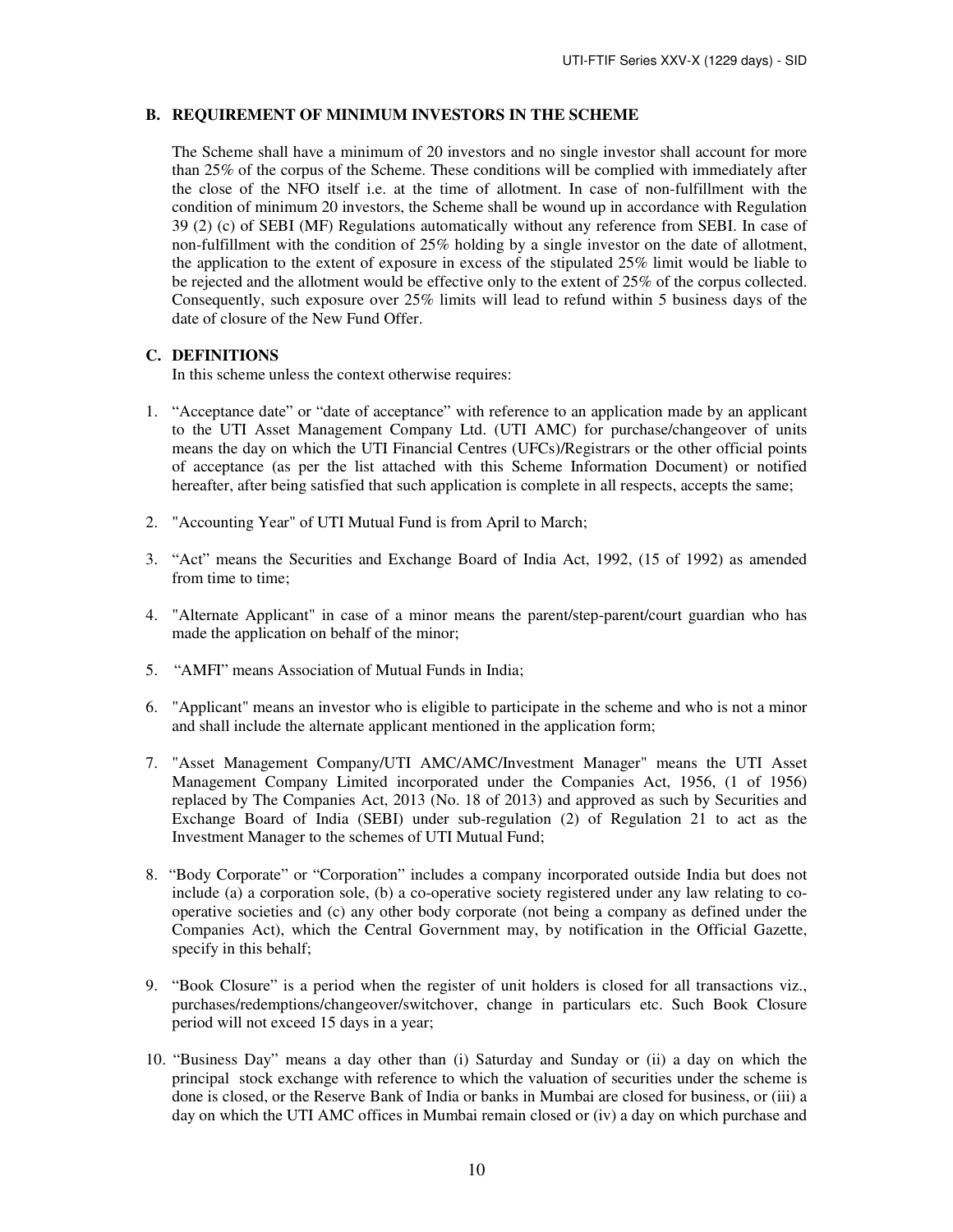redemption/changeover/ switchover of unit is suspended by the Trustee or (v) a day on which normal business could not be transacted due to storm, floods, bandh, strikes or such other events as the AMC may specify from time to time.

The AMC reserves the right to declare any day as a Business Day or otherwise at any or all Official Points of Acceptance;

- 11. "CDSL" means Central Depository Services (India) Ltd.
- 12. "Custodian" means a person who has been granted a certificate of registration to carry on the business of custodian under the Securities and Exchange Board of India (Custodian of Securities) Regulations, 1996, and who may be appointed for rendering custodian services for the Scheme in accordance with the Regulations.
- 13. "Depository" means a body corporate as defined in Depositories Act, 1996 (22 of 1996) and includes National Securities Depository Ltd. (NSDL) and Central Depository Services Ltd. (CDSL).
- 14. "Dividend" Income distributed by the Scheme on the Units.
- 15. "Eligible Trust" means (i) a trust created by or in pursuance of the provisions of any law which is for the time being in force in any State, or (ii) a trust, the properties of which are vested in a treasurer under the Charitable Endowments Act 1890 (Act 6 of 1890), or (iii) a religious or charitable trust which is administered or controlled or supervised by or under the provisions of any law, which is for the time being in force relating to religious or charitable trusts or, (iv) any other trust, being an irrevocable trust, which has been created for the purpose of or in connection with the endowment of any property or properties for the benefit or use of the public or any section thereof, or (v) a trust created by a will which is valid and has become effective, or (vi) any other trust, being an irrevocable trust, which has been created by an instrument in writing and includes `depository' within the meaning of Clause(e) of Sub-section (1) of Section 2 of The Depository Act, 1996;
- 16. "Firm", "partner" and "partnership" have the meanings assigned to them in the Indian Partnership Act, 1932 (9 of 1932), but the expression "partner" shall also include any person who being a minor is admitted to the benefits of the partnership;
- 17. "Fund Manager" means the manager appointed for the day-to-day management and administration of the scheme;
- 18. "Investment Management Agreement or IMA" means the Investment Management Agreement (IMA) dated December 9, 2002, executed between UTI Trustee Company Private Limited and UTI Asset Management Company Limited;
- 19. "Investor Service Centre" such offices as are designated as Investor Service Centre (ISC) by the AMC from time to time.
- 20. "Market" means any recognized Stock Exchange(s) including the National Stock Exchange NSE) where UTI-Fixed Term Income Fund-Series  $\overline{XXV} - \overline{X}$  (1229 days) units are being listed and traded.
- 21. "Maturity Date / Final Redemption Date" The Maturity Date / Final Redemption Date(s) is the date (or the immediately following Business Day, if that date is not a Business Day) on which the Outstanding Units under the Scheme will be compulsorily and without any further act by the Unitholder(s) redeemed at the Applicable NAV.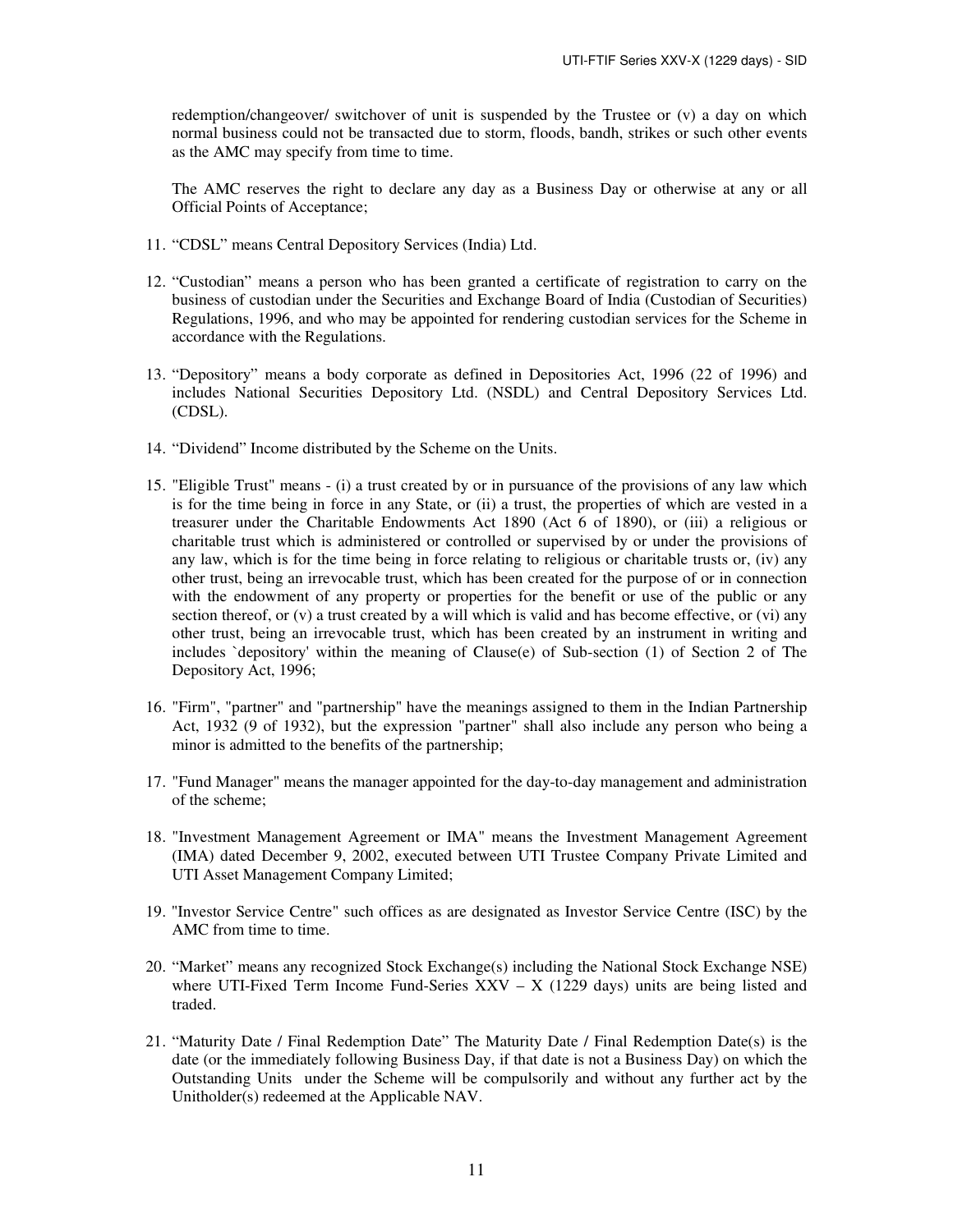- 22. "Mutual Fund" or "Fund" or "UTIMF" means UTI Mutual Fund, a Trust under the Indian Trust Act, 1882 registered with SEBI under registration number MF/048/03/01 dated January 14, 2003;
- 23. "NAV" means Net Asset Value per Unit of the Scheme and the Plans / Options therein, calculated in the manner provided in this Scheme Information Document and in conformity with the SEBI Regulations as prescribed from time to time;
- 24. "New Fund Offer or NFO or New Fund Offer Period" means offer of the units of the UTI-Fixed Term Income Fund – Series  $XXV - X$  (1229 days) during the New Fund Offer Period.
- 25. New Fund Offer Period of the Scheme" Offer of units of the Scheme during the New Fund Offer Period of the Scheme and as determined by the AMC.

The Scheme, when offered for Purchase would be open, for a period not exceeding 7 Business Days or for such number of days (not exceeding 15 days) as may be decided by the Asset Management Company Limited.

- 26. "Non Resident Indian (NRI)" shall have the meaning as defined under Foreign Exchange Management (Deposit) Regulations, 2000 (FEMA Regulation 2000) framed by Reserve Bank of India under Foreign Exchange Management Act, 1999 (42 of 1999). As per FEMA Regulation 2000, "Non-Resident Indian (NRI)" means a person resident outside India who is a citizen of India or is a person of Indian origin. A person shall be deemed to be a "person of Indian origin" if he is a citizen of any country other than Bangladesh or Pakistan and if (a) he at any time held Indian passport; or (b) he or either of his parents or any of his grand-parents was a citizen of India by virtue of the Constitution of India or the Citizenship Act, 1955 (57 of 1955); or (c) the person is a spouse of an Indian citizen or a person referred to in sub-clause (a) or (b) herein;
- 27. "NSDL" means the National Securities Depository Ltd.
- 28. "Number of units deemed to be in issue" means the aggregate of the number of units issued and still remaining outstanding;
- 29. "Official points of acceptance"- UTI Financial Centres (UFCs), Offices of the Registrars of the Scheme and any other authorised centre as may be notified by UTI AMC from time to time are the official points of acceptance of purchase/ changeover applications of the scheme. The cut off time as mentioned in the Scheme Information Document will be applicable at these official points of acceptance. The list of places as official points of acceptance is attached with this document.

For purchase or changeover of units applications received at any authorised collection centres, which is not an official point of acceptance, the cut off time at the official point of acceptance alone, will be applicable for determination of NAV;

- 30. "RBI" means the Reserve Bank of India, constituted under the Reserve Bank of India Act, 1934;
- 31. "Record date" the date announced by the Fund for any benefits like dividends. The person holding the units as per the records of UTI AMC/Registrars, on the record date are eligible for such benefits;
- 32. "Registrars" means a person whose services may be retained by the UTI AMC to act as the Registrar under the scheme, from time to time;
- 33. "Regulations" or "SEBI Regulations" mean the SEBI (Mutual Funds) Regulations, 1996 as amended or re-enacted from time to time;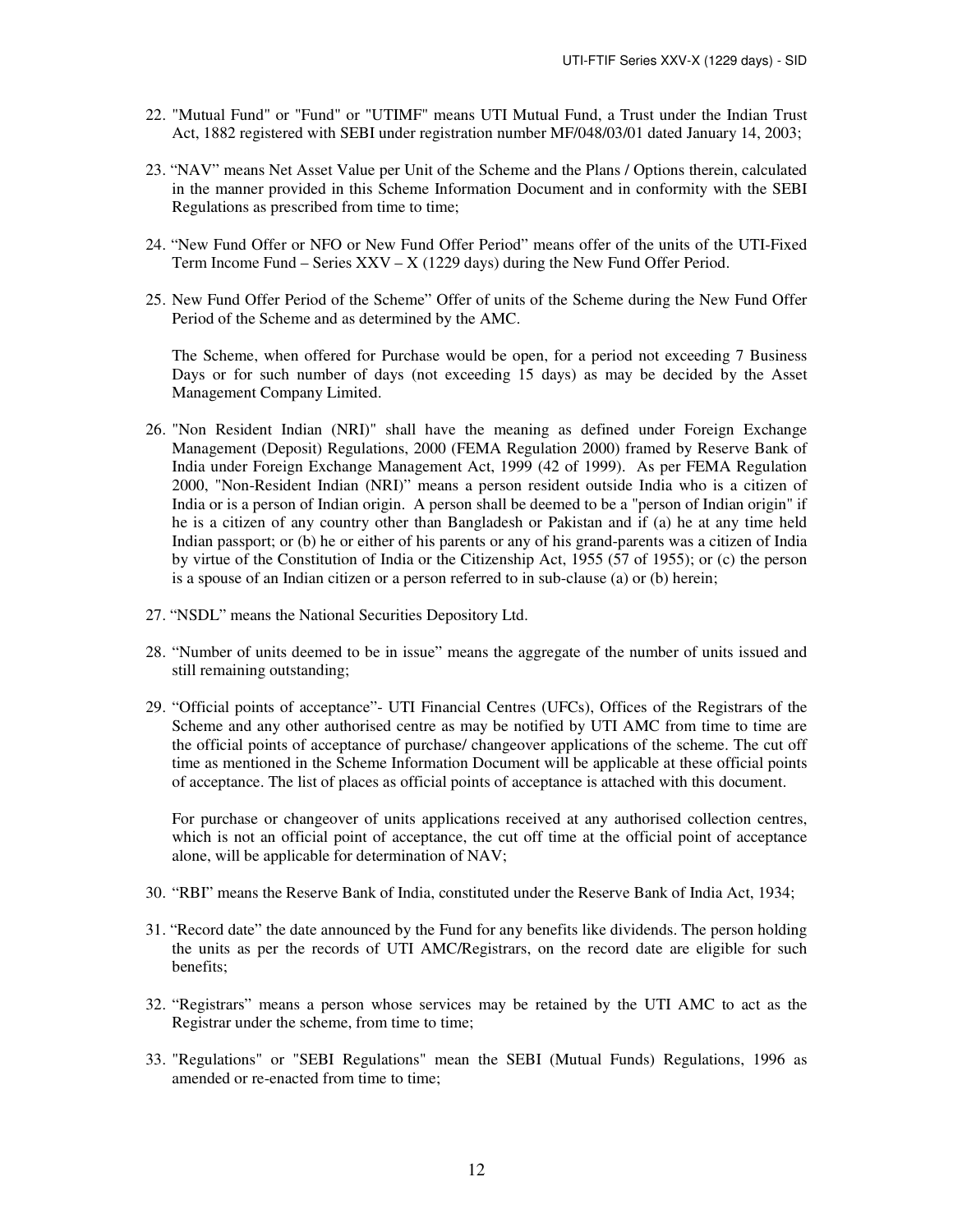- 34. "Scheme Information Document" this document issued by UTI Mutual Fund offering units of the scheme covered under this document for subscription;
- 35. "Scheme" means the UTI-Fixed Term Income Fund Series XXV- X (1229 days);
- 36. "SEBI" means the Securities and Exchange Board of India set up under the Securities and Exchange Board of India Act, 1992 (15 of 1992);
- 37. "Society" means a society established under the Societies Registration Act of 1860 (21 of 1860) or any other society established under any State or Central law for the time being in force;
- 38. "Specified Maturity Date" is the date of completion of the Scheme period from the date of allotment;
- 39. "Sponsors" are Bank of Baroda, Punjab National Bank, Life Insurance Corporation of India and State Bank of India;
- 40. "Switch" Redemption of Units in one Scheme (including Plans / Options therein) against purchase of Units in any scheme (including Plan / Option therein), on maturity.
- 41."Time" all time referred to in the Scheme Information Document stands for Indian Standard Time;
- 42. "Trust Deed" means the Trust Deed dated December 9, 2002 of UTI Mutual Fund;
- 43. "Trustee" means UTI Trustee Company Private Limited, a company incorporated under the Companies Act, 1956 replaced by The Companies Act, 2013 (No. 18 of 2013) and approved by SEBI to act as the Trustee to the schemes of UTI Mutual Fund;
- 44. "Unit" means the interest of the unitholders in a Scheme, which consists of each unit representing one undivided share in the assets of a Scheme;
- 45. "Unit Capital" of the scheme means the aggregate of the face value of units issued under the scheme and outstanding for the time being;
- 46. "Unitholder" means a person holding units in the scheme of the Mutual Fund;
- 47. "UTI-Fixed Term Income Fund" or "Series XXV X (1229 days)" means "UTI-Fixed Term Income Fund - Series XXV - X (1229 days)";
- 48. In this Scheme Information Document, unless the context otherwise requires, (i) the singular includes the plural and vice versa, (ii) reference to any gender includes a reference to all other genders, (iii) heading and bold typeface are only for convenience and shall be ignored for the purposes of interpretation.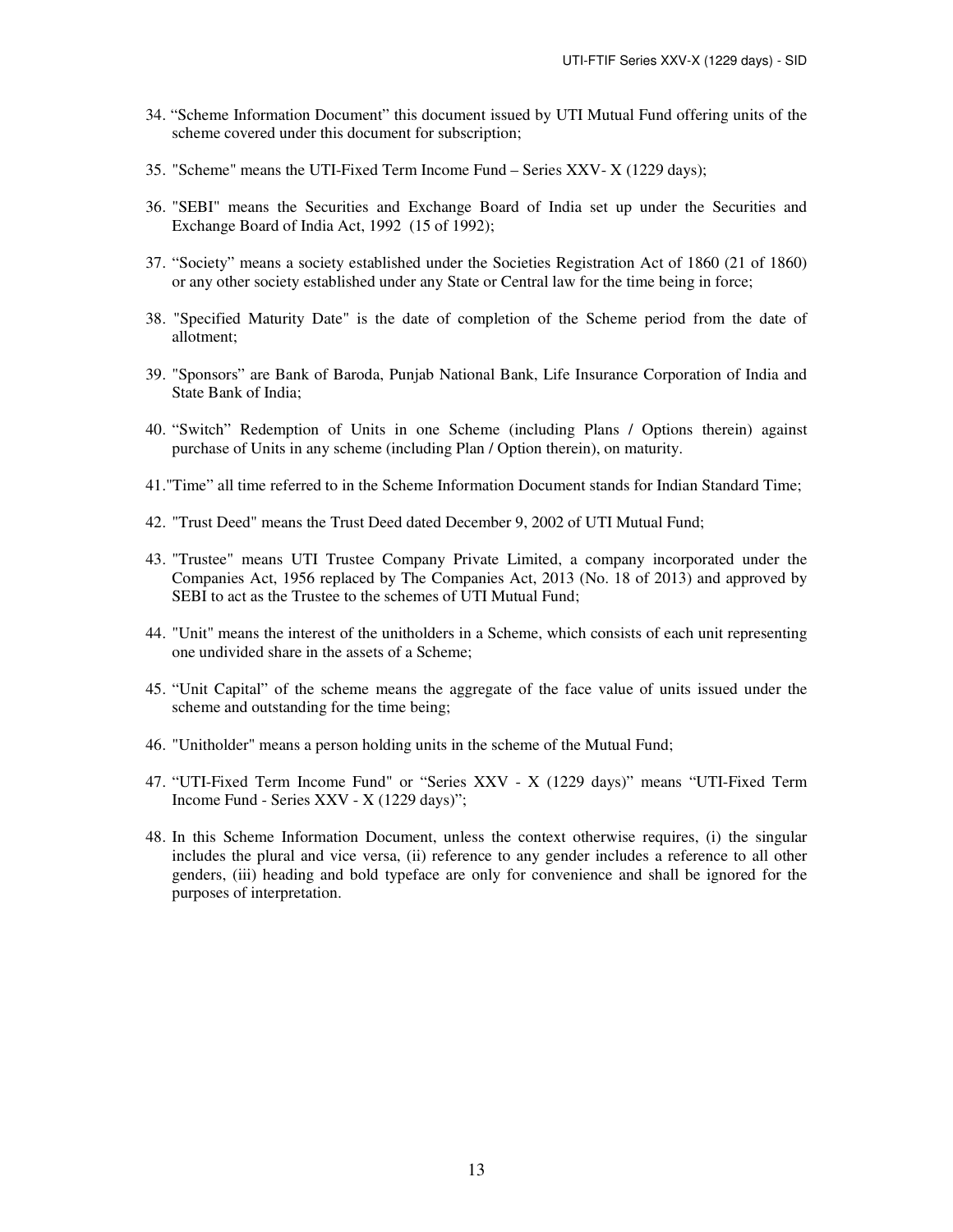### **D. DUE DILIGENCE BY THE ASSET MANAGEMENT COMPANY**

## **Due Diligence Certificate submitted to SEBI for UTI-Fixed Term Income Fund – Series XXV**

It is confirmed that:

- i. the draft Scheme Information Document forwarded to SEBI is in accordance with the SEBI (Mutual Funds) Regulations, 1996 and the guidelines and directives issued by SEBI from time to time;
- ii. all legal requirements connected with the launching of the scheme as also the guidelines, instructions, etc. issued by the Government and any other competent authority in this behalf, have been duly complied with;
- iii. the disclosures made in the draft Scheme Information Document are true, fair and adequate to enable the investors to make a well informed decision regarding investment in the scheme;
- iv. all the intermediaries named in the Scheme Information Document and Statement of Additional Information are registered with SEBI and their registration is valid, as on date.

Place: Mumbai Compliance Officer

 Sd/- Date: April 28, 2016 **Vivek Maheshwari**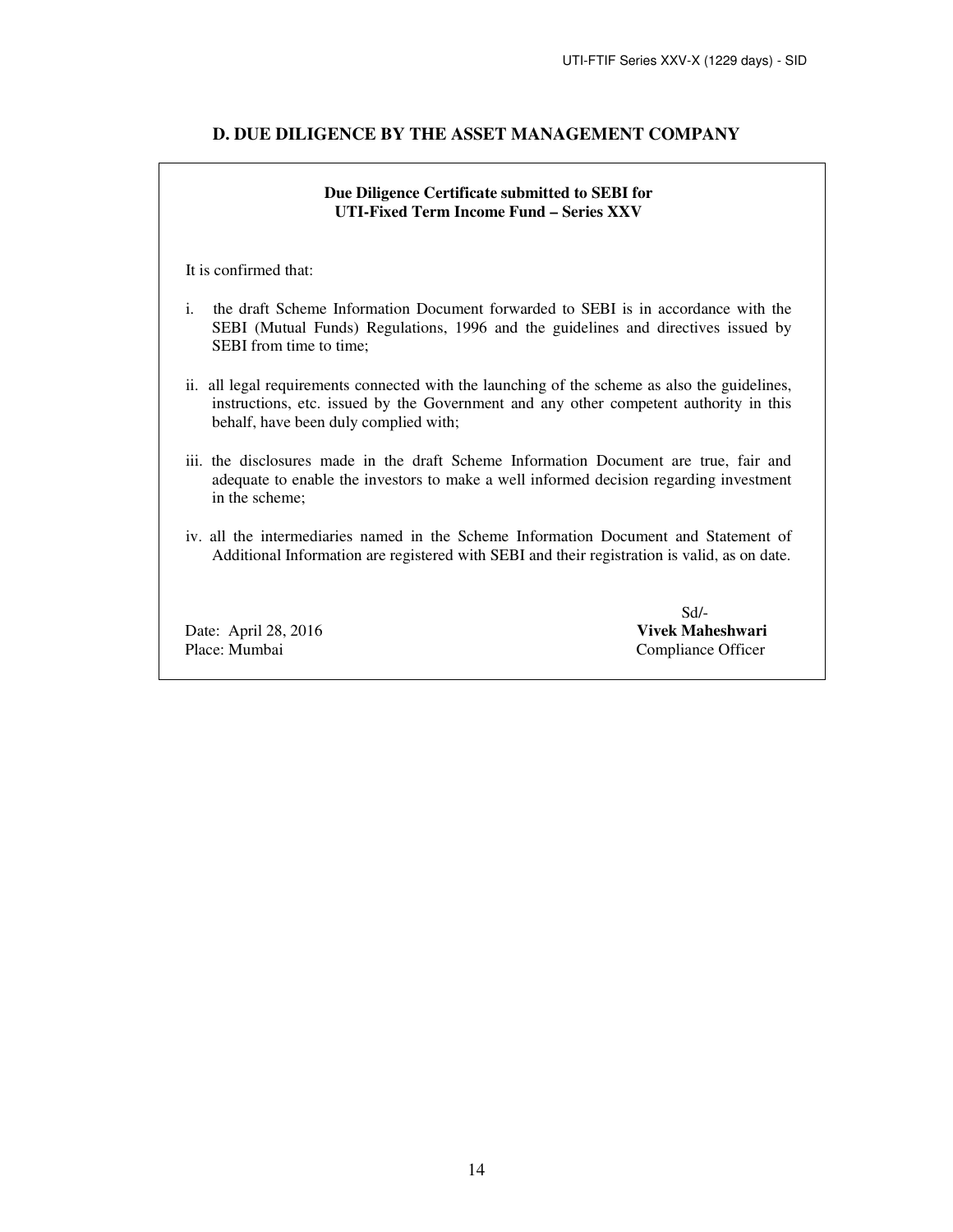## **II. INFORMATION ABOUT THE SCHEME**

### **A. TYPE OF THE SCHEME**

UTI-Fixed Term Income Fund – Series  $XXV - X$  (1229 days) is a close-ended income scheme with scheme tenure of 1229 days.

# **B. WHAT IS THE INVESTMENT OBJECTIVE OF THE SCHEME?**

**Investment objective:** The scheme aims to generate returns by investing in a portfolio of fixed income securities maturing on or before the date of maturity of the scheme. However, the scheme does not guarantee / indicate any return. There is no assurance that the funds objective will be achieved.

# **C. HOW WILL THE SCHEME ALLOCATE ITS ASSETS?**

### **Asset Allocation (% to NAV):**

Under normal circumstances, the asset allocation under the schemes will be as below

| <b>Instruments</b>              | <b>Indicative Allocation</b><br>(% of Net Assets) |                | <b>Risk Profile</b> |
|---------------------------------|---------------------------------------------------|----------------|---------------------|
|                                 | <b>Minimum</b>                                    | <b>Maximum</b> |                     |
| Debt Instruments                | 80%                                               | $100\%$        | Low to Medium       |
| <b>Money Market Instruments</b> | $9\%$                                             | 20%            | Low                 |

 The scheme will invest only in a portfolio of fixed income securities that mature on or before the date of maturity of the scheme as per SEBI guidelines contained in SEBI Circular No SEBI / IMD / Cir No 12 / 147132 / 08 dated Dec 11, 2008.

The cumulative gross exposure through debt and derivative positions shall not exceed 100% of the net assets of the scheme.

The Scheme will not invest in Securitised Debt, Foreign Securities and will not engage in Securities Lending.

The Scheme will not engage in Short Selling, Credit default swaps.

The scheme does not intend to invest in repo in corporate debt securities.

As per the current norms of UTI AMC, the value of derivative contracts outstanding at any point of time will be limited to 25% of the net assets of the scheme at the time of investment. Such derivative position will comply with overall limits and norms of SEBI Circular No Cir / IMD / DF / 11 / 2010 dated August 18, 2010, DNPD/CIR-29/2005 dated September 14, 2005, SEBI/DNPD/Cir-31/2006 dated September 22, 2006 and DNPD/CIR-31/2006 dated January 20, 2006.

The exposure of the Scheme in a particular sector (excluding investments in Bank CDs, CBLO, G-Secs, T-Bills, short term deposits of scheduled commercial banks and AAA rated securities issued by Public Financial Institutions and Public Sector Banks) shall not exceed 25% of the net assets of the Scheme;

Provided that an additional exposure to financial services sector (over and above the limit of 25%) not exceeding 10% of the net assets of the Scheme shall be allowed only by way of increase in exposure to Housing Finance Companies (HFCs);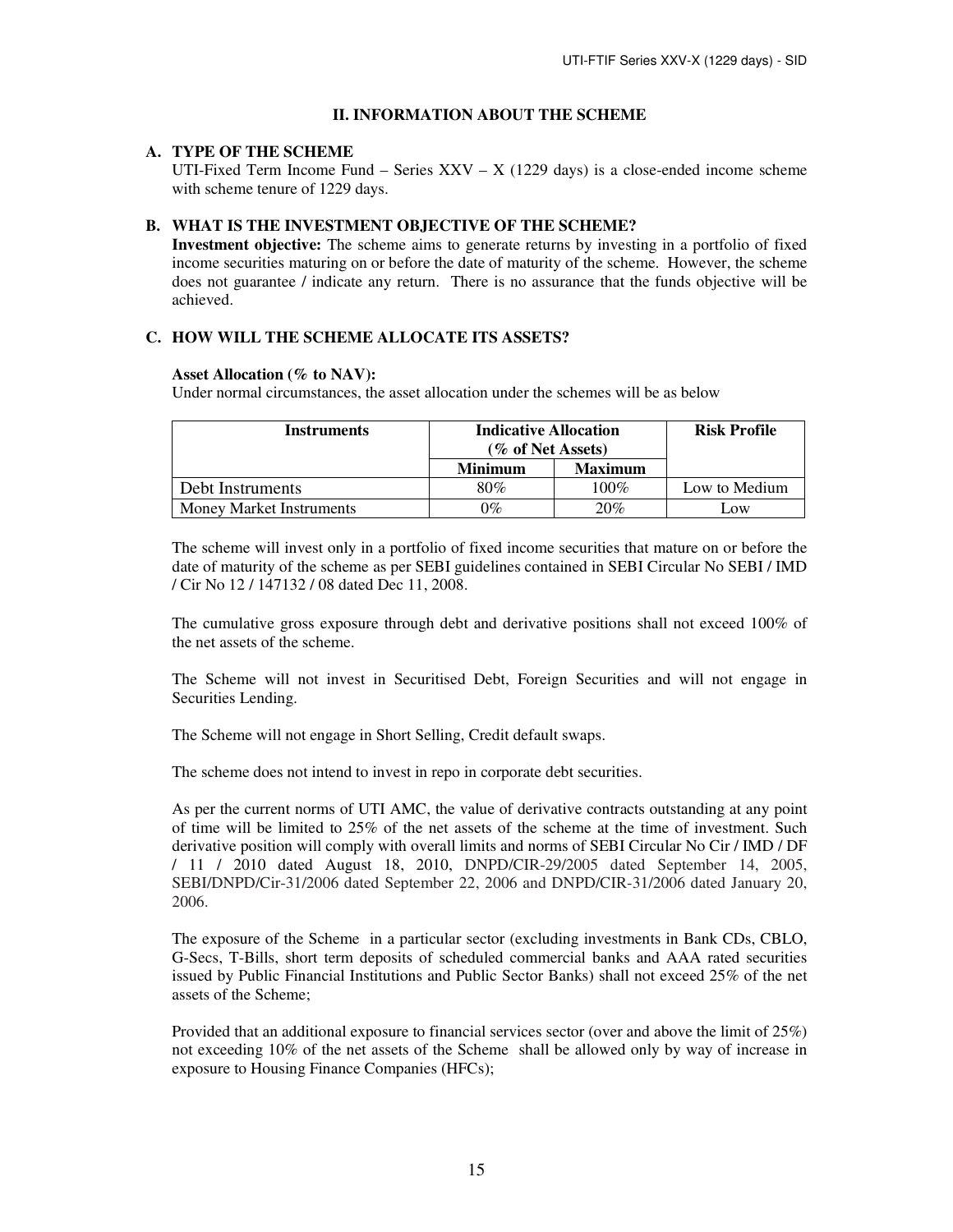Provided further that the additional exposure to such securities issued by HFCs are rated AA and above and these HFCs are registered with National Housing Bank (NHB) and the total investment/ exposure in HFCs shall not exceed 25% of the net assets of the Scheme as per SEBI Guideline contained in Circular No SEBI/HO/IMD/DF2/CIR/P/2016/68 dated August 10, 2016.

### **Group exposure** –

- a) The total exposure of the Scheme in a group (excluding investments in securities issued by Public Sector Units, Public Financial Institutions and Public Sector Banks) shall not exceed 20% of the net assets of the Scheme. Such investment limit may be extended to 25% of the net assets of the Scheme with the prior approval of the Board of Trustees.
- b) For this purpose, a group means a group as defined under regulation 2 (mm) of SEBI (Mutual Funds) Regulations, 1996 (Regulations) and shall include an entity, its subsidiaries, fellow subsidiaries, its holding company and its associates.

Pending deployment of funds of the Scheme in securities in terms of the investment objective of the scheme as stated above, the funds of the Scheme may be invested in short term deposits of scheduled commercial banks in accordance with SEBI Circular No SEBI / IMD / Cir No 1 / 91171 /07 dated April 16, 2007.

#### **OTHER DISCLOSURES FOR CLOSE ENDED DEBT ORIENTED SCHEMES**

#### **1) Credit Evaluation Policy :**

Fund house follows a Credit Evaluation Process based on the objective assessment of the business risk, industry risk, financial risk, liquidity  $\&$  funding risk and a subjective assessment of management quality, corporate governance, auditor comments, banker's feedback, risk management systems & processes. The Fund House also takes into account the external rating of the company by accredited rating agencies. It is an ongoing process that includes continuous monitoring and surveillance of companies to adjust for the latest developments within the sector & corporate actions within the group / company.

### **2) Sectors in which the Scheme shall not invest**

The scheme will not invest in the securities issued by the companies in the Aviation and Gems & Jewellery Sectors.

#### **3) Type of instruments which the scheme propose to invest in**

Please refer to "Section  $D -$  Where will the scheme invest" appearing in this scheme information document

Floors and Ceilings within a range of 5% of the intended allocation (in %) each sub asset class / credit rating.

|                               |    |     |     | <b>Credit Rating</b> |            |                       |
|-------------------------------|----|-----|-----|----------------------|------------|-----------------------|
| <b>Instruments</b>            | A1 | AAA | AA  | A                    | <b>BBB</b> | <b>Not Applicable</b> |
| CDs                           |    |     | -   | ۰                    |            |                       |
| CPs                           |    |     | ۰   | ۰                    |            |                       |
| Non<br>Convertible            |    | 80% | 20% |                      |            |                       |
| Debentures (NCDs)*            |    |     |     |                      |            |                       |
| Government Securities         |    |     | -   |                      |            |                       |
| Bills/<br>Reverse<br>Treasury |    |     |     |                      |            |                       |
| Repos / CBLO                  |    |     |     |                      |            |                       |

#### **Intended Portfolio allocation:**

\* Includes CDs issued by select All-India Financial Institutions permitted by RBI from time to time.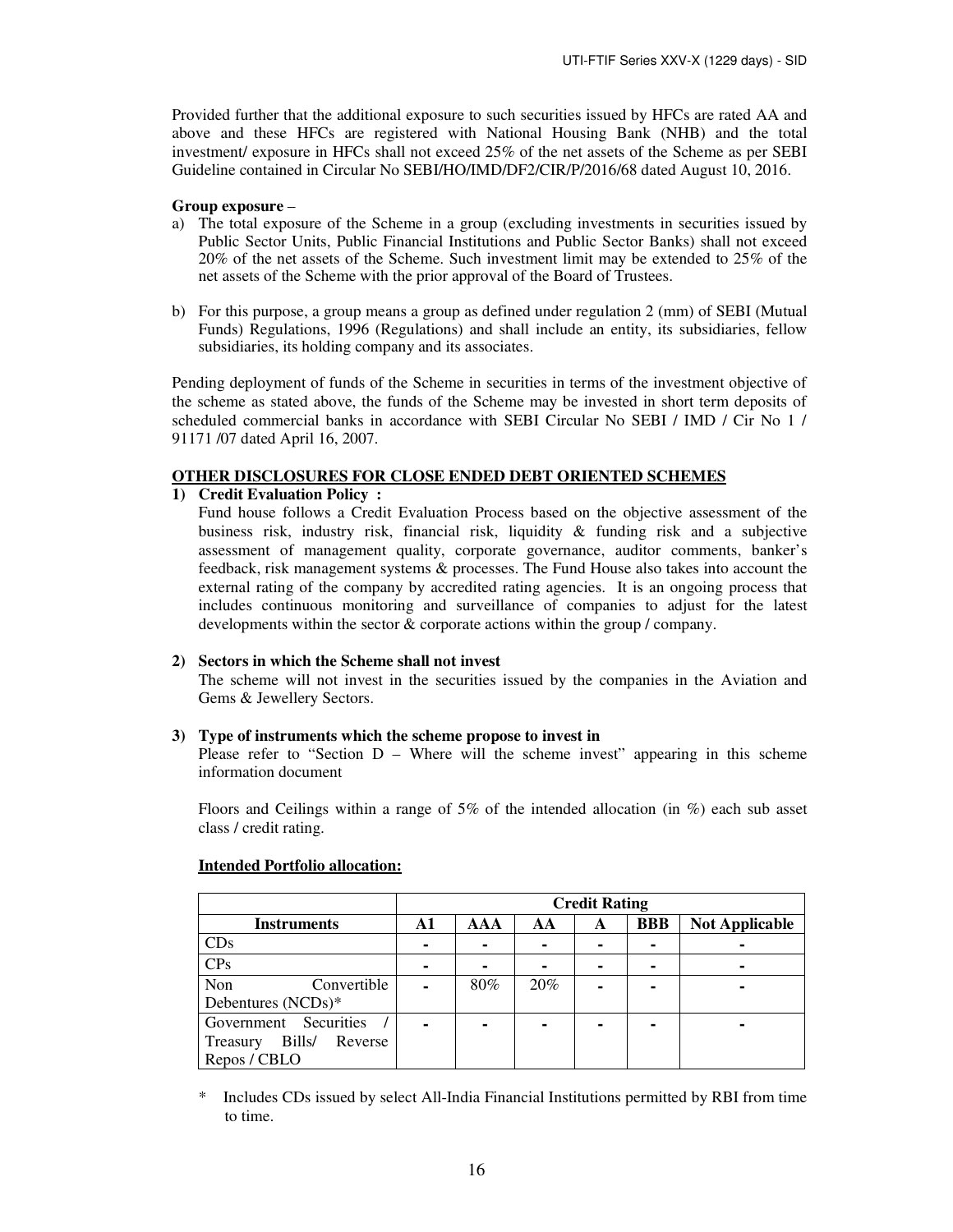The Scheme may invest in other schemes under the same AMC or any other mutual fund without charging any fees, provided the aggregate inter-scheme investment made by all the schemes under the same management or in schemes under management of any other asset management company shall not exceed 5% of the net asset value of the Mutual Fund. No investment management fees shall be charged for investing in other schemes of the Mutual Fund or in the schemes of any other mutual fund.

**Note:** 

- a)Securities with rating A and AA shall include A+ and A- & AA+ and AA- respectively. Similarly Securities with ratings A1 shall include A1+.
- b) All investments shall be made based on rating prevalent at the time of investment. Where any paper is having dual rating (rated differently by more than one rating agency) then for the purpose of meeting intended range, the most conservative publicly available rating would be considered.
- c) There will not be any deviation between the intended allocation and actual allocation except the following.
	- i. There can be positive variation in the range w.r.t. rating i.e., scheme may invest in papers of higher rating in the same instrument than indicated.
	- ii. At the time of building the portfolio post NFO and towards the maturity of the scheme, there may be a higher allocation to cash and cash equivalents.
	- iii. The above allocation may vary during the duration of the Scheme. Some of these instances are (i) coupon inflow; (ii) the instrument is called or brought back by the issuer; (iii) in anticipation of any adverse credit event (iv) CPs/NCDs of desired credit quality are not available or the Fund Manager is of the view that the risk-reward analysis of such instruments are not in the best interest of the Unit holders. In case of such deviations, the Scheme may invest in Bank CDs having highest ratings (i.e. A1+ or equivalent), CBLOs, Reverse Repos and T-Bills. Such deviations may exist till suitable CPs/NCDs of desired credit quality are not available.
- d) **Change in Asset Allocation:** Further in the event of any deviations below the minimum limits or beyond the maximum limits as specified in the asset allocation table above and subject to the notes mentioned herein, the portfolio shall be rebalanced by the Fund Manager within 30 days from the date of the said deviation. In case the same is not aligned to the above asset allocation pattern in the period specified, justification shall be provided to the Investment Committee of the AMC and reasons for the same shall be recorded in writing. The Investment committee shall then decide on the course of action.
- e) The scheme shall not invest in unrated debt instruments at the time of initial investment, however in due course of time if a rated debt instrument gets downgraded, the scheme may continue to hold the same till maturity. For this purpose, unrated debt securities shall exclude instruments such as CBLO, Reverse Repo and such similar instruments to which rating is not applicable.
- f) The above scheme shall be in compliance with the relevant SEBI guidelines and UTI AMC's investment policy at the time of investment.

### **4. Reporting:**

After the closure of NFO, the AMC will report in the next meeting of AMC / Trustees, the publicized percentage allocation and the final portfolio.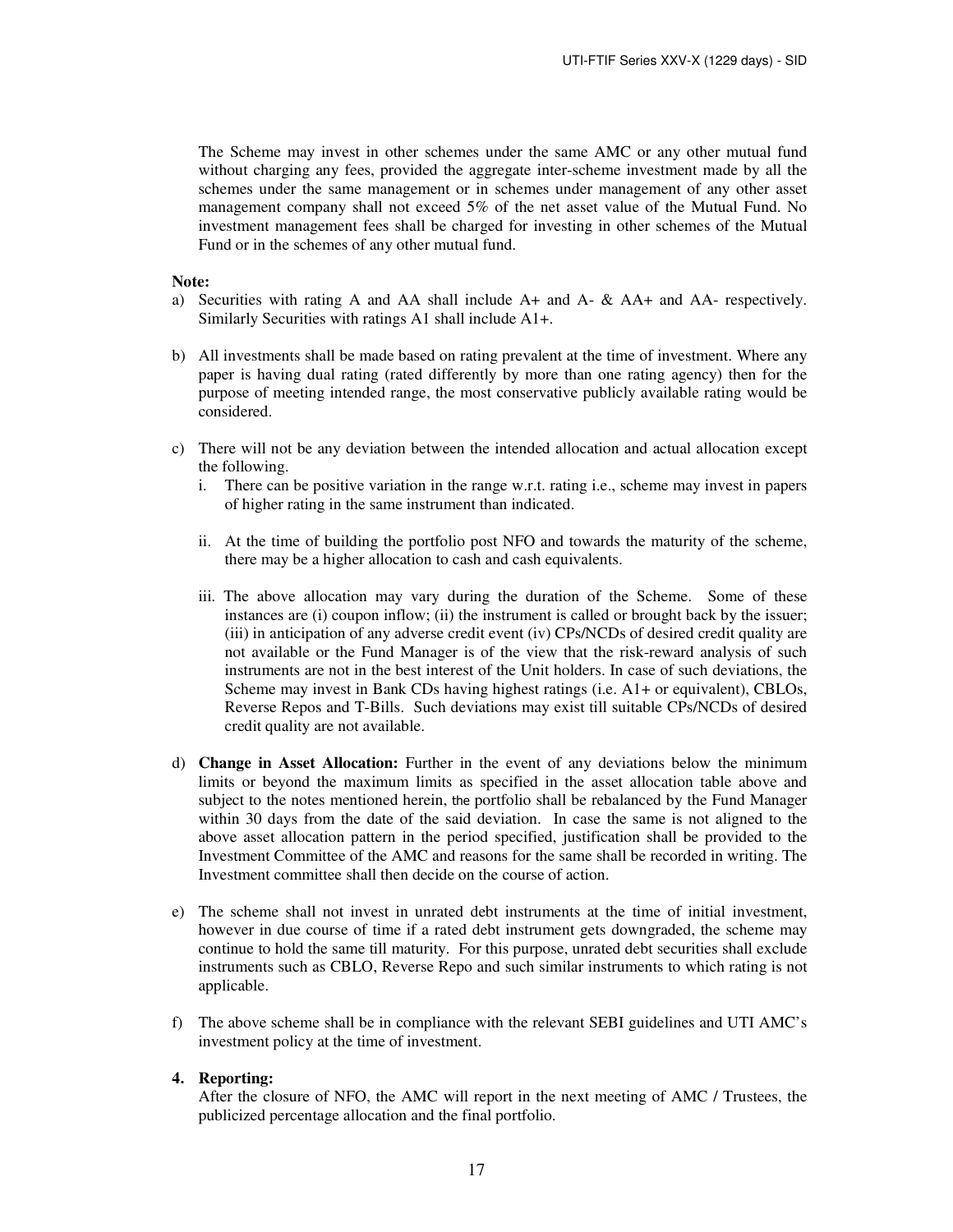#### **5) Debt market in India**

### **(i) Debt Instrument Characteristics:**

A Debt Instrument is basically an obligation which the borrower has to service periodically and generally has the following features:

| Face Value         | $\ddot{\phantom{a}}$ | Stated value of the paper /Principal Amount |
|--------------------|----------------------|---------------------------------------------|
| Coupon             |                      | Zero; fixed or floating                     |
| Frequency          | $\ddot{\cdot}$       | Semi-annual; annual, sometimes quarterly    |
| Maturity           |                      | Bullet, staggered                           |
| Redemption         | $\ddot{\cdot}$       | FV; premium or discount                     |
| Options            | $\ddot{\cdot}$       | Call/Put                                    |
| <b>Issue Price</b> | ٠                    | Par (FV) or premium or discount             |

A debt instrument comprises of a unique series of cash flows for each paper, terms of which are decided at the time of issue. Discounting these cash flows to the present value at various applicable discount rates (market rates) provides the market price.

#### **(ii) Debt Market Structure:**

The Indian Debt market comprises of the Money Market and the Long Term Debt Market.

**Money market instruments** are Commercial Papers (CPs), Certificates of Deposit (CDs), Treasury bills (T-bills), Repos, Inter-bank Call money deposit, CBLOs etc. They are mostly discounted instruments that are issued at a discount to face value.

**Money market instruments** have a tenor of less than one year while debt market instruments typically have a tenor of more than one year.

**Long Term Debt market** in India comprises mainly of two segments *viz*., the Government securities market and the corporate securities market.

**Government securities** include central, state and local issues. The main instruments in this market are Dated securities (Fixed or Floating) and Treasury bills (Discounted Papers). The Central Government securities are generally issued through auctions on the basis of 'Uniform price' method or 'Multiple Price' method while State Govt are through on-tap sales.

**Corporate debt** segment on the other hand includes bonds/debentures issued by private corporates, public sector units (PSUs) and development financial institutions (DFIs). The debentures are rated by a rating agency and based on the feedback from the market, the issue is priced accordingly. The bonds issued may be fixed or floating. The floating rate debt market has emerged as an active market in the rising interest rate scenario. Benchmarks range from Overnight rates or Treasury benchmarks.

**Debt derivatives** market comprises mainly of Interest Rate Swaps linked to Overnight benchmarks called MIBOR (Mumbai Inter Bank Offered Rate) and is an active market. Banks and corporate are major players here and of late Mutual Funds have also started hedging their exposures through these products.

#### (iii) **Regulators:**

The RBI operates both as the monetary authority and the debt manager to the government. In its role as a monetary authority, the RBI participates in the market through open-market operations as well as through Liquidity Adjustment Facility (LAF) to regulate the money supply. It also regulates the bank rate and repo rate, and uses these rates as indirect tools for its monetary policy. The RBI as the debt manager issues the securities at the cheapest possible rate. The SEBI regulates the debt instruments listed on the stock exchanges.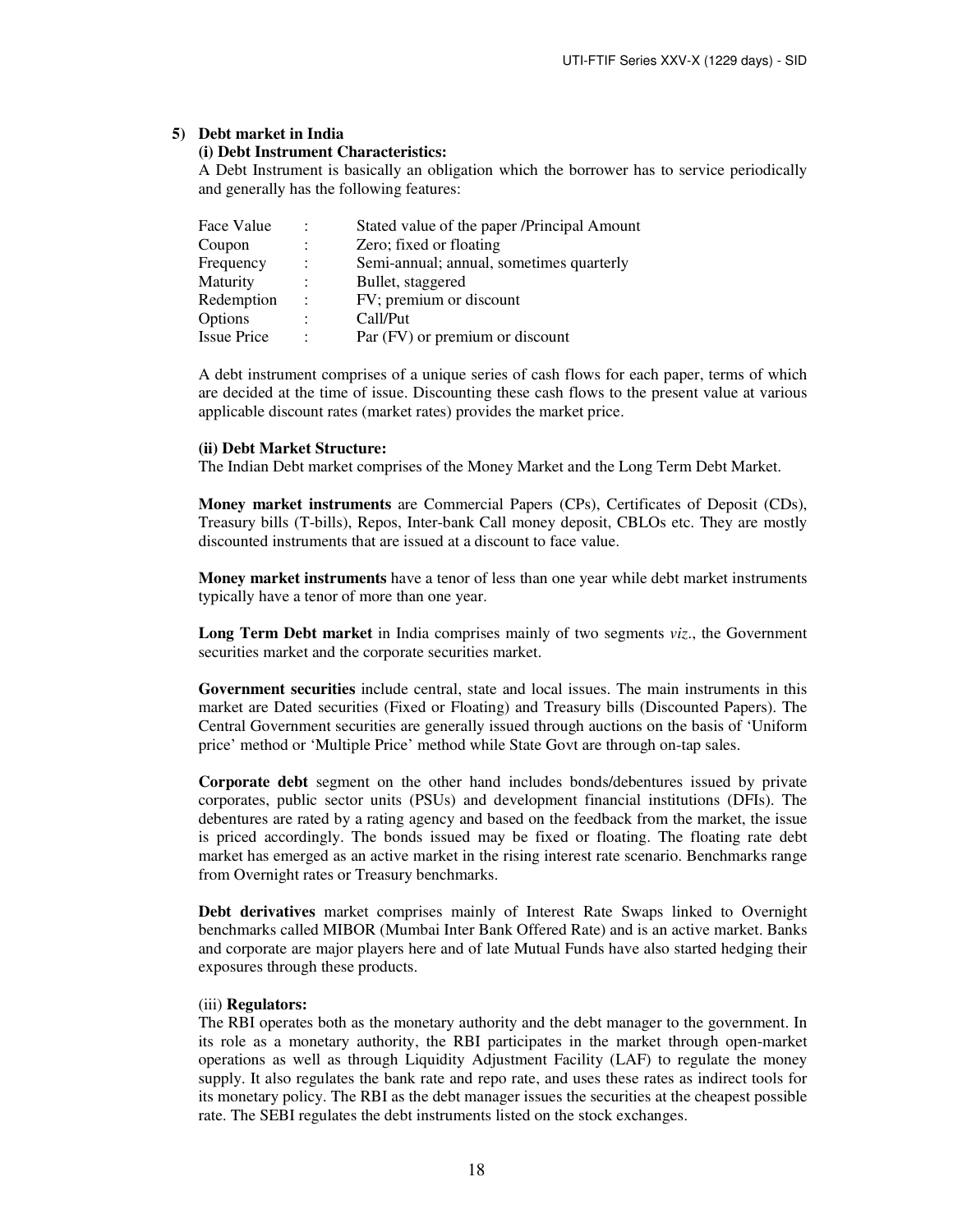### (iv) **Market Participants:**

Given the large size of the trades, the debt market has remained predominantly a wholesale market.

### **Primary Dealers**

Primary dealers (PDs) act as underwriters in the primary market, and as market makers in the secondary market.

## **Brokers**

Brokers bring together counterparties and negotiate terms of the trade.

### **Investors**

Banks, Insurance Companies, Mutual Funds are important players in the debt market. Other players are Trusts, Provident and pension funds.

#### **Issuer Instruments Yields (as on 06.09.2016) Maturity Investors Central** Government Dated Securities 6.82% - 7.25% 1-30 years Banks, Insurance Co, PFs, MFs, PDs, Individuals, FPI Central Government T-Bills  $\begin{array}{|l|c|c|c|c|c|} \hline \end{array}$  6.67% - 6.56% 364/91 days Banks, Insurance Co, PFs, MFs, PDs, Individuals, FPI **State** Government Dated **Securities** 7.50% - 7.55% 10 years Banks, Insurance Co, PFs, MFs, PDs, Individuals **PSUs** Corporates Bonds 7.40% - 7.63% 5-10 years Banks, Insurance Co, PFs, MFs, PDs, Individuals, FPI **Corporates** (AAA rated) Bonds 7.36% - 7.65% 1-10 years Banks, MFs, Corporates, Individuals, FPI Corporates Commercial Papers  $6.60\%$  - 7.20% | 15 days to 1 yr Banks, MFs, Fin Inst, Corporates, Individuals, FPIs Banks Certificates of Deposit 6.50% - 7.70% 15 days to 1 yr Banks, Insurance Co, PFs, MFs, PDs, Individuals Banks Bonds 7.90% - 8.20% 10-15 years Banks, Companies, MFs, PDs, Individuals

### **(v) Types of security issuance and eligible investors:**

### (vi) **Trading Mechanism:**

### **Government Securities and Money Market Instruments**

Currently, G-Sec trades are predominantly routed though NDS-OM which is a screen based anonymous order matching systems for secondary market trading in Government Securities owned by RBI. Corporate Debt is basically a phone driven market where deals are concluded verbally over recorded lines. The reporting of trade is done on the NSE Wholesale Debt Market segment.

# **D. WHERE WILL THE SCHEME INVEST?**

- 1. As per Regulation 43(1) of SEBI (Mutual Fund) Regulations, the corpus of the scheme can be invested in any (but not exclusively) of the following instruments.
	- $\star$  Securities issued /guaranteed by the Central, State, and Local governments (including but not limited to coupon bearing bonds, Zero coupon bonds and treasury bills).
	- ★ Corporate debt (Public & private sector).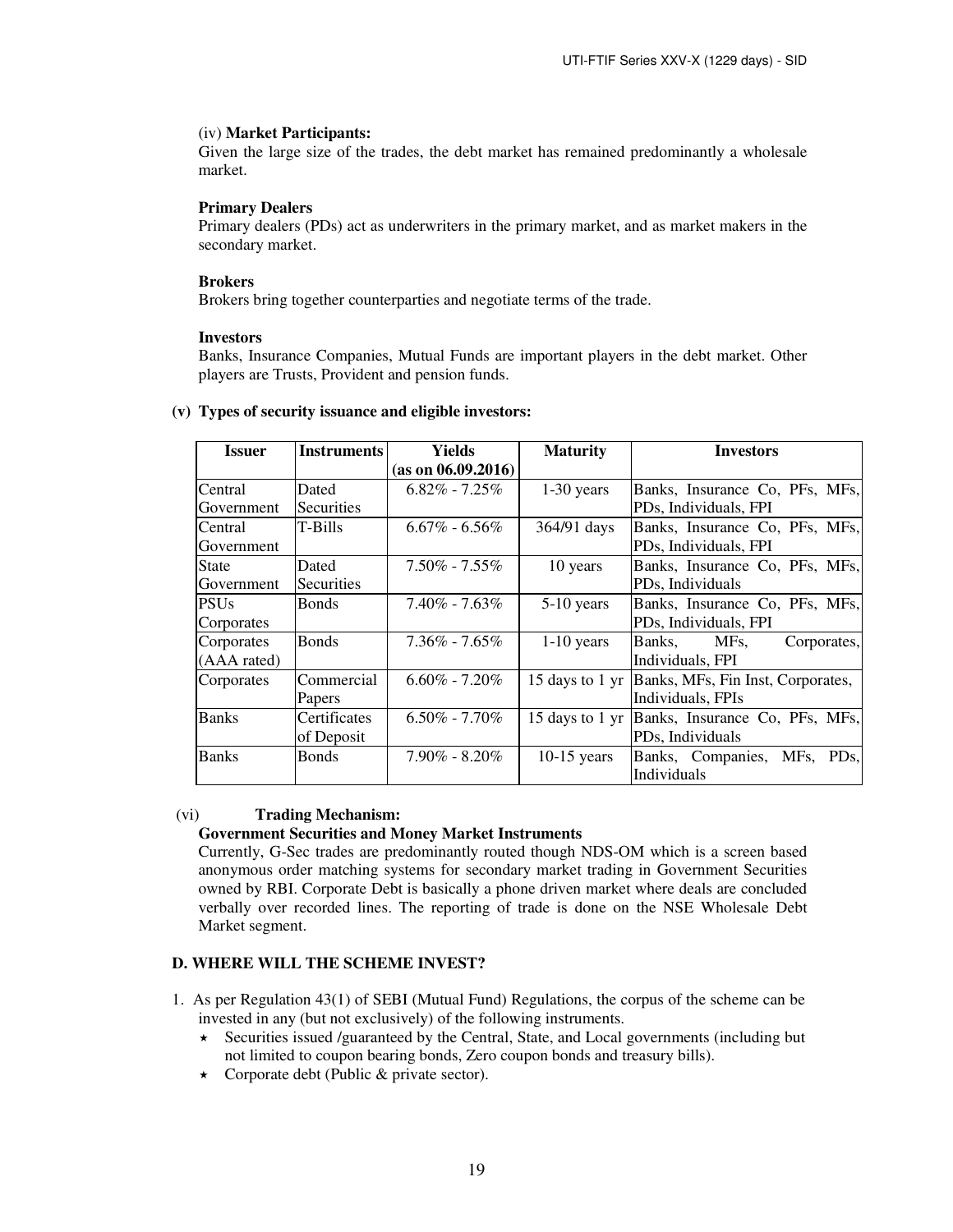- Debt instruments of domestic government agencies and statutory bodies which may or may not carry a central /state govt guarantee[including but not limited to Municipalities, Public Sector Undertakings, and State Electricity Boards(SEBs)
- $\star$  Bonds issued by Banks (public & private sector) and Financial Institutions.
- $\star$  Money market instruments as permitted by SEBI and or RBI (including CPs, CDs and CBLOs).
- $\star$  Securities with floating rate instruments.
- $\star$  Derivative instruments as permitted by SEBI/RBI.
- Any other instruments as may be permitted by RBI/SEBI/other Regulatory authorities from time to time.

 The securities as mentioned above could be listed, unlisted, privately placed, secured, unsecured, rated or unrated (post investment in portfolio) and of any maturity. The securities may be acquired through initial public offers, private placements, secondary market transactions, rights offer or negotiated deals.

### 2. **Participating in Derivative Products:**

- (i) The scheme may use hedging techniques including dealing in derivative products like futures and options, warrants, interest rate swaps (IRS), forward rate agreement (FRA) as may be permissible under SEBI (MFs) Regulations.
- (ii) The scheme may take derivatives position based on the opportunities available and in line with the overall investment objective of the scheme. These may be taken to hedge the portfolio and rebalance the same.
- (iii) As per the current norms of UTI AMC, the value of derivative contracts outstanding at any point of time will be limited to 25% of the net assets of the scheme. Such derivative position will comply with overall limits and norms of SEBI Circular No Cir / IMD / DF / 11 / 2010 dated August 18, 2010.
- (iv) Derivatives: A derivative instrument, broadly, is a financial contract whose payoff structure is determined by the value of an underlying security, fixed income index (if any), interest rate etc. Thus a derivative instrument derives its value from some underlying variable.

#### **Swaps:**

The exchange of a sequence of cash flows that derive from two different financial instruments. For example, the party receiving fixed in an ordinary Interest Rate Swap receives the excess of the fixed coupon payment over the floating rate payment. Of course, each payment depends on the rate, the relevant day count convention, the length of the accrual period, and the notional amount.

#### Illustration for Interest Rate Swap:

In a plain vanilla fixed-to-floating interest rate swap, party A makes periodic interest payments to party B based on a variable interest, say MIBOR plus 50 basis points. Party B in turn makes periodic interest payments based on a fixed rate of say 6%. The payments are calculated over the notional amount. The first rate is called variable, because it is reset at the beginning of each interest calculation period to the then current reference rate, such as say MIBOR.

The scheme may enter into plain vanilla interest rate swaps for hedging purposes. The counter party in such transactions will be an entity recognised as a market maker by RBI. Further the value of the notional principal in such cases will not exceed the value of respective existing assets being hedged by the scheme. Exposure to a single counter party in such transactions will not exceed 10% of the net assets of the scheme.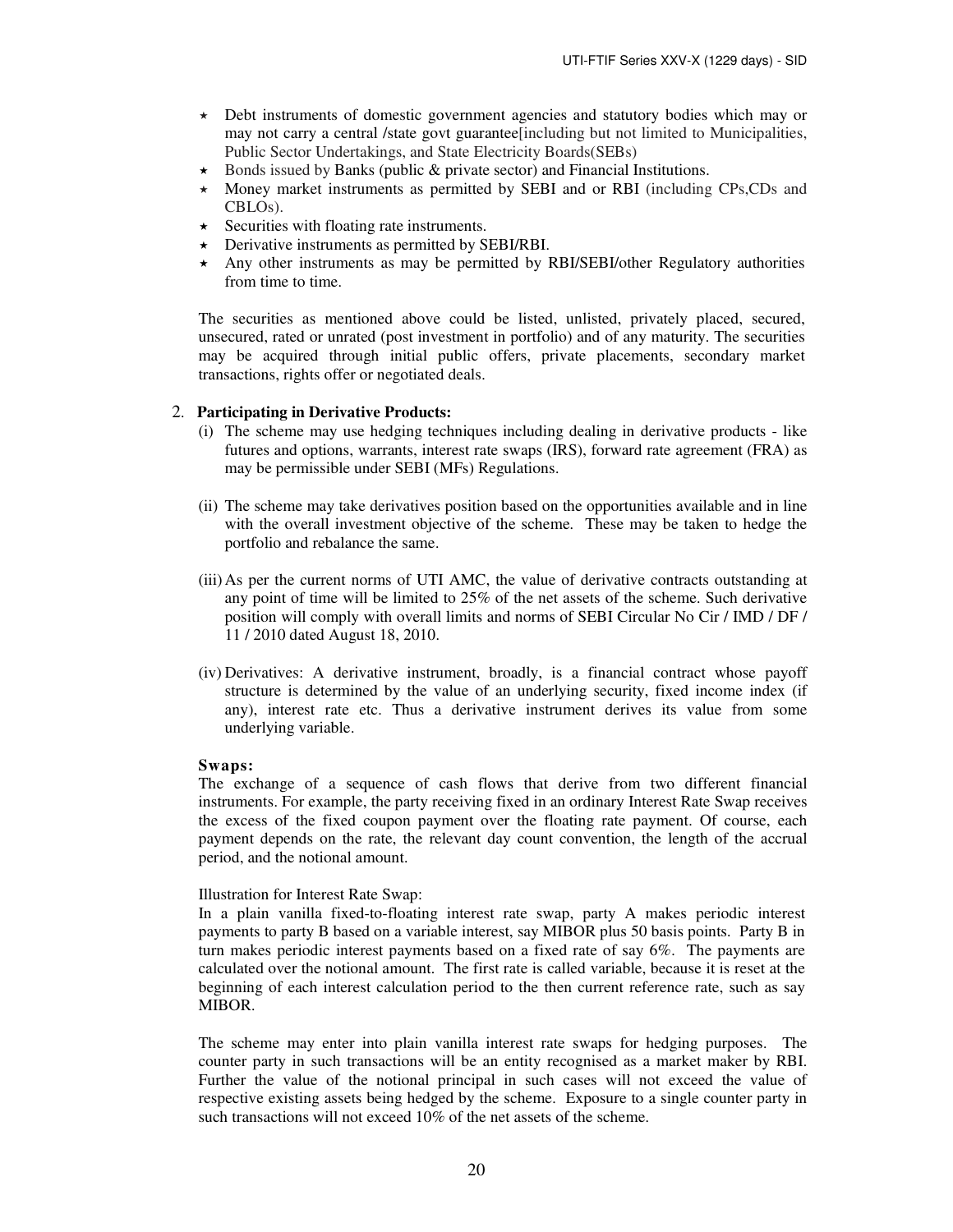The Fund may use derivative instruments like Fixed Income Index (if any), Futures, Interest Rate Swaps and Forward Rate Agreements or such other derivative instruments as may be introduced from time to time for the purpose of hedging and portfolio balancing, as permitted under the Regulations and guidelines from time to time.

Some of the derivative techniques/ strategies that may be used are:-

- (i) The scheme may use hedging techniques including dealing in derivative products like futures and options, warrants, interest rate swaps (IRS), forward rate agreement (FRA) as may be permissible under SEBI (MFs) Regulations.
- (ii) The scheme may take derivatives position based on the opportunities available and in line with the overall investment objective of the scheme. These may be taken to hedge the portfolio and rebalance the same.
- (iii) As per the current norms of UTI AMC, the value of derivative contracts outstanding at any point of time will be limited to 25% of the net assets of the scheme.

#### **Exposure limits:**

- a. The cumulative gross exposure through debt and derivative positions should not exceed 100% of the net assets of the scheme.
- b. Mutual Funds shall not write options or purchase instruments with embedded written options.
- c. The total exposure related to option premium paid must not exceed 20% of the net assets of the scheme.
- d. Cash or cash equivalents with residual maturity of less than 91 days may be treated as not creating any exposure.
- e. Exposure due to hedging positions may not be included in the above mentioned limits subject to the following
	- (i) Hedging positions are the derivative positions that reduce possible losses on an existing position in securities and till the existing position remains.
	- (ii) Hedging positions cannot be taken for existing derivative positions. Exposure due to such positions shall have to be added and treated under limits mentioned in Point a.
	- (iii) Any derivative instrument used to hedge has the same underlying security as the existing position being hedged.
	- (iv) The quantity of underlying associated with the derivative position taken for hedging purposes does not exceed the quantity of the existing position against which hedge has been taken.
- f. Mutual Funds may enter into plain vanilla interest rate swaps for hedging purposes. The counter party in such transactions has to be an entity recognized as a market maker by RBI. Further, the value of the notional principal in such cases must not exceed the value of respective existing assets being hedged by the scheme. Exposure to a single counterparty in such transactions should not exceed 10% of the net assets of the scheme.
- g. Exposure due to derivative positions taken for hedging purposes in excess of the underlying position against which the hedging position has been taken, shall be treated under the limits mentioned in point a.

#### **Definition of Exposure in case of Derivative Positions**

h. Each position taken in derivatives shall have an associated exposure as defined under. Exposure is the maximum possible loss that may occur on a position. However, certain derivative positions may theoretically have unlimited possible loss. Exposure in derivative positions shall be computed as follows: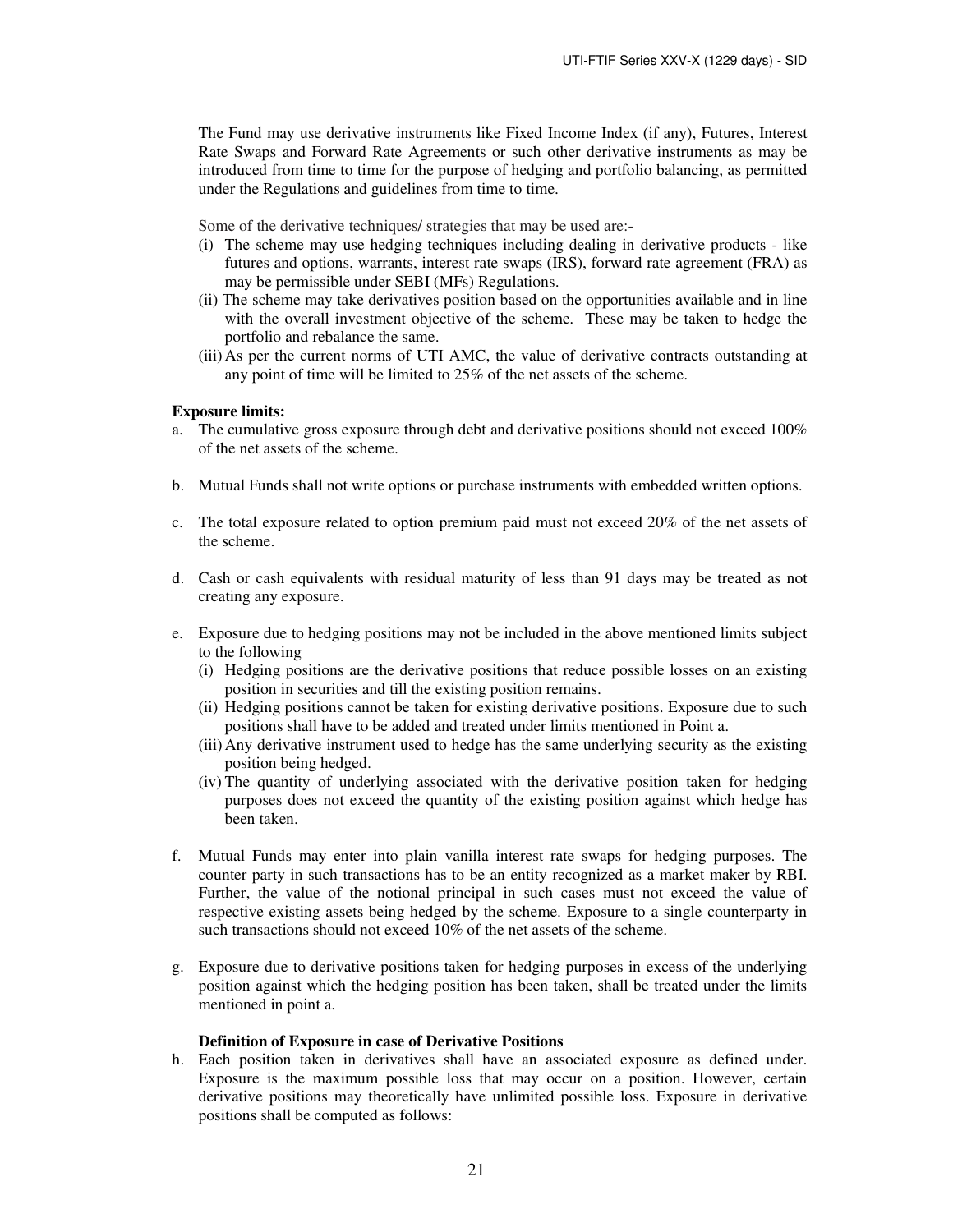| <b>Position</b>     | Exposure                                              |
|---------------------|-------------------------------------------------------|
| Long Future         | Futures Price * Lot Size * Number of Contracts        |
| <b>Short Future</b> | Futures Price * Lot Size * Number of Contracts        |
| Option bought       | Option Premium Paid * Lot Size * Number of Contracts. |

The AMC retains the right to enter into such derivative transactions as may be permitted by the Regulations from time to time. For risks associated with investments in derivatives investors are requested to refer to Risk Factors of this Scheme Information Document.

### **E. WHAT ARE THE INVESTMENT STRATEGIES?**

The scheme would invest in a diversified portfolio of various rated papers i.e., corporate bonds, debentures, etc which mature on or before the date of maturity of the scheme. As the scheme is a close ended fund with no regular inflows and as redemption is not allowed till maturity, the portfolio normally constructed in the beginning for the tenure of the scheme would have low portfolio turnover. The locked-in portfolio would nearly eliminate interest rate risks providing a potential opportunity for better returns.

### **Portfolio Turnover Policy:**

**Definition of Portfolio Turnover** - Portfolio Turnover is defined as the least of purchase or sales as a percentage of average size of a fund during any specified period of time. As sales and purchases of securities can be made on daily basis, it would be difficult to estimate with reasonable level of accuracy the likely turnover in portfolios. There could be instances of churning of portfolio to take advantage of trading opportunity existing in the market. But it would be difficult to set the target for the portfolio turnover as it would be a function of purchases/redemptions, general market conditions, trading opportunities, creation of liquidity to meet income distribution etc. The portfolio turnover shall be targeted so as to have return maximisation for the unitholders. At the same time, expenses such as brokerage and transaction cost shall be kept at low level so that it does not affect the earnings of the scheme.

### **For this Scheme**

In view of the nature of the Scheme as there are no purchases/redemptions during the tenure of the Scheme and as the portfolio of the Scheme is maturing on or before the duration of the scheme, there will be low portfolio turnover for the Scheme.

#### **F. FUNDAMENTAL ATTRIBUTES**

Following are the Fundamental Attributes of the scheme, in terms of Regulation 18 (15A) of the SEBI (MF) Regulations:

**(i) Type of a scheme**

UTI-Fixed Term Income Fund – Series XXV - X (1229 days) is a close-ended income scheme with scheme tenure of 1229 days.

#### **(ii) Investment Objective**

**Main Objective** – As given in clause II (B)

**Investment pattern** - As given in clause II (C) while retaining the option to alter the asset allocation for a short term period i.e. not exceeding 30 days on defensive considerations.

#### **(iii) Terms of Issue**

Aggregate fees and expenses as given in the SID charged to the scheme.

**Any safety net or guarantee provided**: The Scheme does not provide any guarantee or assured return.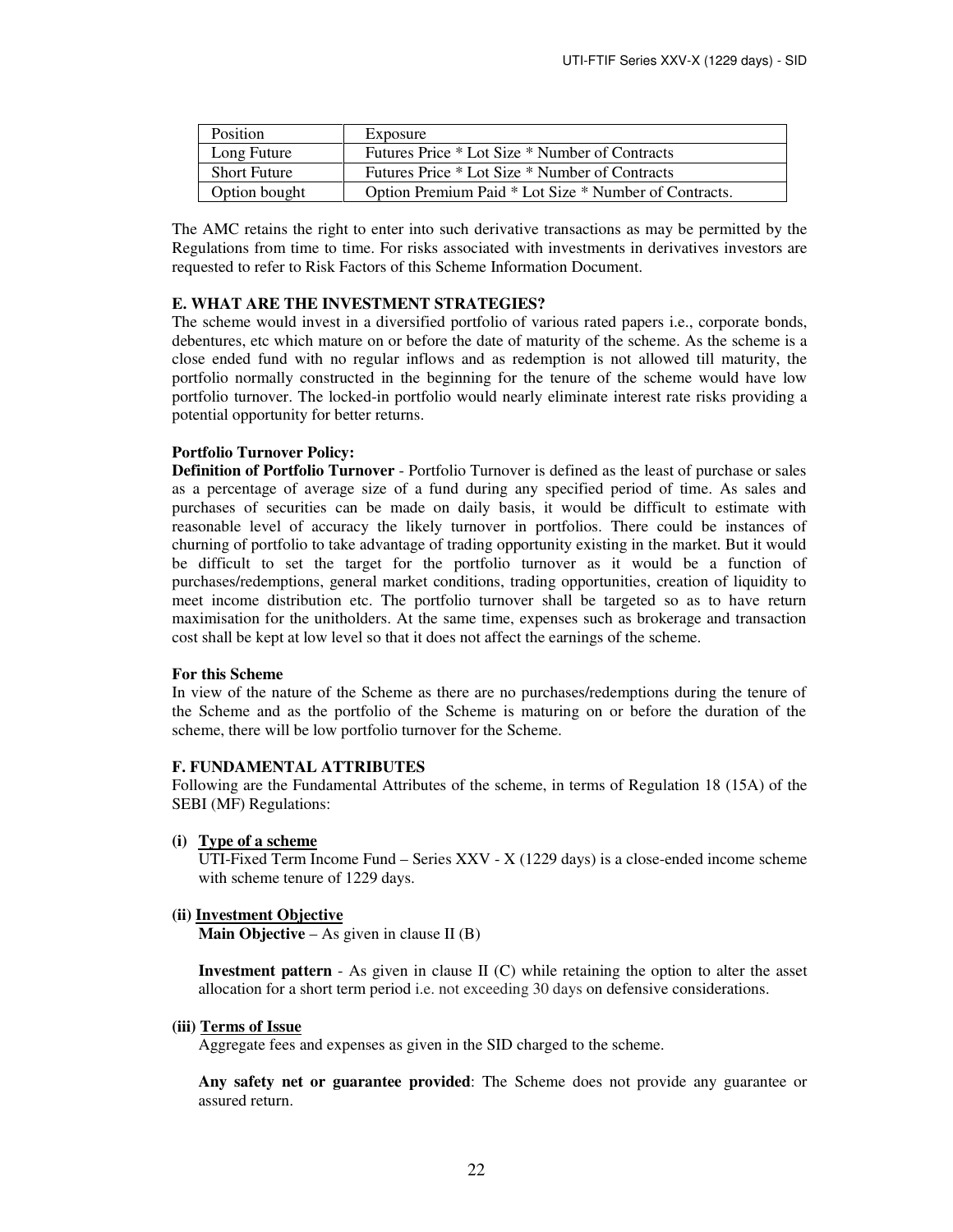In accordance with Regulation 18(15A) of the SEBI (MF) Regulations, the Trustees shall ensure that no change in the fundamental attributes of the Scheme or the trust or fee and expenses payable or any other change which would modify the Scheme and affect the interests of Unitholders is carried out unless:

- a) A written communication about the proposed change is sent to each Unitholder and an advertisement is given in one English daily newspaper having nationwide circulation as well as in a newspaper published in the language of the region where the Head Office of the Mutual Fund is situated; and
- b) The Unitholders are given an option for a period of 30 days to exit at the prevailing Net Asset Value without any exit load.

# **G. HOW WILL THE SCHEME BENCHMARK ITS PERFORMANCE?**

| <b>Scheme</b>                          | <b>Benchmark</b> | <b>Rationale</b>                          |
|----------------------------------------|------------------|-------------------------------------------|
| UTI-Fixed Term Income   CRISIL         |                  | The Scheme intends to have a portfolio    |
| Fund – Series $XXV - X$ Composite Bond |                  | mix of instruments similar in composition |
| $(1229 \text{ days})$                  | Fund Index       | and risk return parameters as CRISIL      |
|                                        |                  | Composite Bond Fund Index. Hence the      |
|                                        |                  | Index is most suitable for comparing the  |
|                                        |                  | performance of the Scheme.                |

### **H. WHO MANAGES THE SCHEME?**

**Management of UTI-Fixed Term Income Fund – Series XXV – X (1229 days)**  Shri Sunil Patil is the Fund Manager for the scheme

| Name & Age  | <b>Qualifications</b> | <b>Experience</b>                                      | <b>Other Schemes Managed</b> |
|-------------|-----------------------|--------------------------------------------------------|------------------------------|
| (in yrs)    |                       |                                                        |                              |
| Sunil Patil | M.Com.                | He joined UTI AMC in UTI-Fixed Maturity Plan,          |                              |
| 47 yrs      | MFM, CAIIB-           | October 1989. He has 16 UTI-Fixed Term Income          |                              |
|             | Certificate           | years of experience in                                 | Funds,                       |
|             | Examination           | Primary Market Investment   UTI-Fixed                  | Income                       |
|             | of IIB for the        | and Dealing and 7 years of Interval Fund Series I $\&$ |                              |
|             | Employees of          | experience in<br>Fund                                  | П.                           |
|             | <b>UTI</b>            | Management.                                            | UTI-Capital Protection       |
|             |                       |                                                        | Oriented Schemes (Debt       |
|             |                       |                                                        | Portfolio)                   |
|             |                       |                                                        | UTI-Dual<br>Advantage        |
|             |                       |                                                        | Fixed Term Funds (Debt       |
|             |                       |                                                        | Portfolio)                   |

### **I. WHAT ARE THE INVESTMENT RESTRICTIONS?**

Subject to SEBI (MFs) Regulations and guidelines on investment from time to time:

(a) The Scheme shall not invest more than 10% of its NAV in debt instruments comprising money market instruments and non-money market instruments issued by a single issuer which are rated not below investment grade by a credit rating agency authorised to carry out such activity under the Act. Such investment limit may be extended to 12% of the NAV of the scheme with the prior approval of the Board of Trustees and the Board of directors of the asset management company: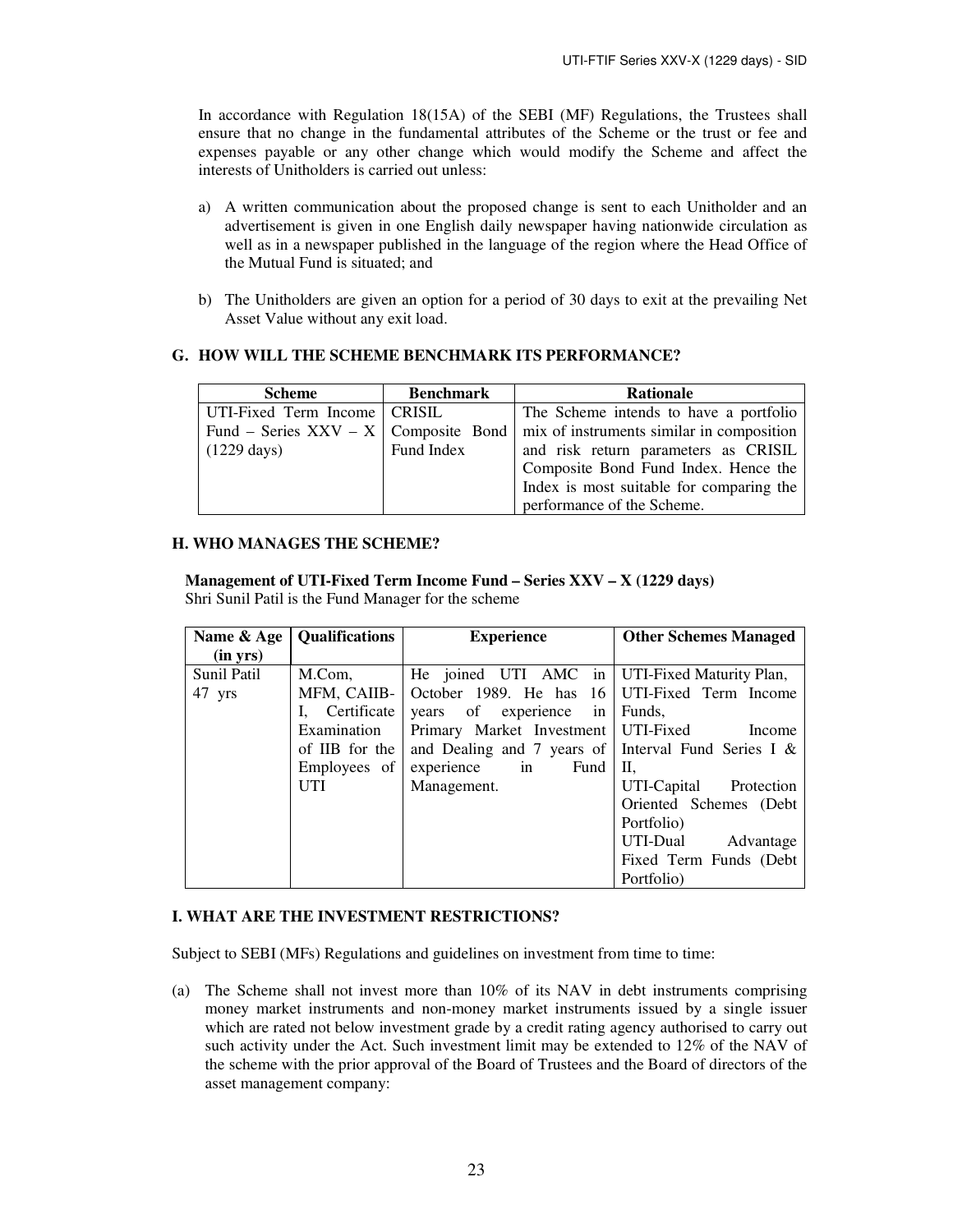Provided that such limit shall not be applicable for investments in Government Securities, treasury bills and collateralized borrowing and lending obligations.

- (b) Debentures, irrespective of any residual maturity period (above or below one year), shall attract the investment restrictions as applicable for debt instruments. It is further clarified that the investment limits are applicable to all debt securities, which are issued by public bodies/institutions such as electricity boards, municipal corporations, state transport corporations etc. guaranteed by either state or central government. Government securities issued by central/state government or on its behalf by the RBI are exempt from the above investment limits.
- (c) Pending deployment of funds of the Scheme in securities in terms of the investment objective of the scheme as stated above, the funds of the Scheme may be invested in short term deposits of scheduled commercial banks in accordance with SEBI Circular No SEBI / IMD / Cir No 1 / 91171 /07 dated April 16, 2007.
- (d) No term loans will be advanced by the Scheme for any purpose as per SEBI Regulation 44(3) of SEBI (Mutual Funds) Regulations 1996.
- (e) UTI Mutual fund shall, get the securities purchased by a scheme transferred in the name of the concerned scheme, wherever investments are intended to be of long term nature.
- (f) The Scheme shall not make any investment in any fund of fund scheme.
- (g) The Mutual Fund shall buy and sell securities on the basis of deliveries and shall in all cases of purchases, take delivery of relative securities and in all cases of sale, deliver the securities and shall in no case put itself in a position whereby it has to make short sale or carry forward transaction unless allowed by SEBI.

However, the scheme may also enter into derivatives transactions as may be permissible under the guidelines issued by SEBI.

- (h) The Scheme shall not make any investment in any unlisted security of an associate or Group Company of the sponsors; or any security issued by way of private placement by an associate or group company of the sponsors; or the listed securities of group companies of the sponsors which is in excess of 25% of the net assets.
- (i) Based upon the liquidity needs, the scheme may invest in Government of India Securities to the extent to which such investment can be made by the scheme.
- (j) Transfers of investments from one scheme to another scheme in the same mutual fund shall be allowed only if,—
	- (i) such transfers are done at the prevailing market price for quoted instruments on spot basis.
	- (ii) the securities so transferred shall be in conformity with the investment objective of the scheme to which such transfer has been made.
- (k) A scheme may invest in another scheme under the same asset management company or any other mutual fund without charging any fees, provided that aggregate interscheme investment made by all schemes under the same management or in schemes under the management of any other asset management company shall not exceed 5% of the net asset value of the mutual fund.

The scheme may temporarily invest in another scheme under the same AMC or any other AMC without charging any fees during the period of portfolio construction.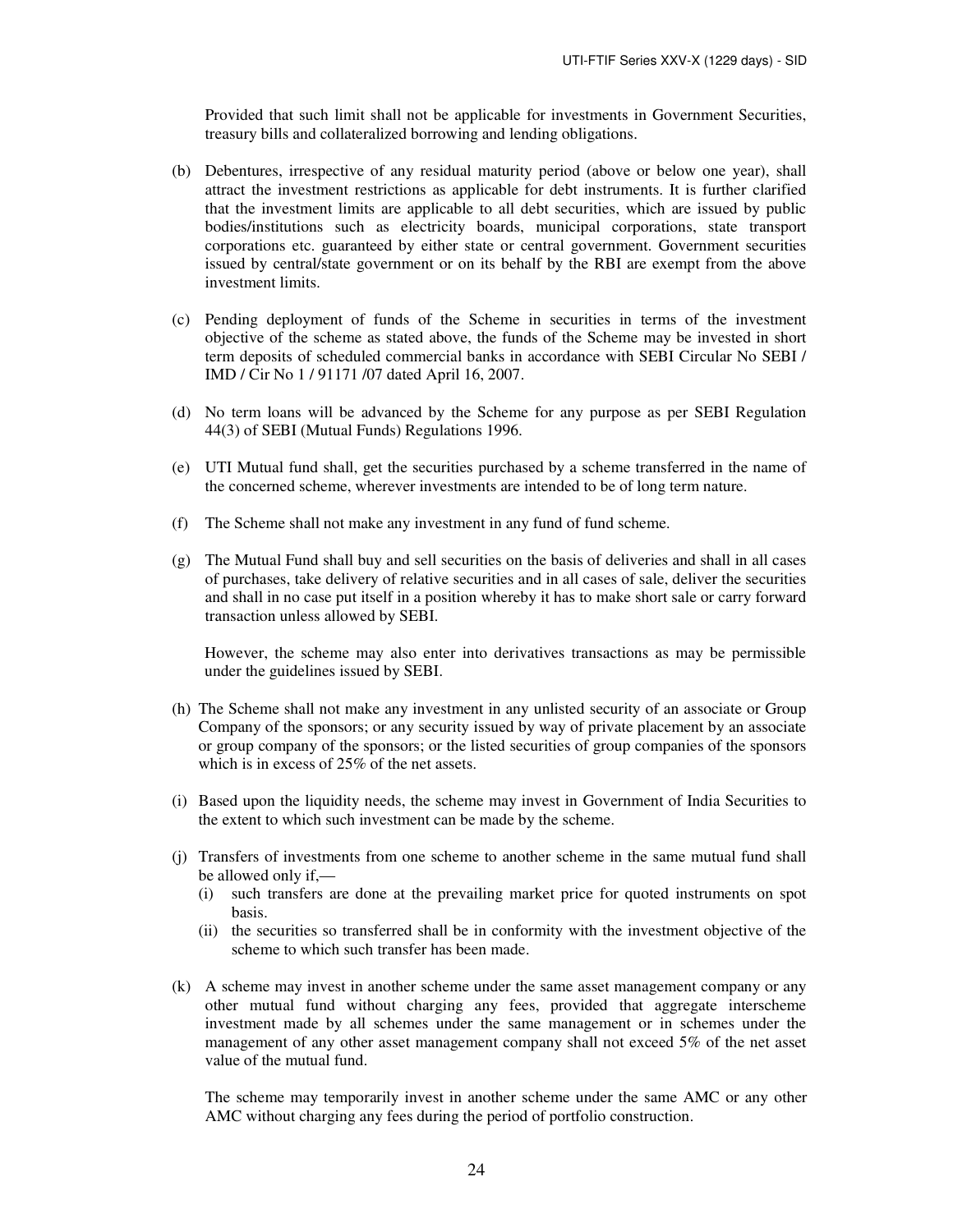Such investment will be consistent with the investment objective of the scheme. No investment management fees will be charged by the AMC on such investments.

(l) The mutual fund shall not borrow except to meet temporary liquidity needs of the mutual funds for the purpose of repurchase, redemption of units or payment of interest or dividend to the unitholders:

**Provided** that the mutual fund shall not borrow more than 20 per cent of the net asset of the scheme and the duration of such a borrowing shall not exceed a period of six months.

### **J. HOW HAS THE SCHEME PERFORMED?**

This scheme is a new scheme and does not have any performance track record.

# **III. UNITS AND OFFER**

This section provides details you need to know for investing in the scheme.

| New Fund Offer Period                                                                | UTI-Fixed Term Income Fund Series XXV - X (1229 days)                                                                                                                                                                                                                                                                     |
|--------------------------------------------------------------------------------------|---------------------------------------------------------------------------------------------------------------------------------------------------------------------------------------------------------------------------------------------------------------------------------------------------------------------------|
| This is the period during which a<br>new scheme sells its units to the<br>investors. | NFO opens on: Thursday, November 10, 2016<br>NFO closes on: Thursday, November 24, 2016                                                                                                                                                                                                                                   |
|                                                                                      | New Fund Offer will not be kept open for more than 15                                                                                                                                                                                                                                                                     |
|                                                                                      | days.                                                                                                                                                                                                                                                                                                                     |
| New Fund Offer Price:                                                                | During the New Fund Offer period, the units of the                                                                                                                                                                                                                                                                        |
| This is the price per unit that the                                                  | scheme/s will be sold at face value i.e. ₹10/- per unit.                                                                                                                                                                                                                                                                  |
| investors have to pay to invest<br>during the NFO.                                   |                                                                                                                                                                                                                                                                                                                           |
| Minimum Amount for                                                                   | ₹5,000/- & in multiples of ₹10/- under all the options /                                                                                                                                                                                                                                                                  |
| Application in the NFO                                                               | Plans.                                                                                                                                                                                                                                                                                                                    |
| Dematerialisation                                                                    | (a) Units of UTI-Fixed Term Income Fund – Series XXV –<br>X (1229 days) will normally also be available in the<br>dematerialised form.<br>(b) In case the unit holder wishes to transfer the units prior<br>to maturity, then he / she may need to approach the<br>stock market where the scheme is listed. Applicants    |
|                                                                                      | under the scheme may then be required to have a<br>beneficiary account with a DP of NSDL/CDSL.<br>Applicants may indicate in the application form the<br>DP's name, DP ID number and its beneficiary account<br>number with the DP at the time of investment or can<br>convert his units into demat mode at a later date. |
|                                                                                      | (c) The unit holders will have an option to hold units in<br>demat form in addition to the account statement as per<br>the current practice.                                                                                                                                                                              |
|                                                                                      | (d) Unit holders who wish to trade in units would be<br>required to have a demat account.                                                                                                                                                                                                                                 |
|                                                                                      | (e) The option to have the units in demat or physical form                                                                                                                                                                                                                                                                |

### **A. NEW FUND OFFER (NFO)**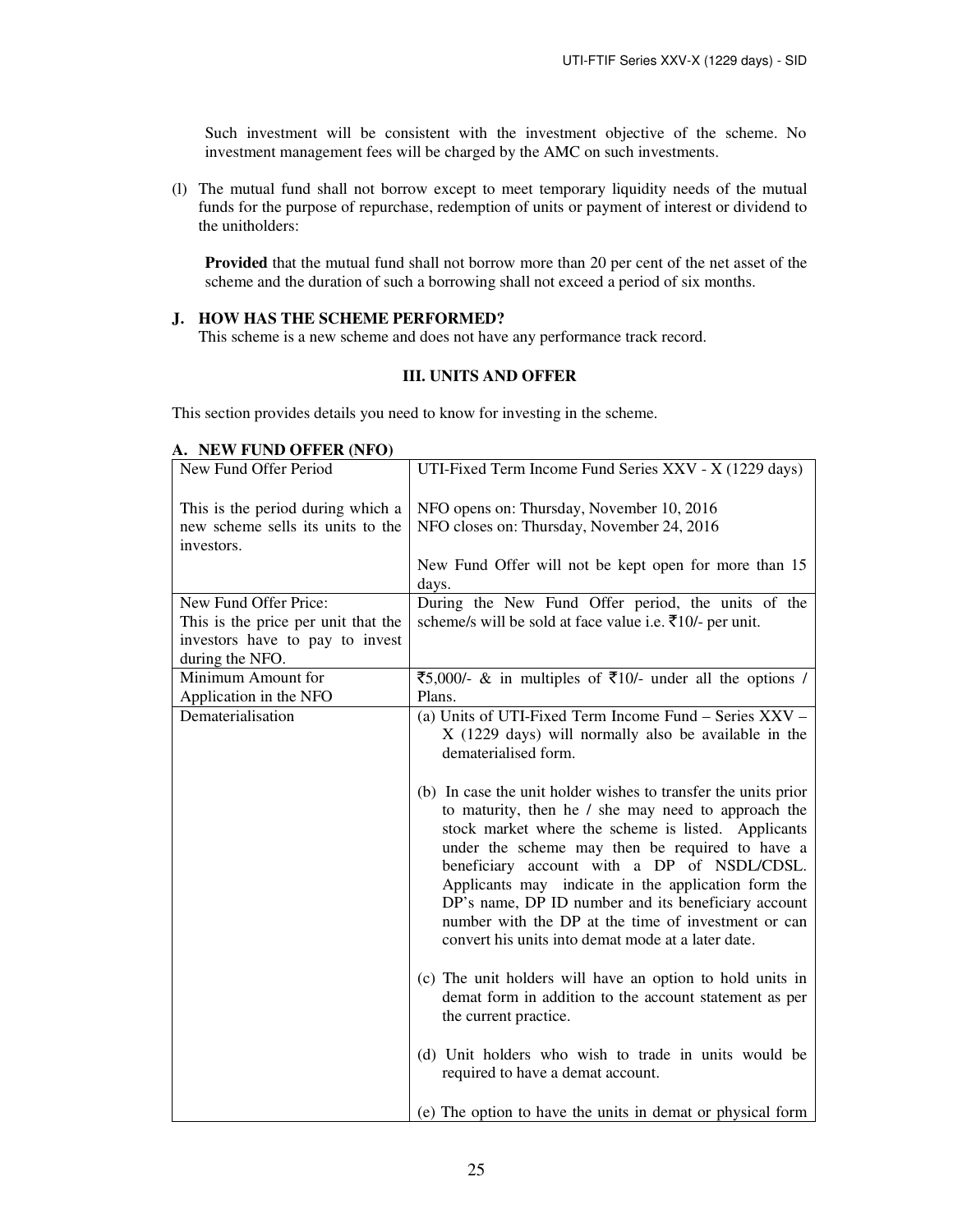|                                                                                                                                                                                                                                                                                                                                                                                                                                                                                                                          | may be exercised in the appropriate place in the<br>application form.                                                                                                                                                                                                                                                                                                                                                                                                                                                                                                                                                                                                                                                                                                                                                                                                                         |
|--------------------------------------------------------------------------------------------------------------------------------------------------------------------------------------------------------------------------------------------------------------------------------------------------------------------------------------------------------------------------------------------------------------------------------------------------------------------------------------------------------------------------|-----------------------------------------------------------------------------------------------------------------------------------------------------------------------------------------------------------------------------------------------------------------------------------------------------------------------------------------------------------------------------------------------------------------------------------------------------------------------------------------------------------------------------------------------------------------------------------------------------------------------------------------------------------------------------------------------------------------------------------------------------------------------------------------------------------------------------------------------------------------------------------------------|
| Minimum Target amount<br>This is the minimum amount<br>required to operate the scheme<br>and if this is not collected during<br>the NFO period, then all the<br>investors would be refunded the<br>amount invested without any<br>return. However, if AMC fails to<br>refund the amount within<br>- 5<br>business<br>days,<br>interest<br>as<br>specified by SEBI (currently 15%<br>p.a.) will be paid to the investors<br>from the expiry of 5 business<br>days from the date of closure of<br>the subscription period. | An amount of $\bar{\tau}$ 20 crore is targeted to be raised during the<br>New Fund Offer Period of the scheme. If the targeted<br>amount of $\overline{5}20$ crore is not subscribed to, UTI AMC shall<br>refund the entire amount collected by the scheme by an<br>account payee cheque/refund order or by any other mode of<br>payment as may be decided by UTI AMC within 5 business<br>days from the close of the New Fund Offer period of the<br>scheme. In the event of any failure to refund such amount<br>within 5 business days from the close of the New Fund<br>Offer period of the scheme, UTI AMC shall be liable to pay<br>to the concerned applicant interest $@15\%$ p.a. or such rate<br>as may be prescribed by SEBI from time to time from the<br>6th day of the date of closure of the New Fund Offer period<br>of the scheme till the date of despatch of refund order. |
| Maximum Amount to be raised<br>(if any)<br>This is the maximum amount<br>which can be collected during the<br>NFO period, as decided by the<br>AMC                                                                                                                                                                                                                                                                                                                                                                       | No maximum limit. Over subscription above Rs.20 crore<br>will be retained in full.                                                                                                                                                                                                                                                                                                                                                                                                                                                                                                                                                                                                                                                                                                                                                                                                            |
| Pre Closure & Extension of the<br>Offer                                                                                                                                                                                                                                                                                                                                                                                                                                                                                  | The AMC / Trustees reserve the right to extend the closing<br>date of the New Fund Offer period, subject to the<br>condition that the subscription to the New Fund Offer shall<br>not be kept open for more than 15 days. Similarly the<br>AMC/Trustee may close the New Fund Offer earlier by<br>giving one day's notice in one daily newspaper.                                                                                                                                                                                                                                                                                                                                                                                                                                                                                                                                             |
| Plans and Options offered                                                                                                                                                                                                                                                                                                                                                                                                                                                                                                | The scheme offers following plans<br>Regular Plan<br>Direct Plan                                                                                                                                                                                                                                                                                                                                                                                                                                                                                                                                                                                                                                                                                                                                                                                                                              |
|                                                                                                                                                                                                                                                                                                                                                                                                                                                                                                                          | Both the plans offer following options<br>(i)<br>Growth Option<br>(ii)<br>Quarterly Dividend Option with Payout facility<br>Flexi Dividend Option with Payout facility<br>(iii)<br>Annual Dividend Option with Payout facility<br>(iv)<br>Maturity Dividend Option with Payout facility<br>(v)                                                                                                                                                                                                                                                                                                                                                                                                                                                                                                                                                                                                |
|                                                                                                                                                                                                                                                                                                                                                                                                                                                                                                                          | where<br>option<br>is<br>exercised<br>In.<br>case<br>no<br>by<br>the<br>applicant/unitholder at the time of making his investment or<br>subsequently he will be deemed to be under the Growth<br>Option and his application will be processed accordingly. In<br>case dividend option is indicated and the periodicity is not<br>mentioned, then the default dividend option will be the<br>Quarterly Dividend Option                                                                                                                                                                                                                                                                                                                                                                                                                                                                         |
|                                                                                                                                                                                                                                                                                                                                                                                                                                                                                                                          | <b>Direct Plan:</b><br>Direct Plan is only for investors who purchase/subscribe<br>units directly with the Fund and is not available for<br>investors who route their investments through a Distributor.<br>The Direct Plan will be a separate plan under the Scheme                                                                                                                                                                                                                                                                                                                                                                                                                                                                                                                                                                                                                          |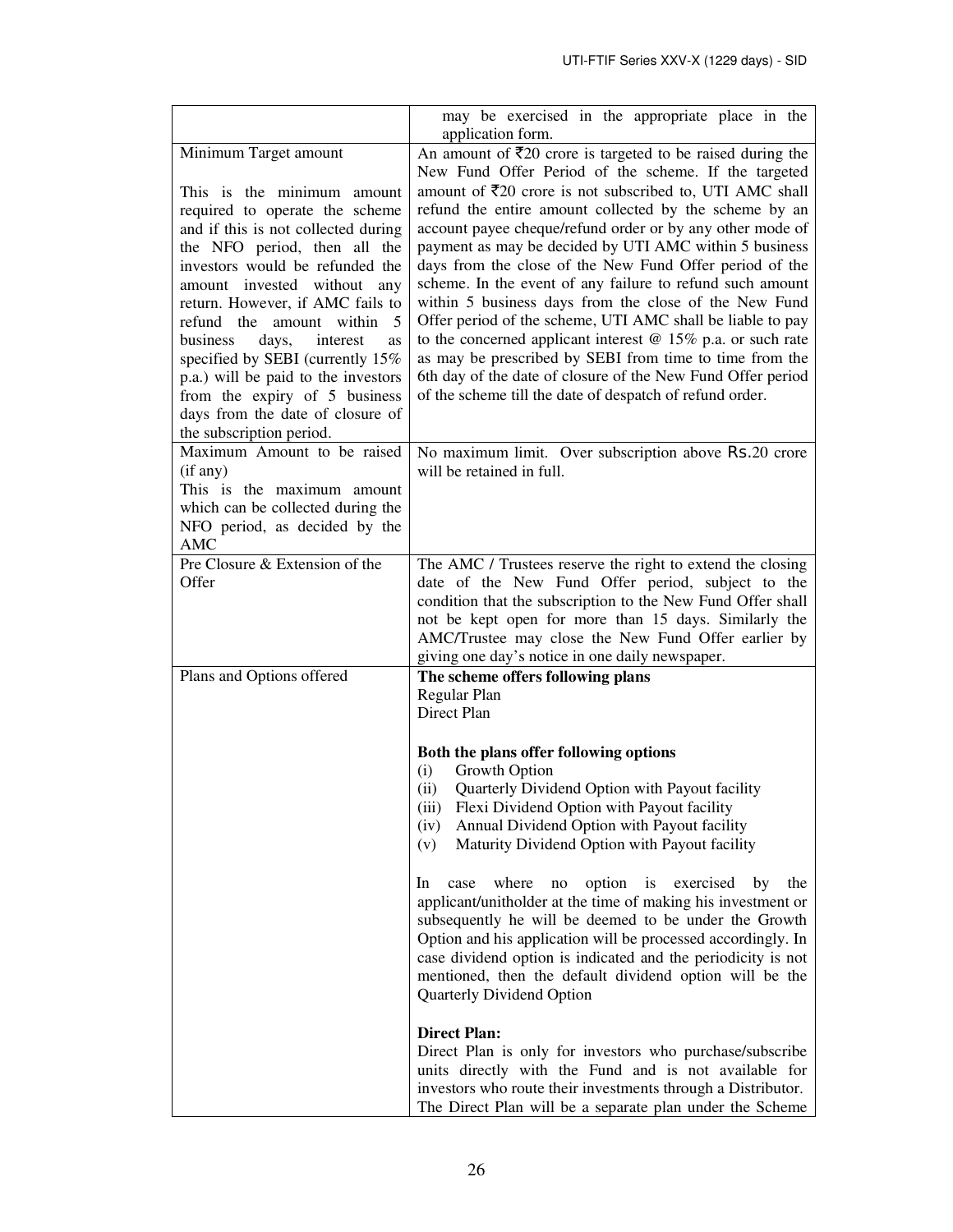|                 | and shall have a lower expense ratio excluding distribution<br>expenses, commission etc and will have a separate NAV.<br>No commission shall be paid / charged from Direct Plan. |                                                                                                                                                                                                                                                                                                                                                                                                                                                                                                                                    |                           |                     |
|-----------------|----------------------------------------------------------------------------------------------------------------------------------------------------------------------------------|------------------------------------------------------------------------------------------------------------------------------------------------------------------------------------------------------------------------------------------------------------------------------------------------------------------------------------------------------------------------------------------------------------------------------------------------------------------------------------------------------------------------------------|---------------------------|---------------------|
|                 | The Direct Plan and Regular Plan will have a common<br>Portfolio.                                                                                                                |                                                                                                                                                                                                                                                                                                                                                                                                                                                                                                                                    |                           |                     |
|                 | How to apply: Investors subscribing under Direct<br>will have to indicate "Direct Plan" against<br>Plan                                                                          |                                                                                                                                                                                                                                                                                                                                                                                                                                                                                                                                    |                           |                     |
|                 | the Scheme name in the application form as for<br>example "UTI-Fixed Term Income Fund Series -<br>$XXV - X$ (1229 days) -Direct Plan".                                           |                                                                                                                                                                                                                                                                                                                                                                                                                                                                                                                                    |                           |                     |
|                 | Treatment of applications under "Direct" / "Regular"<br><b>Plans:</b>                                                                                                            |                                                                                                                                                                                                                                                                                                                                                                                                                                                                                                                                    |                           |                     |
|                 | <b>Broker Code</b><br>Plan<br><b>Scenario</b>                                                                                                                                    |                                                                                                                                                                                                                                                                                                                                                                                                                                                                                                                                    |                           | <b>Default Plan</b> |
|                 |                                                                                                                                                                                  | mentioned by                                                                                                                                                                                                                                                                                                                                                                                                                                                                                                                       | mentioned by              | to be               |
|                 |                                                                                                                                                                                  | the investor                                                                                                                                                                                                                                                                                                                                                                                                                                                                                                                       | the investor              | captured            |
|                 |                                                                                                                                                                                  | Not mentioned                                                                                                                                                                                                                                                                                                                                                                                                                                                                                                                      | Not mentioned Direct Plan |                     |
|                 | 2                                                                                                                                                                                | Not mentioned                                                                                                                                                                                                                                                                                                                                                                                                                                                                                                                      | Direct                    | Direct Plan         |
|                 | 3                                                                                                                                                                                | Not mentioned                                                                                                                                                                                                                                                                                                                                                                                                                                                                                                                      | Regular                   | Direct Plan         |
|                 | 4                                                                                                                                                                                | Mentioned                                                                                                                                                                                                                                                                                                                                                                                                                                                                                                                          | Direct                    | Direct Plan         |
|                 | 5                                                                                                                                                                                | Direct                                                                                                                                                                                                                                                                                                                                                                                                                                                                                                                             | Not                       | Direct Plan         |
|                 |                                                                                                                                                                                  |                                                                                                                                                                                                                                                                                                                                                                                                                                                                                                                                    | Mentioned                 |                     |
|                 | 6                                                                                                                                                                                | Direct                                                                                                                                                                                                                                                                                                                                                                                                                                                                                                                             | Regular                   | Direct Plan         |
|                 | $\overline{7}$                                                                                                                                                                   | Mentioned                                                                                                                                                                                                                                                                                                                                                                                                                                                                                                                          | Regular                   | Regular Plan        |
|                 | 8                                                                                                                                                                                | Mentioned                                                                                                                                                                                                                                                                                                                                                                                                                                                                                                                          | <b>Not</b><br>Mentioned   | Regular Plan        |
|                 |                                                                                                                                                                                  | In cases of wrong/ invalid/ incomplete ARN codes<br>mentioned in the application form under Scenarios 7 or 8<br>above, the application shall be processed under Regular<br>Plan. UTI AMC shall contact and obtain the correct ARN<br>code within 30 calendar days of the receipt of the<br>application form from the investor/ distributor. In case, the<br>correct code is not received within 30 calendar days, the<br>transaction shall be reprocessed under Direct Plan from the<br>date of application without any exit load. |                           |                     |
|                 |                                                                                                                                                                                  | For further details on Direct Plan, please refer to SAI                                                                                                                                                                                                                                                                                                                                                                                                                                                                            |                           |                     |
| Dividend Policy | Options.                                                                                                                                                                         | The unitholder shall have a choice to join either the Growth<br>Option or the Quarterly / Flexi / Annual / Maturity Dividend                                                                                                                                                                                                                                                                                                                                                                                                       |                           |                     |
|                 | (i)                                                                                                                                                                              | <b>Growth Option:</b><br>Ordinarily no dividend distribution will be made under<br>this option. All income generated and profits booked<br>will be ploughed back and returns shall be reflected<br>through the NAV.                                                                                                                                                                                                                                                                                                                |                           |                     |
|                 | (ii)                                                                                                                                                                             | <b>Quarterly Dividend Option:</b>                                                                                                                                                                                                                                                                                                                                                                                                                                                                                                  |                           |                     |
|                 |                                                                                                                                                                                  | Subject to availability of distributable surplus under                                                                                                                                                                                                                                                                                                                                                                                                                                                                             |                           |                     |
|                 |                                                                                                                                                                                  | the Quarterly Dividend option of the scheme, dividend                                                                                                                                                                                                                                                                                                                                                                                                                                                                              |                           |                     |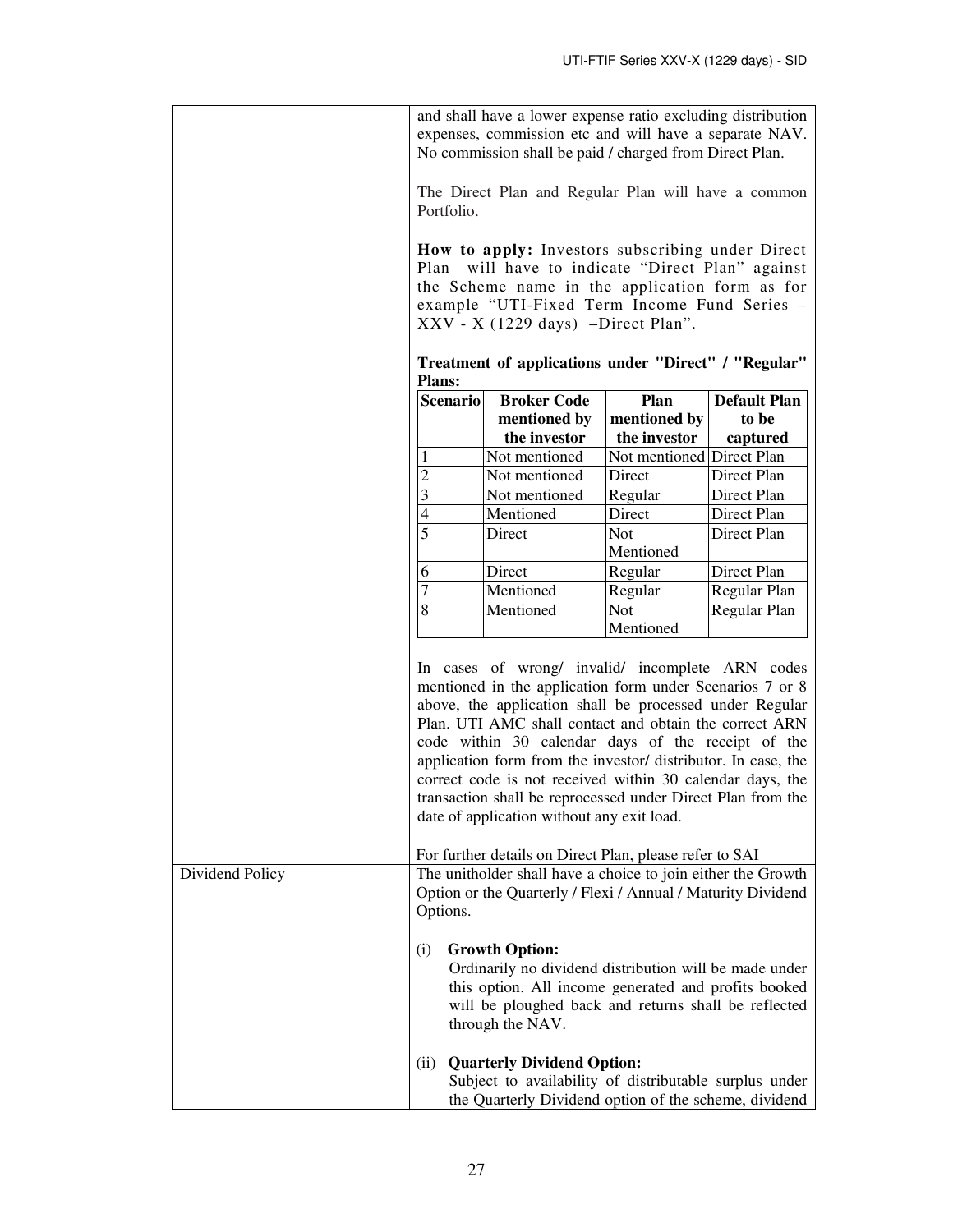|                                             | will be distributed in the last week of every quarter<br>viz., March, June, September & December or such<br>other day / frequency as may be decided by the<br>Trustee, as computed in accordance with SEBI<br>Regulations. Under this Payout facility is available.                                                                                                                                                                                                                                                                                                                                                                                                                                                                                                                                                                          |
|---------------------------------------------|----------------------------------------------------------------------------------------------------------------------------------------------------------------------------------------------------------------------------------------------------------------------------------------------------------------------------------------------------------------------------------------------------------------------------------------------------------------------------------------------------------------------------------------------------------------------------------------------------------------------------------------------------------------------------------------------------------------------------------------------------------------------------------------------------------------------------------------------|
|                                             | (iii) Flexi Dividend Option:<br>Under the Flexi Dividend Option, dividend is proposed<br>to be declared at such frequencies as may be decided<br>by UTI AMC Ltd from time to time, subject to<br>availability of distributable surplus, as computed in<br>accordance with SEBI (MF) Regulations 1996.<br>However, there is no assurance or guarantee to the unit<br>holders, as to the rate and frequency of declaration of<br>dividend. Under this Payout facility is available.                                                                                                                                                                                                                                                                                                                                                            |
|                                             | (iv) Annual Dividend Option:<br>Subject to availability of distributable surplus under<br>the Annual Dividend option of the scheme, dividend<br>will be distributed in the last week of every financial<br>year viz., March or such other day / frequency as may<br>be decided by the Trustee, as computed in accordance<br>with SEBI Regulations. Under this Payout facility is<br>available.                                                                                                                                                                                                                                                                                                                                                                                                                                               |
|                                             | <b>Maturity Dividend Option:</b><br>(v)<br>Subject to availability of distributable surplus under<br>the Maturity Dividend option of the scheme, dividend<br>will be distributed on or before the Maturity Date /<br>Final Redemption Date of the scheme or such other<br>day / frequency as may be decided by the Trustee, as<br>computed in accordance with SEBI Regulations. Under<br>this Payout facility is available.                                                                                                                                                                                                                                                                                                                                                                                                                  |
|                                             | There is no assurance or guarantee to the Unit holders as to<br>the rate of dividend distribution.                                                                                                                                                                                                                                                                                                                                                                                                                                                                                                                                                                                                                                                                                                                                           |
|                                             | Though it is the intention of the scheme to make periodical<br>dividend distribution, there may be instances when no<br>dividend distribution could be made.                                                                                                                                                                                                                                                                                                                                                                                                                                                                                                                                                                                                                                                                                 |
| Additional Mode<br>of Payment<br>during NFO | Investors may apply for the UTI-Fixed Term Income Fund-<br>Series XXV - X (1229 days) through Applications<br>Supported by Blocked Amount (ASBA) process during the<br>NFO period by filling in the ASBA form and submitting<br>the same to their respective banks, which in turn will block<br>the subscription amount in the said account as per the<br>authority contained in ASBA form and undertake other<br>tasks as per the procedure specified therein. (The details of<br>banks' branches accepting ASBA form are available on the<br>websites<br>(www.bseindia.com),<br>of<br>BSE<br><b>NSE</b><br>(www.nseindia.com) and SEBI (www.sebi.gov.in) or at<br>your nearest UTI Financial Centre.) For applicants<br>applying through ASBA, on the date of allotment, the<br>amount will be unblocked in their respective bank accounts |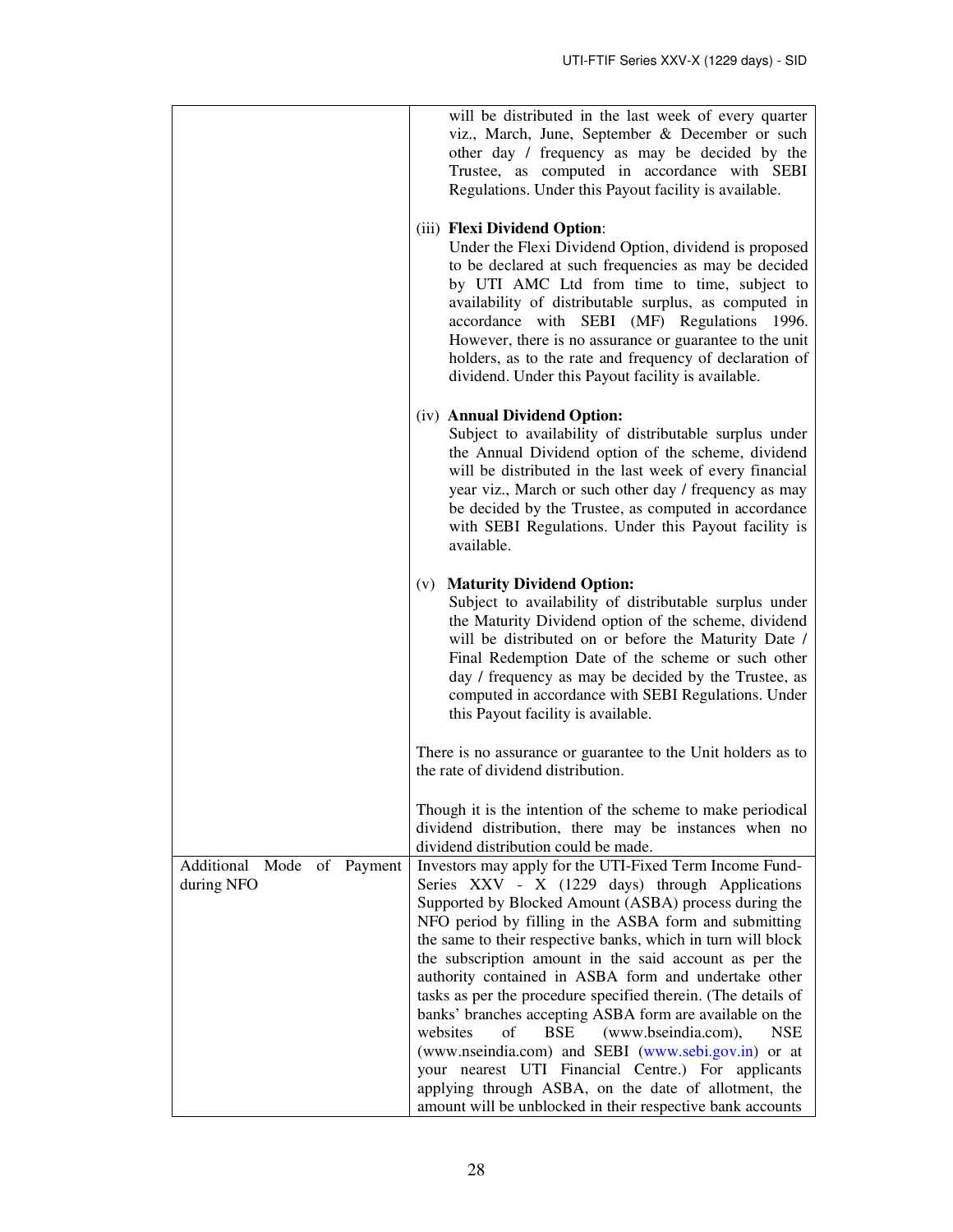|                                                                             | and account will be debited to the extent required to pay<br>for allotment of Units applied in the application form.                                                                                                                                                                                                                                                                                                                                                                                                                                                                                      |
|-----------------------------------------------------------------------------|-----------------------------------------------------------------------------------------------------------------------------------------------------------------------------------------------------------------------------------------------------------------------------------------------------------------------------------------------------------------------------------------------------------------------------------------------------------------------------------------------------------------------------------------------------------------------------------------------------------|
| Mode of Payment - Cash /<br>Transfer<br>of<br>funds<br>through<br>NEFT/RTGS | Cash payment to the extent of $\overline{5}50,000/$ - per investor, per<br>Mutual Fund, per financial year through designated<br>branches of Axis Bank will be accepted (even from such<br>small investors who may not be tax payers and may not<br>have Permanent Account Number (PAN)/bank accounts,<br>subject to the following procedure.<br>Investors who desire to invest upto $\overline{\xi}50,000/$ - per<br>i.<br>financial year shall contact any of our UFCs and obtain<br>a Form for Deposit of Cash and fill-up the same.                                                                   |
|                                                                             | ii. Investors shall then approach the designated branch of<br>Axis Bank along with the duly filled-in Form for<br>Deposit of Cash and deposit the cash.                                                                                                                                                                                                                                                                                                                                                                                                                                                   |
|                                                                             | iii. Axis Bank will provide an Acknowledgement slip<br>containing the details of Date & Time of deposit,<br>Unique serial number, Scheme Name, Name of the<br>Investor and Cash amount deposited. The Investors<br>shall attach the Acknowledgement slip with the duly<br>filled-in application form and submit them at the UFCs<br>for time stamping.                                                                                                                                                                                                                                                    |
|                                                                             | iv. Applicability of NAV will be based on depositing of<br>cash at the designated bank branch before the cut-off<br>time and time-stamping of the valid application together<br>with the acknowledgement slip at the UTI Financial<br>centre (UFC)/Official Point of Acceptance (OPA). For<br>further details refer to SAI/relevant addendum.                                                                                                                                                                                                                                                             |
|                                                                             | <b>Transfer of funds through National Electronic Funds</b><br>Transfer (NEFT) / Real Time Gross Settlement(RTGS) :                                                                                                                                                                                                                                                                                                                                                                                                                                                                                        |
|                                                                             | Investor shall ensure that the payment is made from one of<br>his/her registered bank accounts in the folio. If the name of<br>the remitter/account number from where the amount is<br>remitted is not matching with the registered / to be<br>registered bank accounts details, such remittances shall be<br>treated as third party payments and such applications are<br>liable to be rejected. In such cases, UTI MF will refund the<br>amount to the remitter within 30 calendar days from the<br>date of receipt of the funds, as per the details made<br>available to UTI MF by the remitting Bank. |
|                                                                             | However, for transfer of funds through RTGS, the<br>Investment amount shall be of $\bar{\tau}2$ lacs and above.                                                                                                                                                                                                                                                                                                                                                                                                                                                                                           |
| Allotment                                                                   | For further details, please refer to SAI.<br>Subject to the receipt of the specified Minimum<br>Subscription Amount for the Scheme, full allotment will be<br>made to all valid applications received during the New<br>Fund Offer. The Trustee reserves the right, at their<br>discretion without assigning any reason thereof, to reject                                                                                                                                                                                                                                                                |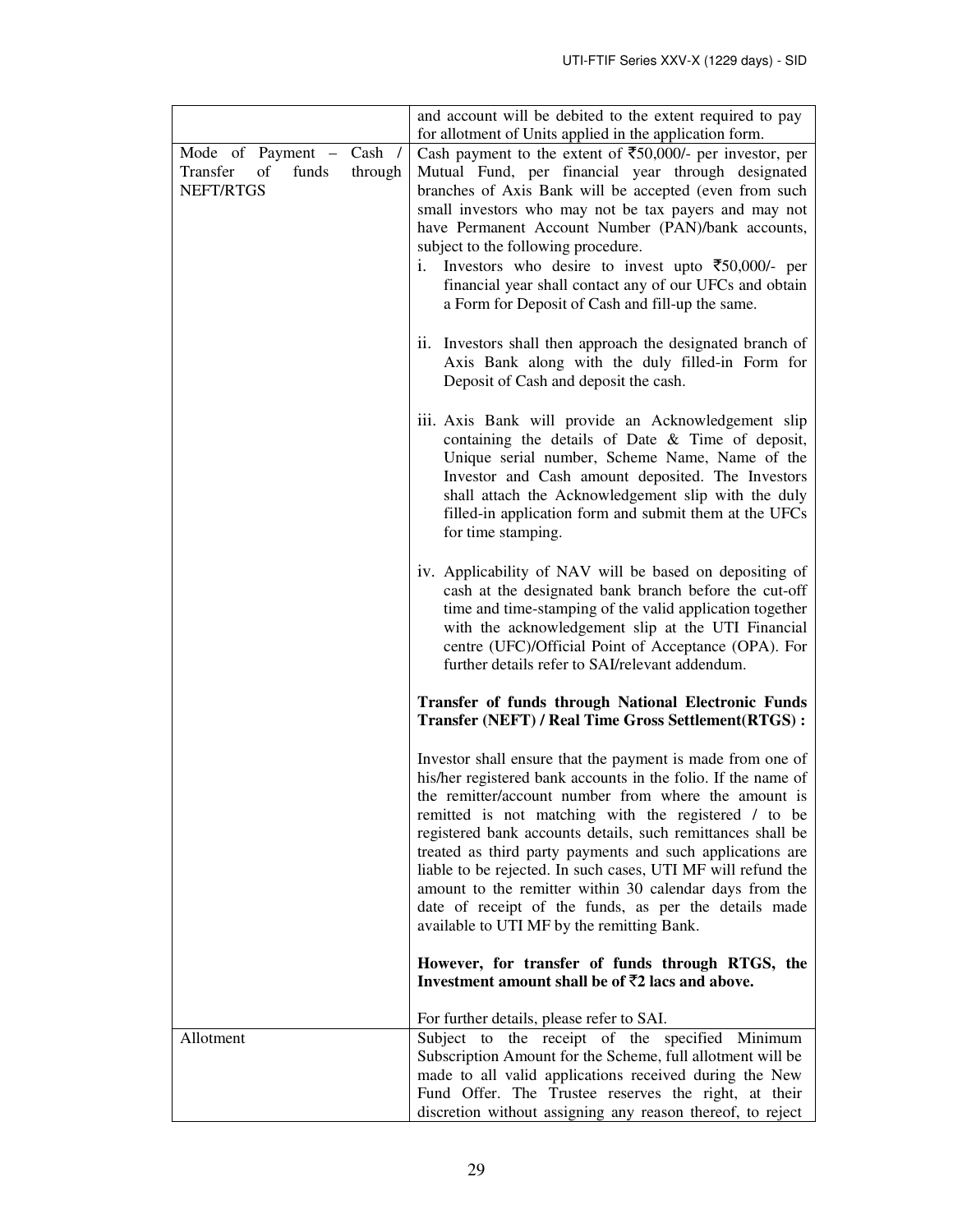|                                 | any application. Allotment will be completed within 5<br>(Five) business days from the closure of the New Fund<br>Offer.                                                                                                                                                                                                                                                                                            |
|---------------------------------|---------------------------------------------------------------------------------------------------------------------------------------------------------------------------------------------------------------------------------------------------------------------------------------------------------------------------------------------------------------------------------------------------------------------|
|                                 | (a) At the time of joining the scheme the UTI AMC shall<br>arrange to issue to the applicant, a statement of<br>account indicating his admission to the scheme and<br>other relevant details within a period not later than 5<br>business days from the closure of the New Fund<br>Offer.                                                                                                                           |
|                                 | (b) Every unitholder will be given a membership/folio<br>number, which will be appearing in SoA for his initial<br>investment. Further investments in the same name(s)<br>and in the same order would be registered under the<br>same folio, if folio number is mentioned by the<br>unitholder. In all future correspondence with the UTI<br>AMC the unitholder shall have to quote the<br>membership/folio number. |
|                                 | (c) SoA will be valid evidence of admission of the<br>applicant into the scheme. However, where the units<br>are issued subject to realization of cheque/draft such<br>issue of units will be cancelled if the cheque/draft is<br>returned unpaid and treated having not been issued.                                                                                                                               |
|                                 | (d) The NRI applicant may choose to receive the SOA at<br>his/her Indian/foreign address or at the address of<br>his/her relative resident in India.                                                                                                                                                                                                                                                                |
|                                 | (e) UTI AMC shall send the SoA at the address mentioned<br>in the application form and recorded with UTI AMC<br>and shall not incur any liability for loss, damage, mis-<br>delivery or non-delivery of the SoA.                                                                                                                                                                                                    |
|                                 | If a unitholder desires to have a unit certificate (UC) in<br>(f)<br>lieu of SoA the same would be issued to him within<br>30 days from the date of receipt of such request.                                                                                                                                                                                                                                        |
|                                 | certificate<br>the<br>unit<br>In<br>case<br>SoA<br>(g)<br><sub>or</sub><br><i>is</i><br>mutilated/defaced/lost, UTI AMC<br>may issue<br><sub>a</sub><br>duplicate SoA on receipt of a request to that effect<br>from the unitholder on a plain paper or in the manner<br>as may be prescribed from time to time.                                                                                                    |
| Refund                          | If application is rejected, full amount will be refunded<br>within 5 business days of closure of NFO. If refunded later<br>than 5 business days, interest $@$ 15% p.a. for delay period<br>will be paid and charged to the AMC.                                                                                                                                                                                     |
| Risk Mitigation process against | <b>Restriction on Third Party Payments</b>                                                                                                                                                                                                                                                                                                                                                                          |
| <b>Third Party Cheques</b>      | Third party payments are not accepted in any of the<br>schemes of UTI Mutual Fund subject to certain exceptions.                                                                                                                                                                                                                                                                                                    |
|                                 | "Third Party Payments" means the payment made through                                                                                                                                                                                                                                                                                                                                                               |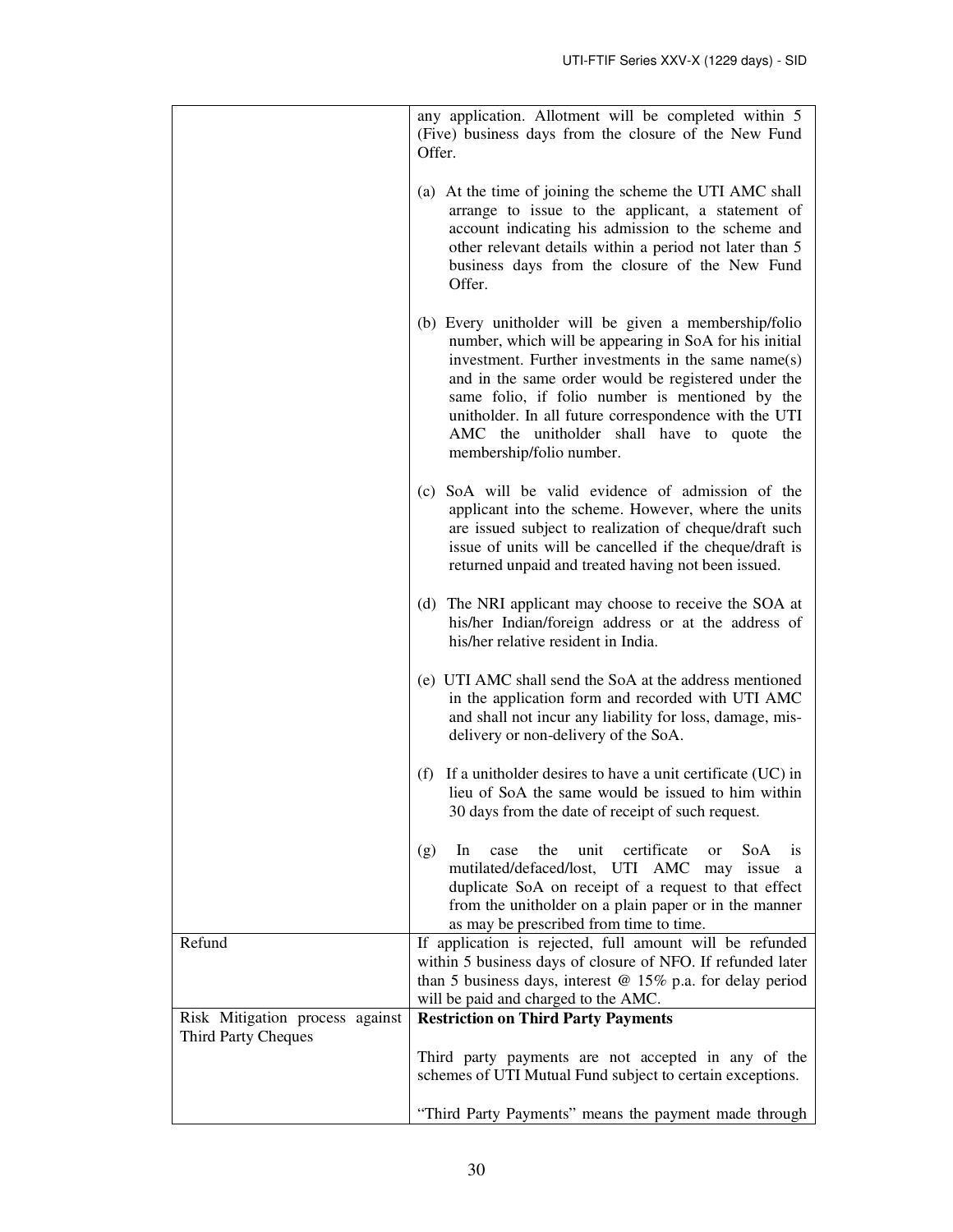|                                                                                                                                                                                          | instruments issued from an account other than that of the<br>beneficiary investor mentioned in the application form.<br>However, in case of payments from a joint bank account,<br>the first named applicant/investor has to be one of the joint<br>holders of the bank account from which payment is made.                                                                                                                                                                                                                                                                                                                         |
|------------------------------------------------------------------------------------------------------------------------------------------------------------------------------------------|-------------------------------------------------------------------------------------------------------------------------------------------------------------------------------------------------------------------------------------------------------------------------------------------------------------------------------------------------------------------------------------------------------------------------------------------------------------------------------------------------------------------------------------------------------------------------------------------------------------------------------------|
|                                                                                                                                                                                          | Bank Mandate registration as part of the new folio<br>creation<br>In order to reduce the risk of frauds and operational risks<br>the<br>of<br>thereby protect<br>interests<br>the<br>Unit<br>and<br>fraudulent<br>holders/Investors<br>from<br>encashment<br>οf<br>redemption/dividend proceeds, Investors are required to<br>submit any of the prescribed documents (along with original<br>document for verification) in support of the bank mandate<br>mentioned in the application form for subscription under a<br>new folio, in case these details are not the same as the bank<br>account from which the investment is made. |
|                                                                                                                                                                                          | In case, the application for subscription does not comply<br>with the above requirements, UTI AMC, at its sole and<br>absolute discretion, may reject/not process such application<br>and may refund the subscription amount to the bank<br>account from where the investment was made and shall not<br>be liable for any such rejection/refund.                                                                                                                                                                                                                                                                                    |
|                                                                                                                                                                                          | For further details on documents to be submitted under the<br>process to identify third party payments etc, please refer to<br>SAI/relevant Addenda.                                                                                                                                                                                                                                                                                                                                                                                                                                                                                |
| Who can invest<br>This is an indicative list and you<br>are requested to consult your<br>financial advisor<br>to<br>ascertain<br>whether the scheme is suitable to<br>your risk profile. | <b>Applicants:</b><br>An application for issue of units may be made by any<br>resident or non-resident Indian as well as non-individuals as<br>indicated below:<br>(a) a resident individual or a NRI or person of Indian origin<br>residing abroad either singly or jointly with another or<br>upto two other individuals on joint/anyone or survivor<br>basis. An individual may make an application in his<br>personal capacity or in his capacity as an officer of a<br>Government or of a Court;                                                                                                                               |
|                                                                                                                                                                                          | (b) a parent, step-parent or other lawful guardian on behalf<br>of a resident or a NRI minor. Units can be held on<br>'Joint' or 'Anyone or Survivor' basis.                                                                                                                                                                                                                                                                                                                                                                                                                                                                        |
|                                                                                                                                                                                          | (c) an association of persons or body of individuals whether<br>incorporated or not;                                                                                                                                                                                                                                                                                                                                                                                                                                                                                                                                                |
|                                                                                                                                                                                          | (d) a Hindu Undivided Family both resident and non-<br>resident;                                                                                                                                                                                                                                                                                                                                                                                                                                                                                                                                                                    |
|                                                                                                                                                                                          | (e) a body corporate including a company formed under the<br>Companies Act, 1956 replaced by The Companies Act,<br>2013 (No. 18 of 2013) or established under State or<br>Central Law for the time being in force;<br>(f) a bank including a scheduled bank, a regional rural bank,                                                                                                                                                                                                                                                                                                                                                 |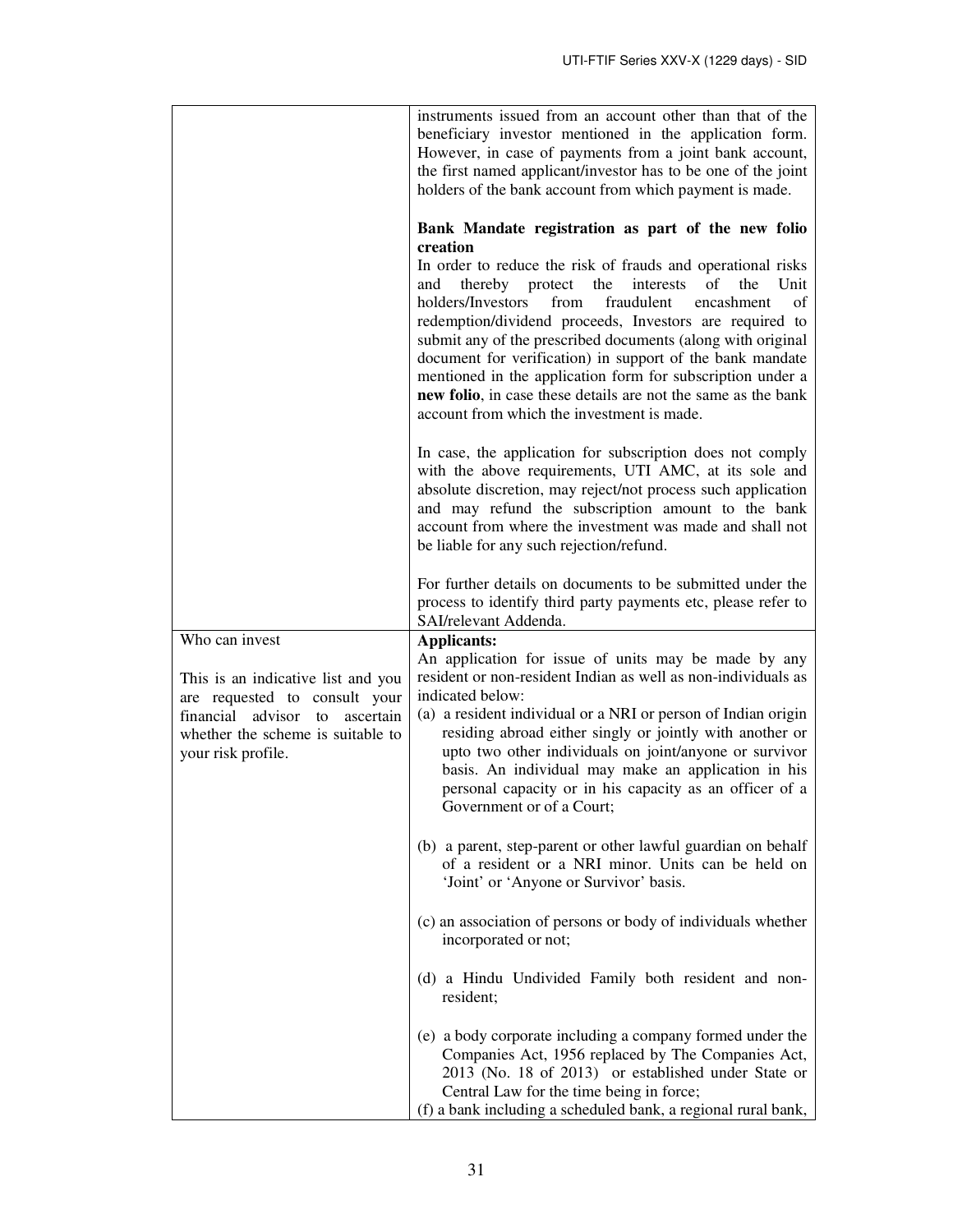| a co-operative bank etc;                                                                                                                                                                                                                                                                                                                                                                                                                                                                                                                                                                                          |
|-------------------------------------------------------------------------------------------------------------------------------------------------------------------------------------------------------------------------------------------------------------------------------------------------------------------------------------------------------------------------------------------------------------------------------------------------------------------------------------------------------------------------------------------------------------------------------------------------------------------|
| (g) an eligible trust including Private Trust being<br>irrevocable trust and created by an instrument in<br>writing;                                                                                                                                                                                                                                                                                                                                                                                                                                                                                              |
| (h) a society as defined under the scheme;                                                                                                                                                                                                                                                                                                                                                                                                                                                                                                                                                                        |
| (i) a Financial Institution;                                                                                                                                                                                                                                                                                                                                                                                                                                                                                                                                                                                      |
| (j) an Army/Navy/Air Force/Paramilitary Fund;                                                                                                                                                                                                                                                                                                                                                                                                                                                                                                                                                                     |
| $(k)$ a partnership firm;<br>(An application by a partnership firm shall be made by<br>not more than two partners of the firm and the first<br>named person shall be recognised by UTI AMC for all<br>practical purposes as the unitholder. The first named<br>person in the application form should either be<br>authorised by all remaining partners to sign on behalf of<br>them or the partnership deed submitted by the<br>partnership firm should so provide.)                                                                                                                                              |
| (1) Foreign Portfolio Investor (FPI) as defined under<br>Regulation $2(1)(h)$ of Securities and Exchange Board of<br>India (Foreign Portfolio Investors) Regulations, 2014;                                                                                                                                                                                                                                                                                                                                                                                                                                       |
| (m)Mutual Funds;                                                                                                                                                                                                                                                                                                                                                                                                                                                                                                                                                                                                  |
| (n) Scientific and Industrial Research Organisation and                                                                                                                                                                                                                                                                                                                                                                                                                                                                                                                                                           |
| (o) Any other category of investors.                                                                                                                                                                                                                                                                                                                                                                                                                                                                                                                                                                              |
| Subject to the Regulations, the sponsors, the Mutual Funds<br>managed by them, their associates and the AMC may<br>acquire units of the scheme. The AMC shall not be entitled<br>to charge any fees on its investments in the scheme.                                                                                                                                                                                                                                                                                                                                                                             |
| Note:                                                                                                                                                                                                                                                                                                                                                                                                                                                                                                                                                                                                             |
| (a) In terms of the notification No. FERA/195/99-RB dated<br>March 30, 1999 and FERA/212/99-RB dated October<br>18, 1999, the RBI has granted a general permission to<br>mutual funds, as referred to in Clause 23(D) of Section<br>10 of the Income Tax Act, 1961 to issue and repurchase<br>Units of their schemes which are approved by SEBI to<br>NRIs/PIOs and FPIs respectively, subject to conditions<br>set out in the aforesaid notifications. Further, general<br>permission is also granted to send such Units to<br>NRIs/PIOs and FPIs to their place of residence or<br>location as the case may be. |
| (b) Returned cheques are liable not to be presented again for<br>collection, and the accompanying Application Forms<br>are liable to be rejected. In case the returned cheques are<br>presented again, the necessary charges are liable to be                                                                                                                                                                                                                                                                                                                                                                     |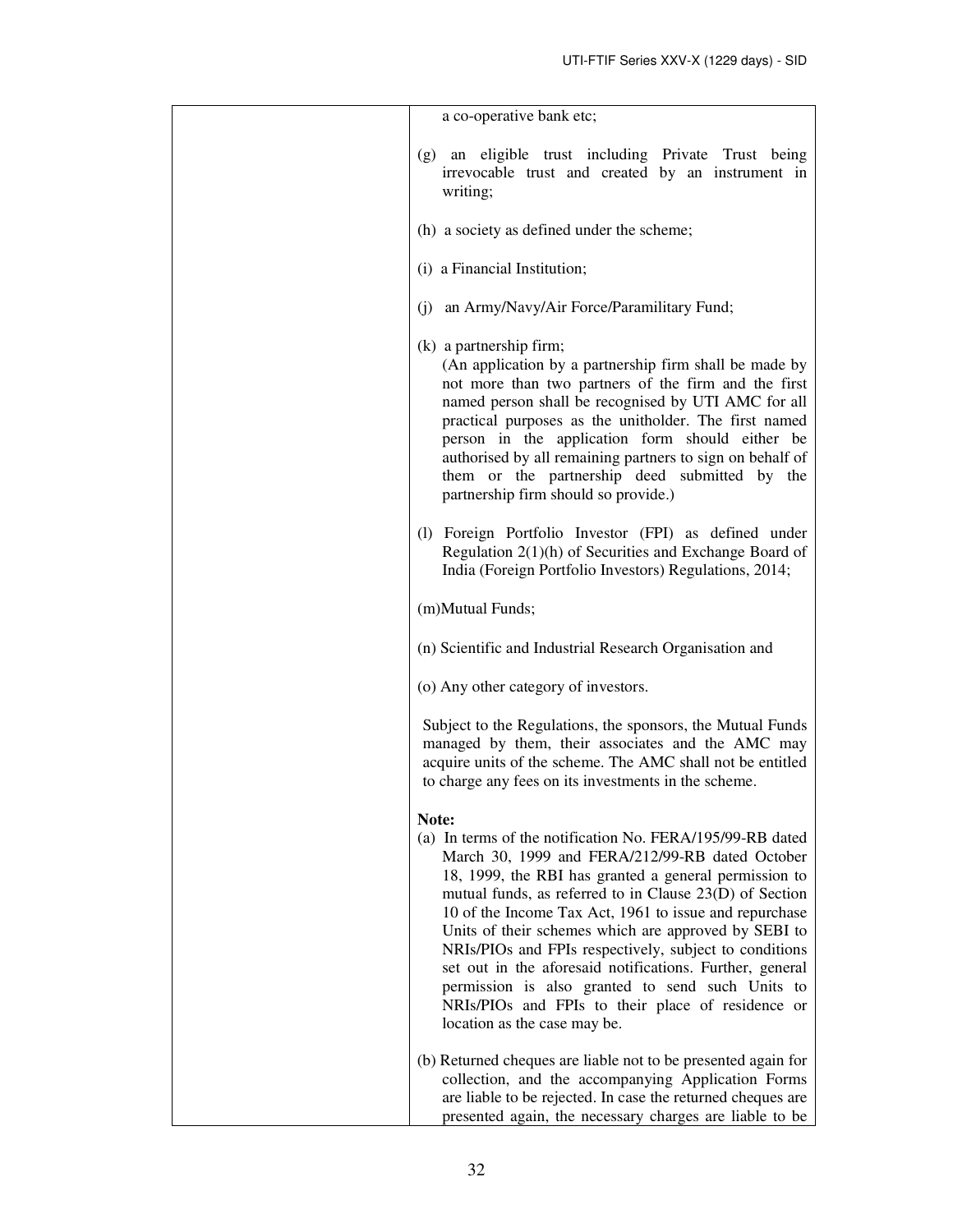| debited to the investor.                                                                                                                                                                                                                                                                                                                                                                                                                                                                                                                                                                                                                                                                                                                                                                                                                                                                                                                                                                                                                                                                                                                                                                                                                                                                                                                                                                                 |
|----------------------------------------------------------------------------------------------------------------------------------------------------------------------------------------------------------------------------------------------------------------------------------------------------------------------------------------------------------------------------------------------------------------------------------------------------------------------------------------------------------------------------------------------------------------------------------------------------------------------------------------------------------------------------------------------------------------------------------------------------------------------------------------------------------------------------------------------------------------------------------------------------------------------------------------------------------------------------------------------------------------------------------------------------------------------------------------------------------------------------------------------------------------------------------------------------------------------------------------------------------------------------------------------------------------------------------------------------------------------------------------------------------|
| "Neither this Scheme Information Document nor the units<br>have been registered in any jurisdiction including the<br>United States of America. The distribution of this Scheme<br>Information Document in certain jurisdictions may be<br>restricted or subject to registration requirements and,<br>accordingly, persons who come into possession of this<br>Scheme Information Document are required to inform<br>themselves about, and to observe any such restrictions. No<br>persons receiving a copy of this Scheme Information<br>Document or any accompanying application form in such<br>jurisdiction may treat this Scheme Information Document<br>or such application form as constituting an invitation to<br>them to subscribe for units, nor should they in any event use<br>any such application form, unless in the relevant<br>jurisdiction such an invitation could lawfully be made to<br>them and such application form could lawfully be used<br>without compliance with any registration or other legal<br>requirements. Accordingly this Scheme<br>Information<br>Document does not constitute an offer or solicitation by<br>anyone in any jurisdiction in which such offer or<br>solicitation is not lawful or in which the person making<br>such offer or solicitation is not qualified to do so or to<br>anyone to whom it is unlawful to make such offer or<br>solicitation. |
| It is the responsibility of any persons in possession of this<br>Scheme Information Document and any persons wishing to<br>apply for units pursuant to this Scheme Information<br>Document to inform themselves of and to observe, all<br>applicable laws and Regulations of such relevant<br>jurisdiction".                                                                                                                                                                                                                                                                                                                                                                                                                                                                                                                                                                                                                                                                                                                                                                                                                                                                                                                                                                                                                                                                                             |
| Non-acceptance of subscriptions from OCBs in the<br><b>Schemes of UTI MF.</b>                                                                                                                                                                                                                                                                                                                                                                                                                                                                                                                                                                                                                                                                                                                                                                                                                                                                                                                                                                                                                                                                                                                                                                                                                                                                                                                            |
| <b>Investments by Overseas Corporate Bodies (OCBs)</b><br>Pursuant<br>Foreign<br>Exchange<br>the<br>Management<br>to<br>[Withdrawal of General Permission to Overseas Corporate<br>Bodies (OCBs)] Regulations, 2003, and the consequential<br>amendments made in the Foreign Exchange Management<br>(Transfer or issue of Security by a Person Resident outside<br>India) Regulations, 2000, OCBs, cannot invest, inter alia,<br>in Mutual Fund Schemes.                                                                                                                                                                                                                                                                                                                                                                                                                                                                                                                                                                                                                                                                                                                                                                                                                                                                                                                                                 |
| 'Overseas Corporate Body' (OCB)<br>As per Regulation $2(xi)$ of the Foreign Exchange<br>Management (Deposit) Regulations, 2000,<br><b>'Overseas</b><br>Corporate Body' means a company, partnership firm,<br>society and other corporate body owned directly or<br>indirectly to the extent of at least sixty per cent by Non-<br>Resident Indians (hereinafter referred to as 'NRIs') and<br>includes overseas trust in which not less than sixty percent                                                                                                                                                                                                                                                                                                                                                                                                                                                                                                                                                                                                                                                                                                                                                                                                                                                                                                                                               |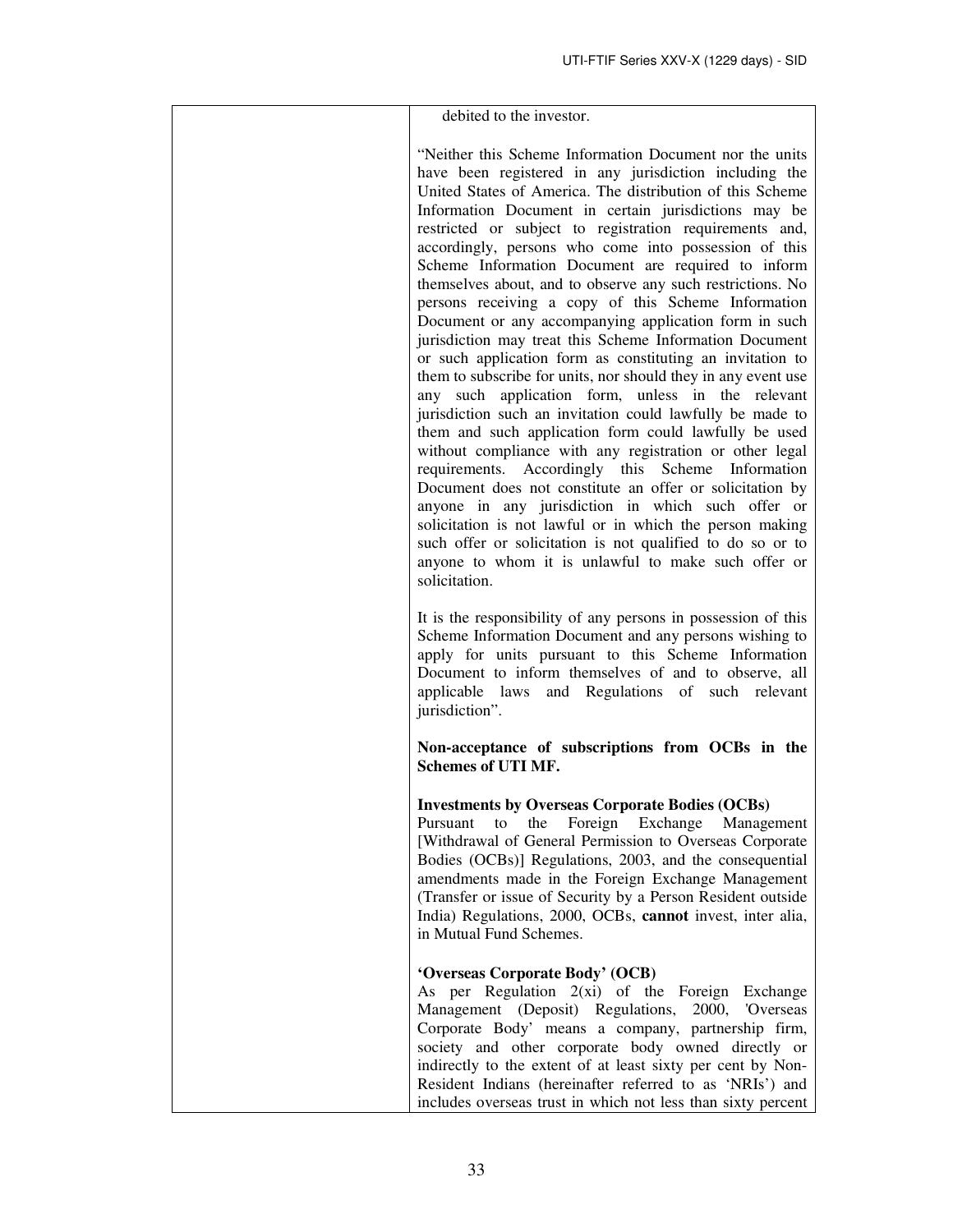| beneficial interest is held by Non-resident Indians                                                                                                                                                                                                                                                                                                                                                                                                                                                                                                                                        |
|--------------------------------------------------------------------------------------------------------------------------------------------------------------------------------------------------------------------------------------------------------------------------------------------------------------------------------------------------------------------------------------------------------------------------------------------------------------------------------------------------------------------------------------------------------------------------------------------|
| (hereinafter referred to as 'Overseas Trust') directly or<br>indirectly but irrevocably.                                                                                                                                                                                                                                                                                                                                                                                                                                                                                                   |
|                                                                                                                                                                                                                                                                                                                                                                                                                                                                                                                                                                                            |
| <b>Investment by Individuals - Foreign Nationals</b>                                                                                                                                                                                                                                                                                                                                                                                                                                                                                                                                       |
| For the purposes of carrying out the transactions by Foreign<br>Nationals in the units of the Schemes of UTI Mutual Fund,                                                                                                                                                                                                                                                                                                                                                                                                                                                                  |
| 1. Foreign Nationals shall be resident in India as per the<br>provisions of the Foreign Exchange Management Act,<br>1999.                                                                                                                                                                                                                                                                                                                                                                                                                                                                  |
| 2. Foreign Nationals are required to comply (including<br>taking necessary approvals) with all the laws, rules,<br>regulations, guidelines and circulars, as may be<br>issued/applicable from time to time, including but not<br>limited to and pertaining to anti money laundering,<br>know your customer (KYC), income tax, foreign<br>exchange<br>management (the Foreign Exchange<br>Management Act, 1999 and the Rules and Regulations<br>made thereunder) including in all the applicable<br>jurisdictions.                                                                          |
| UTI AMC reserves the right to amend/terminate this facility<br>any time, keeping in view business/operational<br>at<br>exigencies.                                                                                                                                                                                                                                                                                                                                                                                                                                                         |
| Holding Basis: In the event an account has more than one<br>registered holder the first-named Unit holder shall receive<br>the account statements, all notices and correspondence with<br>respect to the account, as well as the proceeds of any<br>Redemption requests or dividends or other distributions. In<br>addition, such holder shall have the voting rights, as<br>permitted, associated with such Units as per the applicable<br>guidelines.                                                                                                                                    |
| Applicants can specify the 'mode of holding' in the<br>prescribed application form as 'Jointly' or 'Anyone or<br>Survivor'. In the case of holding specified as 'Jointly',<br>Redemption requests would have to be signed by all joint<br>holders. However, in cases of holding specified as 'Anyone<br>or Survivor', any one of the Unit holders will have the<br>power / authority to make Redemption requests, without it<br>being necessary for all the Unit holders to sign. However, in<br>all cases, the proceeds of the Redemption will be paid to the<br>first-named Unit holder. |
| In case of death / insolvency of any one or more of the<br>persons named in the Register of Unit holders as the joint<br>holders of any Units, the AMC shall not be bound to<br>recognise any person $(s)$ other than the remaining holders. In<br>all such cases, the proceeds of the Redemption will be paid<br>to the first-named of such remaining Unit holders.                                                                                                                                                                                                                       |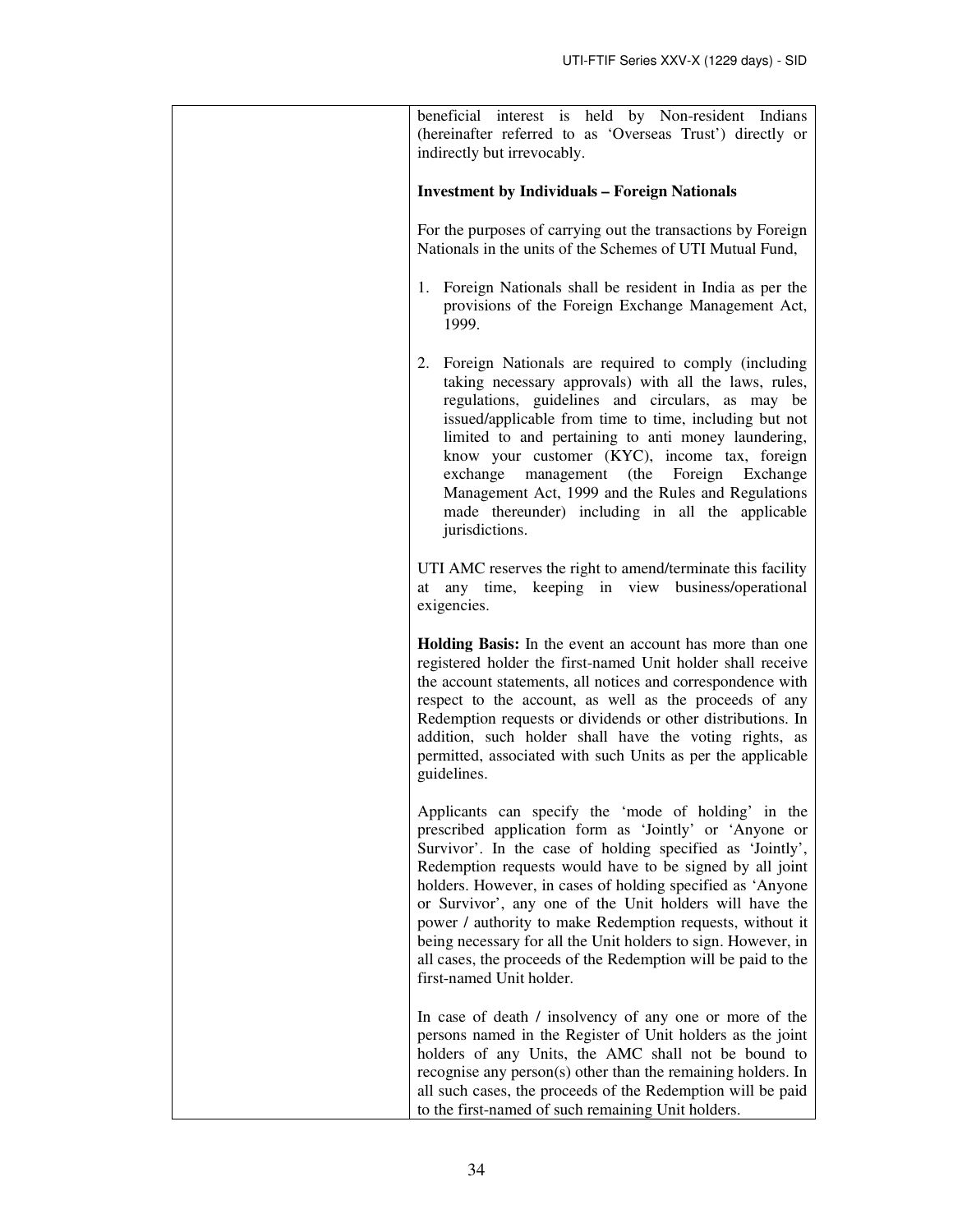| Uniform Procedure for Updation / | A. Updation / Change of address                                                                                     |
|----------------------------------|---------------------------------------------------------------------------------------------------------------------|
| Change of Address & Change /     | Investors are requested to update their change of address                                                           |
| <b>Updation of Bank details</b>  | within 30 days from the date of change.                                                                             |
|                                  |                                                                                                                     |
|                                  | Investors are required to submit the documents to the                                                               |
|                                  | intermediaries of KYC Registration Agency (KRA) as may                                                              |
|                                  | be specified by them, from time to time.                                                                            |
|                                  |                                                                                                                     |
|                                  | For further<br>details<br>list of documents<br>on<br>be<br>to                                                       |
|                                  | submitted/acceptable etc, please refer to SAI.                                                                      |
|                                  | <b>B.</b> Updation/Change of Bank details                                                                           |
|                                  | Investors are requested to update/change their bank details                                                         |
|                                  | using the Form for registration of multiple bank accounts.                                                          |
|                                  | Investors are required to submit self attested copy of the                                                          |
|                                  | supporting documents, having validity at the time of                                                                |
|                                  | submission, each towards Proof of Identity and proof of old                                                         |
|                                  | and new bank accounts for updating /changing the bank                                                               |
|                                  | details                                                                                                             |
|                                  |                                                                                                                     |
|                                  | For further details on documents to be submitted/acceptable                                                         |
|                                  | in respect of old investments where bank details are not                                                            |
|                                  | updated, procedural requirements to be completed in respect<br>investments made in the name of minor child on<br>of |
|                                  | attaining majority, receiving of dividend/redemption                                                                |
|                                  | payment in bank account etc, please refer to SAI.                                                                   |
|                                  |                                                                                                                     |
|                                  | Non-submission of required documents                                                                                |
|                                  | In case of non-submission of required documents as                                                                  |
|                                  | required under A and B aforesaid, UTI Mutual Fund, at its                                                           |
|                                  | sole and absolute discretion, may reject the transaction or                                                         |
|                                  | may decide alternate method of processing such requests.                                                            |
|                                  | For further details, refer to SAI                                                                                   |
| Where can you submit the filled  | <b>Name and Address of Registrar:</b>                                                                               |
| up applications.                 |                                                                                                                     |
|                                  | Karvy Computershare Pvt. Ltd,                                                                                       |
|                                  | Unit: UTIMF,                                                                                                        |
|                                  | Karvy Selenium Tower B,                                                                                             |
|                                  | Plot Nos. 31 & 32 Financial District,                                                                               |
|                                  | Nanakramguda, Serilingampally Mandal,                                                                               |
|                                  | Hyderabad - 500032,<br>Board No: 040 - 6716 2222,                                                                   |
|                                  | Fax no: 040-6716 1888,                                                                                              |
|                                  | Email:uti@karvy.com                                                                                                 |
|                                  |                                                                                                                     |
|                                  | The details of Official Points of Acceptance are given on                                                           |
|                                  | the back cover page.                                                                                                |
| Custodian of the Scheme          | The Trustees have appointed Stock Holding Corporation of                                                            |
|                                  | India Ltd (SCHIL) as the Custodian of the scheme.                                                                   |
| How to Apply                     | Please refer to the SAI and Application form for the                                                                |
|                                  | instructions.                                                                                                       |
| Listing                          | Units of the scheme will be listed on the National Stock                                                            |
|                                  | Exchange (NSE) after the closure of the New Fund Offer                                                              |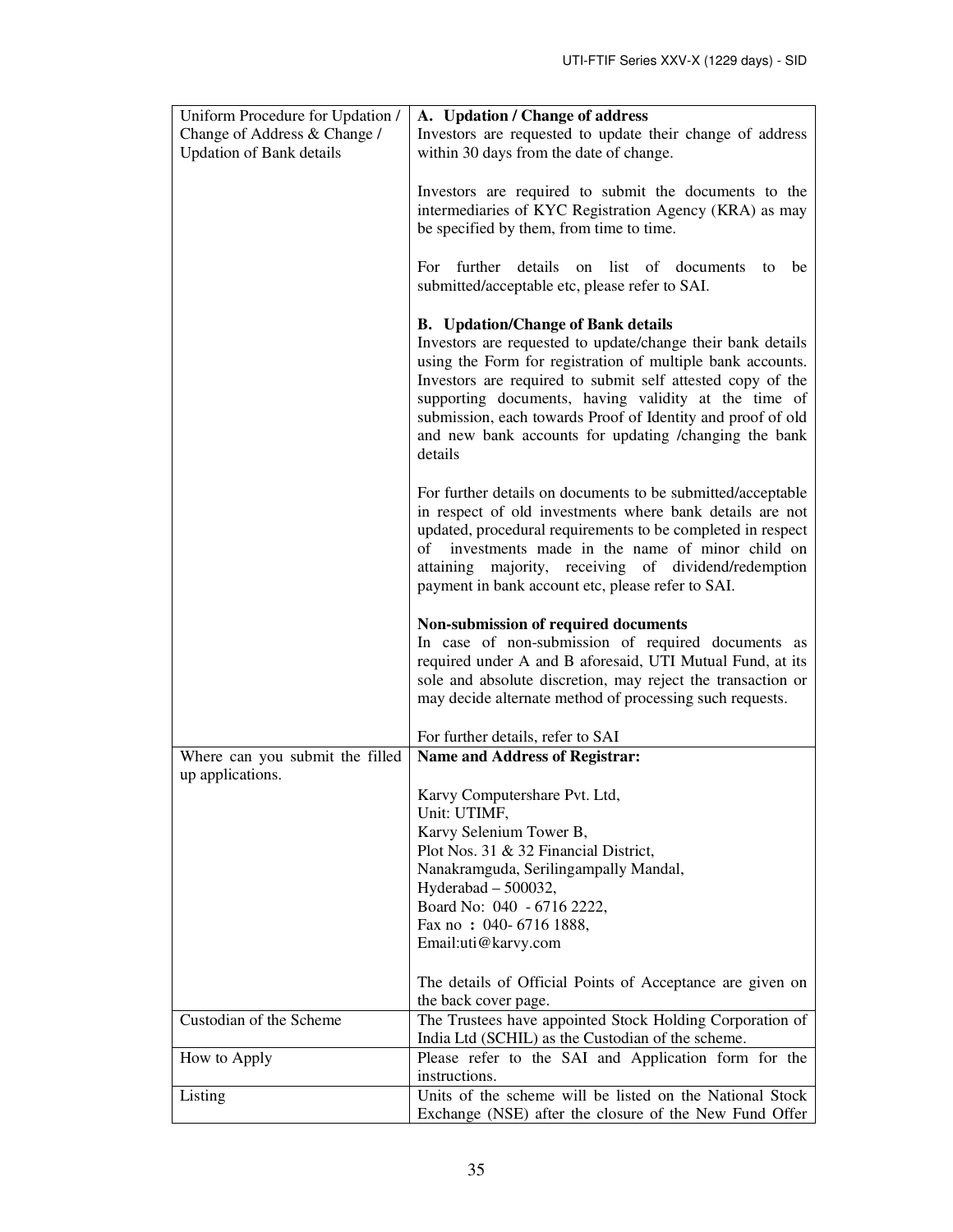| Products / facilities<br>Special | period. The listing fees shall be charged under Regulations<br>52(4). The listing fees during NFO may not be charged to<br>the scheme, only subsequent listing fees may be charged to<br>the scheme.                                                                                                                                                                                                                                                                                                                                                                                                                                                                                                                                                                                                                                                                  |
|----------------------------------|-----------------------------------------------------------------------------------------------------------------------------------------------------------------------------------------------------------------------------------------------------------------------------------------------------------------------------------------------------------------------------------------------------------------------------------------------------------------------------------------------------------------------------------------------------------------------------------------------------------------------------------------------------------------------------------------------------------------------------------------------------------------------------------------------------------------------------------------------------------------------|
| available during the NFO         | Systematic Investment Plan - Not Available<br>Systematic Withdrawal Plan - Not Available<br>Systematic Transfer Investment Plan - Not Available                                                                                                                                                                                                                                                                                                                                                                                                                                                                                                                                                                                                                                                                                                                       |
| MF Utility for Investors         | UTI AMC Ltd has entered into an agreement with MF<br>Utilities India Private Ltd (MFUI) for usage of MF Utility<br>(MFU), a shared service initiative of various Asset<br>Management Companies, which acts as a transaction<br>aggregation portal for transacting in multiple Schemes of<br>various Mutual Funds with a single form and a single<br>payment instrument through a Common Account Number<br>(CAN)                                                                                                                                                                                                                                                                                                                                                                                                                                                       |
|                                  | Accordingly, all financial and non-financial transactions<br>pertaining to Schemes of UTI Mutual Fund excluding UTI<br>Nifty, UTI Children's Career Balanced Plan, UTI<br>Children's career Advantage Fund and UTI ULIP<br>are<br>available<br>through<br>MFU<br>either<br>electronically<br>on<br>www.mfuonline.com as and when such a facility is made<br>available by MFUI or physically through authorised Points<br>Of Service ("POS) of MFUI with effect from the respective<br>dates as published on MFUI website against the POS<br>locations. However, all such transactions shall be subject to<br>the eligibility of investors, any terms and conditions and<br>compliance with the submission of documents and<br>procedural requirements as stipulated by UTI MF/UTI<br>AMC from time to time in addition to the conditions<br>specified by MFU, if any. |
|                                  | The online portal of MFUI i.e. www.mfuonline.com and the<br>POS locations aforesaid shall act as Official Points of<br>Acceptance (OPAs) in addition to the existing OPAs of the<br>UTI AMC Ltd and any transaction submitted at such POS<br>will be routed through MFUI or as may be decided by UTI<br>AMC. Investors not registered with MFUI also can submit<br>their transactions request by giving reference to their<br>existing folio number. All valid applications received for<br>any other scheme apart from eligible schemes as stated<br>above may be accepted by UTI AMC at its own discretion                                                                                                                                                                                                                                                          |
|                                  | The uniform cut off time as prescribed by SEBI and as<br>mentioned in the SID/KIM of the respective Schemes shall<br>be applicable for applications received by MFUI. However,<br>in case of investment of any amount in liquid funds and Rs<br>2 lacs and above for other Schemes, the applicability of<br>NAV will be subject to the date and time of receipt of credit<br>of amount to the specified bank account of AMC.                                                                                                                                                                                                                                                                                                                                                                                                                                          |
|                                  | For further details regarding procedures for obtaining CAN<br>and other particulars about MFU etc, please refer to<br>Addendum No $50/2014$ -15 dated $5th$ February 2015/SAI.                                                                                                                                                                                                                                                                                                                                                                                                                                                                                                                                                                                                                                                                                        |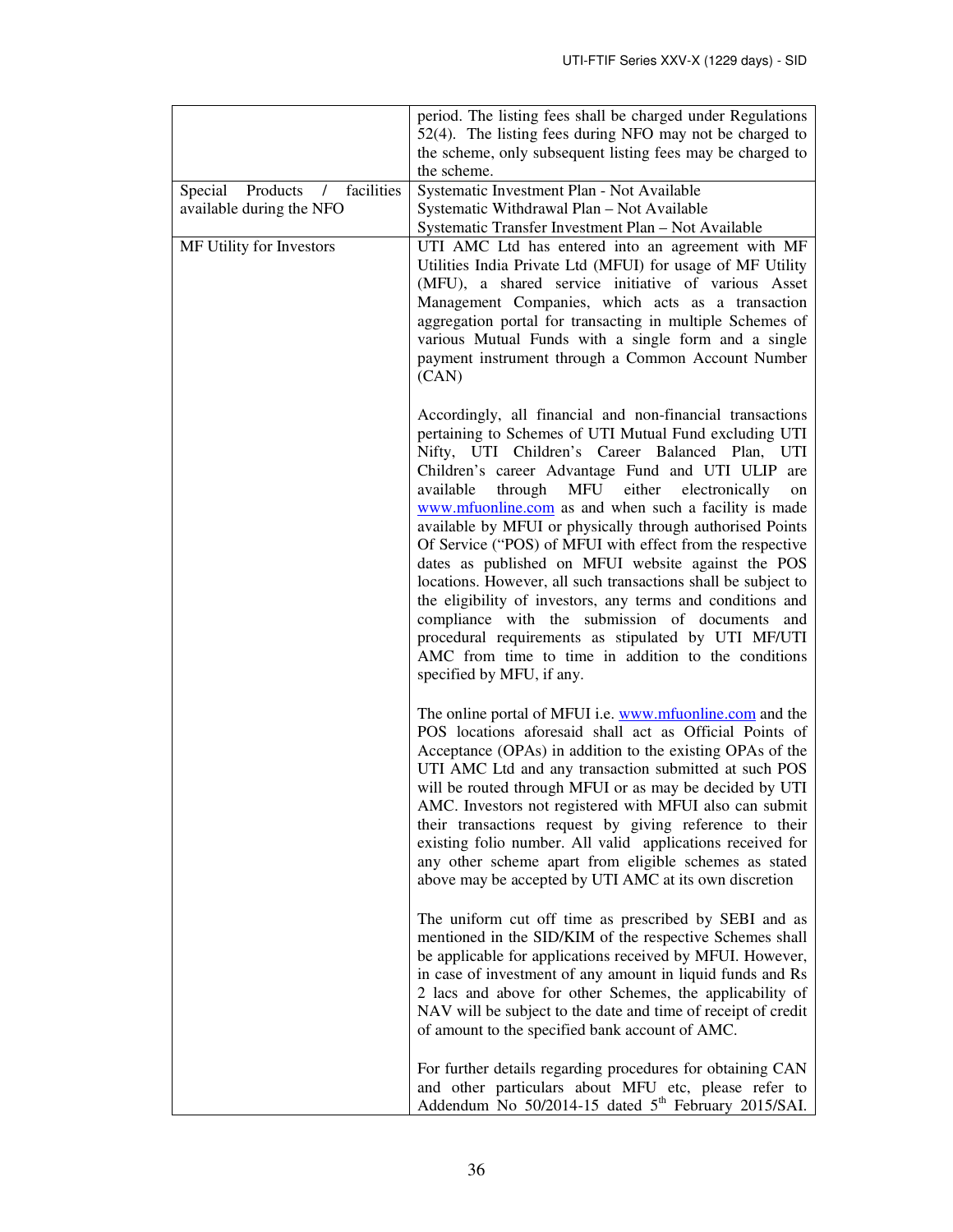|                                       | Investors may also contact the nearest POS aforesaid for      |
|---------------------------------------|---------------------------------------------------------------|
|                                       | procedures to be complied with in this regard.                |
| Restrictions, if any, on the right to | In the event of the death of the unitholder, the joint        |
| freely retain or dispose              | holder(s)/nominee/legal representative of the unitholder      |
|                                       | may, if he is otherwise eligible for joining the scheme as    |
|                                       | unitholder, be permitted to hold the units and become a       |
|                                       | unitholder. In that event a fresh SoA will be issued in his   |
|                                       | name in respect of units so desired to be held by him subject |
|                                       | to his complying with the condition of minimum holding        |
|                                       | and the required procedure as may be prescribed by UTI        |
|                                       | AMC from time to time.                                        |
|                                       |                                                               |
|                                       | Refer to Statement of Additional Information (SAI) on         |
|                                       | <b>Settlement of claims under Clause III</b>                  |

# **B. ONGOING OFFER DETAILS**

| <b>Ongoing Offer Period</b>        | Not Applicable.                                                       |
|------------------------------------|-----------------------------------------------------------------------|
| This is the date from which the    |                                                                       |
| scheme<br>will<br>reopen<br>for    | Units can be purchased only during the New Fund Offer                 |
| subscriptions/redemptions<br>after | (NFO) Period                                                          |
| the closure of the NFO period.     |                                                                       |
|                                    | The scheme will be listed on the National Stock Exchange              |
|                                    | (NSE) and hence withdrawal prior to maturity is not                   |
|                                    | allowed.                                                              |
| Ongoing price for subscription     | <b>Subscription (purchase):</b>                                       |
| (purchase) / switch-in (from other | Units can be purchased only during the New Fund Offer                 |
| schemes/plans of the<br>mutual     | (NFO) period. During the New Fund Offer period the units              |
| fund) by investors.                | will be sold at face value i.e. $\bar{\tau}10/-$ . The New Fund Offer |
| This is the price you need to pay  | shall not be kept open for more than 15 days.                         |
| for purchase/switch-in.            | Switchover to any other scheme/plan allowed only on                   |
|                                    | maturity.                                                             |
| Ongoing price for redemption       | <b>Maturity Date / Final Redemption Date</b>                          |
| (sale) /switch outs (to other      | The Scheme will come to an end on the maturity date. On               |
| schemes/plans of the Mutual        | maturity of the Scheme, the outstanding Units shall either be         |
| Fund) by investors.                | redeemed and proceeds will be paid to the Unitholder or will          |
|                                    | be switched-out to any existing open ended scheme / a Fixed           |
| This is the price you will receive | Term Income Fund of UTI Mutual Fund open for sale on the              |
| for redemptions/switch outs.       | date of maturity in the respective options, as opted by the           |
|                                    | unitholder, as the case may be.                                       |
|                                    |                                                                       |
|                                    | If the investor does not select any of the aforesaid options          |
|                                    | then the units of the Scheme will be compulsorily and                 |
|                                    | without any further act by the Unitholder(s) redeemed on the          |
|                                    | Maturity Date/Final Redemption Date. On the Maturity                  |
|                                    | Date/ Final Redemption Date of the Scheme, the units under            |
|                                    | the Scheme will be redeemed at the Applicable NAV.                    |
|                                    |                                                                       |
|                                    | Please note that if the maturity date for redemption falls on a       |
|                                    | non-business day, then the scheme will mature on the                  |
|                                    | following business day for the scheme.                                |
|                                    |                                                                       |
|                                    | As per the SEBI guidelines, the AMC shall not redeem units            |
|                                    | of the scheme before the end of the maturity period.                  |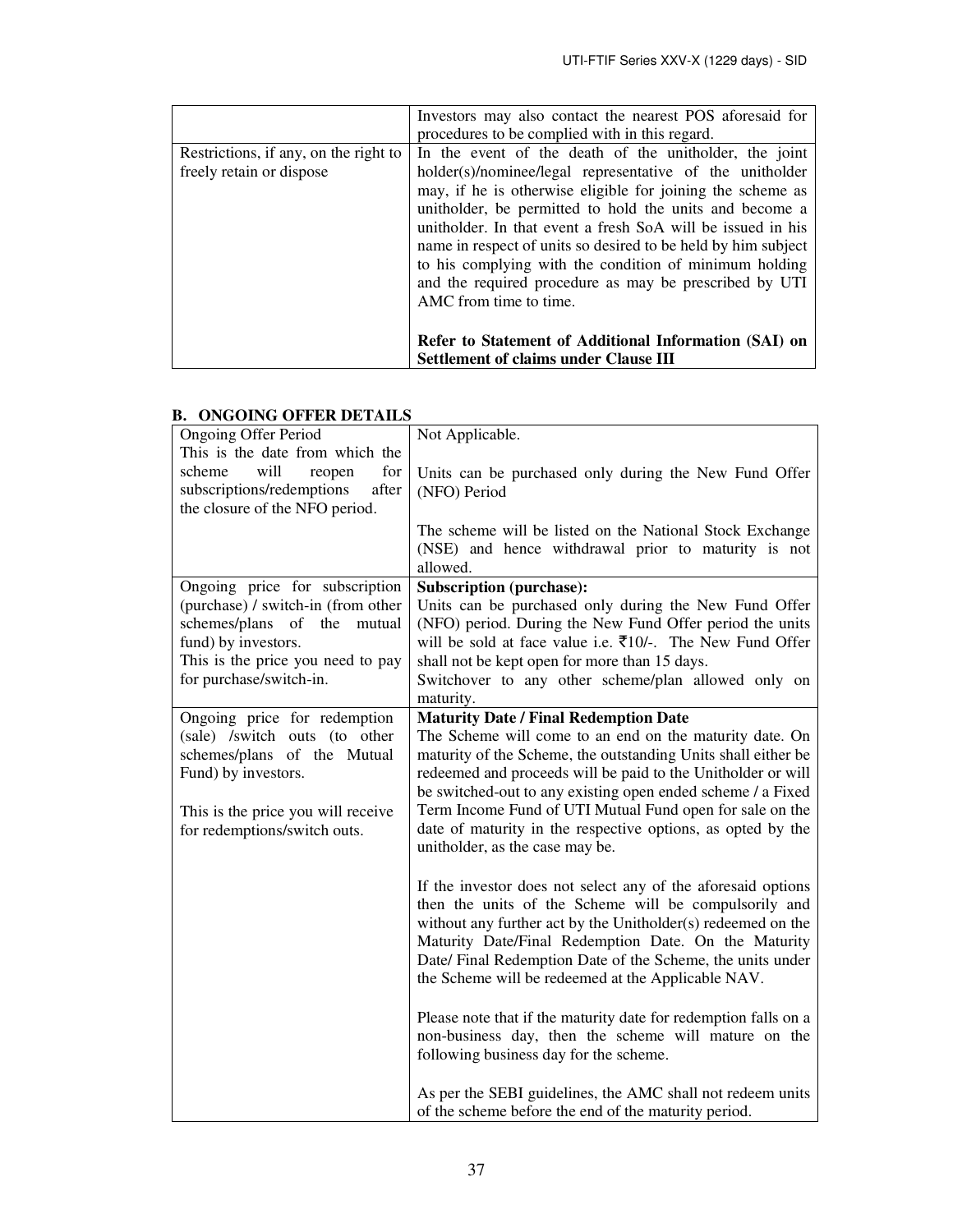|                                                                                                                                                                                                                                | Payment of maturity proceeds: Upon maturity, the<br>redemption proceeds will be paid by cheque and payments<br>will be made in favour of the unitholders registered name<br>and bank account number. Redemption cheques will be sent<br>to the unitholders address (or, if there is more than one<br>holder of record, the address of the first named holder on the<br>original application for units) or the redemption proceeds<br>may be credited to the bank account of the investor if the<br>investor so instructs, subject to the AMC having necessary<br>arrangements with the bank. Further redemption proceeds<br>may also be paid through Electronic Clearing System (ECS),<br>which is subject to applicable policies of the Reserve Bank<br>of India and working of the banking system. All redemption<br>payments will be made in favour of the registered holder of<br>the units or, if there is more than one registered holder, of<br>the first registered holder on the original application for<br>units.<br>The redemption cheque will be dispatched to the unitholders<br>within the statutory time limit of 10 business days of the |
|--------------------------------------------------------------------------------------------------------------------------------------------------------------------------------------------------------------------------------|-----------------------------------------------------------------------------------------------------------------------------------------------------------------------------------------------------------------------------------------------------------------------------------------------------------------------------------------------------------------------------------------------------------------------------------------------------------------------------------------------------------------------------------------------------------------------------------------------------------------------------------------------------------------------------------------------------------------------------------------------------------------------------------------------------------------------------------------------------------------------------------------------------------------------------------------------------------------------------------------------------------------------------------------------------------------------------------------------------------------------------------------------------------|
| Cut off timing for subscriptions/                                                                                                                                                                                              | maturity of the scheme as prescribed by SEBI.<br>Units can be purchased only during the New Fund Offer                                                                                                                                                                                                                                                                                                                                                                                                                                                                                                                                                                                                                                                                                                                                                                                                                                                                                                                                                                                                                                                    |
| redemptions/ switches                                                                                                                                                                                                          | (NFO) period.                                                                                                                                                                                                                                                                                                                                                                                                                                                                                                                                                                                                                                                                                                                                                                                                                                                                                                                                                                                                                                                                                                                                             |
| This is the time before which<br>your application (complete in all<br>respects)<br>should<br>reach<br>the<br>official points of acceptance.<br>Where can the applications for<br>purchase/redemption/switches be<br>submitted? | During the New Fund Offer period the units will be sold at<br>face value i.e. ₹10/-<br><b>Redemption: At Maturity</b><br>The scheme will be listed on the National Stock Exchange.<br>Withdrawal prior to maturity is not allowed.<br>The details of official points of acceptance are given on the<br>back cover page.<br>In addition to the circumstances mentioned in the SAI, the<br>Trustee/AMC<br>shall have the absolute discretion to<br>accept/reject any application for purchase of units, if in the<br>opinion of the Trustee/AMC, increasing the size of the<br>Scheme's Unit Capital is not in the general interest of the<br>Unit holders, or the Trustee/AMC for any other reason<br>believes it would be in the best interest of the scheme or the<br>unitholders to accept / reject such an application.<br>It is mandatory for investors to mention their bank account                                                                                                                                                                                                                                                                 |
| Minimum<br>for<br>amount                                                                                                                                                                                                       | particulars in their applications.<br>(a) Minimum amount for purchase:                                                                                                                                                                                                                                                                                                                                                                                                                                                                                                                                                                                                                                                                                                                                                                                                                                                                                                                                                                                                                                                                                    |
| purchase/redemption/ switches                                                                                                                                                                                                  | Minimum amount of investment is $\overline{\xi}$ 5,000/- and in<br>multiple of $\bar{\mathfrak{F}}10$ /- under all the options / Plans.                                                                                                                                                                                                                                                                                                                                                                                                                                                                                                                                                                                                                                                                                                                                                                                                                                                                                                                                                                                                                   |
|                                                                                                                                                                                                                                | (b) Minimum amount of redemption/switches:<br>Not applicable as redemption / switchover is not allowed                                                                                                                                                                                                                                                                                                                                                                                                                                                                                                                                                                                                                                                                                                                                                                                                                                                                                                                                                                                                                                                    |
|                                                                                                                                                                                                                                | prior to maturity.                                                                                                                                                                                                                                                                                                                                                                                                                                                                                                                                                                                                                                                                                                                                                                                                                                                                                                                                                                                                                                                                                                                                        |
| Your Customer (KYC)<br>Know                                                                                                                                                                                                    | Common Standard KYC through 1) CDSL Ventures Ltd                                                                                                                                                                                                                                                                                                                                                                                                                                                                                                                                                                                                                                                                                                                                                                                                                                                                                                                                                                                                                                                                                                          |
| Norms                                                                                                                                                                                                                          | (CVL) 2) NSDL, Database Management Limited (NDML),                                                                                                                                                                                                                                                                                                                                                                                                                                                                                                                                                                                                                                                                                                                                                                                                                                                                                                                                                                                                                                                                                                        |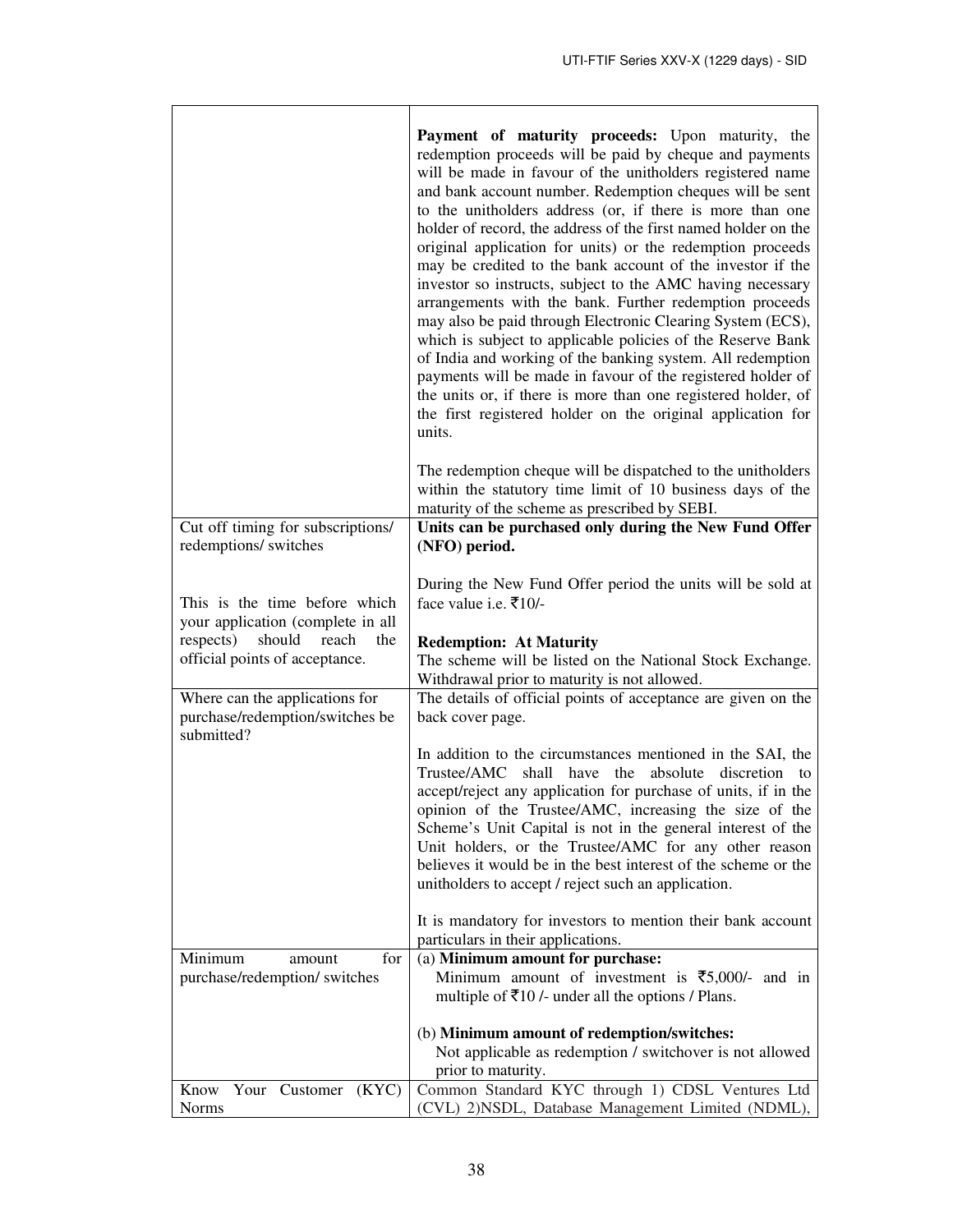| 3) DotEx International Limited (DotEx), 4) CAMS Investor<br>Services Private Limited, 5) Karvy Data Management<br>Services Limited or any other KRA as may be registered<br>from time to time is applicable for all categories of investors<br>and for any amount of investment. KYC done once with a<br>SEBI registered intermediary will be valid with another<br>intermediary. Intermediaries shall carry out In-Person<br>Verification (IPV) of their clients.                                                                                                   |
|----------------------------------------------------------------------------------------------------------------------------------------------------------------------------------------------------------------------------------------------------------------------------------------------------------------------------------------------------------------------------------------------------------------------------------------------------------------------------------------------------------------------------------------------------------------------|
| Existing investors in mutual funds who have already<br>complied with the KYC requirement are exempt from<br>following the new KYC procedure effective January 01,<br>2012 but only for the purpose of making additional<br>investment in the Scheme(s) / Plan(s) of any Mutual Fund<br>registered with SEBI.                                                                                                                                                                                                                                                         |
| However, existing investors who are KYC compliant before<br>1 <sup>st</sup> January 2012 will have to complete the new KYC<br>requirements and get the IPV done if they wish to deal with<br>any other SEBI registered intermediary other than a Mutual<br>Fund.                                                                                                                                                                                                                                                                                                     |
| KYC guidelines are not applicable to investors coming<br>under Micro Pension products.<br>In this connection, all the existing/prospective investors are<br>requested to take the following action/s for complying with<br>uniform KYC requirements:                                                                                                                                                                                                                                                                                                                 |
| 1. Instances where no action is required<br>In the case of those individual investors and non-<br>a)<br>individual investors, other than Corporates, Partnership<br>Firms and Trusts, who have complied with Uniform<br>KYC requirements on or after January 1, 2012 and who<br>have already updated their status with UTI Mutual Fund,<br>no action will be required for undertaking the KYC<br>process.                                                                                                                                                            |
| b) Existing investors of UTI MF, who are already KYC<br>compliant as per UTI MF's records on or before<br>31.12.2011, may continue to invest for their future<br>transactions (including additional purchases, Systematic<br>Investment Plans [SIPs], etc.) under the existing folios<br>which are KYC Compliant.                                                                                                                                                                                                                                                    |
| 2. Instances where partial action is required<br>All those Individual Investors who wish to open a new<br>a)<br>folio with UTI Mutual Fund after November 30, 2012<br>and are KYC compliant on or before 31.12.2011, are<br>required to submit "KYC details Change Form" with<br>purchase application, along with required documentary<br>proofs, to update their 'Missing/Not Available'<br>information such as Father's / Spouse's name, Marital<br>Status, Nationality, Gross Annual Income or Net Worth<br>as on date (as per Part B of the "KYC Details Change" |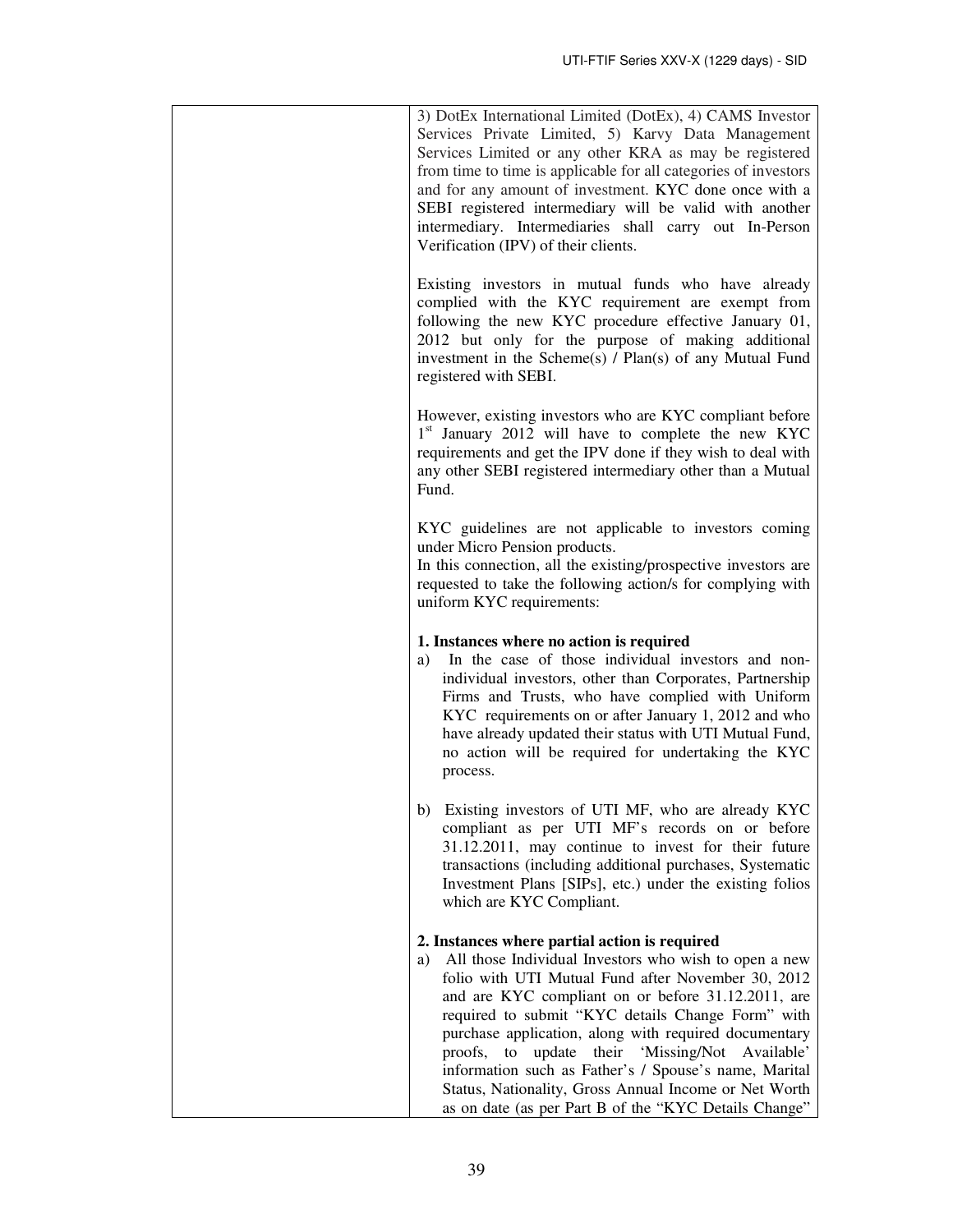| form) and complete 'In Person Verification' (IPV)<br>process. Such investors may also use the same form for<br>change of address or e-mail ID along with required<br>documentary proofs.                                                                                                                                                                                                                                                                                                                                                                                                                                           |
|------------------------------------------------------------------------------------------------------------------------------------------------------------------------------------------------------------------------------------------------------------------------------------------------------------------------------------------------------------------------------------------------------------------------------------------------------------------------------------------------------------------------------------------------------------------------------------------------------------------------------------|
| b) Entities which are Corporates, Partnership Firms and<br>Trusts and which have complied with Uniform KYC<br>requirements on or after January 1, 2012, are required to<br>submit their Balance Sheet for every financial year on an<br>ongoing basis, within a reasonable period.                                                                                                                                                                                                                                                                                                                                                 |
| Instances where complete KYC compliance is<br>3.<br>required<br>a) For existing investors as well as new investors who are<br>not yet KYC Compliant, are required to submit the KYC<br>Application form duly filled in with<br>requisite<br>documentary proofs to KRAs along with completion of<br>IPV process, to comply with uniform KYC requirements<br>as stipulated by SEBI in case they intend to make<br>purchase/additional purchase/switches/SIP etc. with UTI<br>Mutual Fund.                                                                                                                                            |
| b) In case of Non Individual investors even if they are KYC<br>compliant prior to December 31, 2011, uniform KYC<br>requirements need to be complied with afresh due to<br>significant and major changes in uniform KYC<br>requirements by submitting KYC form for Non-<br>Individuals with requisite documentary proofs, if they<br>intend to open a new folio with UTI Mutual Fund.                                                                                                                                                                                                                                              |
| <b>PAN-Exemption for micro financial products</b><br>Only individual Investors (including NRIs, Minors & Sole<br>proprietary firms) who do not have a PAN, and who wish to<br>invest upto $\overline{\xi}50000$ /- in a financial year under any Scheme<br>including investments, if any, under SIPs shall be exempted<br>from the requirement of PAN on submission of duly filled in<br>purchase application forms with payment along with KYC<br>application form with other prescribed documents towards<br>proof of identity as specified by SEBI. For all other<br>categories of investors, this exemption is not applicable. |
| Please refer to the SAI for further details on KYC and on<br>non applicability of the aforesaid guidelines to certain other<br>category of investors and transactions.                                                                                                                                                                                                                                                                                                                                                                                                                                                             |
| <b>Details of Beneficial Ownership</b><br>In terms of SEBI Master Circular on AML/CFT dated<br>December 31, 2010, 'Beneficial Owner' has been defined as<br>a natural person/s who ultimately own, control or influence<br>a client and / or persons on whose behalf a transaction is<br>being conducted, which includes persons who exercise<br>ultimate effective control over a legal person or<br>arrangement.<br>Further, the Prevention of Money Laundering Rules, 2005                                                                                                                                                      |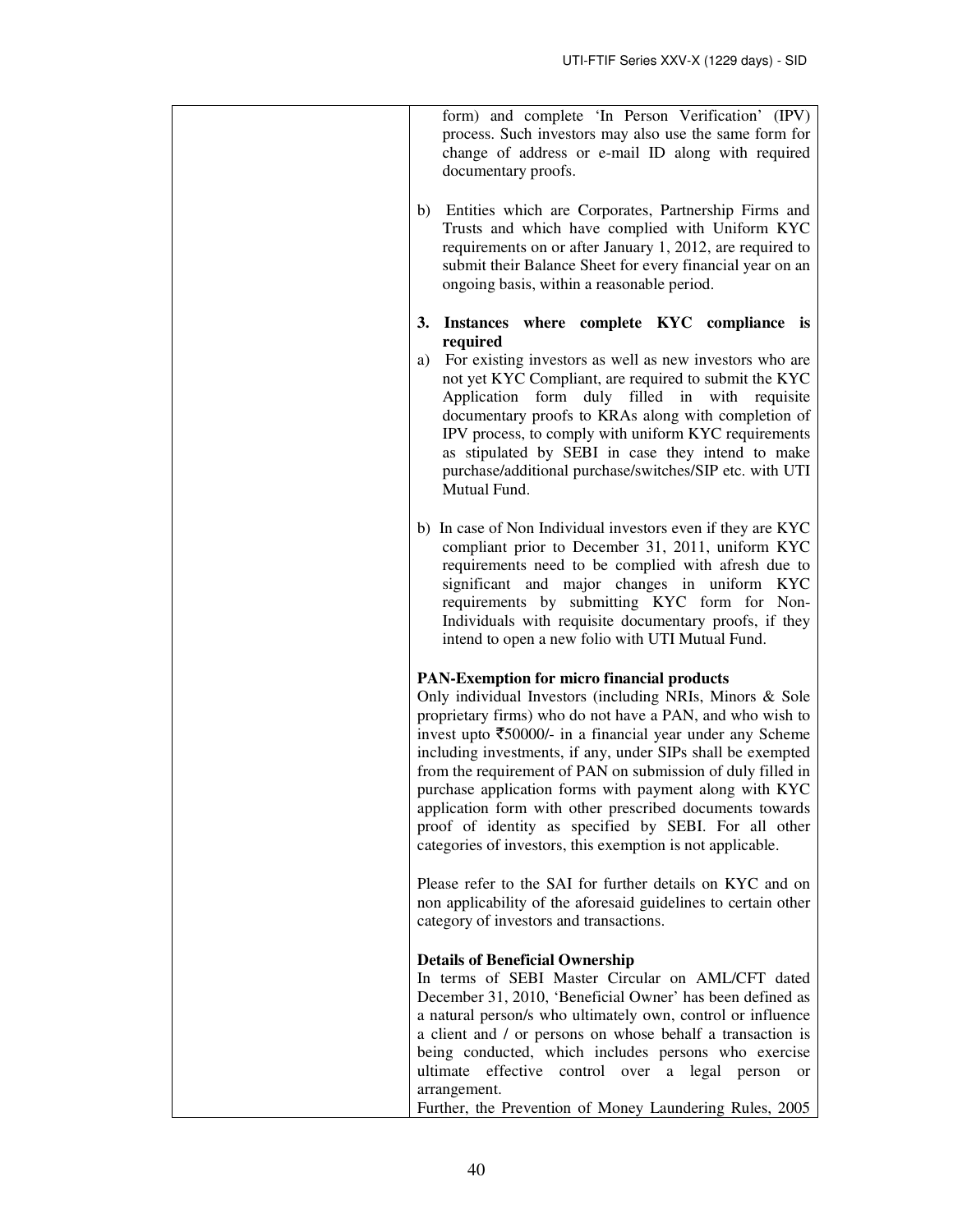|                                                                                                                                                                   | (PMLR 2005) read with Prevention of Money Laundering<br>Act, 2002 also require that all the beneficial owner(s) shall<br>identify themselves with the intermediary through whom<br>his/her/their investments are made in the scheme.<br>In order to comply with the above Act/Rules/Regulations,<br>the following Client Due Diligence (CDD) process is being<br>implemented.                                                                                                                                                                                                                                |
|-------------------------------------------------------------------------------------------------------------------------------------------------------------------|--------------------------------------------------------------------------------------------------------------------------------------------------------------------------------------------------------------------------------------------------------------------------------------------------------------------------------------------------------------------------------------------------------------------------------------------------------------------------------------------------------------------------------------------------------------------------------------------------------------|
|                                                                                                                                                                   | Applicability:<br>It is applicable to all categories of investors except a)<br>Individuals and b) a company listed on a stock exchange or<br>is a majority owned subsidiary of such a company                                                                                                                                                                                                                                                                                                                                                                                                                |
|                                                                                                                                                                   | Providing information about beneficial ownership will be<br>applicable to all the investments received from January 1,<br>2014, from the above category of investors.                                                                                                                                                                                                                                                                                                                                                                                                                                        |
|                                                                                                                                                                   | Above information shall be provided by the investors to UTI<br>Asset Management Company Ltd (UTI AMC) / its<br>Registrar, till the same is taken over by KYC Registering<br>Authority (KRA).                                                                                                                                                                                                                                                                                                                                                                                                                 |
|                                                                                                                                                                   | Details of the identity of the beneficial owner/ all natural<br>person(s) such as their Name(s), PAN number/Passport<br>details, Address etc together with a self attested PAN Card<br>copy is to be provided by the Investor to the Official Points<br>of Acceptance (OPAs) of the UTI MF Schemes/aforesaid<br>Registrar while submitting the Application Form. Such<br>beneficial owners/natural persons include those who are<br>acting alone or together, or through one or more juridical<br>person and exercising control through ownership or who<br>ultimately has a controlling ownership interest. |
|                                                                                                                                                                   | In case of any change in the beneficial ownership, the<br>investor will be responsible to intimate UTI AMC / its<br>Registrar / KRA as may be applicable immediately<br>about such change.                                                                                                                                                                                                                                                                                                                                                                                                                   |
|                                                                                                                                                                   | For further details regarding manner of determination of<br>beneficial ownership in doubtful cases (relating to investors<br>other than Trust and Foreign investors), investments by<br>Trust and Foreign Investors and for other details regarding<br>disclosure of information regarding beneficial ownership<br>etc., please refer to SAI/relevant Addendum.                                                                                                                                                                                                                                              |
| Details under Foreign Account<br>Compliance<br>Tax<br>provisions<br>(commonly known as FATCA) /<br>Foreign Tax Laws and Common<br><b>Reporting Standard (CRS)</b> | FATCA is United States (US) Federal Law, aimed at<br>prevention of tax evasion by US citizens and residents ("US<br>persons" as defined in the applicable extant laws of the<br>United States of America) through use of offshore accounts.<br>FATCA provisions are part of Hiring Incentives to Restore<br>Employment (HIRE) Act, enacted by US Legislature. Under<br>FATCA, withholding tax may be levied on certain US<br>source income/receipt of the Schemes of the Mutual Fund,<br>unless they are FATCA compliant.                                                                                    |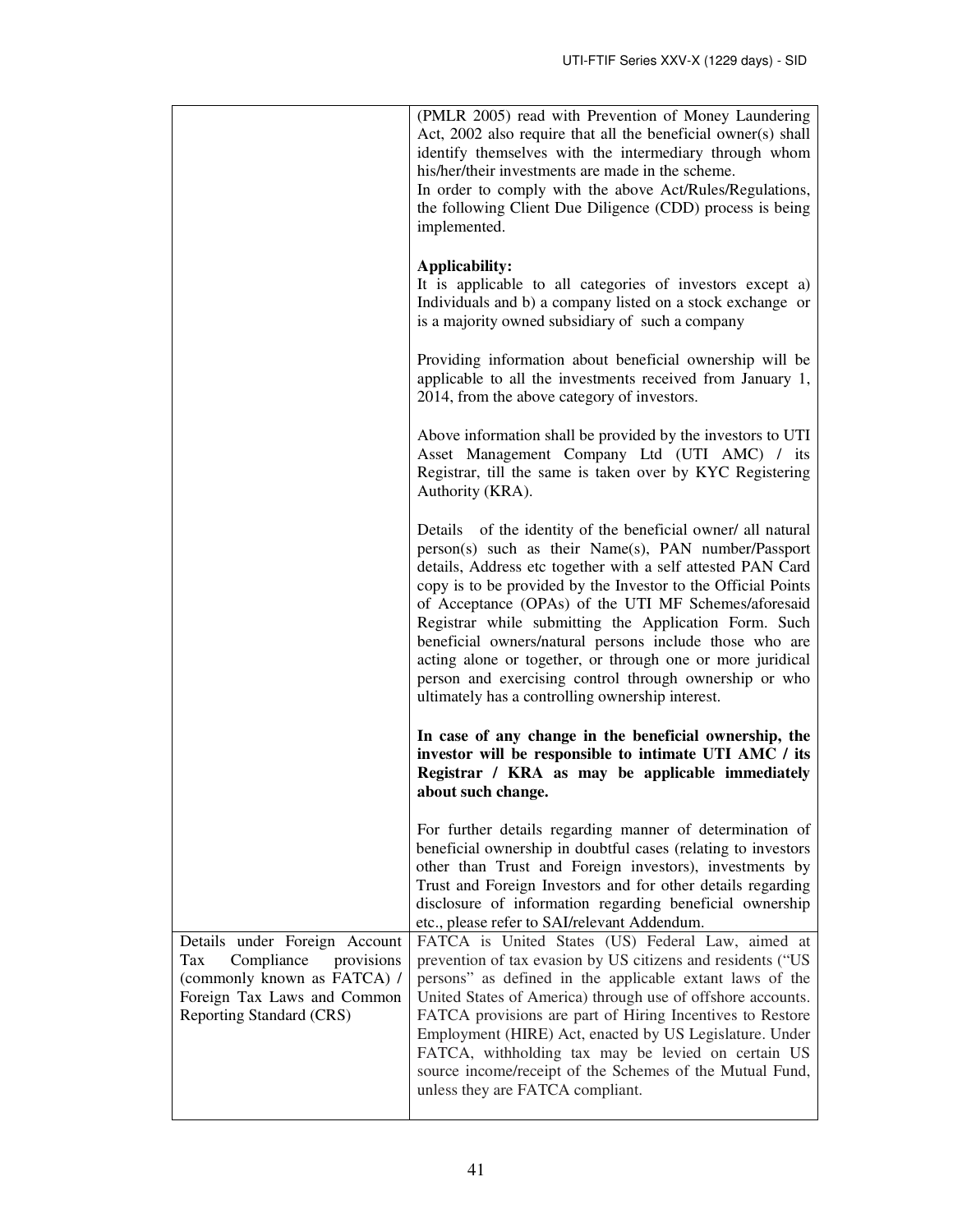| FATCA obligates foreign financial institutions (FFIs),<br>including Indian financial institutions to provide the US<br>Internal Revenue Service (IRS) with information and to<br>report on the accounts held by specified US Persons as well<br>as passive NFFEs in which controlling interest is held by<br>specified US person. The term FFI is defined widely to<br>cover a large number of non-US based financial service<br>providers, such as mutual funds, depository participants,<br>brokers, custodians, as well as banks. FATCA requires<br>enhanced due diligence processes by the FFI so as to<br>identify US reportable accounts. |
|-------------------------------------------------------------------------------------------------------------------------------------------------------------------------------------------------------------------------------------------------------------------------------------------------------------------------------------------------------------------------------------------------------------------------------------------------------------------------------------------------------------------------------------------------------------------------------------------------------------------------------------------------|
| The identification of US person will be based on one or<br>more of following "US indicia"-<br>• Identification of the Account Holder as a US citizen or<br>resident;<br>• Unambiguous indication of a US place of birth;<br>• Current US mailing or residence address (including a US<br>post office box);<br>• Current US telephone number;                                                                                                                                                                                                                                                                                                    |
| • Standing instructions to transfer funds to an account<br>maintained in USA;<br>• Current effective power of attorney or signing authority<br>granted to a person with a US address; or<br>An "in-care of" or "hold mail" address that is the sole<br>address that the Indian Financial Institution has on the<br>file for the Account Holder.                                                                                                                                                                                                                                                                                                 |
| FATCA due diligence will be applicable to each unit holder<br>(including joint holders) irrespective of the country of<br>residence/citizenship, and on being identified as reportable<br>person/specified US person, all folios/accounts will be<br>reported. Such information may include (not limited to) their<br>identity, direct or indirect beneficiaries, beneficial owners<br>and controlling persons. Unit holders will therefore be<br>required to comply with the request of the AMC / Fund to<br>furnish such information as and when deemed necessary by<br>the AMC / Fund in accordance with the Applicable Laws.                |
| FATCA provisions are relevant not only at on-boarding<br>stage of unit holders but also throughout the life cycle of<br>investment with the Mutual Fund. Unit holders therefore<br>should immediately intimate to the Fund/the AMC, any<br>change in their status with respect to FATCA related<br>declaration provided by them previously.                                                                                                                                                                                                                                                                                                     |
| In case unit holder / investor fails to furnish the relevant<br>information and/or documentation in accordance with the<br>Applicable Laws, the AMC / Fund reserves the right to<br>reject the application or redeem the units held directly or<br>beneficially and may also require reporting of such<br>accounts/levy of withholding tax on payments made to<br>investors. Prospective investors / Unit holders should                                                                                                                                                                                                                        |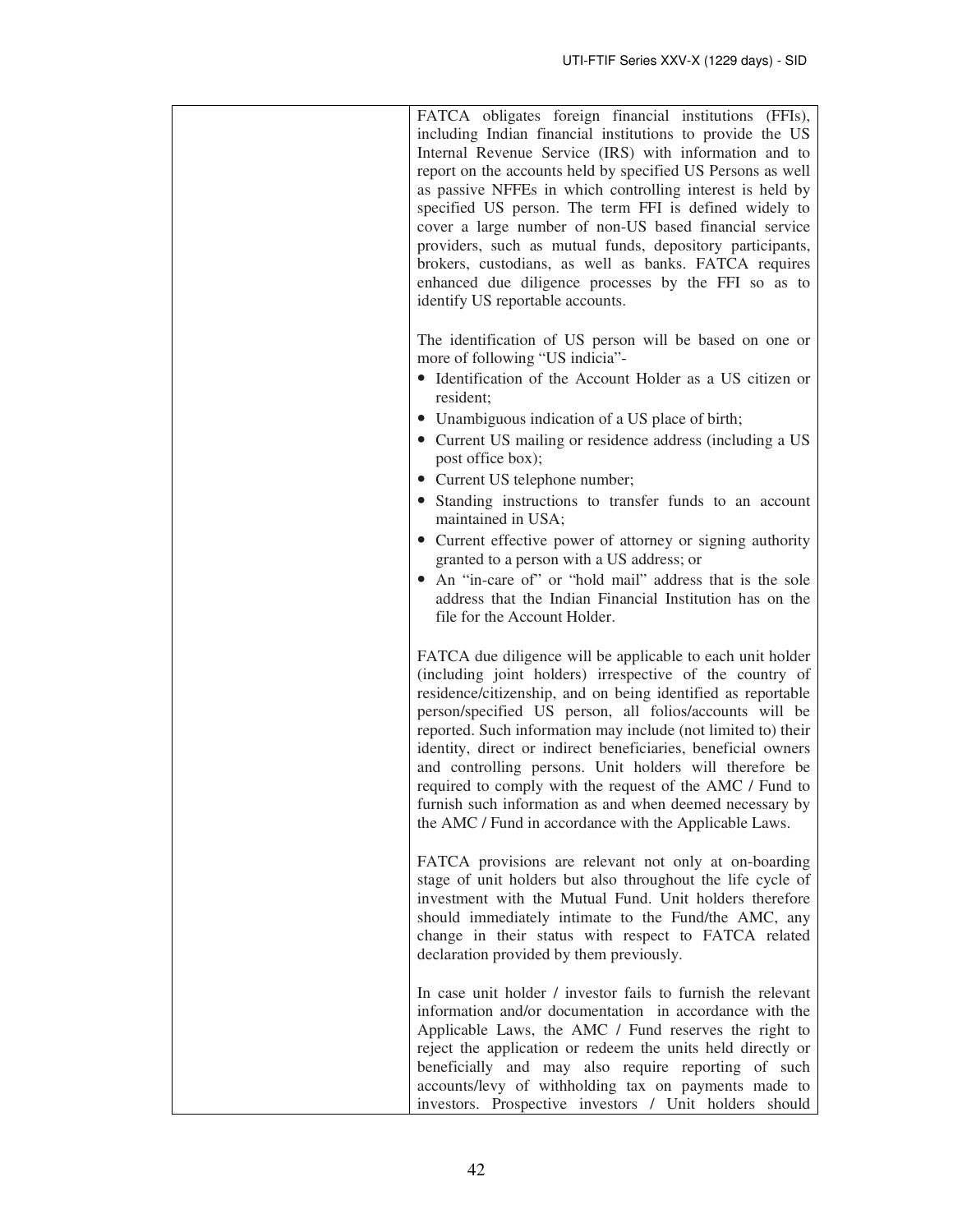|                                                                                      | consult their own advisors to understand the implications of<br>FATCA provisions/requirements. The AMC reserves the<br>right to change/modify the provisions mentioned at a later<br>date.                                                                                                                                                                                                                                                                                                                                                                                                                                                                                         |
|--------------------------------------------------------------------------------------|------------------------------------------------------------------------------------------------------------------------------------------------------------------------------------------------------------------------------------------------------------------------------------------------------------------------------------------------------------------------------------------------------------------------------------------------------------------------------------------------------------------------------------------------------------------------------------------------------------------------------------------------------------------------------------|
|                                                                                      | Common Reporting Standard (CRS) – The New Global<br><b>Standard for Automatic Exchange of Information</b><br>On similar lines as FATCA, the Organisation of Economic<br>Development (OECD), along with the G20 countries, of<br>which India is a member, has released a "Standard for<br>Automatic Exchange of Financial Account Information in<br>Tax Matters", in order to combat the problem of offshore tax<br>evasion and avoidance and stashing of unaccounted money<br>abroad, requiring cooperation amongst tax authorities. The<br>G20 and OECD countries have together developed a<br>Common Reporting Standard (CRS) on<br>Automatic<br>Exchange of Information (AEOI). |
|                                                                                      | All Applicants whose country of tax residence is not India<br>shall fill in the prescribed FATCA & CRS Form.                                                                                                                                                                                                                                                                                                                                                                                                                                                                                                                                                                       |
|                                                                                      | The<br>applications,<br>where<br><b>FACTA/CRS</b><br>scheme<br>declaration is not provided, shall not be accepted.                                                                                                                                                                                                                                                                                                                                                                                                                                                                                                                                                                 |
|                                                                                      | Please refer to Instructions given in the FATCA/CRS Form<br>before filling in the particulars and for further details<br>relating to FATCA/CRS, refer to AMFI India's Circular<br>No.135/BP/63/2015-16 dated 18 <sup>th</sup> September 2015 and<br>SEBI Circular Nos. CIR/MIRSD/2/2015 dated 26 <sup>th</sup> August<br>2015 & CIR/MIRSD/3/2015 dated 10 <sup>th</sup> September 2015.                                                                                                                                                                                                                                                                                            |
| Minimum<br>balance<br>to<br>be<br>maintained and consequences of<br>non maintenance. | Not Applicable                                                                                                                                                                                                                                                                                                                                                                                                                                                                                                                                                                                                                                                                     |
| Special Products available                                                           | As indicated in clause III (A) New Fund Offer.                                                                                                                                                                                                                                                                                                                                                                                                                                                                                                                                                                                                                                     |
| Statement of Account (SoA)                                                           | (a) SoA will be a valid evidence of admission of the<br>applicant into the scheme. However, where the units are<br>issued subject to realisation of cheque/ draft any issue of<br>units to such unitholders will be cancelled and treated<br>having not been issued if the cheque/draft is returned<br>unpaid.                                                                                                                                                                                                                                                                                                                                                                     |
|                                                                                      | (b) Every unitholder will be given a folio number which<br>will be appearing in SoA for his initial investment.<br>Further investments in the same name(s) would come<br>under the same folio, if the folio number is indicated by<br>the applicant at the time of subsequent investment. The<br>folio number is provided for better record keeping by the<br>unitholder as well as by UTI AMC.                                                                                                                                                                                                                                                                                    |
|                                                                                      | (c) The AMC shall issue to the investor whose application<br>has been accepted, a SoA specifying the number of units<br>allotted. UTI AMC shall issue a SoA within 5 business<br>days from the date of closure of the New Fund Offer.                                                                                                                                                                                                                                                                                                                                                                                                                                              |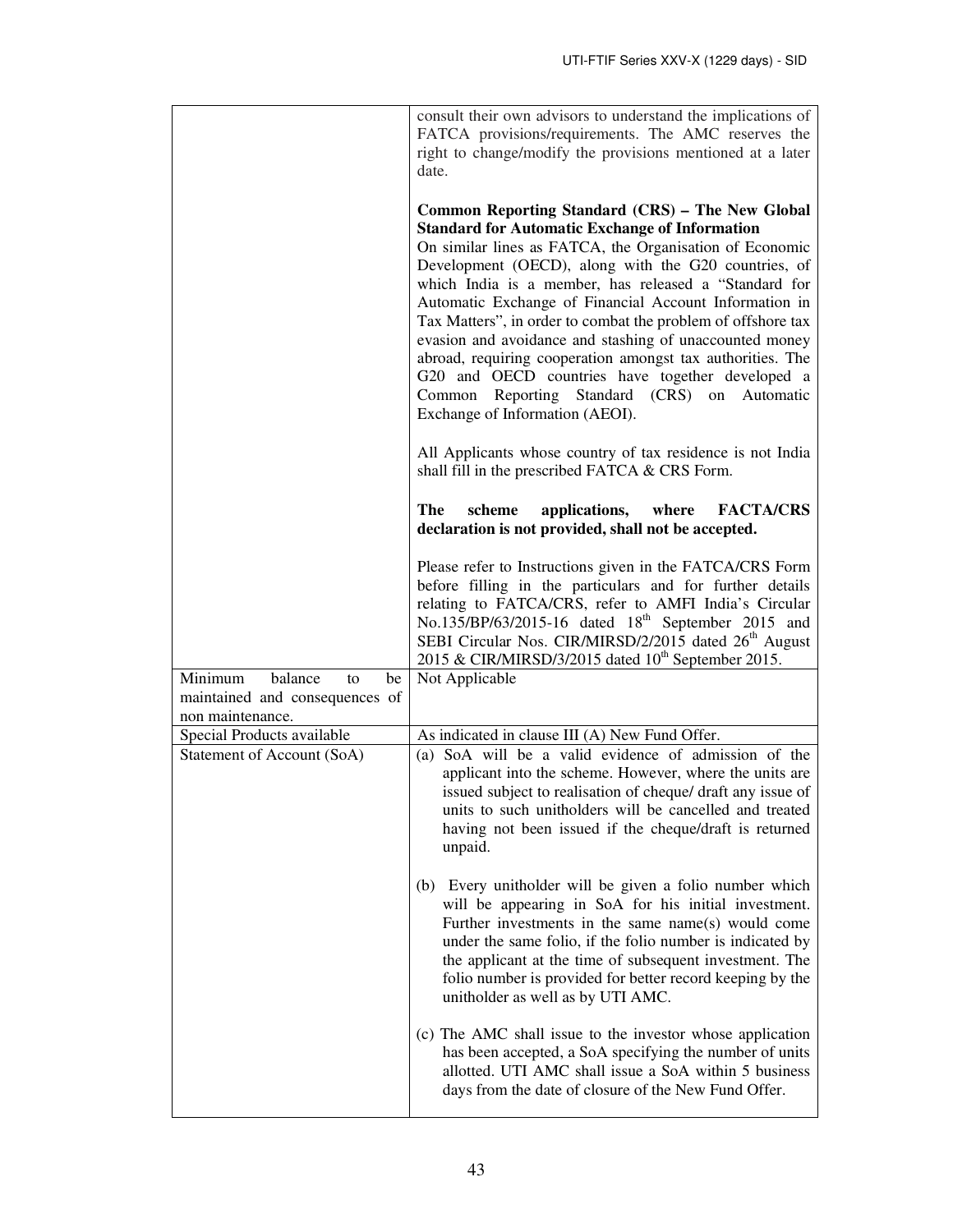| (d) The AMC will issue a Consolidated Account Statement<br>(CAS) for each calendar month to the investor in whose<br>folios transactions has taken place during that month and<br>such statement will be issued on or before the $10th$ day of<br>the succeeding month detailing all the transactions and<br>holding at the end of month including transaction<br>charges paid to the distributor, if any, across all schemes<br>of all mutual funds.<br>Further, CAS as above, will also be issued to investors |
|------------------------------------------------------------------------------------------------------------------------------------------------------------------------------------------------------------------------------------------------------------------------------------------------------------------------------------------------------------------------------------------------------------------------------------------------------------------------------------------------------------------|
| (where PAN details of $1st$ holder are available) every<br>half yearly (September/March), on or before the 10 <sup>th</sup> day<br>of succeeding month detailing holding at the end of the<br>sixth month, across all schemes of all mutual funds, to<br>all such investors in whose folios no transactions has<br>taken place during that period.                                                                                                                                                               |
| The word "transaction" for the purposes of CAS would<br>include purchase, redemption, switch, dividend payout,<br>Systematic<br>Systematic<br>Investment<br>Plan<br>$(SIP)$ ,<br>Withdrawal Plan (SWP), Systematic Transfer of<br>Investment Plan (STRIP), and merger, if any.                                                                                                                                                                                                                                   |
| However, Folios under Micro pension arrangement shall<br>be exempted from the issuance of CAS.                                                                                                                                                                                                                                                                                                                                                                                                                   |
| (e) Pursuant to SEBI Circular no. CIR /MRD /DP /31/2014<br>dated November 12, 2014 requiring Depositories to<br>generate and dispatch a single consolidated account<br>statement for investors having mutual fund investments<br>and holding demat accounts, the following modifications<br>are made to the existing guidelines on issuance of CAS-<br>Such Investors shall receive a single Consolidated<br>a.<br>Account Statement (CAS) from the Depository.                                                  |
| Consolidation shall be done on the basis of<br>b.<br>Permanent Account Number (PAN). In case of<br>multiple holding, it shall be PAN of the first holder<br>and pattern of holding.                                                                                                                                                                                                                                                                                                                              |
| In case an investor has multiple accounts across two<br>c.<br>depositories, the depository with whom the Demat<br>account has been opened earlier will be the default<br>depository which will consolidate the details across<br>depositories and MF investments and dispatch the<br>CAS to the investor.                                                                                                                                                                                                        |
| The CAS will be generated on monthly basis.<br>d.                                                                                                                                                                                                                                                                                                                                                                                                                                                                |
| If there is any transaction in any of the Demat<br>e.<br>accounts of the investor or in any of his mutual fund<br>folios, depositories shall send the CAS within ten<br>days from the month end. In case, there is no<br>transaction in any of the mutual fund folios and                                                                                                                                                                                                                                        |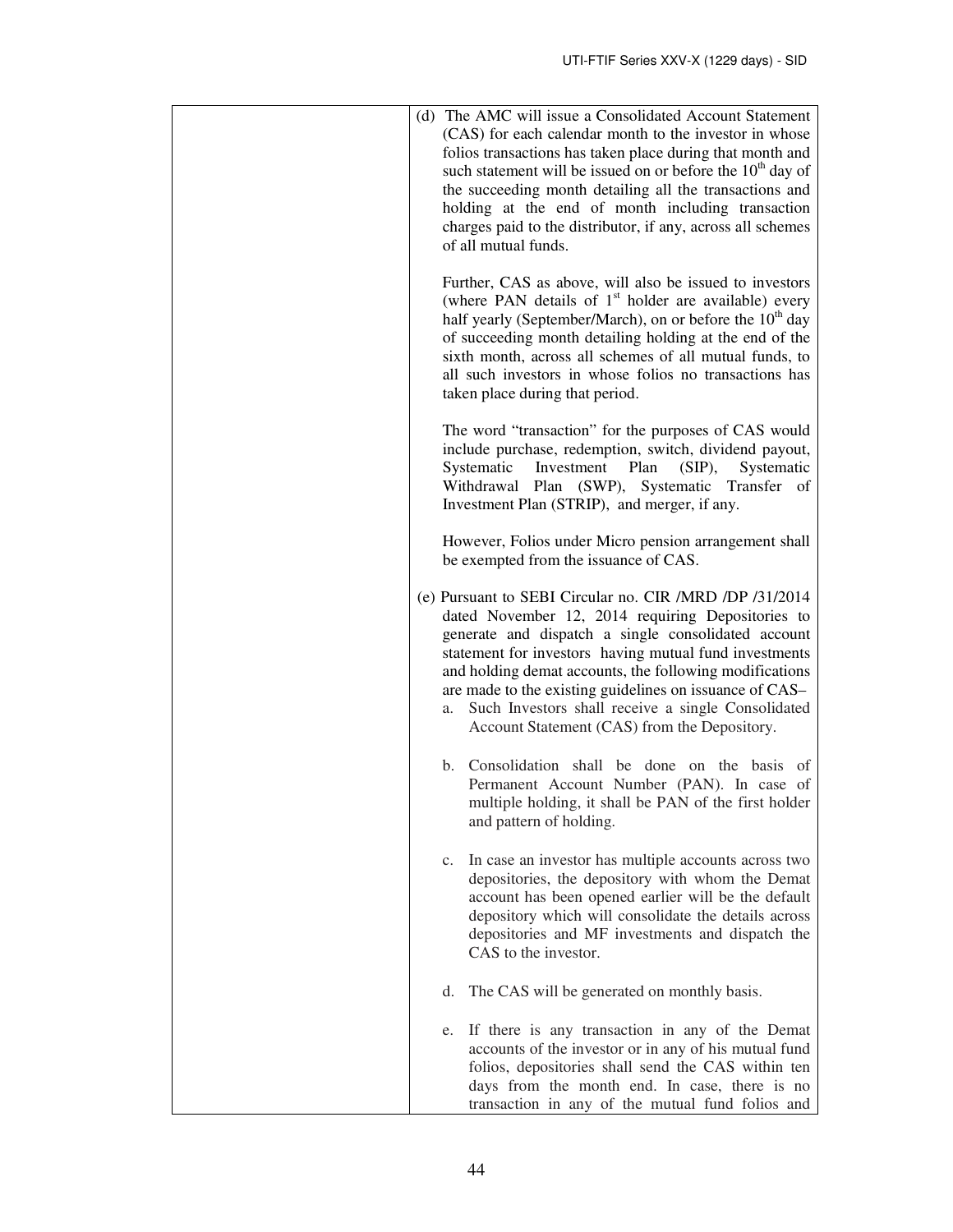| demat accounts, then CAS with holding details shall                                                                                                                                                                                                                                                                                                                                                                                                                                                                                                                                                                                                                                            |
|------------------------------------------------------------------------------------------------------------------------------------------------------------------------------------------------------------------------------------------------------------------------------------------------------------------------------------------------------------------------------------------------------------------------------------------------------------------------------------------------------------------------------------------------------------------------------------------------------------------------------------------------------------------------------------------------|
| be sent to the investor on half yearly basis.                                                                                                                                                                                                                                                                                                                                                                                                                                                                                                                                                                                                                                                  |
| The dispatch of CAS by the depositories shall<br>f.<br>constitute compliance by UTI AMC/ UTI Mutual<br>Fund with the requirements under Regulation $36(4)$<br>of SEBI (Mutual Funds) Regulations, 1996.                                                                                                                                                                                                                                                                                                                                                                                                                                                                                        |
| For further details on other Folios exempted from<br>issuance of CAS, PAN related matters of CAS etc,<br>please refer to SAI.                                                                                                                                                                                                                                                                                                                                                                                                                                                                                                                                                                  |
| (f) For those unit holders who have provided an e-mail<br>address/mobile number:-<br>The AMC shall continue to allot the units to the unit<br>holders whose application has been accepted and also<br>send confirmation specifying the number of units<br>allotted to the unit holders by way of e-mail and/or<br>SMS to the unit holder's registered e-mail address<br>and/or mobile number as soon as possible but not later<br>than five business days from the date of closure of the<br>New Fund Offer.                                                                                                                                                                                   |
| The unit holder will be required to download and print<br>the SoA/other correspondences after receiving e-mail<br>from the Mutual Fund. Should the Unit holder<br>experience any difficulty in accessing the electronically<br>delivered SoA/other correspondences, the Unit holder<br>shall promptly advise the Mutual Fund to enable the<br>Mutual Fund to make the delivery through alternate<br>means. Failure to advise UTI Mutual Fund of such<br>difficulty within 24 hours after receiving the e-mail, will<br>serve as an affirmation regarding the acceptance by the<br>Unit holder of the SoA/other correspondences.                                                                |
| It is deemed that the Unit holder is aware of all<br>risks<br>including<br>securities<br>possible<br>third<br>party<br>interception of the SoA/other correspondences and the<br>content therein becoming known to third parties.                                                                                                                                                                                                                                                                                                                                                                                                                                                               |
| Under no circumstances, including negligence of the<br>Unit Holder, shall the Mutual Fund or anyone involved<br>in creating, producing, delivering or managing the SoA<br>of the Unit Holder, be liable for any direct, indirect,<br>incidental, special or consequential damages that may<br>result from the use of or inability to use the service or<br>out of the breach of any warranty. The use and storage<br>of any information including, without limitation, the<br>password, account information, transaction activity,<br>account balances and any other information available on<br>the Unit holder's personal computer is at risk and sole<br>responsibility of the Unit holder. |
| The unitholder may request for a physical account<br>statement by writing/calling the AMC/R&T.                                                                                                                                                                                                                                                                                                                                                                                                                                                                                                                                                                                                 |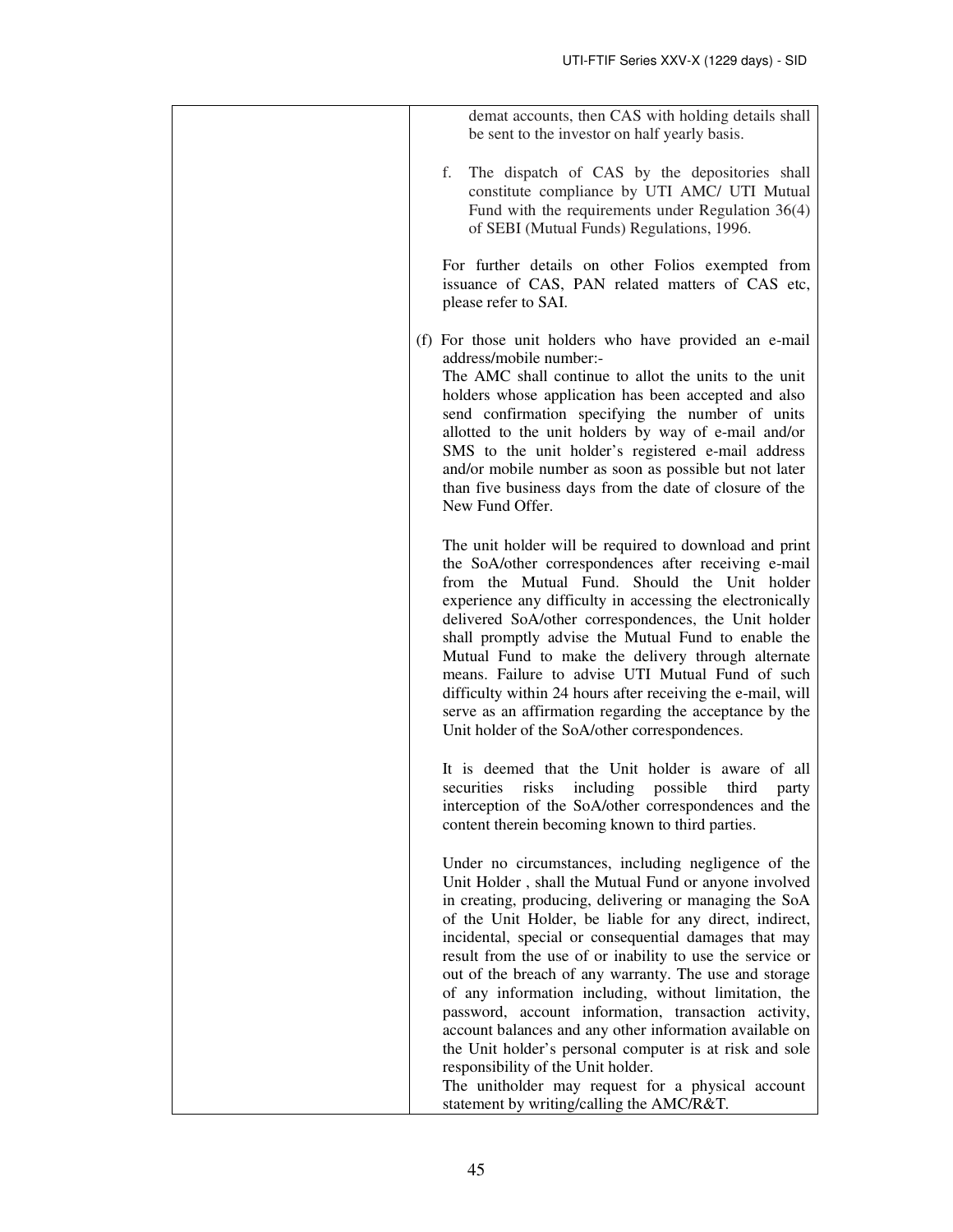| Friend in Need                                          | "Friend in Need" facility is introduced for the Individual<br>investors (Resident as well as Non-resident) of UTI MF<br>under all the schemes, whereby there is an option to furnish<br>the contact details including name, address, relationship,<br>telephone number and email ID of any person other than the<br>applicant/s and nominee. This will facilitate obtaining the<br>latest contact details of the investors, if UTI MF is unable to<br>establish contact with the investors. |
|---------------------------------------------------------|---------------------------------------------------------------------------------------------------------------------------------------------------------------------------------------------------------------------------------------------------------------------------------------------------------------------------------------------------------------------------------------------------------------------------------------------------------------------------------------------|
| Dividend                                                | For further details, please refer to SAI<br>The dividend warrants shall be dispatched to the unitholders<br>within 30 days of the date of declaration of the dividend.                                                                                                                                                                                                                                                                                                                      |
|                                                         | In case of funds received through Cash Payment mode, the<br>dividend proceeds shall be remitted only to the designated<br>bank account.                                                                                                                                                                                                                                                                                                                                                     |
|                                                         | In case of delay in payment of dividend amount, the Asset<br>Management Company shall be liable to pay interest to the<br>unitholders at such rate as may be specified by SEBI for the<br>period of such delay (presently @ 15% per annum).                                                                                                                                                                                                                                                 |
| Redemption                                              | The redemption or repurchase proceeds shall be dispatched<br>to the unitholders within 10 business days from the date of<br>maturity of the scheme.                                                                                                                                                                                                                                                                                                                                         |
|                                                         | In case of funds received through Cash Payment mode, the<br>redemption or repurchase proceeds shall be remitted only to<br>the designated bank account.                                                                                                                                                                                                                                                                                                                                     |
| Delay in payment of redemption /<br>repurchase proceeds | The Asset Management Company shall be liable to pay<br>interest to the unitholders at such rate as may be specified by<br>SEBI for the period of such delay (presently $@15\%$ per<br>annum).                                                                                                                                                                                                                                                                                               |
| <b>Book Closure Period</b>                              | Book closure period/s not exceeding 15 days in a year for<br>Scheme.                                                                                                                                                                                                                                                                                                                                                                                                                        |
| Transfer/Pledge/Assignment<br>of<br>Units               | <b>Transfer / Pledge/ Assignment of units</b>                                                                                                                                                                                                                                                                                                                                                                                                                                               |
|                                                         | $(a)$ Transfer<br>Units of the scheme are transferable.                                                                                                                                                                                                                                                                                                                                                                                                                                     |
|                                                         | Transfers should be only in favour of transferees who are<br>capable of holding units. The AMC shall not be bound to<br>recognize any other transfer.                                                                                                                                                                                                                                                                                                                                       |
|                                                         | The AMC will effect the transfer only in electronic form<br>provided that the intended transferee is otherwise eligible to<br>hold units under the scheme.                                                                                                                                                                                                                                                                                                                                  |
|                                                         | The delivery instructions for transfer of units will have to be<br>lodged with the DP in the requisite form as may be required<br>from time to time and the transfer will be effected in<br>accordance with such rules / regulations as maybe in force<br>governing transfer of securities in dematerialised mode.<br>Under special circumstances, holding of units by a company<br>or other body corporate with another company or body                                                    |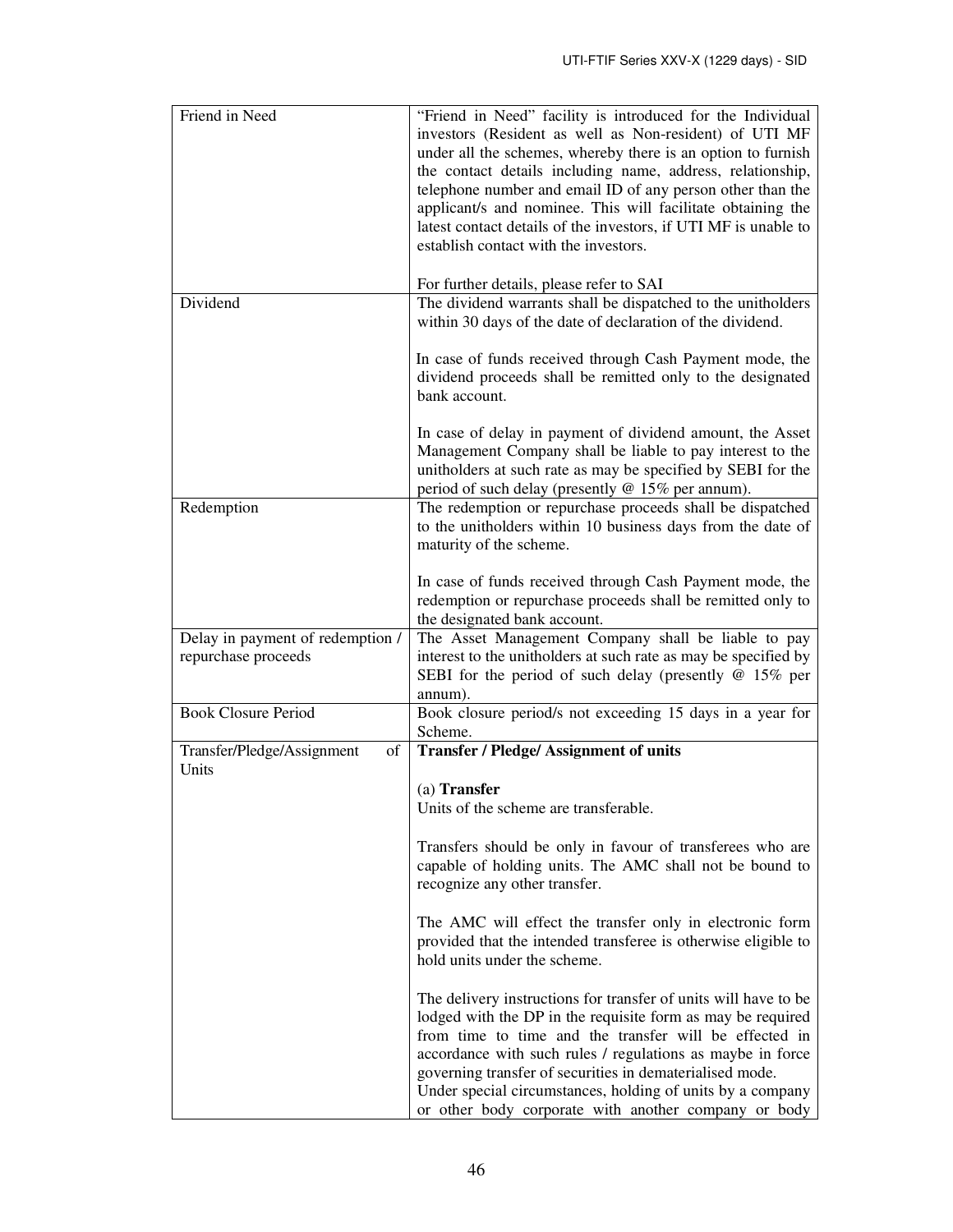| corporate or an individual/individuals, none of whom is a<br>minor, may be considered by the AMC.                                                                                                                                         |
|-------------------------------------------------------------------------------------------------------------------------------------------------------------------------------------------------------------------------------------------|
| (b) Pledge/Assignment of units permitted only in favour<br>of banks/other financial institutions:                                                                                                                                         |
| The uniholders may pledge/assign units in favour of<br>banks/other financial institutions as a security for raising<br>loans. Units can be pledged by completing the requisite<br>forms/formalities as may be required by the Depository. |
| The pledger may not be allowed to redeem units so pledged<br>until the bank/ financial institution to which the units are<br>pledged provides a written authorization to the Depository<br>that the pledge/charge/lien may be removed.    |

# **C. PERIODIC DISCLOSURES**

| <b>Net Asset Value</b>                            | The Mutual Fund shall declare the Net asset value of the                                                                                                                                                                                                                                                                                                                                                                                                                                                                                                                 |
|---------------------------------------------------|--------------------------------------------------------------------------------------------------------------------------------------------------------------------------------------------------------------------------------------------------------------------------------------------------------------------------------------------------------------------------------------------------------------------------------------------------------------------------------------------------------------------------------------------------------------------------|
| This is the value per unit of the                 | scheme by 9 p.m. on every business day on website of UTI                                                                                                                                                                                                                                                                                                                                                                                                                                                                                                                 |
| scheme on a particular day. You                   | Mutual Fund, www.utimf.com and website of AMFI namely                                                                                                                                                                                                                                                                                                                                                                                                                                                                                                                    |
| can ascertain the value of your                   | www.amfiindia.com.                                                                                                                                                                                                                                                                                                                                                                                                                                                                                                                                                       |
| investments by multiplying the                    |                                                                                                                                                                                                                                                                                                                                                                                                                                                                                                                                                                          |
| NAV with your unit balance.                       | The NAV shall be calculated for all business days.                                                                                                                                                                                                                                                                                                                                                                                                                                                                                                                       |
|                                                   | The NAV shall be published in atleast two daily newspapers<br>having nationwide circulation on every business day.                                                                                                                                                                                                                                                                                                                                                                                                                                                       |
| Monthly Portfolio Disclosure                      | The Mutual Fund shall disclose portfolio (along with ISIN)<br>as on the last day of the month for all its schemes on its<br>website on or before the tenth day of the succeeding month<br>in a user-friendly and downloadable format.                                                                                                                                                                                                                                                                                                                                    |
|                                                   | The format for monthly portfolio disclosure shall be the<br>same as that of half yearly portfolio disclosures.                                                                                                                                                                                                                                                                                                                                                                                                                                                           |
|                                                   | The Mutual Fund shall also disclose additional information<br>(such as ratios etc) subject to compliance with the SEBI<br>Advertisement Code.                                                                                                                                                                                                                                                                                                                                                                                                                            |
| Disclosure<br>of<br>Under<br>Assets<br>Management | The Mutual Fund shall disclose the following on monthly<br>basis, in the prescribed format, on its website and also share<br>the same with Association of Mutual Funds in India<br>(AMFI):                                                                                                                                                                                                                                                                                                                                                                               |
|                                                   | AUM from different categories of schemes such as<br>a.<br>equity schemes, debt schemes, etc.<br>Contribution to AUM from B-15 cities (i.e. other than<br>b.<br>top 15 cities as identified by AMFI) and T-15 cities<br>(Top 15 cities).<br>c. Contribution to AUM from sponsor and its associates.<br>Contribution to AUM from entities other than sponsor<br>d.<br>and its associates.<br>Contribution to AUM from investors type (retail,<br>e.<br>corporate, etc.) in different scheme type (equity, debt,<br>ETF, etc.). In order to have a holistic picture, Mutual |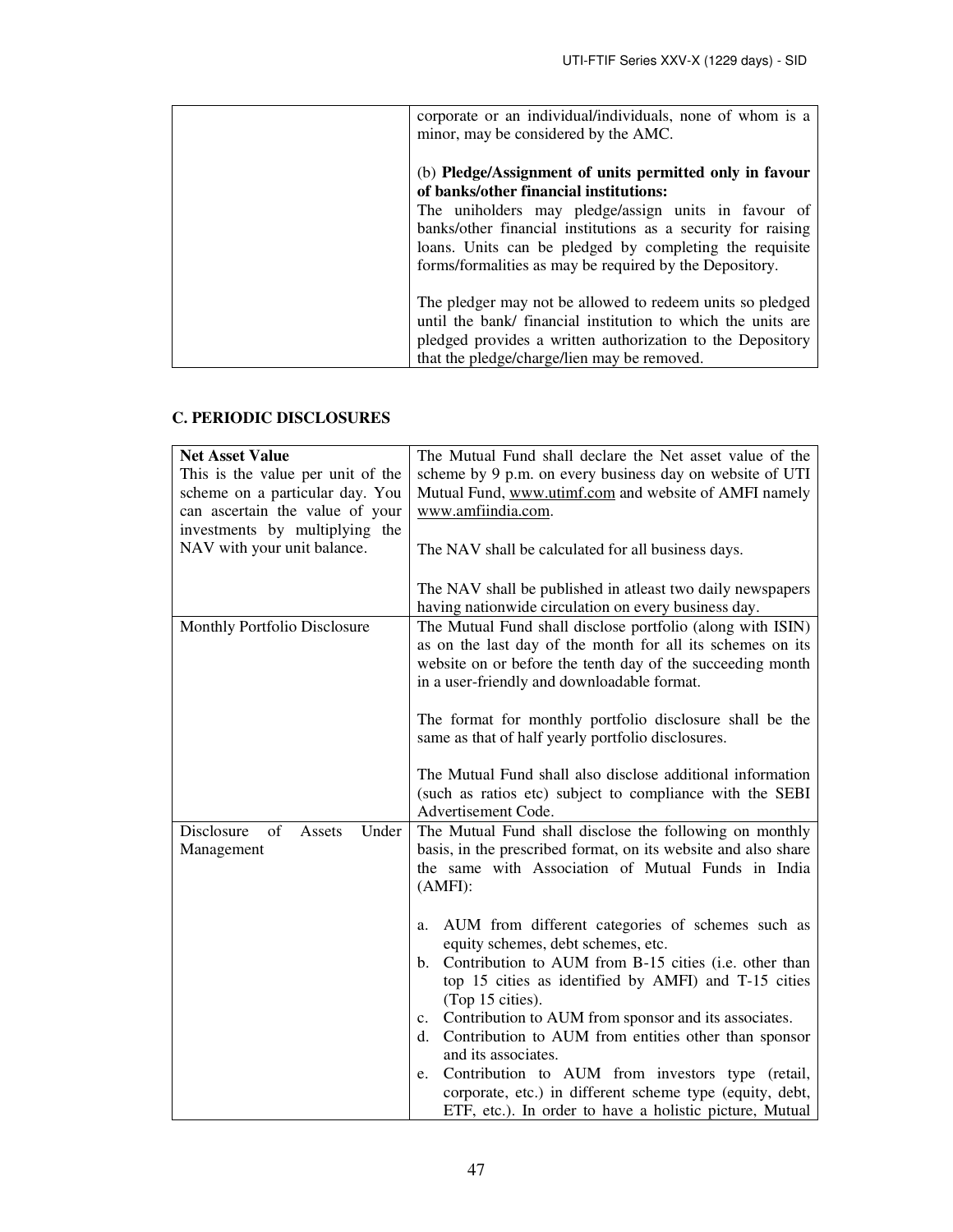|                                                          | Fund wise and consolidated data on the<br>above<br>parameters shall also be disclosed on AMFI website in<br>the prescribed format.                                                                                                                                                                                                                                                                                                                                                                                       |
|----------------------------------------------------------|--------------------------------------------------------------------------------------------------------------------------------------------------------------------------------------------------------------------------------------------------------------------------------------------------------------------------------------------------------------------------------------------------------------------------------------------------------------------------------------------------------------------------|
| Half Yearly Disclosure: Portfolio<br>/ Financial Results | The Mutual Fund shall within one month from the close of<br>each half year, (i.e. 31st March and 30th September), host a<br>soft copy of its unaudited financial results on its website.                                                                                                                                                                                                                                                                                                                                 |
|                                                          | The Mutual Fund shall publish an advertisement disclosing<br>the hosting of such financial results on the website, in atleast<br>two newspaper one national English daily newspaper having<br>nationwide circulation and one in a newspaper having wide<br>circulation published in the language of the region where the<br>Head Office of UTI MF is situated.                                                                                                                                                           |
|                                                          | The Mutual Fund shall also, within one month from the<br>close of each half year, (i.e. 31st March and 30th<br>September), publish by way of an advertisement a complete<br>statement of its scheme portfolio in one English daily<br>circulating in the whole of India and in a newspaper<br>published in the language of the region where the head<br>office of UTI MF is situated.                                                                                                                                    |
| <b>Additional Disclosure</b>                             | The Mutual Fund shall, in addition to the total commission<br>and expenses paid to distributors, make additional<br>disclosures regarding distributor-wise gross inflows, net<br>inflows, AAUM and ratio of AUM to gross inflows on its<br>website on an yearly basis.<br>In case, the data mentioned above suggests that a distributor<br>has an excessive portfolio turnover ratio, <i>i.e.</i> , more than two<br>times the industry average, the AMC shall conduct<br>additional due-diligence of such distributors. |
|                                                          | The Mutual Fund shall also submit the data to AMFI and the<br>consolidated data in this regard shall be disclosed on AMFI<br>website.                                                                                                                                                                                                                                                                                                                                                                                    |
| <b>Annual Report</b>                                     | An abridged annual report in respect of the scheme shall be<br>mailed to the Unit holders not later than four months from the<br>date of closure of the relevant accounting year and the full<br>annual report shall be made available for inspection at UTI<br>Tower, Gn Block, Bandra Kurla Complex, Bandra (East),<br>Mumbai – 400 051. A copy of the full annual report shall also<br>be made available to the Unit holders on request on payment<br>of nominal fee, if any.                                         |
| Disclosures of Votes Cast by the<br><b>Mutual Funds</b>  | The AMC shall record and disclose, in the prescribed<br>a.<br>format, specific rationale supporting its voting decision<br>(for, against or abstain) with respect to each vote<br>proposal on matters relating to Corporate governance,<br>changes to capital structure, stock option plans, social &<br>corporate responsibility issues, appointment of Directors<br>and their removal etc as stated in SEBI Circular<br>SEBI/IMD/CIR No 18/198647/2010 dated March 15,<br>2010                                         |
|                                                          | The AMC shall additionally publish in the prescribed<br>b.<br>format summary of the votes cast across all its investee                                                                                                                                                                                                                                                                                                                                                                                                   |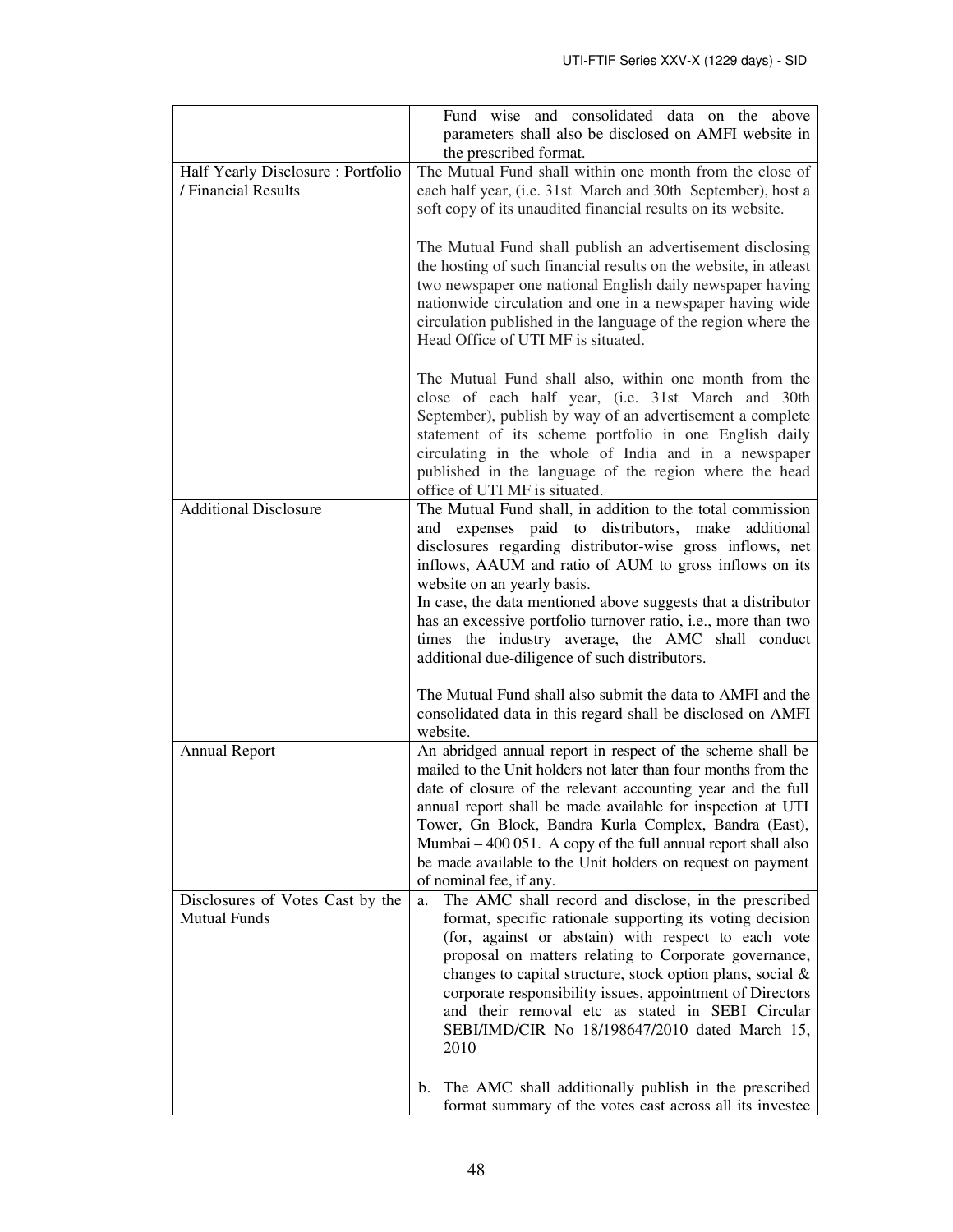|                                          | company and its break-up in terms of total number of<br>votes cast in favor, against or abstained from.                                                                                                                                                                                                                                                                                           |
|------------------------------------------|---------------------------------------------------------------------------------------------------------------------------------------------------------------------------------------------------------------------------------------------------------------------------------------------------------------------------------------------------------------------------------------------------|
|                                          | The AMC shall disclose votes cast on their website on a<br>$\mathbf{c}$ .<br>quarterly basis, in the prescribed format, within 10<br>working days from the end of the quarter. The AMC<br>shall continue to disclose voting details in its annual<br>report.                                                                                                                                      |
|                                          | d. Further, on an annual basis, the AMC shall obtain<br>certification from a "scrutinizer" appointed in terms of<br>Companies (Management and Administration) Rules,<br>2014 on the voting reports disclosed. The same shall be<br>submitted to the trustees and also disclosed in the<br>relevant portion of the Mutual Funds' annual report &<br>website.                                       |
|                                          | The Boards of AMC and Trustees shall review and<br>e.<br>ensure that the AMC has voted on important decisions<br>that may affect the interest of investors and the rationale<br>recorded for vote decision is prudent and adequate. The<br>confirmation to the same, along with any adverse<br>comments made by the scrutinizer, shall be reported to<br>SEBI in the half yearly trustee reports. |
|                                          | further details, refer to SEBI Circular<br>No<br>For<br>SEBI/HO/IMD/DF2/CIR/P/2016/68 dated 10 <sup>th</sup> August 2016<br>and SEBI Circular No CR/IMD/DF/05/2014 dated 24 <sup>th</sup><br><b>March 2014.</b>                                                                                                                                                                                   |
| <b>Associate Transactions</b><br>$\cdot$ | Please refer to Statement of Additional Information (SAI).                                                                                                                                                                                                                                                                                                                                        |

# **Taxation**

The information is provided for general information only and is based on the position provided in the Finance Act 2015. In view of the individual nature of the implications, each investor is advised to consult his or her own tax/legal advisors with respect to the specific tax and other implications arising out of his or her participation in the scheme.

# **For further details on taxation please refer to the clause on Taxation in the SAI.**

| Mutual Fund                                      | UTI Mutual Fund is a Mutual Fund registered with SEBI<br>and as such is eligible for benefits under section $10(23D)$<br>of the Income Tax Act, 1961 (the Act) to have its entire<br>income exempt from income tax. The Mutual Fund will<br>receive income without any deduction of tax at source<br>under the provisions of Section 196(iv) of the Act. |
|--------------------------------------------------|----------------------------------------------------------------------------------------------------------------------------------------------------------------------------------------------------------------------------------------------------------------------------------------------------------------------------------------------------------|
| Tax on Dividend and Dividend<br>Distribution Tax | As per the section $10(35)$ of the Act, dividend received by<br>investors under the schemes of UTI MF is exempt from<br>income tax in the hands of the recipient unit holders.                                                                                                                                                                           |
|                                                  | As per section 115R of the Act, the dividend distribution<br>tax is                                                                                                                                                                                                                                                                                      |
|                                                  | a) 25% plus surcharge on distribution made to any person<br>being an individual or a HUF,                                                                                                                                                                                                                                                                |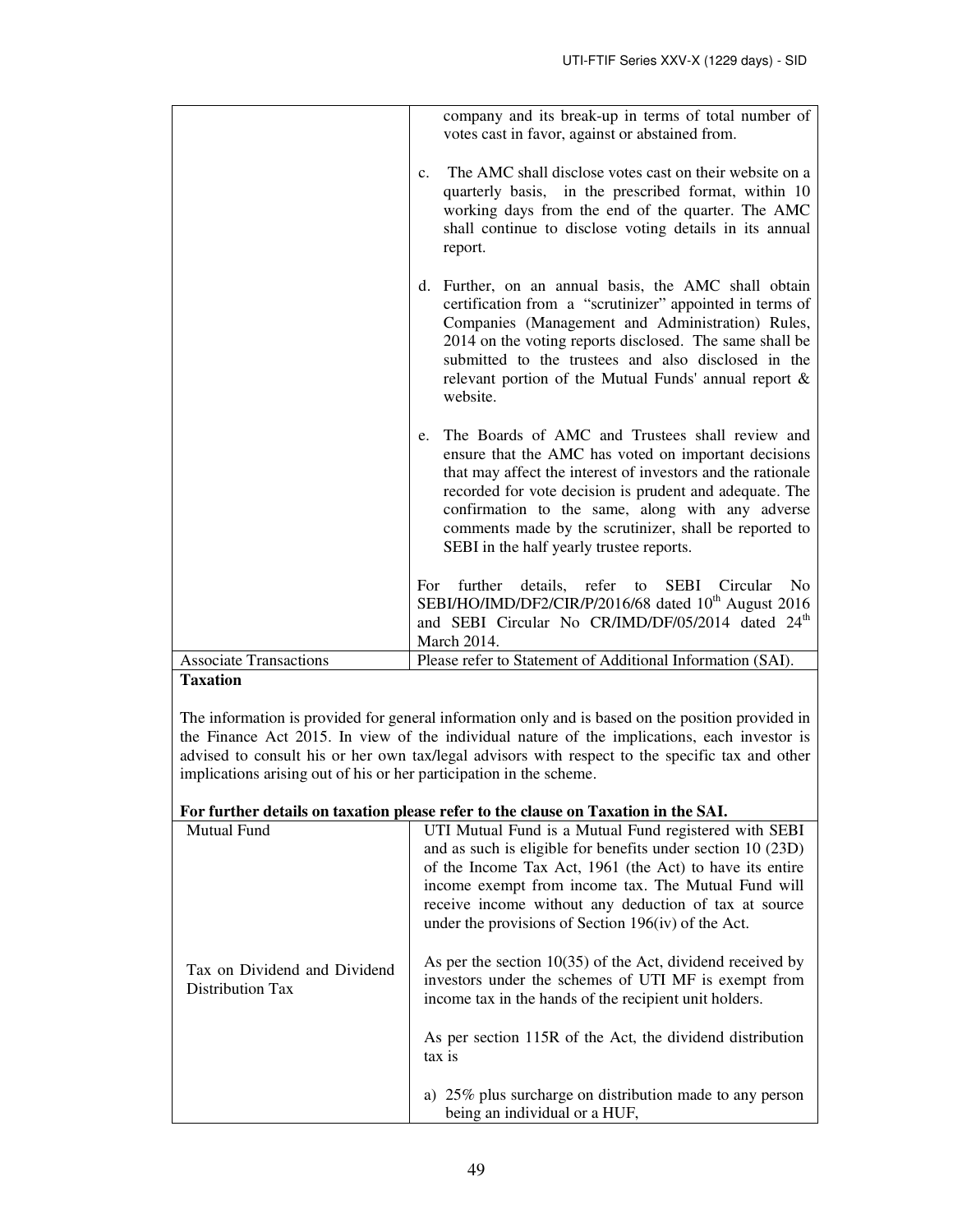|                      | b) 30% plus surcharge on income distributed to any other<br>person.                                                                                                                                                                                                                                                                                                                                                                                                                                                                                                                                                                                                                                           |  |  |
|----------------------|---------------------------------------------------------------------------------------------------------------------------------------------------------------------------------------------------------------------------------------------------------------------------------------------------------------------------------------------------------------------------------------------------------------------------------------------------------------------------------------------------------------------------------------------------------------------------------------------------------------------------------------------------------------------------------------------------------------|--|--|
|                      | The rate of surcharge on income distribution tax is<br>increased from 10% to 12% w.e.f. 01 <sup>st</sup> April 2015.                                                                                                                                                                                                                                                                                                                                                                                                                                                                                                                                                                                          |  |  |
|                      | As per the Finance (No.2) Act 2014, with effect from 01st<br>October 2014, for determining the dividend distribution<br>tax payable, the amount of distributed income be increased<br>to such amount as would, after reduction of the dividend<br>distribution tax from such increased amount, be equal to<br>the income distributed by the Mutual Fund (dividend<br>distribution tax will be payable after grossing up).                                                                                                                                                                                                                                                                                     |  |  |
|                      | Education cess $@2\%$ and secondary and higher education<br>cess @ 1% would also be charged on amount of tax plus<br>surcharge.                                                                                                                                                                                                                                                                                                                                                                                                                                                                                                                                                                               |  |  |
| <b>Capital Gains</b> | <b>Resident Investors:</b>                                                                                                                                                                                                                                                                                                                                                                                                                                                                                                                                                                                                                                                                                    |  |  |
| Long Term            | As per the Finance Act 2014, with effect from 11th July<br>2014, for other than equity oriented schemes, long term<br>capital gains arising on redemption of units by residents is<br>subject to treatment indicated under Section 48 and 112 of<br>the Act. Long term capital gains in respect of units held for<br>more than 36 months is chargeable to tax $\omega$ 20% after<br>factoring the benefit of cost inflation index. The said tax rate<br>is to be increased by surcharge, if applicable and Education<br>cess $@2\%$ and secondary and higher education cess $@1\%$ .<br>Units held for not more than thirty six months preceding<br>the date of their transfer are short term capital assets. |  |  |
| <b>Short Term</b>    | Capital gains arising from the transfer of short term capital<br>assets for other than equity schemes will be subject to tax at<br>the normal rates of tax applicable to such assessee.                                                                                                                                                                                                                                                                                                                                                                                                                                                                                                                       |  |  |
| Investor services    | All investors could refer their grievances giving full<br>particulars of investment at the following address:                                                                                                                                                                                                                                                                                                                                                                                                                                                                                                                                                                                                 |  |  |
|                      | Shri G S Arora<br>Vice President – Department of Operations<br>UTI Asset Management Company Ltd.,<br>UTI Tower, Gn Block,<br>Bandra-Kurla Complex,<br>Bandra (East),<br>Mumbai - 400 051.                                                                                                                                                                                                                                                                                                                                                                                                                                                                                                                     |  |  |
|                      | Tel: 022-6678 6666,<br>Fax: 022-26523031                                                                                                                                                                                                                                                                                                                                                                                                                                                                                                                                                                                                                                                                      |  |  |
|                      | Investors may post their grievances at our website:<br>www.utimf.com or e-mail us at service@uti.co.in                                                                                                                                                                                                                                                                                                                                                                                                                                                                                                                                                                                                        |  |  |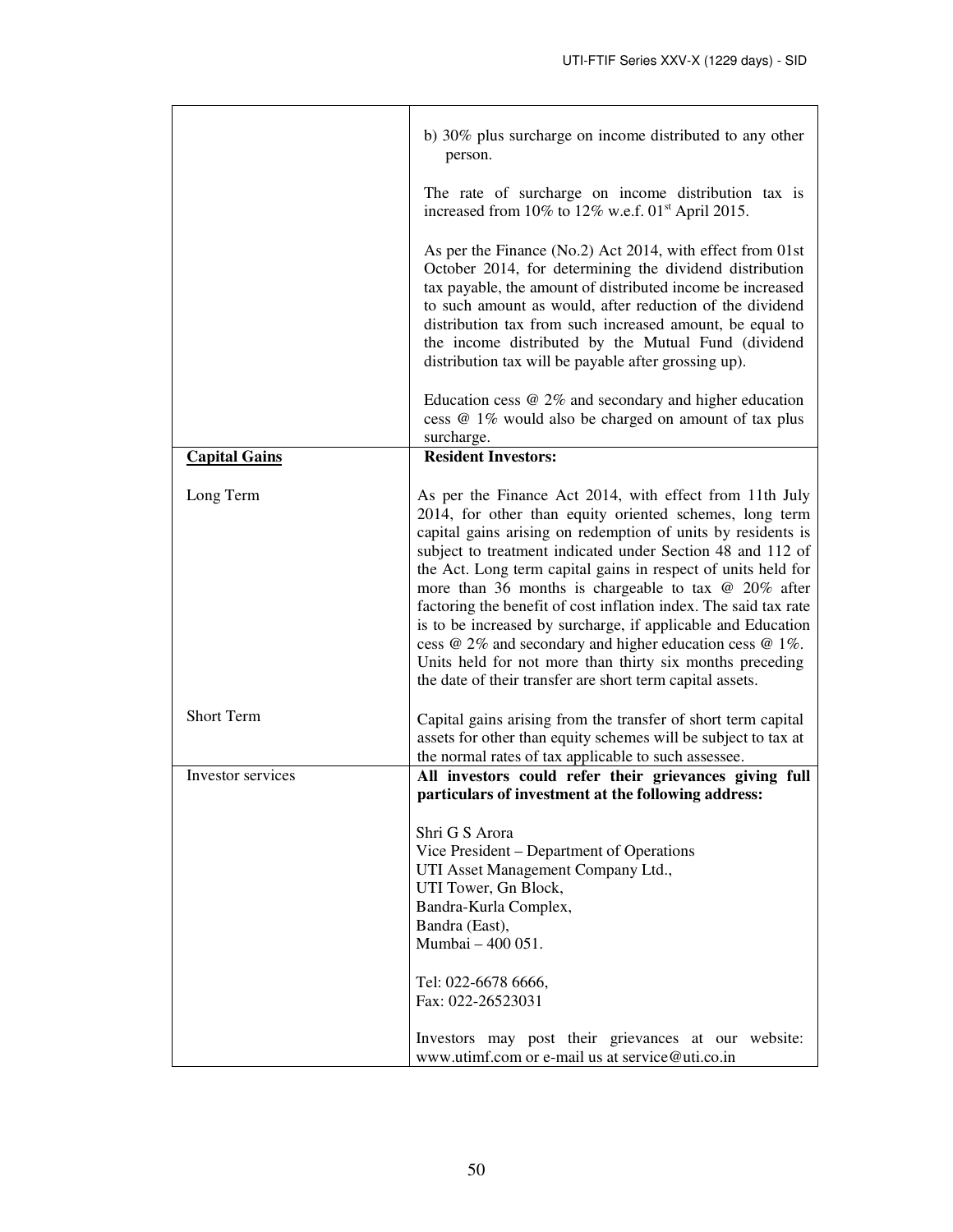#### **D. COMPUTATION OF NAV**

- (a) The Net Asset Value (NAV) of the scheme shall be calculated by determining the value of the scheme's assets and subtracting therefrom the liabilities of the scheme taking into consideration the accruals and provisions. NAV shall be declared separately for different plan(s) and options of the scheme.
- (b) The NAV per unit shall be calculated by dividing the NAV of the scheme by the total number of units issued and outstanding under the scheme on the valuation day. The NAV will be rounded off upto four decimal places.

NAV of the Units under the Scheme shall be calculated as shown below:-

 Market or Fair Value of Scheme's investments + Current Assets - Current Liabilities and Provision NAV = ------------------------------------------------------------------------------------------------------------------- No of Units outstanding under Scheme on the Valuation Date

The NAV under the Scheme would be rounded off to four decimals and Units will be allotted upto four decimal places or such other formula as may be prescribed by SEBI from time to time.

- (c) A valuation day is a day other than (i) Saturday and Sunday (ii) a day on which both the stock exchanges (BSE and NSE) and the banks in Mumbai are closed (iii) A day on which the purchase and redemption of units is suspended. If any business day in UTI AMC, Mumbai is not a valuation day as defined above then the NAV will be calculated on the next valuation day and the same will be applicable for the previous business day's transactions including all intervening holidays.
- (d) The NAVs shall be published in at least two daily newspapers having nationwide circulation on every business day and will also be available by 9 p.m. on every business day on web-site of UTI Mutual Fund, www.utimf.com and web-site of AMFI namely www.amfiindia.com

### **IV. FEES AND EXPENSES**

This section outlines the expenses that will be charged to the scheme.

### **A. NEW FUND OFFER (NFO) EXPENSES**

All New Fund Offer Expenses would be borne by AMC.

### **B. ANNUAL SCHEME RECURRING EXPENSES:**

(1) These are the fees and expenses for operating the scheme. These expenses include Investment Management and Advisory Fee charged by the AMC, Registrar and Transfer Agents' fee, marketing and selling costs etc. As given in the table below:

The AMC has estimated that upto 2.25 % of the daily net assets of the scheme will be charged to the scheme for Regular Plan as expenses*.* For the actual current expenses being charged, the investor should refer to the website of the mutual fund.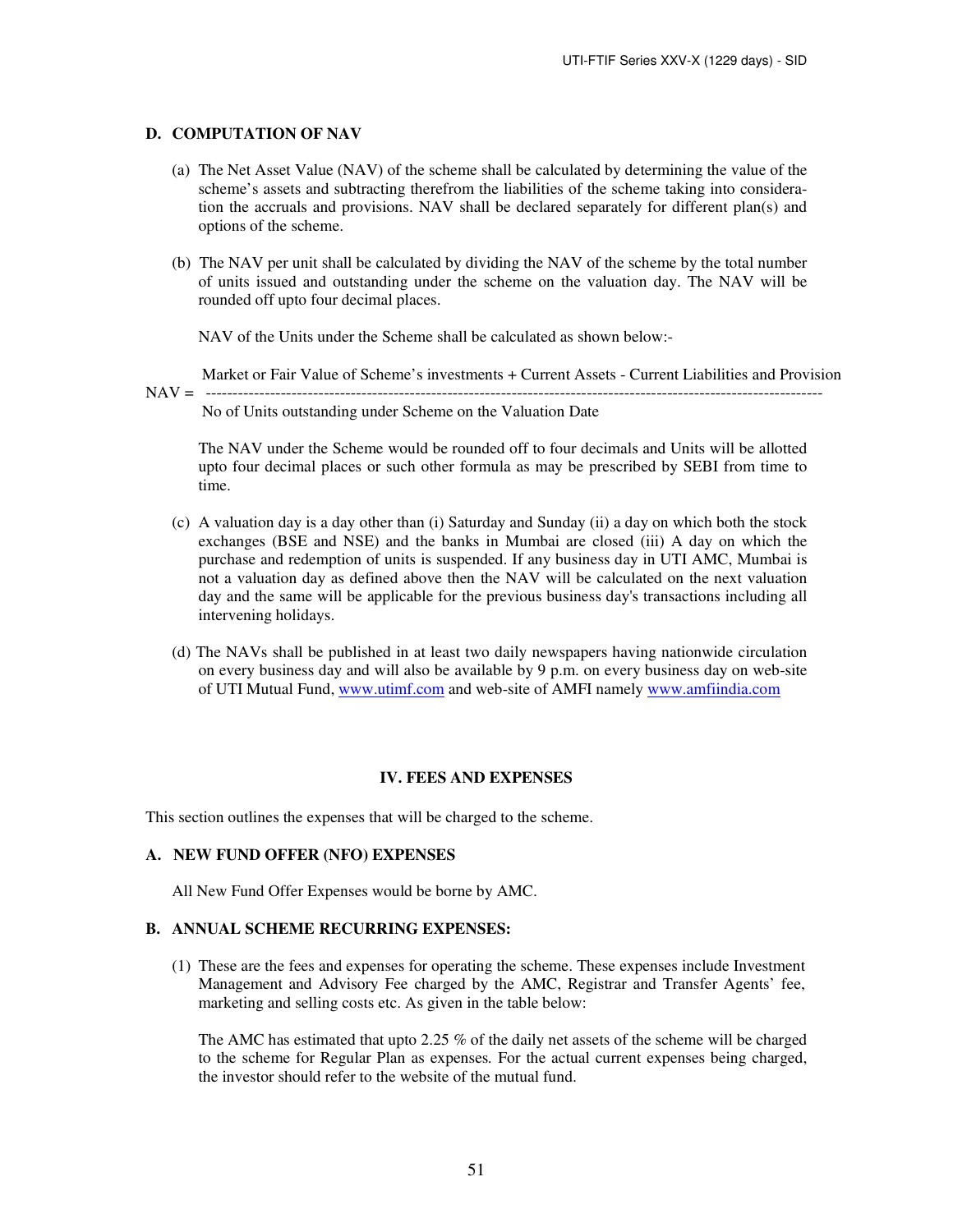| <b>Particulars</b>                                                 | % of Net Assets             |  |
|--------------------------------------------------------------------|-----------------------------|--|
|                                                                    | <b>UTI-FTIF Series- XXV</b> |  |
|                                                                    | X (1229<br>days)            |  |
|                                                                    | <b>Regular Plan</b>         |  |
| <b>Investment Management and Advisory Fees</b>                     |                             |  |
| <b>Trustee Fee</b>                                                 |                             |  |
| <b>Audit Fees</b>                                                  |                             |  |
| <b>Custodian Fees</b>                                              |                             |  |
| <b>RTA</b> Fees                                                    |                             |  |
| <b>Listing Fees</b>                                                |                             |  |
| Marketing and Selling expense including agent commission           |                             |  |
| Cost related to investor communications                            |                             |  |
| Cost of fund transfer from location to location                    | Up to $2.25\%$              |  |
| Cost of providing account statements and dividend redemption       |                             |  |
| cheques and warrants                                               |                             |  |
| Costs of statutory Advertisements                                  |                             |  |
| Cost towards investor education and awareness (at least 2 bps)     |                             |  |
| Brokerage and transaction cost over and above 12 bps and 5 bps for |                             |  |
| cash and derivative market trades respectively.                    |                             |  |
| Service tax on expenses other than investment and advisory fees    |                             |  |
| Service tax on brokerage and transaction cost                      |                             |  |
| Other Expenses                                                     |                             |  |
| Maximum total expense ratio (TER) permissible under                | Up to 2.25%                 |  |
| Regulation 52 (6) (c)                                              |                             |  |
| Additional expenses for gross new inflows from specified cities    | Up to $0.30\%$              |  |
| under regulation 52 (6a) (b)                                       |                             |  |

At least 5% of the TER is charged towards distribution expenses/ commission in the Regular Plan. The TER of the Direct Plan will be lower to the extent of the above mentioned distribution expenses/ commission (at least 5%) which is charged in the Regular Plan. For example in the event the TER of the Regular Plan is 1% p.a. the TER of the Direct Plan would not exceed 0.95% p.a.

The purpose of the table is to assist the investor in understanding the various costs and expenses that an investor in the scheme will bear directly or indirectly. These estimates have been made in good faith as per the information available to the Investment Manager based on past experience and are subject to change inter-se. Types of expenses charged shall be as per the SEBI (MF) Regulations.

- (2) The total annual recurring expenses of the scheme excluding redemption expenses, whether initially borne by the Mutual Fund or by the AMC, but including the Investment Management and Advisory Fees shall be subject to the following limits:
	- (i) On the first  $\bar{z}$ 100 crore of the daily net assets of the scheme 2.25%
	- (ii) On the next  $\overline{5300}$  crore of the daily net assets of the scheme 2.00%
	- (iii) On the next  $\overline{5300}$  crore of the daily net assets of the scheme 1.75%
	- (iv) On the balance of the assets of the scheme  $1.50\%$

# (3) **Total Expense ratio (TER) and additional total expenses**

- (i) Charging of additional expenses based on new inflows from beyond 15 cities
- 1. Additional TER shall be charged up to 30 bps on daily net assets of the scheme if the new inflows from beyond top 15 cities (as per SEBI Regulations/Circulars/AMFI data) are at least (a) 30% of gross new inflows in the scheme or (b) 15% of the Average Assets under Management (year to date) of the scheme, whichever is higher. The additional TER on account of inflows from beyond top 15 cities so charged shall be clawed back in case the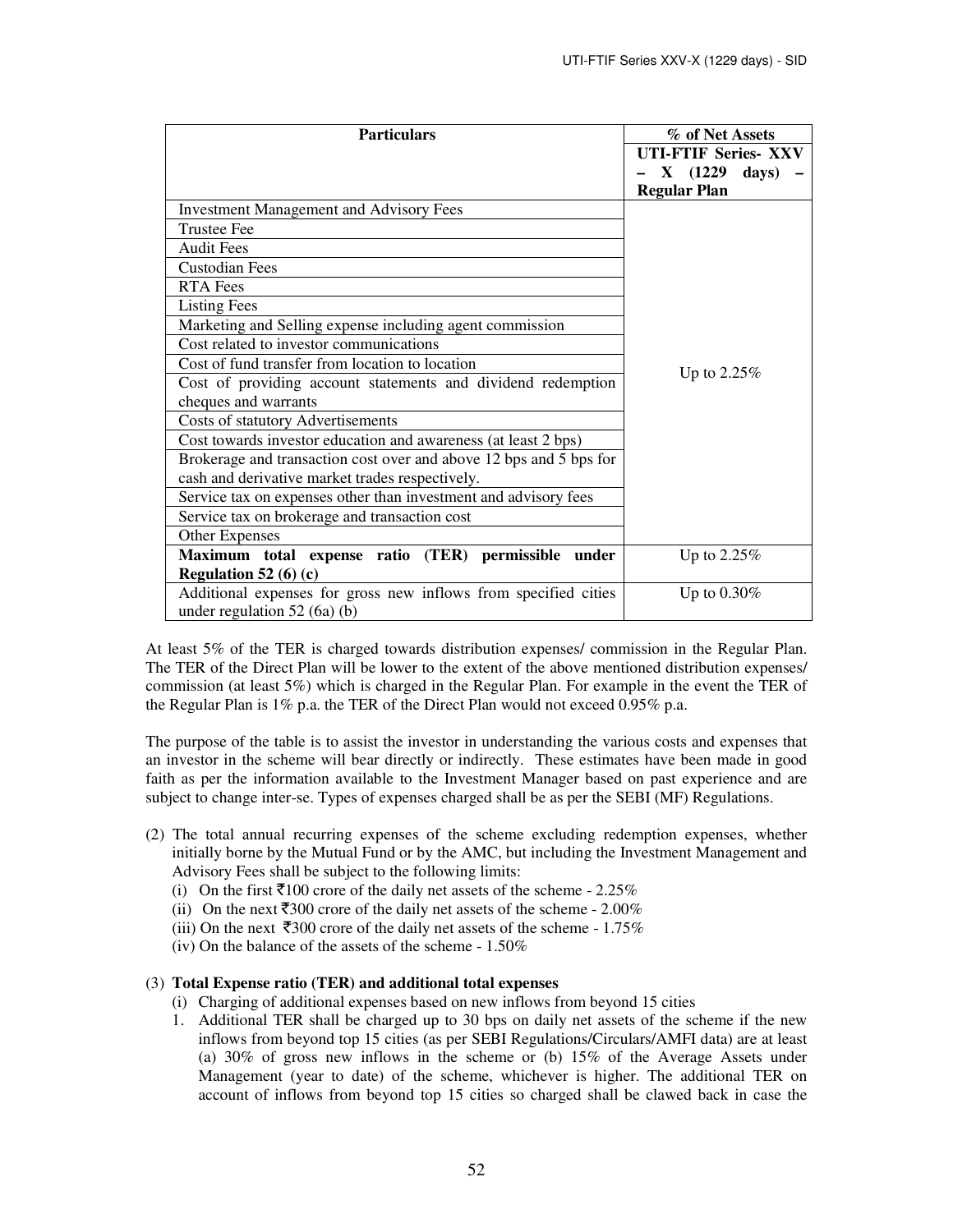same is redeemed within a period of 1 year from the date of investment. The same can be used only for distribution expenses on account of new inflows from beyond top 15 cities.

2. In case inflows from beyond top 15 cities is less than the higher of (a) or (b) above, additional TER on daily net assets of the scheme shall be charged as follows:

Daily net assets X 30 basis points X New inflows from beyond top 15 cities

\_\_\_\_\_\_\_\_\_\_\_\_\_\_\_\_\_\_\_\_\_\_\_\_\_\_\_\_\_\_\_\_\_\_\_\_\_\_\_\_\_\_\_\_\_\_\_\_\_\_\_\_\_\_\_\_\_\_\_\_\_\_\_ 365\* X Higher of (a) or (b) above

\* 366, wherever applicable.

- 3. The 'AMC fees' charged to the respective scheme(s) with no sub-limits will be within the TER as prescribed by SEBI Regulations.
- 4. For further details on TER, please refer to SAI

# **(ii) Service Tax**

- 1. UTI AMC shall charge service tax on investment and advisory fees to the scheme in addition to the maximum limit of TER.
- 2. Service Tax on other than investment and advisory fees, if any, shall be borne by the scheme within the maximum limit of TER.
- 3. Service Tax on brokerage and transaction cost paid for asset purchases, if any, shall be within the limit prescribed under SEBI Regulations. As per the current SEBI Regulations, the brokerage and transaction costs which are incurred for the purpose of execution of trade and included in the cost of investment shall not exceed 12 bps in case of cash market transactions and 5 bps in case of derivatives transactions. Any payment towards brokerage and transaction cost, over and above the said 12 bps and 5bps for cash market transactions and derivatives transactions respectively may be charged to the scheme within the maximum limit of Total Expense Ratio (TER) as prescribed under regulation 52 of the SEBI (Mutual Funds) Regulations, 1996. Any expenditure in excess of the said prescribed limit shall be borne by the AMC or by the trustee or sponsors.

# **(iii) Investor Education and Awareness**

UTI Mutual Fund (UTI MF) shall annually set apart atleast 2 bps on daily net assets within the maximum limit of TER for investor education and awareness initiatives.

# **(iv) Illustration of impact of expense ratio on scheme's returns**

Simple illustration to describe the impact of the expense ratio on returns of the scheme.

| A            | Amount invested (Rs.)                   | 10,000 |
|--------------|-----------------------------------------|--------|
| B            | Gross returns - assumed                 | 14%    |
| $\mathsf{C}$ | Closing NAV before expenses (Rs.)       | 11400  |
| D            | Expenses (Rs.)                          | 200    |
| E            | Total NAV after charging expenses (C-D) | 11200  |
| $\mathbf F$  | Net returns to investor                 | 12%    |

• As per SEBI Regulation expenses are charged to the scheme on daily basis on daily net assets and as per percentage limits specified by SEBI.

- The illustration is to simply describe the impact of expenses charged to the Scheme on schemes returns and should not be construed as providing any kind of investment advice or guarantee of returns on investments.
- The above calculations are based on assumed NAVs, and actual returns on investment would be different.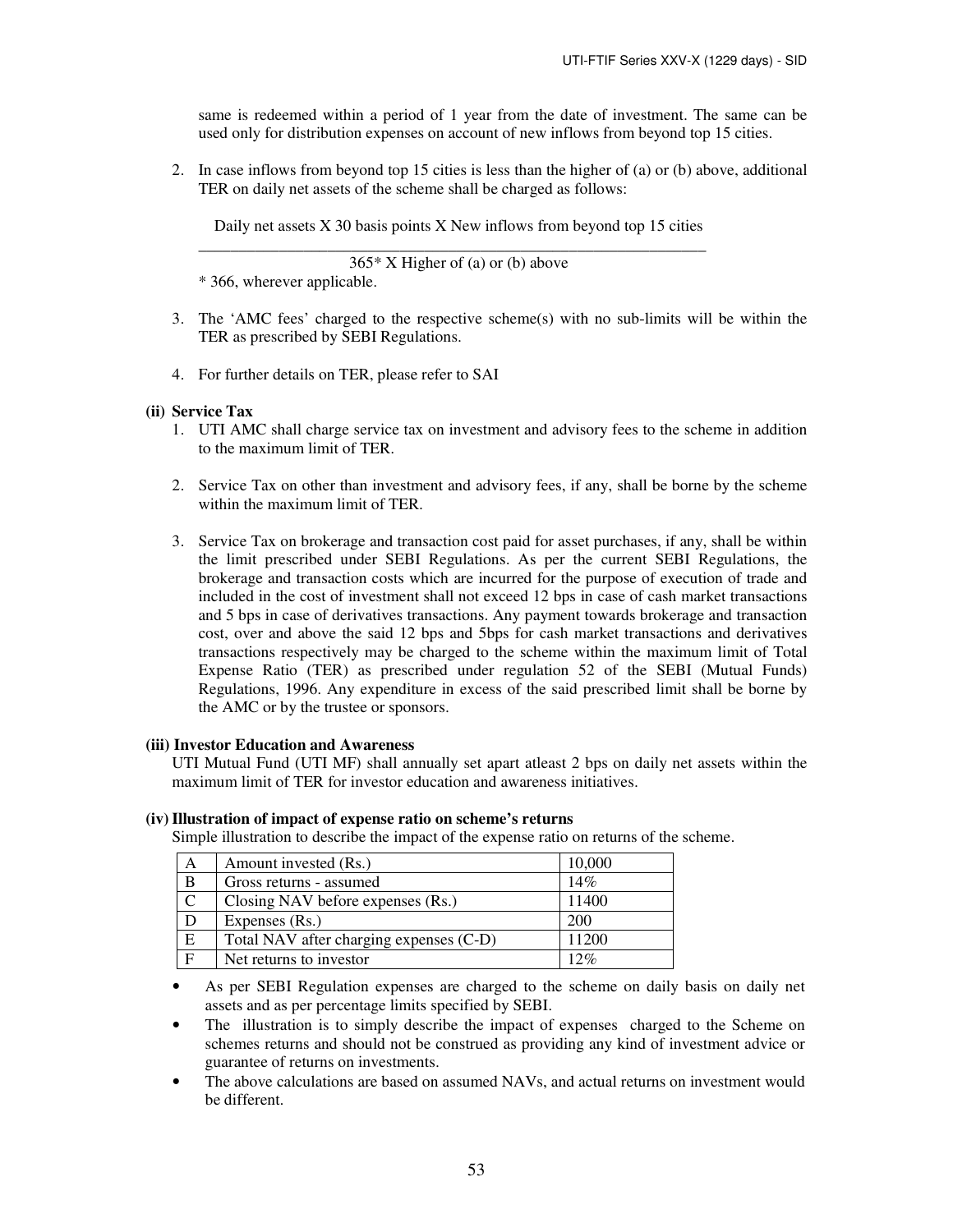# **C. LOAD STRUCTURE**

In terms of SEBI circular no. SEBI/IMD/CIR No.4/ 168230/09 dated June 30, 2009, no entry load will be charged by the Scheme to the investor effective August 1, 2009.

On the Maturity Date / Final Redemption Date of the Scheme, the units under the Scheme will be redeemed at the Applicable NAV. Redemption is not permitted before maturity

### **Transaction charges**

Pursuant to SEBI circular no. CIR/IMD/DF/13/2011 dated August 22, 2011, a transaction charge of  $\bar{\tau}$ 100/- for existing investors and  $\bar{\tau}$ 150/- in the case of first time investor in Mutual Funds, per subscription of  $\bar{\tau}10,000$ /- and above, respectively, is to be paid to the distributors of UTI Mutual Fund products. However, there shall be no transaction charges on direct investment/s not made through the distributor / financial advisor.

There shall be no transaction charge on subscription below  $\bar{\mathcal{F}}10,000/$ -.

The transaction charge, if any, shall be deducted by UTI AMC from the subscription amount and paid to the distributor and the balance shall be invested. Allocation of Units under the scheme will be Net of Transaction Charges. The Statement of Account (SOA) would also reflect the same.

If the investor has not ticked in the Application form whether he/she is an existing/new investor, then by default, the investor will be treated as an existing investor and transaction charges of  $\bar{z}$ 100/- will be deducted for investments of  $\bar{z}$ 10,000/- and above and paid to distributor/financial advisor etc., whose information is provided by the investor in the Application form. However, where the investor has mentioned 'Direct Plan' against the scheme name, the Distributor code will be ignored and the Application will be processed under 'Direct Plan' in which case no transaction charges will be paid to the distributor.

# **Opt in /Opt out by Distributors**:

Distributors shall be able to choose to opt out of charging the transaction charge. However the 'opt out' shall be at distributor level and not at investor level i.e., a distributor shall not charge one investor and choose not to charge another investor.

Distributors shall also have the option to either opt in or opt out of levying transaction charge based on category of the product. The various category of product are as given below:

| Sr. No. | <b>Category of product</b>              |
|---------|-----------------------------------------|
|         | Liquid/Money Market Schemes             |
| 2       | <b>Gilt Schemes</b>                     |
| 3       | Debt Schemes                            |
|         | <b>Infrastructure Debt Fund Schemes</b> |
| 5       | Equity Linked Saving Schemes (ELSS)     |
| 6       | <b>Other Equity Schemes</b>             |
|         | <b>Balanced Schemes</b>                 |
| 8       | Gold Exchange Traded Funds              |
| 9       | Other Exchange Traded Funds             |
|         | Fund of Funds investing Overseas        |
|         | Fund of Funds - Domestic                |

Where a distributor does not exercise the option, the default Option will be Opt–out for all above categories of product. The option exercised for a particular product category will be valid across all Mutual Funds.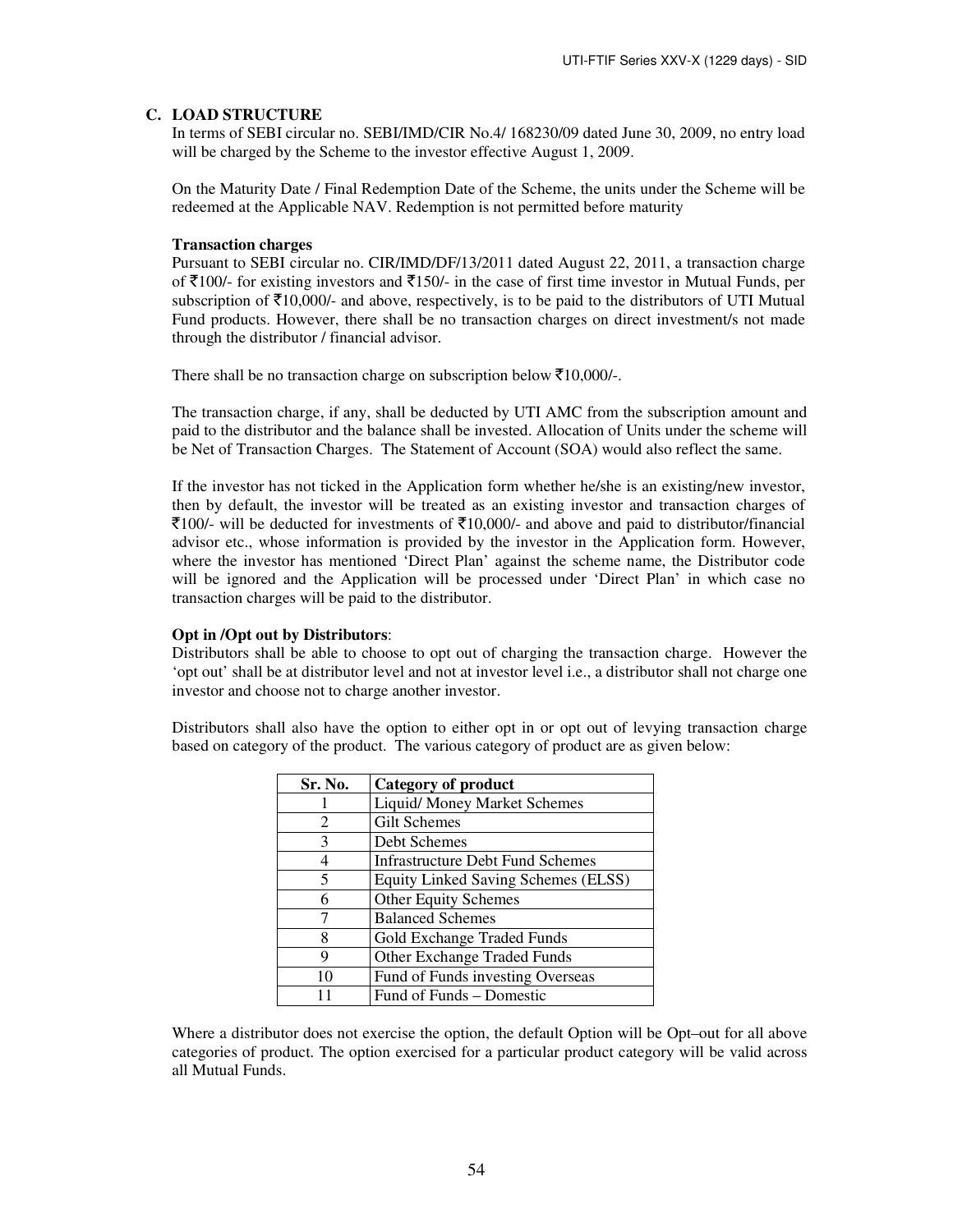The ARN holders, if they so desire, can change their option during the special two half yearly windows available viz. March 1st to March 25th and September 1st to September 25th and the new option status change will be applicable from the immediately succeeding month.

The upfront commission, if any, on investment made by the investor, shall be paid directly by the investor to the AMFI registered Distributors based on the investors' assessment of various factors including the service rendered by the distributor.

#### **V. RIGHTS OF UNITHOLDERS**

Please refer to SAI for details.

# **VI. PENALTIES, PENDING LITIGATION OR PROCEEDINGS, FINDINGS OF INSPECTIONS OR INVESTIGATIONS FOR WHICH ACTION MAY HAVE BEEN TAKEN OR IS IN THE PROCESS OF BEING TAKEN BY ANY REGULATORY AUTHORITY**

**Status of the information in this regard as furnished by the respective sponsors mentioned below is provided as under:** 

- 1. In case of Indian Sponsor(s), details of all monetary penalties imposed and/ or action taken during the last three years or pending with any financial regulatory body or governmental authority, against Sponsor(s) and/ or the AMC and/ or the Board of Trustees/Trustee Company; for irregularities or for violations in the financial services sector, or for defaults with respect to share holders or debenture holders and depositors, or for economic offences, or for violation of securities law. Details of settlement, if any, arrived at with the aforesaid authorities during the last three years shall also be disclosed.
	- (a) Penalties imposed against Life Insurance Corporation of India (Amount in  $\bar{\tau}$ ):-Penalties imposed by IRDA
	- **A. The following penalties were imposed by IRDA against LIC for the year 2014-15 on its Inspection as per the following details:-**

| <b>Particulars of Inspection observations</b>                                                                                                                                                                                                                                                            | <b>Penalty</b> levied by<br><b>IRDA-Amount</b>                 | Status of payment of<br>penalty |
|----------------------------------------------------------------------------------------------------------------------------------------------------------------------------------------------------------------------------------------------------------------------------------------------------------|----------------------------------------------------------------|---------------------------------|
| Instances were noticed wherein filled in<br>٠<br>proposal forms were altered without<br>authentication<br>from<br>the<br>necessary<br>proposers<br>Policies issued with terms and conditions<br>$\bullet$<br>other than as applied by the Proposers<br>Policies are split and more than one<br>$\bullet$ | Penalty of Rs 5 Lacs<br>under $S.102(b)$ of<br>the Act imposed | Paid                            |
| policy issued under a single proposal<br>All equity investment in a single Investee                                                                                                                                                                                                                      | Penalty of Rs 5 lacs                                           | Paid                            |
| company (from all funds of the corporation)                                                                                                                                                                                                                                                              | imposed<br>the<br><sub>on</sub>                                |                                 |
| cannot be more than $10\%$ of outstanding<br>shares (face value) of the Investee company                                                                                                                                                                                                                 | under<br>Insurer<br>$S.102(b)$ of the Act                      |                                 |

#### **B. Service Tax**

| <b>Financial Year</b> | <b>Particulars</b> | Amount    | <b>Status</b> |
|-----------------------|--------------------|-----------|---------------|
| 2010-2011             | Service Tax        | 1018.00   | Paid          |
| 2011-2012             | Service Tax        | 14986.00  | Paid          |
| 2012-2013             | Service Tax        | 799268.00 | Paid          |

No penalties have been imposed during the last three years by the Income Tax Authorities.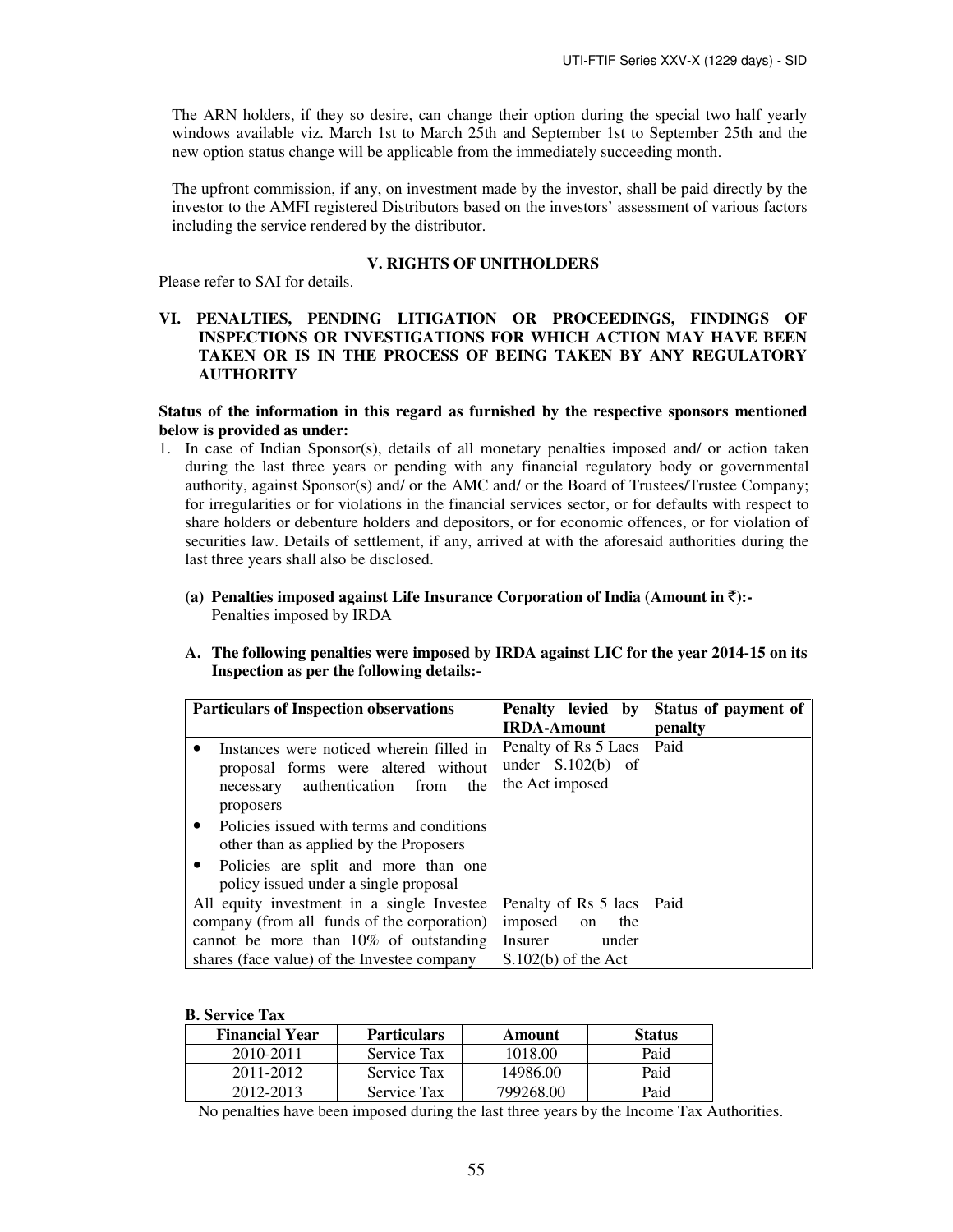#### (b) **Penalties and Proceedings against Bank of Baroda:-**

### **Zone: Maharashtra & Goa**

(i) Sponsor and Branch: Bank of Baroda, Laxmi Road, Pune City

Name of Complainant: Pune Municipal Corporation (PMC)

Court / Tribunal / Case No. & Year: supreme Court SLP (C) No. 23299/2010

Amount involved: Octroi penalty of  $\bar{\xi}$  94.22 lacs

Nature of Case/Type of offence & section: Bank filed a writ petition before Bombay HC challenging the arbitrary demand of the PMC & the provisions under Pune Municipal Corporation (Octroi) Rules 2008 imposing penalty being contrary to the provisions of Section 398 of the Bombay Provincial Municipal Corporation Act, 1949. The Bombay HC allowed the appeal holding corporation does not have power to impose penalty equivalent to 10 times the Octroi without following the due process of law as envisaged under section 398 of Act of 1949.

Bank's reply/defence: Bank paid the amount of octroi of  $\overline{5}9,42,200/$ - but refused to pay penalty amounting to  $\overline{5}94,22,000/(-10)$  times of octroi amount).

Present Status & Remarks: Against the order of the HC, PMC filed SLP in SC. The Hon'ble SC after hearing the Counsels was of the view that there is conflicting judgments on the issue and the same requires some time for hearing. On 13/10/2011 the Hon'ble SC said since bank has already paid the Octroi and matter involved herein is only about penalty imposed by corporation, let the matter come up for hearing in regular course. Matter has not come in the regular board till date.

(ii) Sponsor and Branch: Bank of Baroda, Nasik City

Name of Complainant: Nasik Municipal Corporation

Court/Tribunal / Case No. & Year: Supreme Court SLP (C) No. 9706/2010

Amount involved: Octroi penalty of  $\bar{\bar{\xi}}$  5.95 lacs

Nature of Case/Type of offence & section: Bank filed a writ petition before Bombay HC challenging the arbitrary demand of the NMC  $\&$  the provisions under Nashik Municipal Corporation (Octroi) Rule 2005 imposing penalty being contrary to the provisions of Section 398 of the Bombay Provincial Municipal Corporation Act, 1949. The Bombay HC allowed the appeal holding corporation does not have power to impose penalty equivalent to 10 times the Octroi without following the due process of law as envisaged under section 398 of Act of 1949.

Bank's reply/defence: Bank paid the amount of octroi, but refused to pay penalty amounting to  $\bar{\xi}$  59.50 lacs (10 times of Octroi amount).

Present Status & Remarks: Against the order of the HC, NMC filed SLP in SC. The Hon'ble SC after hearing the Counsels was of the view that there is conflicting judgments on the issue and the same requires some time for hearing. On 13/10/2011 the Hon'ble SC said since bank has already paid the Octroi and matter involved herein is only about penalty imposed by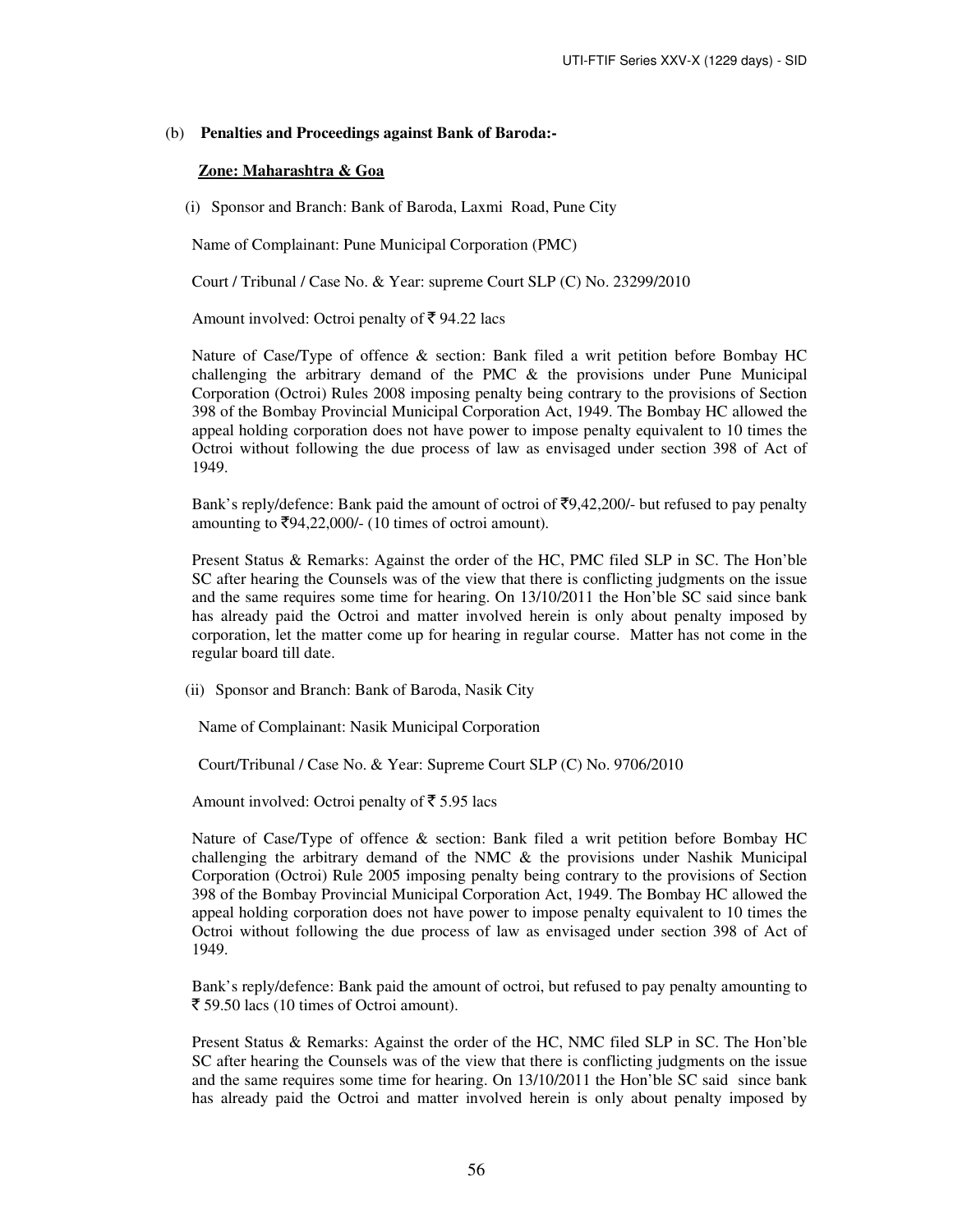corporation, let the matter come up for hearing in regular course. Matter has not come in the regular board till date.

Total no. of cases: 2

Total amount involved/claimed amount:  $\bar{\mathfrak{c}}$  100.17 lacs

#### **Region-DMR-1 (NZ):**

(iii) Sponsor and Branch: Bank of Baroda, IBB branch

Name of the party/complainant: Special Directorate of Enforcement

Name of the Court/Forum & Case no.: CRL Appeal No. 256/2009 before HC, Delhi in Comp/ u/s 8(1), 64(2) and also read with sections 6(4), 6(5), 49 and 73(3) of FERA, 1973.

Amount involved:  $\bar{\tau}$  10 lacs

Advocate Name: Pramod Agarwala

Nature of the case/type of offences and Section: Complaint u/s  $6(4)$ ,  $6(5)$ ,  $8(1)$ ,  $64(2)$  and 73(3) of FERA Act 1973.

Details/brief nature of the case: Allegations of violation of FERA regarding Deposit of Foreign Currency Notes in NRE A/c of Mr. Gurcharan Singh Sethi and Smt. Surinder Kaur. The Directorate of Enforcement in order dated 11.08.04 held that Bank has failed to ensure the genuineness of the transactions and has contravened the provisions of FERA. Penalty of  $\bar{\tau}$ 10 lacs was imposed. Bank has denied the allegations on the ground that individual transactions were of less than  $\bar{z}$  10 lacs.

Bank's Reply/defence: Bank's contention is that each time deposits are made of the amount of less than 10000 USD, hence there is no violation of provisions of FERA Act, 1973.

Present Status and remarks: On 03.03.2010 interim stay orders have been made absolute. Matter will be listed in due course in regular matters.

(iv) Sponsor and Branch: Bank of Baroda, IBB branch

Name of the party/complainant: Special Directorate of Enforcement

Name of the Court/Forum & Case no.: CRL Appeal No. 325/2008 before HC Delhi in Comp/ u/s 8(1), 64(2) and also read with sections 6(4), 6(5), 49 and 73(3) of FERA, 1973.

Amount involved:  $\bar{\tau}$  5 lacs

Advocate Name: Pramod Agarwala

Nature of the case/type of offences and Section: Complaint u/s  $6(4)$ ,  $6(5)$ ,  $8(1)$ ,  $64(2)$  and 73(3) of FERA Act 1973.

Details/brief nature of the case: Allegations of violation of FERA regarding Deposit of Foreign Currency Notes in NRE A/c of one Mr. Sarbir Singh, from 25.01.92 to 31.01.92. The Directorate Enforcement in order dated 11.08.04 held that Bank has failed to ensure the genuineness of the transactions and has contravened the provisions of FERA. Penalty of  $\bar{5}$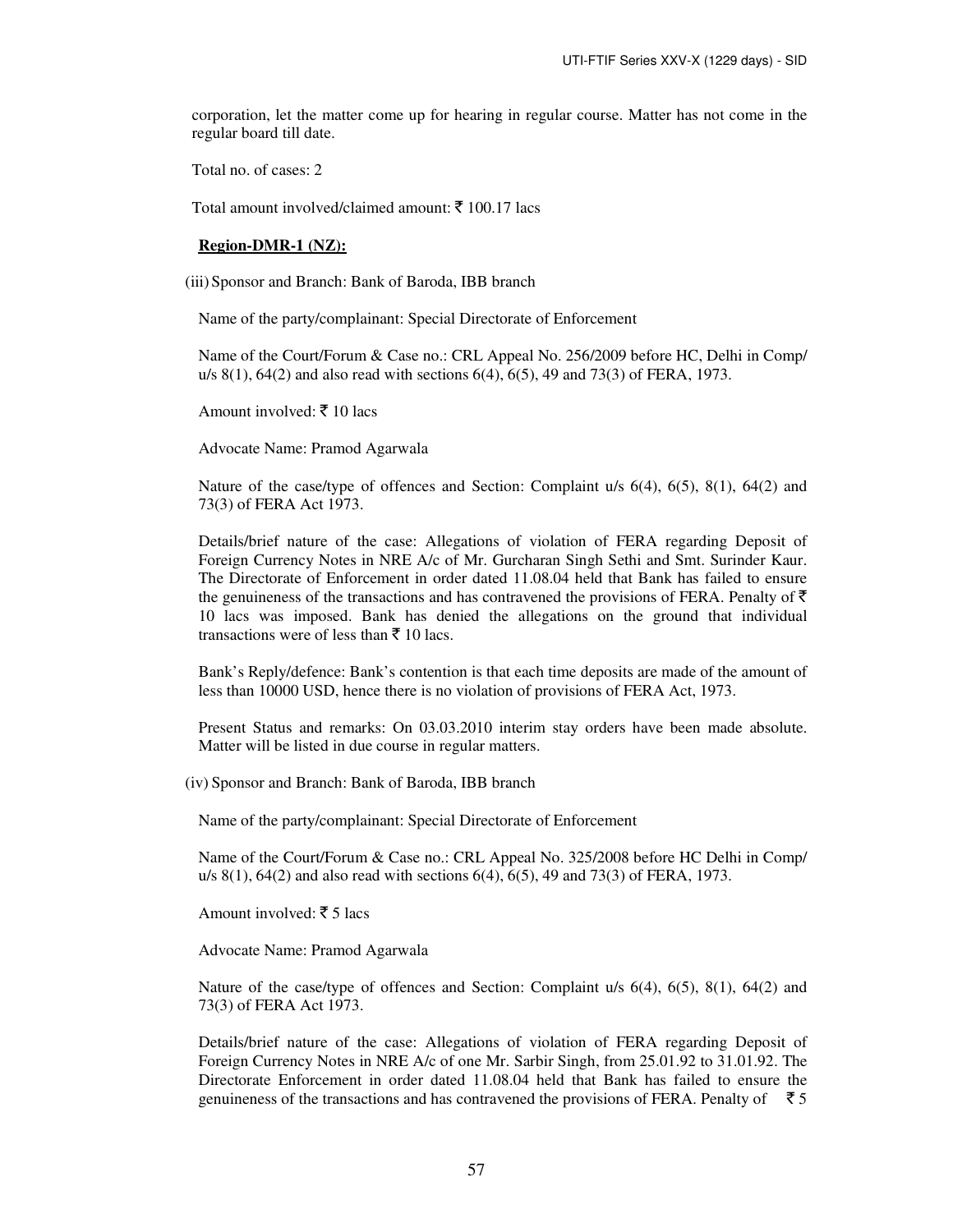lacs was imposed. Appeal filed with Appellate Authority, which has been dismissed on 07.12.2007. Criminal Appeal before the Delhi High Court has been filed, which is pending.

Bank's Reply/defense: Bank's contention is that each time deposits are made of the amount of less than 10000 USD, hence there is no violation of provisions of FERA Act, 1973.

Present Status and remarks: On 03.03.2010 interim stay orders have been made absolute. Matter will be listed in due course in regular matters.

Total No. of Cases: 2

Total amount involved: ₹15 lacs

(v) Sponsor and Branch: Bank of Baroda, Eastern Zone, Camac Street

Name of the party: Special Director of Enforcement Directorate

Court/Tribunal & Case no./Year: Enforcement Directorate

Amount involved/claimed:  $\bar{\xi}$  10 Lacs

Nature of the case/type of offences and Section: Breach of provisions of FERA

Details/brief nature of the case: Bank had given loan of  $\bar{\tau}$  2.55 crores to M/s Corpus Credit & Leasing Ltd., against FCNR FDR of \$1 million (US) belonging to Mrs. And Mr. Bhagwandas & Devbala Pawani held with Camac Street Branch. The then Chief Manager procured the said FDR of Pawanis from their International Branch and handed over the same to borrower. Investigations conducted under provisions of FERA revealed that the signatures of Mrs. and Mr. Pawani on the account opening form did not match with those on the consent letter, discharged FCNR FDR. Chief Manager had not verified the genuineness of the documents collected from Notice No. 4 either from the Pawanis or from International Branch, Bank of Baroda, Dubai.

Bank's Reply/defence: Bank followed all the directions of RBI and remittance of \$ 1 million (US) was received by Bank through authorized banking channel and was genuine. Further, the proceeds of the FCNR FDR, along with interest thereon, was paid by the Bank to the Pawanis on maturity, in accordance with established remittance. Hence, there was no violation of FERA. The loan granted to the borrower company M/s Corpus Credit & Leasing Ltd. was a rupee loan and involved no outgo of foreign exchange.

Present Status and remarks: Special Director has imposed a penalty of  $\bar{\tau}$  10,00,000 (Rupees Ten Lakhs) on the Bank for violation of FERA. Bank filed an appeal against the same before the Appellate Authority for Foreign Exchange, Ministry of Law, Justice & Company Affairs. LDH 6.03.2014 no hearing took place as opposite party did not appear. NDH 17.07.2014.

#### **Region – Bihar, Patna**

Zone – Bihar, Jharkhand & Orissa, Patna:

(vi) Sponsor and Branch: Bank of Baroda, Patna Main branch

Name of the party/Litigant/Complainant: Assessing Officer, Income Tax Department, Patna

Court/Tribunal & Case No./Yr.: High Court, Patna. Appeal No. MA-632/2013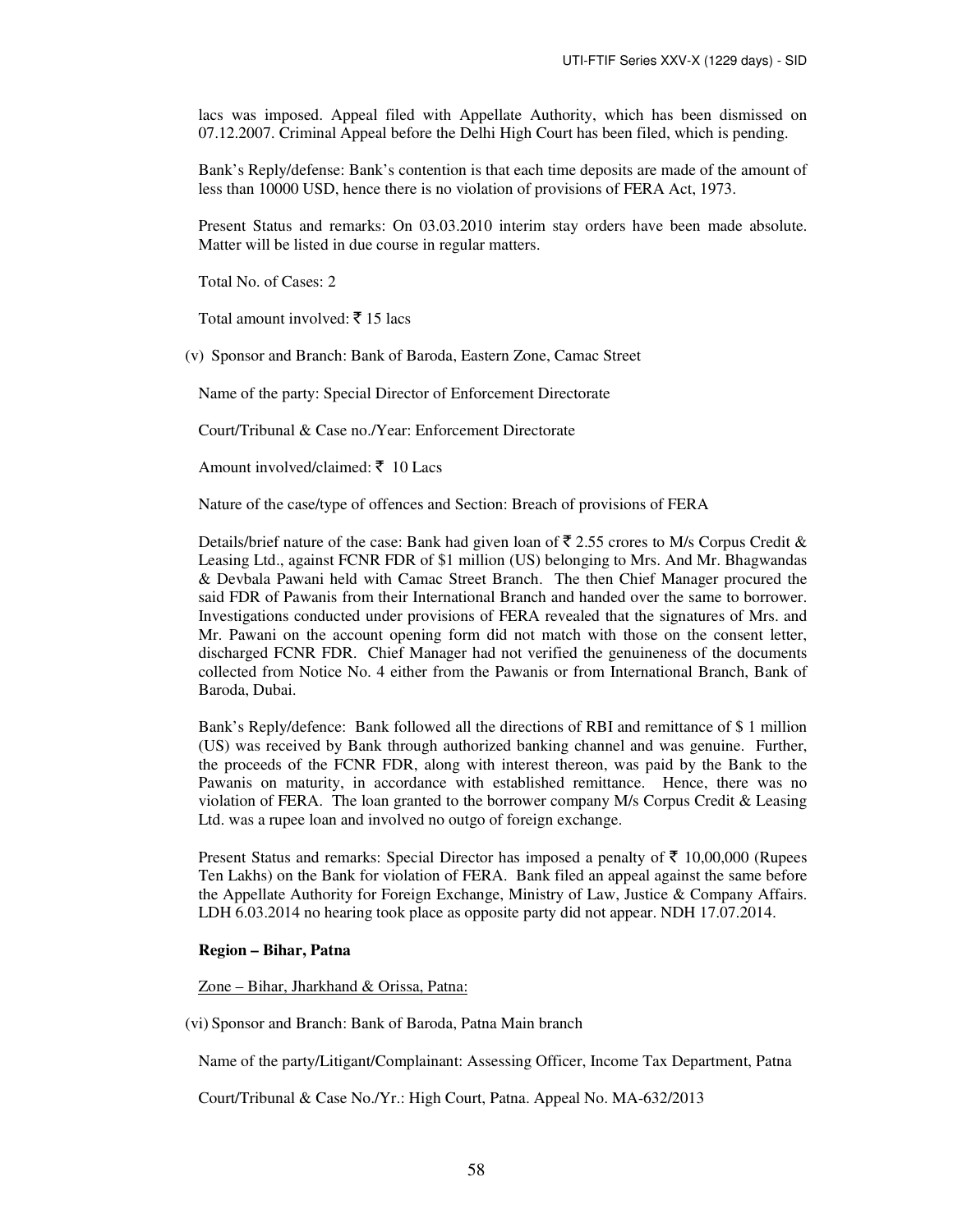Amount involved/claimed: ₹96.96 Lacs

Nature of case/type of offence and section: TDS claim by Assessing Officer, Income Tax, Patna

Details/brief nature of case: Patna Main branch has not deducted TDS from the FDRs held in different organisations for the F.Y. 2007-08 and 2008-09.

Bank's reply/defence: Appeal filed by bank before the Income Tax Appellate Tribunal was dismissed. Against the order of the ITAT bank has filed Misc. Appeal in the Hon'ble High Court, Patna which is pending.

Present Status and remarks: The appeal in the High Court was last listed on 03.03.2014 for hearing. The oral order has been passed on 03.03.2014 wherein it is directed that notify the case for admission hearing. The matter is not listed in the cause list of the cases for hearing after 03.03.2014.

Total No. of Cases: 01

Total amount involved/claimed amount:  $\bar{\tau}$  96.96 Lacs

### (c) **Penalties and Proceedings against Punjab National Bank:-**

As informed by the Punjab National Bank, no penalties /strictures were imposed on the bank by SEBI/Stock Exchange in respect of matters related to Capital Market during last three years.

| <b>Period</b> | Name of           | <b>Penalty</b> | <b>Brief details</b>        | <b>Penalty</b>          | Date of    |
|---------------|-------------------|----------------|-----------------------------|-------------------------|------------|
|               | Office/Branch/    | imposed by     |                             | imposed/Rupee           | payment    |
|               | <b>Subsidiary</b> |                |                             | equivalent              | of penalty |
| April 2013    | Jeddah Branch     | Saudi Arabia   | delayed submission of       | SAR 19,000              | 07.04.2013 |
|               |                   | Monetary       | financial statement as at   | $(Rs.2.68 \text{ lac})$ |            |
|               |                   | Agency         | the end of December         |                         |            |
|               |                   | (SAMA)         | 2012                        |                         |            |
| April 2013    | Jeddah            | $-do-$         | Non adherence to the        | SAR 11,700              | 27.04.2013 |
|               |                   |                | of<br>requirement           | $(1.64 \text{ lacs})$   |            |
|               |                   |                | incorporating National      |                         |            |
|               |                   |                | <b>ID/Civil</b><br>Register |                         |            |
|               |                   |                | Number of the drawer        |                         |            |
|               |                   |                | of the cheque in the slip   |                         |            |
|               |                   |                | of<br>all<br>dishonoured    |                         |            |
|               |                   |                | cheques                     |                         |            |
| June 2013     | Regional          | Securities     | delayed submission of       | PHP 8,561.79            | 24.07.2013 |
|               | Representative    | Exchange       | General<br>Information      | $(Rs.0.39$ lacs)        |            |
|               | Office, Manila    | Commission     | Sheet and proof of          |                         |            |
|               |                   | of Manila      | Inward Remittance (for      |                         |            |
|               |                   | (SEC)          | Manila Representative       |                         |            |
|               |                   |                | office                      |                         |            |
| April 2013    | <b>Bank SBI</b>   | Bank           | delayed submission of       | <b>IDR 2,000,000</b>    | 10.04.2013 |
|               | Indonesia         | Indonesia      | Commercial<br>Bank          | $(Rs.0.13$ lacs)        |            |
|               |                   |                | Daily Report,               |                         |            |

### **(d) Penalties imposed on foreign offices and foreign subsidiaries of State Bank of India during 2013-14**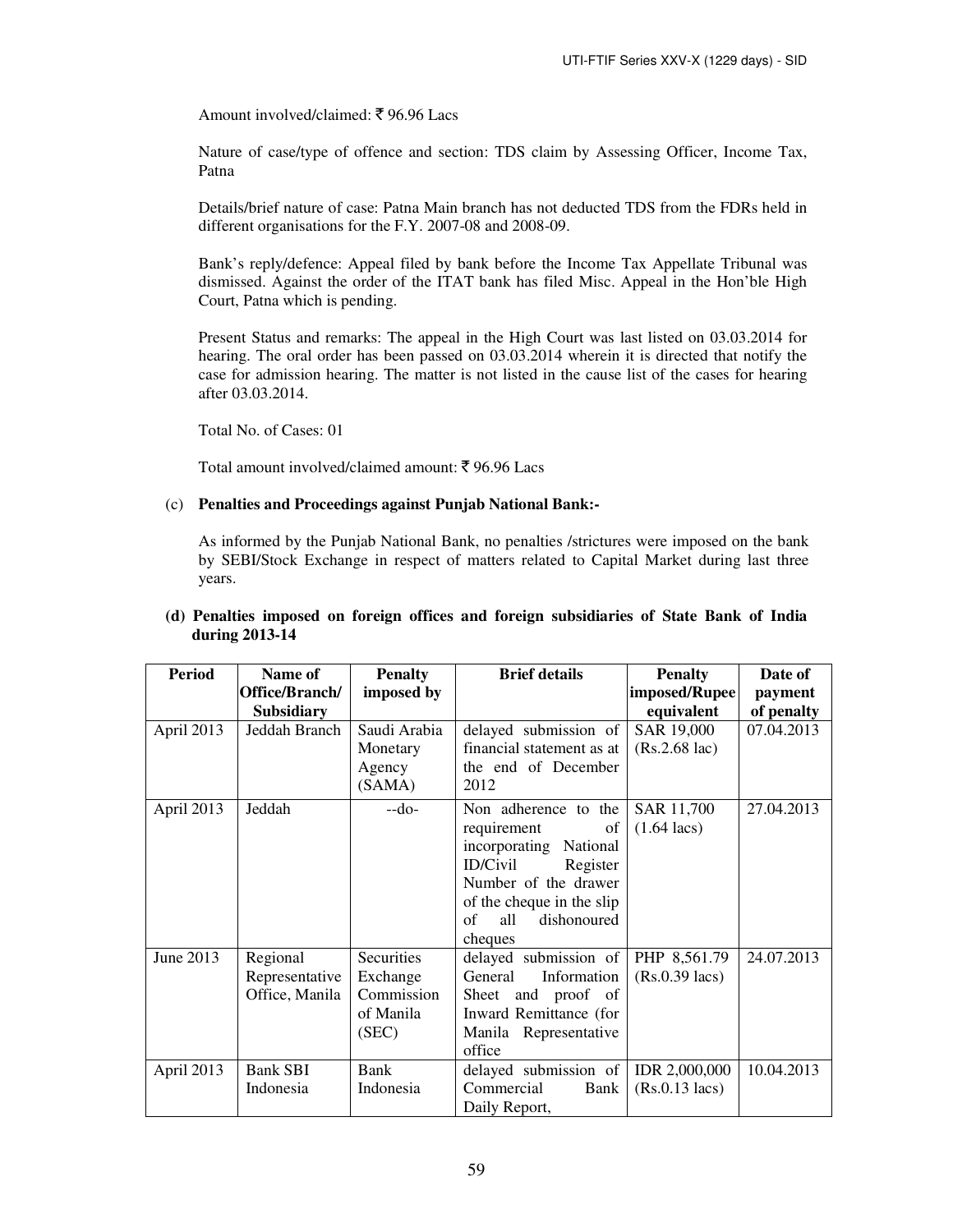| December<br>2013 | <b>Bank SBI</b><br>Indonesia        | Bank<br>Indonesia    | error in reported data<br>calculation<br>for<br>of<br>minimum<br>statutory<br>reserve                                                                                                                              | <b>IDR</b><br>17,712,377<br>$(Rs.0.87$ lacs)           | 12.12.2013 |
|------------------|-------------------------------------|----------------------|--------------------------------------------------------------------------------------------------------------------------------------------------------------------------------------------------------------------|--------------------------------------------------------|------------|
| December<br>2013 | Bank SBI<br>Indonesia               | Bank<br>Indonesia    | 25<br>forex<br>purchase<br>transactions done by a<br>customer<br>were<br>considered to be in<br>violation<br>of<br>Bank<br>Indonesia's regulation<br>concerning<br>foreign<br>exchange<br>purchases<br>against IDR | <b>IDR</b><br>250,000,000<br>$(Rs.12.23 \text{ lacs})$ | 30.12.2013 |
| June 2013        | <b>SBI</b><br>Mauritius*<br>(SBIML) | Bank of<br>Mauritius | This was due to Bank<br>of Mauritius found that<br>SBI<br><b>Mauritius</b><br>has<br>failed to comply with<br>the guidelines of Anti-<br>Money Laundering and<br>Combating<br>the<br>Financing of Terrorism.       | <b>MUR 500,000</b><br>$(Rs.9.96$ lacs)                 | 17.07.2013 |

\*Bank of Mauritius imposed a penalty of MUR 100,000/- i.e. equivalent of Rs.1.75 lacs for a violation reported in December 2012. This was due to non-adherence of guidelines on advertisement by Bank of Mauritius.

| <b>Period</b>    | Name of                        | <b>Penalty</b>            | $2010 + 101$ Domestic<br><b>Brief details</b>                                                                                                                                                                                                                                                                                                                                                                                                                                        | <b>Penalty</b>   | Date of                 |
|------------------|--------------------------------|---------------------------|--------------------------------------------------------------------------------------------------------------------------------------------------------------------------------------------------------------------------------------------------------------------------------------------------------------------------------------------------------------------------------------------------------------------------------------------------------------------------------------|------------------|-------------------------|
|                  | <b>Office/Branch</b>           | imposed by                |                                                                                                                                                                                                                                                                                                                                                                                                                                                                                      | imposed          | <b>Payment</b>          |
|                  | / Subsidiary                   |                           |                                                                                                                                                                                                                                                                                                                                                                                                                                                                                      | (Rupees in lacs) |                         |
| <b>July 2013</b> | State Bank of<br>India         | Reserve<br>Bank of India  | Penalty under Section<br>$47A$ (1)(c) read with<br>Section $46(4)$ of the<br>Banking Regulation<br>Act 1949, for alleged<br>violation<br>of<br>its<br>guidelines/statutory<br>provisions on issue/sale<br>of drafts/gold coins<br>cash,<br>against<br>non<br>capturing of beneficial<br>owner details in CBS<br>and non-availability of<br>scenario<br>for<br>a<br>generating alerts for<br>monitoring transactions<br>in accounts with high<br>turnover but low end<br>day balance. | Rs. 300.00 lacs  | 15.07.2013              |
| March<br>2014    | <b>CAG New</b><br>Delhi Branch | Income Tax<br>Authorities | Late remittance of TDS<br>pertaining to CAG New<br>Delhi branch.                                                                                                                                                                                                                                                                                                                                                                                                                     | Rs.12.57 lacs    | 31.03.2014              |
| FY 2013-<br>14   | All the Circles<br>of SBI:     | Reserve<br>Bank of India  | Reasons such as non<br>of<br>conduct<br>surprise                                                                                                                                                                                                                                                                                                                                                                                                                                     | Rs.237.06 lacs   | Penalties<br>paid<br>on |

# **Penalties imposed on State Bank of India during 2013-14 on Domestic Operations**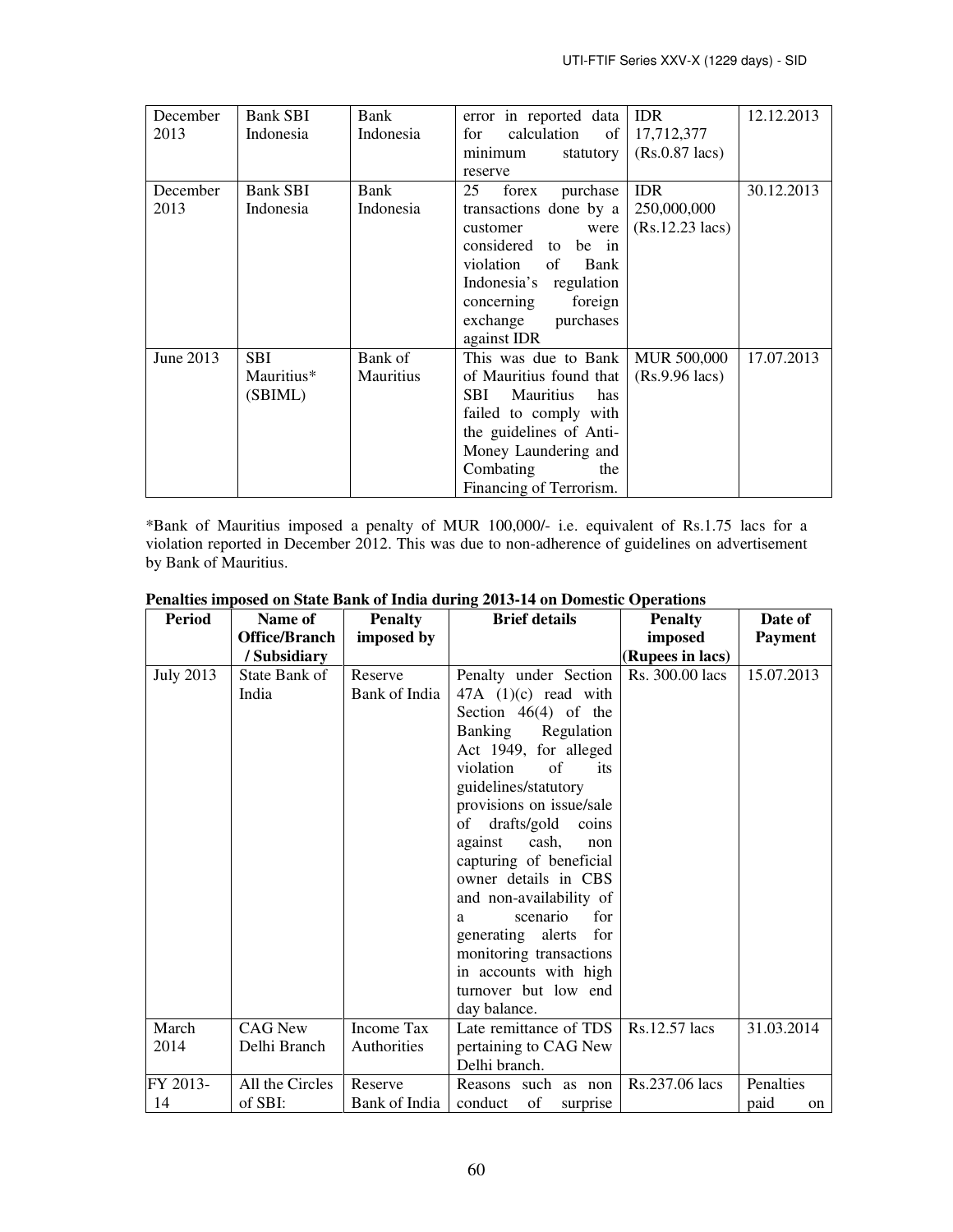| penalties       | verification<br>of      | various            |
|-----------------|-------------------------|--------------------|
| relating to the | Currency Chest (CC)     | in<br>dates        |
| Agency          | branches, shortage in   | Circles<br>of      |
| <b>Banking</b>  | soiled note remittances | SBI. (Dates        |
| &Reconciliati   | and CC balance,         | of payment         |
| on Department   | detection of mutilated/ | for                |
|                 | counterfeit notes in    | penalties of       |
|                 | reissuable packets      | Rs.1.00            |
|                 | etc.(detailed in the    | and<br><i>lacs</i> |
|                 | annexure)               | above<br>are       |
|                 |                         | furnished in       |
|                 |                         | list<br>the        |
|                 |                         | annexed)           |

| Penalties above one lac and nature of penalty thereof | (Rs. in lacs)                                                                                    |        |                  |
|-------------------------------------------------------|--------------------------------------------------------------------------------------------------|--------|------------------|
| <b>Circle</b>                                         | <b>Nature of penalty</b>                                                                         | Penal  | <b>RBI DR</b>    |
|                                                       |                                                                                                  | Amount | Date of          |
|                                                       |                                                                                                  |        | <b>Penalty</b>   |
|                                                       |                                                                                                  |        | <b>Amount</b>    |
| Ahmedabad                                             | Non conduct of surprise verification of CC balance                                               | 1.00   | $22-0ct-13$      |
| Bengal                                                | Shortage in Soiled Note Remittance and CC balance                                                | 20.00  | $22-0ct-13$      |
| Bhubaneshwar                                          | Shortage in Soiled Note Remittance and CC balance                                                | 2.10   | $27-Nov-13$      |
| Chandigarh                                            | Detection of mutilated/counterfeit notes in re-issuable<br>packets                               | 3.75   | $27-Sep-13$      |
| New Delhi                                             | Denial of facilities/services to linked branch of other banks                                    | 5.00   | $16$ -Jan- $14$  |
| New Delhi                                             | Detection of mutilated/counterfeit notes in re-issuable<br>packets                               | 5.00   | $16$ -Jan- $14$  |
| New Delhi                                             | Detection of mutilated/counterfeit notes in re-issuable<br>packets and soiled note remittance    | 4.74   | $11 -$ Jul $-13$ |
| New Delhi                                             | Wrong reporting of Remittance to RBI (as withdrawal)                                             | 45.00  | $04$ -Jul-13     |
| New Delhi                                             | Non conduct of surprise verification of cc balance                                               | 4.97   | $25$ -Jul-13     |
| Hyderabad                                             | Non conduct of surprise verification of cc balance                                               | 5.00   | $12$ -Jul-13     |
| Hyderabad                                             | Shortage in Soiled Note Remittance in CC balance                                                 | 1.00   | $24$ -Jan-14     |
| Lucknow                                               | Shortage in SNR and Currency Chest balance                                                       | 2.60   | $16-Sep-13$      |
| Mumbai                                                | Shortage in SNR and Currency Chest balance                                                       | 1.13   | 27-Mar-14        |
| North East                                            | Shortage in SNR and Currency Chest balance                                                       | 1.56   | $25$ -Jul-13     |
| Patna                                                 | Detection of mutilated/counterfeit notes in<br>re-issuable<br>packets and Soiled note remittance | 3.22   | $05$ -Jun-13     |

2. Details of all enforcement actions taken by SEBI in the last three years and/ or pending with SEBI for the violation of SEBI Act, 1992 and Rules and Regulations framed there under including debarment and/ or suspension and/ or cancellation and/ or imposition of monetary penalty/adjudication/enquiry proceedings, if any, to which the Sponsor(s) and/ or the AMC and/ or the Board of Trustees /Trustee Company and/ or any of the directors and/ or key personnel (especially the fund managers) of the AMC and Trustee Company were/ are a party. The details of the violation shall also be disclosed. –

# **Bank of Baroda**

(a) Bank of Baroda was one of the bankers to the public issue of shares of Jaltarang Motels Limited ("Jaltarang"). The issue opened for public subscription on December 21, 1995 and closed on December 26, 1995.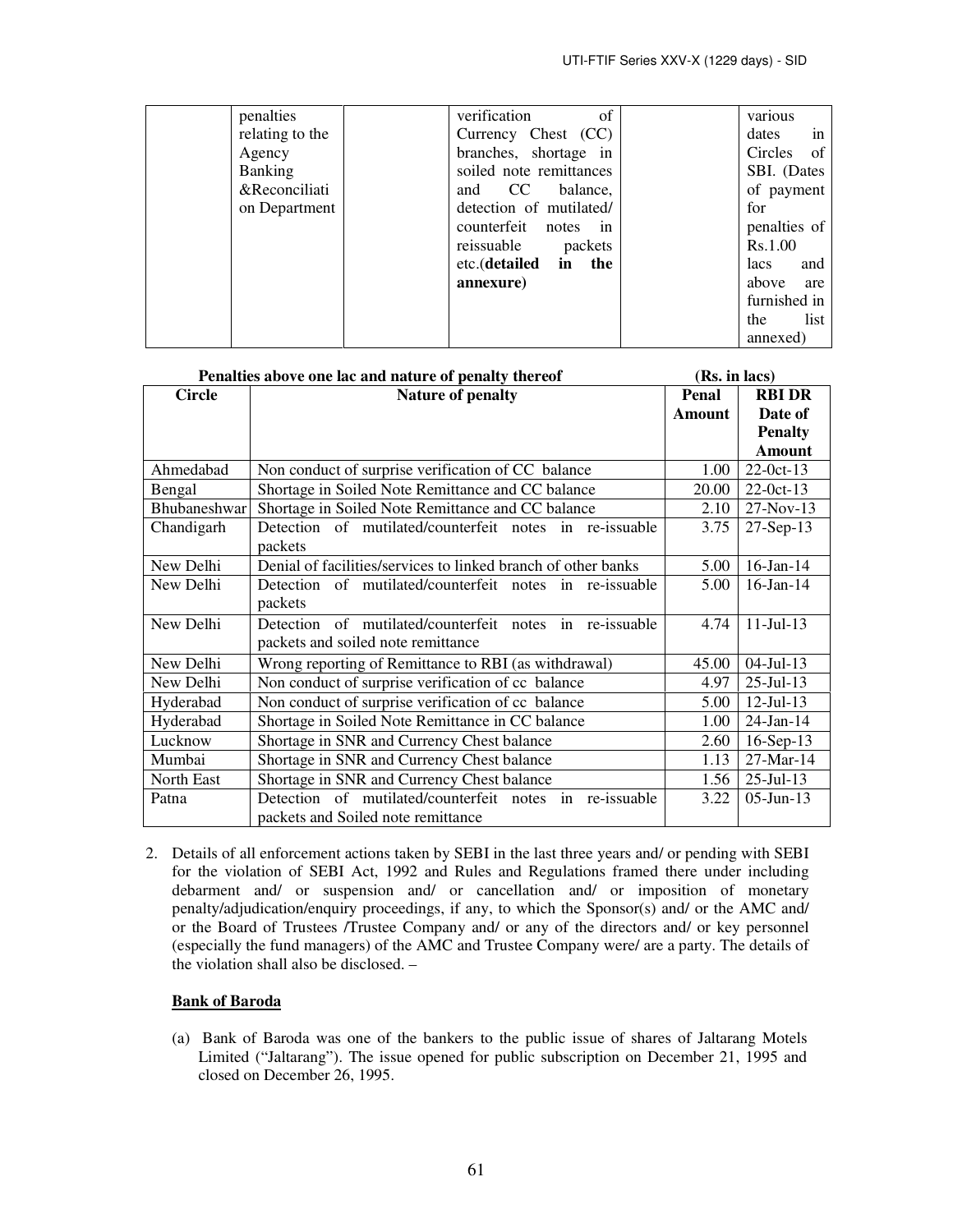The prospectus issued by the Company categorically stated that the company's shares would be listed on the stock exchanges at Ahmedabad and Bombay but permission for listing could be obtained only from Ahmedabad Stock Exchange (ASE).

While ASE accorded approval on March 4, 1996, Bombay Stock Exchange (BSE) rejected the request of the company (Jaltarang) for listing of shares. However, the Bank (Bank of Baroda), on March 25, 1996 transferred a sum of Rs.38,89,218/- collected from the public, to the company's (Jaltarang) account.

Since BSE had refused to list the company's shares, the public issue became void in terms of section 73 of the Companies Act necessitating refund of the application money forthwith to the applicants.

The matter came to the notice of SEBI. To protect the interest of applicants SEBI, after holding an inquiry, by its order dated January 19, 2000 directed the bank to refund the sum of Rs.4,031,018/- being the application money with interest at 15% from March 25, 1996 i.e. the day the bank allowed withdrawal of the funds by Jaltarang in respect of funds collected from the public issue.

The Bank preferred an appeal before the Securities Appellate Tribunal against the aforesaid order of SEBI. The tribunal, by its order dated July 27, 2000, rejected the appeal of the Bank. On which the bank filed an appeal (Appeal No.2 of 2000) before the High Court, Mumbai against the said order of the Tribunal. The High Court, Mumbai, on November 13, 2000, granted interim relief of stay of the operation of the orders dated July 27, 2000 of the Securities Appellate Tribunal and January 19, 2000 of SEBI and has further directed that the matter be placed on the board for final hearing.

Present Status: The matter is still pending with High Court Mumbai.

There are no further communication/queries from any regulatory authority to BOBCAPS in the matter.

(b) The merchant banking division of the Bank of Baroda was the pre-issue lead manager for the public issue of shares of Trident Steels Limited ("Trident") in November, 1993.

SEBI issued a show cause notice dated April 29, 2004 calling upon the merchant banking division of the Bank to show cause why action should not be taken against it for failing in its duty to exercise due diligence in the above mentioned public issue. SEBI alleged that the merchant banking division of the Bank did not disclose the material fact that 750,000 shares out of the pre issue capital of Trident had been pledged by the directors and shareholders of those shares to the Industrial Finance Branch of the Bank towards enhancement of various credit facilities extended by the Bank to Trident.

In October 1989, the directors and holders of those shares have given an undertaking that as long as the dues of Trident to the Bank are not paid in full, they will not transfer, deal with or dispose off equity or preference shares held by them in the company or any shares that might be acquired in future, without prior written consent of the Bank.

BOBCAPS, in its reply to the show cause notice of SEBI, has submitted that it was the obligation of Trident to give true disclosures and that any punitive action will lie solely against Trident Steels Ltd., its promoters and directors.

Present Status: There are no further communication/queries from SEBI to BOBCAPS in the matter.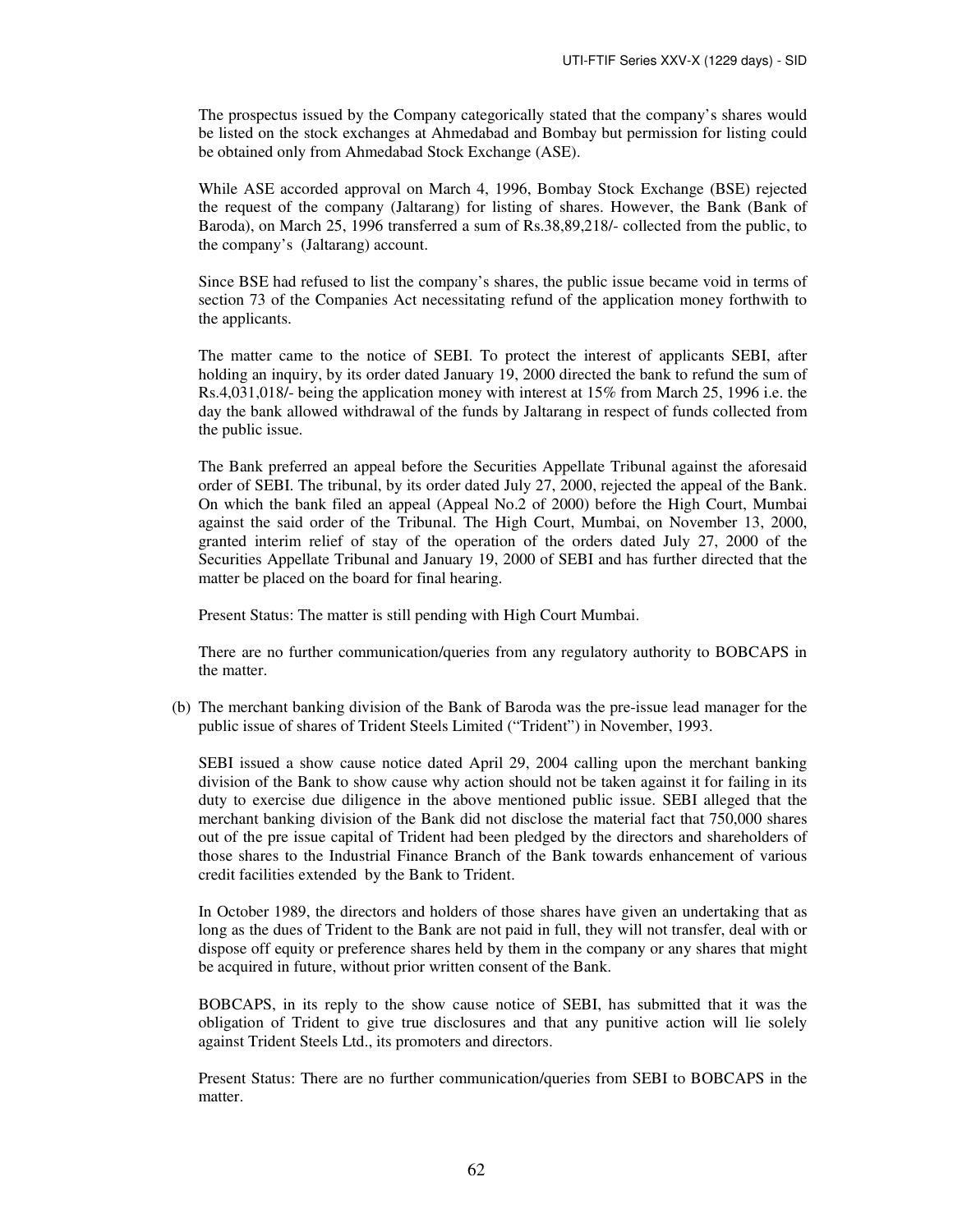The enquiry has been dropped by SEBI.

(c) The Bank of Baroda had acted as lead managers to the public issue of Kraft Industries Limited ("Kraft") in May 1995. It is alleged that the Managing Director and Promoter of Kraft Industries Ltd. did not possess the qualifications as mentioned in the prospectus filed for raising the funds.

SEBI required from the Bank being merchant banker to the issue, the copies of qualification certificates of the company's Managing Director.

On enquiring, the Managing Director of Kraft Industries Ltd. informed the Bank of having lost the certificates in transit. The bank has replied accordingly to SEBI.

The inquiry is still pending.

Present Status: There are no further communication/queries from SEBI to BOBCAPS in the matter.

(d) M. S .Shoes East Limited (MS Shoes) came out with a public issue of 17,584,800 zero interest unsecured fully convertible debentures in February 1995. The Bank of Baroda was one of the Lead Managers to the issue with responsibility for post issue management and had underwritten the issue up to Rs.150,000,000.

After the closure of the issue, MS Shoes complained to the underwriters that some of the cheques accompanying the application for subscription were returned unpaid resulting in the collected amount falling short of the minimum subscription amount. Therefore MS Shoes called upon the underwriters to discharge their underwriting liability to the extent of proportionate devolution and raised a claim on the bank for Rs.116,665,043 towards devolution of underwriting liability.

The bank declined the claim on the ground that since the issue was declared oversubscribed by the Registrars to the issue no liability can devolve on the Bank under its underwriting commitment.

SEBI has issued an enquiry notice dated July 20, 1995 to the bank, but closed the matter without imposing any penalty on the bank.

Complaint was filed on behalf of MS Shoes, at Vikaspuri Police Station against SBI Capital Markets Limited, the bank, its principal officers including the then CMD and others alleging cheating and breach of trust. The High Court, New Delhi, by order dated December 11, 2000 ordered transfer of the case to Central Bureau of Investigation (CBI).

The investigation by the CBI is still pending.

Present Status: There are no further communication/queries from CBI or SEBI to BOBCAPS in the matter.

The enquiry has been dropped by SEBI.

#### **State Bank of India**

Against Sponsor:

SEBI served show cause notice dated 08.11.2012 under rule 4 of the adjudication Rules for the deficiencies observed in Debenture Trustee operations during their inspection conducted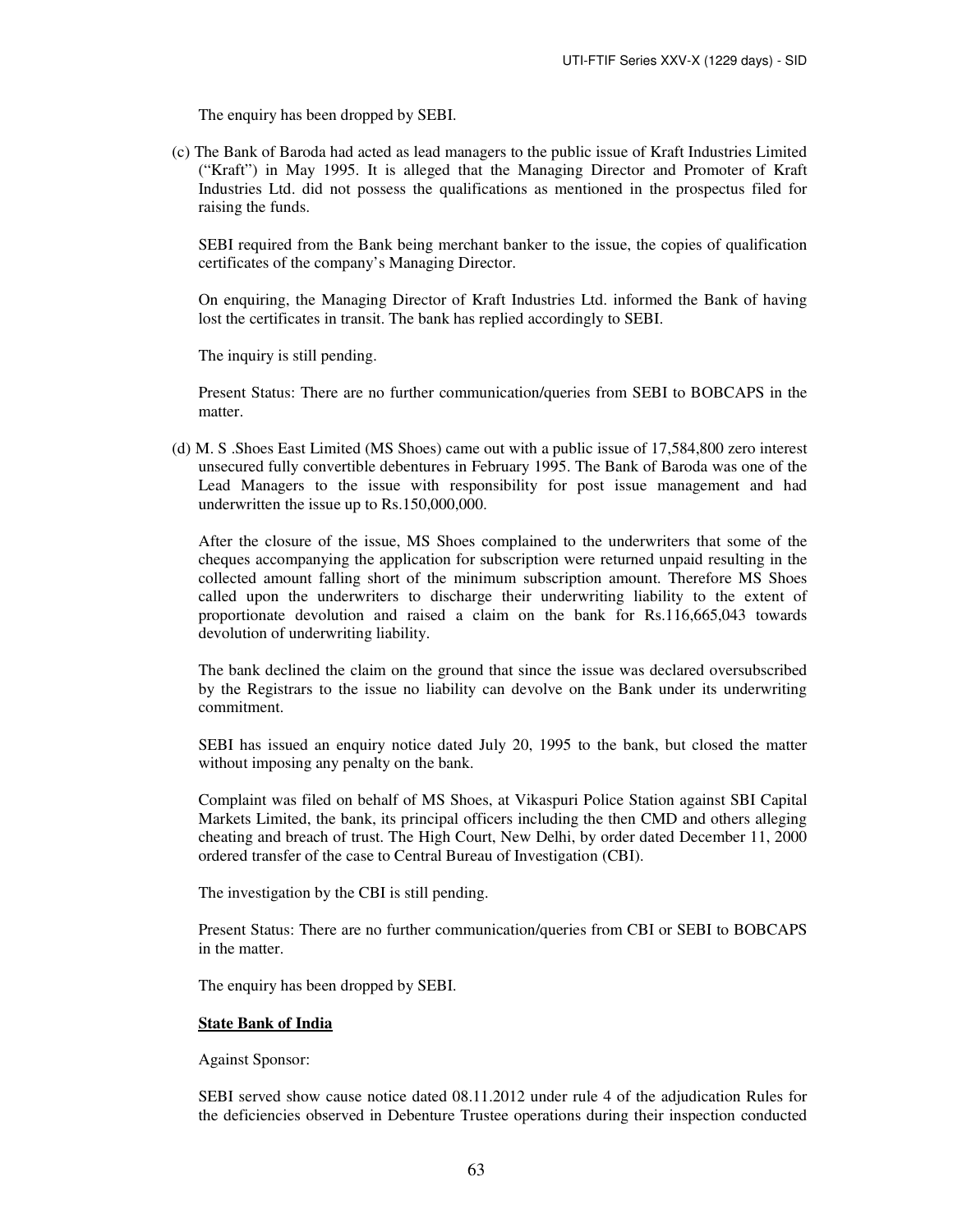from 26.07.2010 to 30.07.2010 at State Bank of India, Mumbai Main branch. Bank has made payment of Rs. 6.80 lacs towards the settlement charges to SEBI on 13.01.2015 for the same. The settlement order was passed on 28.01.2015 by the Adjudicating Officer thus disposing of the said Adjudication Proceedings pending in respect of SBI.

3. Any pending material civil or criminal litigation incidental to the business of the Mutual Fund to which the Sponsor(s) and/ or the AMC and/ or the Board of Trustees /Trustee Company and/ or any of the directors and/ or key personnel are a party should also be disclosed separately.

### **UTI AMC Ltd.**

- a) A writ petition has been filed by UTI Asset Management Company Ltd., UTI Mutual Fund and UTI Trustee Company Private Ltd. challenging the order dated 06.08.2008 passed by the Central Information Commission on the applicability of the Right to Information Act, 2005, which has been stayed by the Honourable High Court, Bombay. The writ has been admitted and stay will continue pending the hearing and final disposal of the petition. The matter will come up for hearing in due course.
- b) There are 9 criminal cases pending related to normal operations of the schemes of UTI MF such as non-transfer of units, non-receipt of unit certificates, non-receipt of redemption proceeds or income distribution, closure of scheme/plan. These cases are not maintainable and judging from our experience such cases are generally dismissed by Courts or withdrawn by the complainant.

All the cases were filed in the name of the then Manager/Branch Manager/Chairman (Key personnel) of the erstwhile Unit Trust of India. We have already settled all these cases by paying the amount/issuing certificate to the complainant. However, cases are continuing due to procedural aspect as final orders of the Courts are to be pronounced. All the cases filed before 2003, stood transferred to the successor of UTI i.e., UTI MF due to transfer of scheme after passing of The Unit Trust of India (Transfer of Undertaking & Repeal Act) 2002.

- c) There are 32 cases pending at different courts related to suits/petitions filed by a) contract workmen, b) employees association, c) employees/ex-employees etc. These cases are pending at different levels for adjudication.
- d) A Special Leave Petition has been filed by Bajaj Auto Ltd. before the Honourable Supreme Court of India against the final judgement and order dated 09.10.2006 of the Honourable High Court of Bombay in the matter of the winding up of UTI Growth  $\&$  Value Fund-Bonus Plan with effect from 01.02.2005 in pursuance to circular dated 12.12.2003 of SEBI. The matter is admitted on 10.07.2008 and will be heard in due course.
- e) One Writ Petition filed by Shri. R K Sanghi pending before High Court of Madhya Pradesh Principal Seat at Jabalpur challenging termination of Senior Citizens Unit Plan (SCUP). We have already filed affidavit in reply in the matter and now petition will be heard in due course.
- f) The Maharashtra Sales Tax authorities have disallowed refund claim and raised tax demand under the Maharashtra Value Added Tax Act 2002 for UTI GETF for a sum of Rs. 2,23,38,170/- plus interest and penalty for the years 2007-08 to 2011-12. Part relief has been granted by setting aside the penalty for some years. The matter is being contested, Appeals have been filed/are being filed with the appellate authorities against the denial of the refund claim and raising of demand.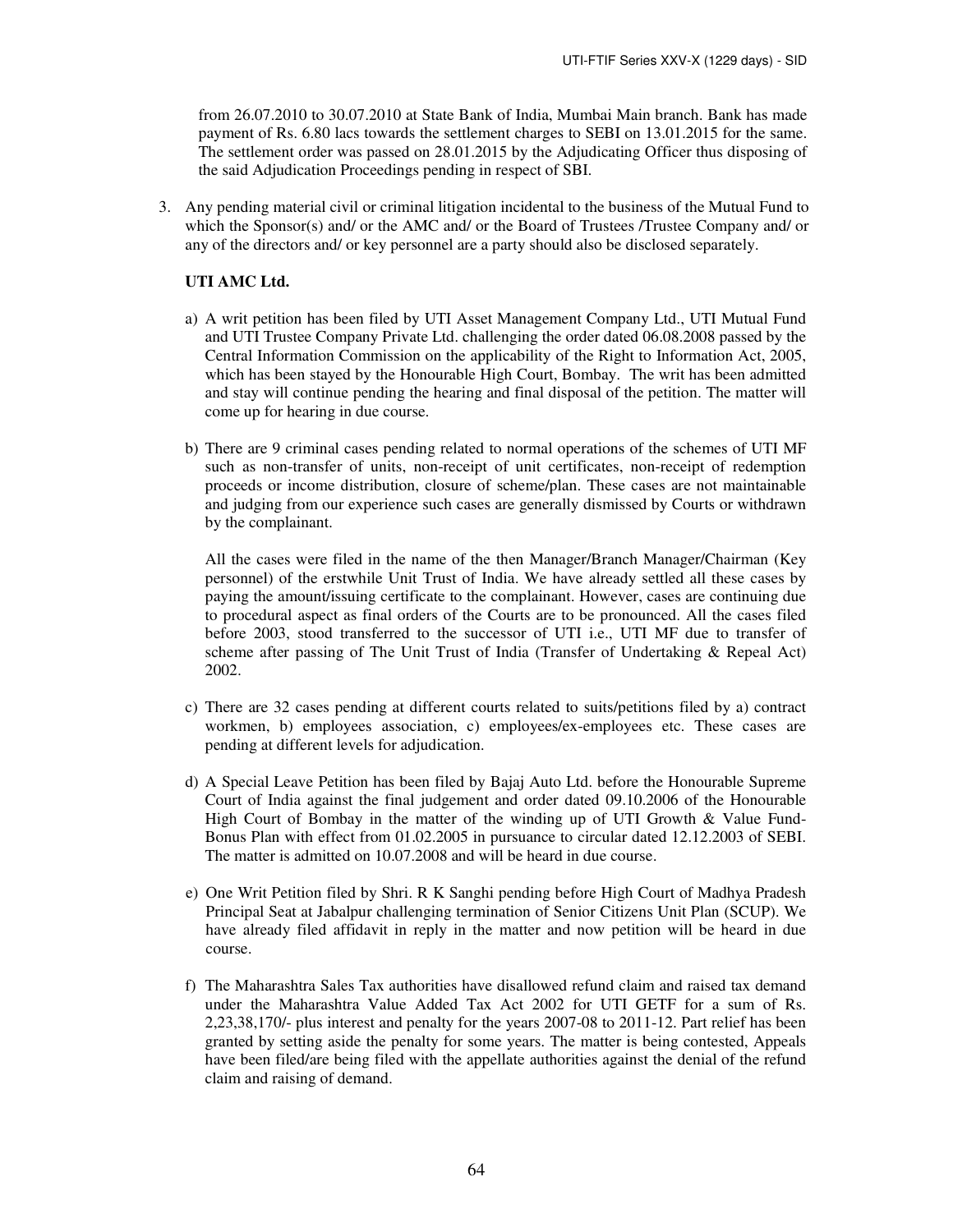# **Income Tax Related Matter**

The company has filed appeals with CIT (A) in respect of Assessment Years 2009-10  $\&$  AY 2010-11 against Demand of  $\bar{\tau}$  6.42 &  $\bar{\tau}$  2.27 Cr respectively. The matter is pending for hearing.

The Commissioner has passed order u/s 263 for the Assessment Year 2006-07 directing the assessing officer to do a fresh assessment in respect of scheme expenses. The company has filed an appeal before Hon'ble Tribunal against the order of the commissioner. Subsequently the assessing officer has passed the reassessment order raising demand of  $\bar{\tau}$  2.39 Cr, against which based on the stay order obtained, Company has paid  $\bar{\tau}1.19$  Cr. The company has again filed an appeal before CIT (A) against such order.

On all the above issues the company does not expect the demand to crytalise into liability.

# **UTI GETF:**

The Maharashtra Sales Tax authorities have disallowed refund claim and raised tax demand under the Maharashtra Value Added Tax Act 2002 for UTI GETF for a sum of Rs. 2,23,38,170/- plus interest and penalty for the years 2007-08 to 2011-12. The matter is being contested, Appeals have been filed/are being filed with the appellate authorities against the denial of the refund claim and raising of demand.

4. Any deficiency in the systems and operations of the Sponsor and/or the AMC or the Trustee Company which SEBI has specifically advised to be disclosed in the SID, or which has been notified by any other regulatory agency. - NIL

**The Board of UTI Trustee Co (Pvt.) Ltd have approved the launch of the schemes under UTI Fixed Term Income Fund – Series XXV vide Circular Resolution dated March 21, 2016.** 

**National Stock Exchange (NSE) has given its in-principle approval for listing of the units of the Fifteen schemes under UTI Fixed Term Income Fund – Series XXV viz., UTI FTIF Series XXV – I to UTI FTIF Series XXV – XV on its exchange vide its letter no Ref No.: NSE/LIST/67655 dated March 30, 2016.** 

**Notwithstanding anything contained in this Scheme Information Document, the provisions of the SEBI (Mutual Funds) Regulations, 1996 and the Guidelines thereunder shall be applicable.**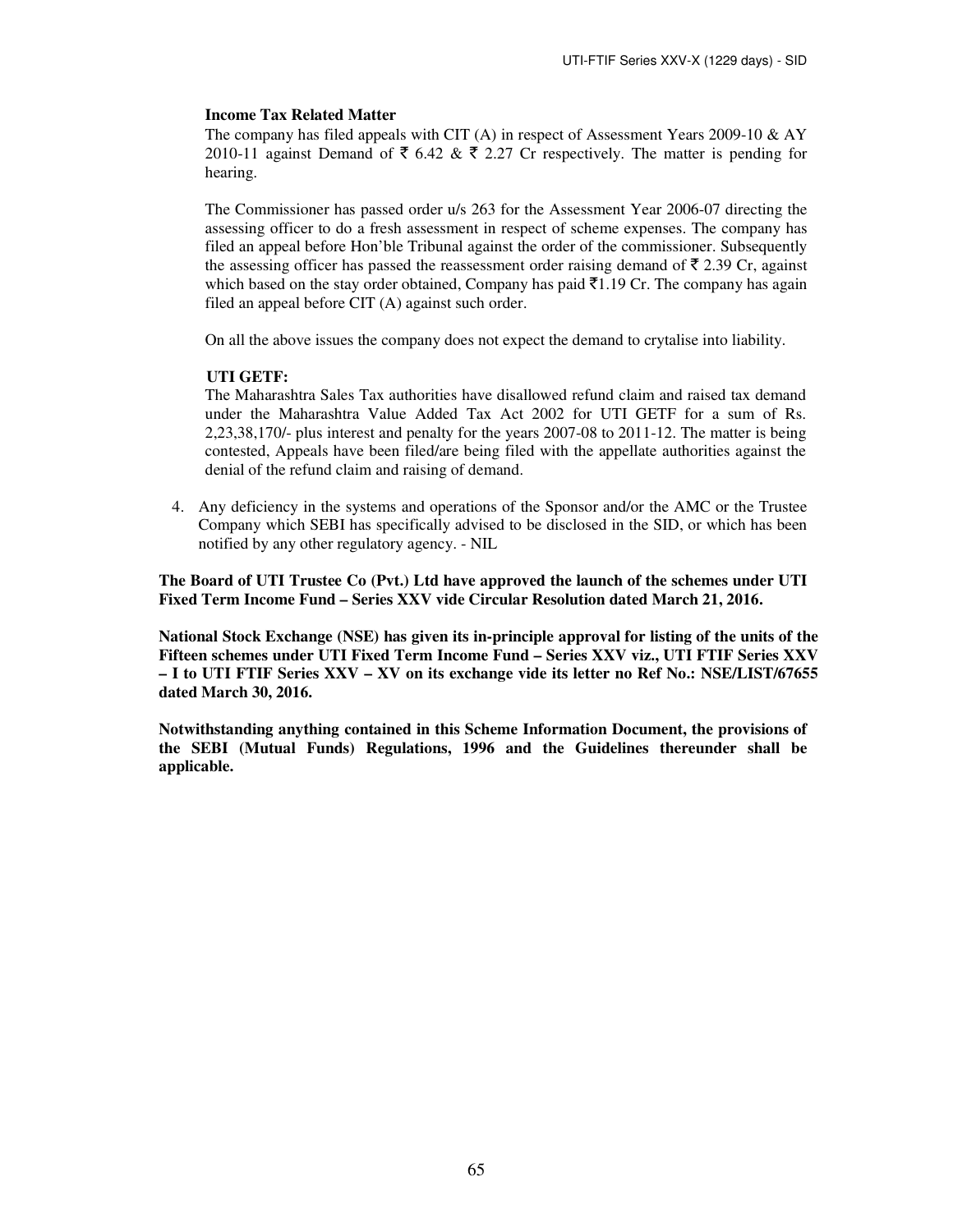#### CORPORATE OFFICE

UTI Tower, 'Gn' Block, Bandra-Kurla Complex, Bandra (E), Mumbai - 400 051. Tel.: 66786666

### **OFFICIAL POINTS OF ACCEPTANCE UTI FINANCIAL CENTRES**

# **WEST ZONE**

### **GUJARAT REGION**

Ahmedabad: : 2<sup>nd</sup> Floor, IFCI Bhavan, Behind Tanishq Show Room, Nr. Lal Bungalow Bus Stand, C G Road, Ahmedabad – 380 006. Gujarat, Tel.: (079) 26462180, 26462905,, **Anand:** 12-A, First Floor, Chitrangna Complex, Anand – V. V. Nagar Road, Anand – 388 001, Gujarat, Tel.: (02692) 245943 / 944, **Bharuch:** 103-105, Aditya Complex, 1<sup>st</sup> Floor, Near Kashak Circle, Bharuch – 392 001, Gujarat, Tel.:(02642) 227331, **Bhavnagar:** Shree Complex, 6-7 Ground Floor, Opp. Gandhi Smruti, Crescent Circle, Crescent, Bhavnagar – 364 001, Tel.:(0278)-2519961/2513231**, Bhuj:** First Floor 13 & 14, Jubilee Circle, Opposite All India Radio, Banker's Colony, Bhuj – 370 001, Gujarat, Tel: (02832) 220030, **Gandhinagar:** Shop No.1 & 2, Shree Vallabh Chambers, Nr. Trupti Parlour, Plot 382, Sector 16, Gandhinagar – 382 016, Gujarat Tel : (079) 23240461, 23240786, **Jamnagar:** "Keshav Complex", First Floor, Opp. Dhanvantary College, Pandit Nehru Marg, Jamnagar – 361 001, Tel:(0288)-2662767/68, **Navsari:** 1/4 Chinmay Arcade, Sattapir, Sayaji Road, Navsari – 396 445, Gujarat, Tel: (02637)-233087, **Rajkot:** Race Course Plaza, Shop No.5,6,7, Ground Floor, Near Income Tax, Rajkot-360 001, Tel:(0281)2433525/244 0701, **Surat:** B-107/108, Tirupati Plaza, Near Collector Office, Athwa Gate, Surat-395 001, Tel: (0261) 2474550, **Vadodara:** G-6 & G-7, "Landmark" Bldg., Transpeck Centre, Race Course Road, Vadodara-390 007, Tel:(0265) 2336962, **Vapi:** GF 1 & GF 2, Shoppers Stop, Near Jay Tower-1, Imran Nagar, Silvassa Road, Vapi – 396 195, Gujarat, Tel: (0260) 2421315.

#### **MUMBAI REGION**

**Bandra Kurla Complex**: UTI Tower, 'Gn' Block, Ground Floor, Bandra-Kurla Complex, Bandra (E), Mumbai-400051, Tel: (022) 66786354/6101, **Borivali** : Purva Plaza, Ground Floor, Juntion of S V Road & Shimpoli, Soni Wadi Corner, Borivali (West), Mumbai – 400 092. Tel. No.: (022) 2898 0521/ 5081, **Ghatkopar** : Shop No.1-4, Ground Floor, Sai Plaza, Junction of Jawahar Road and R. B. Mehta Road, Near Ghatkopar Rly Station, Ghatkopar (East), Mumbai - 400 077, Tel: (022) 25012256/25010812/715/833, **Goregaon**: 101, 1st Floor, Accord Commercial Complex, Opposite Bus Depot, Station Road, Goregaon (East), Mumbai – 400 063. Maharashtra, Tel. No.: 022 – 26850849, 26850850, **JVPD**: Unit No.2, Block 'B', Opp. JVPD Shopping Centre, Gul Mohar Cross Road No.9, Andheri (W), Mumbai-400049, Tel:(022) 26201995/26239841, **Kalyan:** Ground Floor, Jasraj Commercial Complex, Chitroda Nagar, Valli Peer, Station Road, Kalyan (West) - 421 301, Tel: (0251) 2316063/7191, **Lotus Court** : Lotus Court Building, 196, Jamshedji Tata Road, Backbay Reclamation, Mumbai-400020, Tel: (022) 22821357, **Marol:** Plot No.12, Road No.9 Behind Hotel Tunga Paradise MIDC Marol, Andheri (East), Mumbai – 400 093, Maharashtra, Tel.: (022) 2836 5138, **Powai** : A-1, Ground Floor, Delphi Orchard Avenue, Hiranandani Business Park, Hiranandani Gardens, Powai, Mumbai–400 076, Tel: (022) 67536797/98, **Thane:** Suraj Arcade, Ground Floor, Next to Deodhar Hospital, Opp. To HDFC Bank, Gokhale Road, Thane (West)-400 602, Tel: (022) 2533 2409, **Vashi**: Shop no. 4, 5 & 6, Plot no. 9, Ganesh Tower, Sector 1, Vashi, Navi Mumbai – 400 703, Tel.: (022) 27820171/74/77.

#### **NAGPUR REGION**

**Amravati**: C-1, VIMACO Tower, S.T. Stand Road, Amravati – 444 602, Maharashtra, Tel.: (0721) 2553126/7/8, **Bhilai**: 38 Commercial Complex, Nehru Nagar (East), Bhilai – 490 020, Distt. Durg, Chhattisgarh, Tel.: (0788) 2293222, 2292777, **Bhopal**: 2nd Floor, V. V. Plaza, 6 Zone II, M. P. Nagar, Bhopal-462 011, Tel: (0755) 2558308, **Gwalior**: 45/A, Alaknanda Towers, City Centre, Gwalior-474011, Tel: (0751) 2234072, **Indore**: UG 3 & 4, Starlit Tower, YN Road, Indore-452 001, Tel:(0731) 2533869/4958, **Jabalpur**: 74-75, 1st Floor, Above HDFC Bank, Gol Bazar, Jabalpur – 482 002, Madhya Pradesh, Tel: (0761) 2480004/5, **Nagpur**: 1st Floor, Shraddha House, S. V. Patel Marg,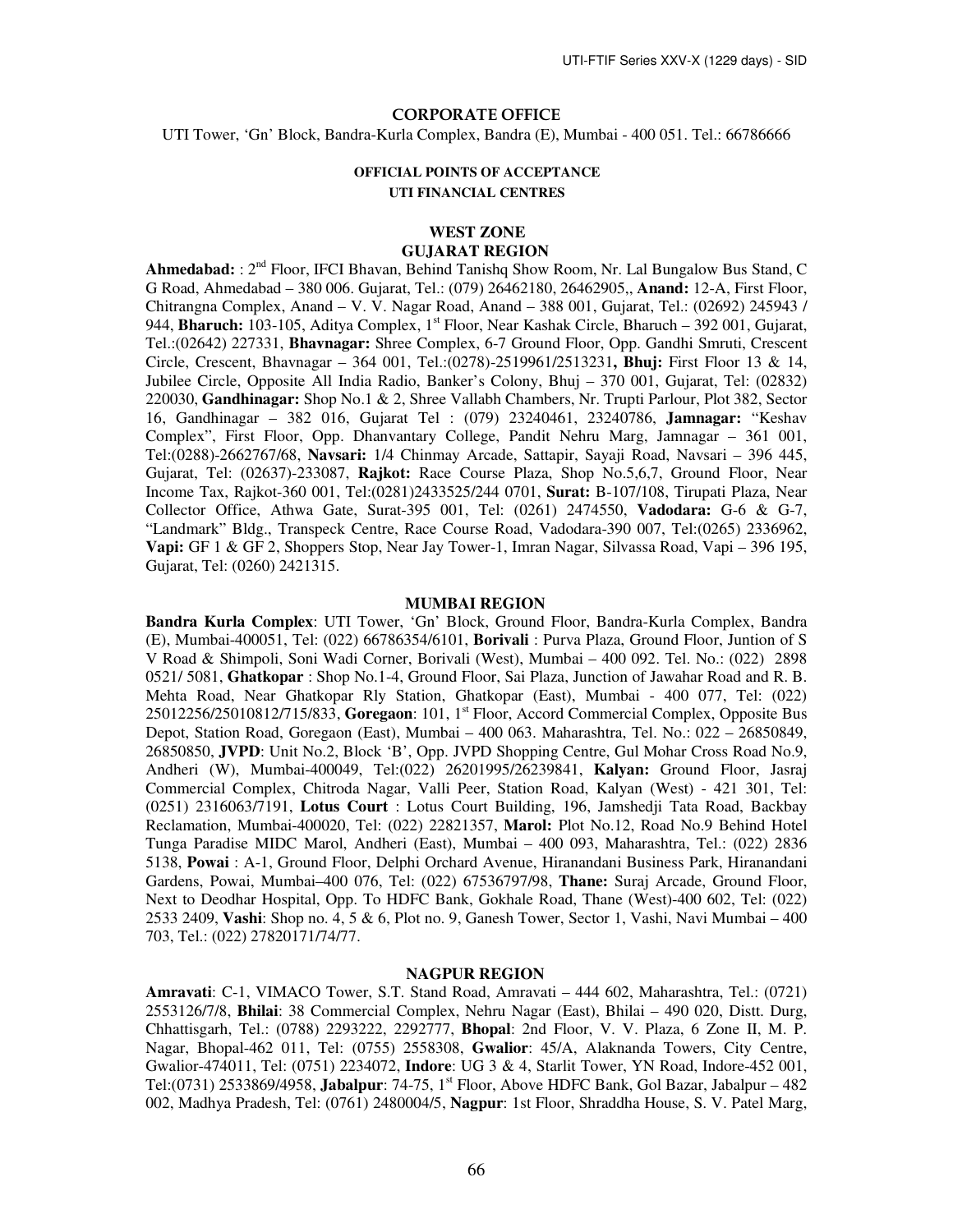Kings Way, Nagpur-440 001, Tel: (0712) 2536893, **Raipur**: Vanijya Bhavan, Sai Nagar, Jail Road, Raipur-492 009, Tel: (0771) 2881410/12, **Ratlam**: R.S.Paradise, 101, 1st Floor, Above Trimurti Sweets, Do Batti Square, Ratlam – 457 001, Madhya Pradesh, Tel.: (07412) 222771/72.

#### **REST OF MAHARASHTRA AND GOA**

**Aurangabad:** "Yashodhan", Near Baba Petrol Pump, 10, Bhagya Nagar, Aurangabad – 431 001, Maharashtra, Tel.: (0240) 2345219 / 29, **Chinchwad** : City Pride, 1st Floor, Plot No.92/C, D III Block, MIDC, Mumbai-Pune Highway, Kalbhor Nagar, Chinchwad, Pune-411 019, Tel: (020) 65337240, **Jalgaon:** First Floor, Plot No-68, Zilha Peth, Behind Old Court, Near Gujrat Sweet Mart, Jalgaon (Maharashtra), Pin - 425 001, Tel.: (257) 2240480/2240486, **Kolhapur:** 11 & 12, Ground Floor, Ayodhya Towers, C S No 511, KH-1/2, 'E' Ward, Dabholkar Corner, Station Road, Kolhapur-416 001, Tel.: (0231) 2666603/2657315, **Margao:** Shop No. G-6 & G-7, Jeevottam Sundara, 81, Primitive Hospicio Road, Behind Cine Metropole, Margao, Goa-403 601, Tel.: (0832) 2711133, **Nasik:** Apurva Avenue, Ground Floor, Near Kusumagraj Pratishthan, Tilak Wadi, Nasik-422002, Tel: (0253) 2570251/252, **Panaji:** E.D.C. House, Mezzanine Floor, Dr. A.B. Road, Panaji, Goa-403 001, Tel: (0832) 2222472, **Pune:** Ground Floor, Shubhadra Bhavan, Apte Road, Opposite Ramee Grand Hotel, Pune – 411 004. Maharashtra, Tel.: (020) 25521052 / 53 / 54 / 55 / 63, **Solapur:** 157/2 C, Railway Lines, Rajabhau Patwardhan Chowk, Solapur – 413 003, Maharashtra, Tel.: (0217) 223 11767,

### **NORTH ZONE CHANDIGARH REGION**

**Ambala:** 5686-5687, Nicholson Road, Ambala Cantt, Haryana, Pin-133 001, Tel.: (0171) 2631780, **Amritsar:** 69, Court Road, Amritsar-143001, Tel: (0183) 2564388, **Bhatinda:** 2047, II Floor, Crown Plaza Complex, Mall Road, Bhatinda – 151 001, Punjab, Tel: (0164) 223 6500, **Chandigarh:** Jeevan Prakash (LIC Bldg.), Sector 17-B, Chandigarh-160 017, Tel: (0172) 2703683, **Jalandhar:** "Ajit Complex", First Floor, 130 Ranjit Nagar, G. T. Road, Jalandhar-144 001, Tel: (0181) 22324756, Jammu: Gupta's Tower, CB-13, 2<sup>nd</sup> Floor, Rail Head Complex, Jammu – 180 004, Jammu & Kashmir, Tel.: (0191) 2470627, **Ludhiana:** Ground Floor, S CO 28, Feroze Gandhi Market, Ludhiana-141 001, Tel: (0161) 2441264, **Panipat:** Office no.7, 2nd Floor, N K Tower, Opposite ABM AMRO Bank, G T Road, Panipat – 132 103, Haryana, Tel.: (0180) 263 1942, **Patiala:** SCO No. 43, Ground Floor, New Leela Bhawan, Patiala, Punjab-147 001, Tel: (0175) 2300341, **Shimla:** Bell Villa, 5th Floor, Below Scandal Point, The Mall, Shimla, Himachal Pradesh - 171 001, Tel. No.: (0177) 2657 803.

#### **DELHI REGION**

**Dehradun:** 56, Rajpur Road, Hotel Classic International, Dehradun-248 001, Tel: (0135) 2743203, **Faridabad:** Shop No.6, First Floor, Above AXIS Bank, Crown Complex, 1 & 2 Chowk, NIT, Faridabad-121 001, Tel: (0129) 2424771, **Ghaziabad:** C-53 C, Main Road, RDC, Opp. Petrol Pump, Ghaziabad - 201001, Uttar Pradesh, Tel: (0120) 2820920/23, **Gurgaon:** SCO 28, 1st floor, Sector 14, Gurgaon–122 001, Haryana, Tel: (0124) 4245200, **Haridwar:** First Floor, Ashirwad Complex, Near Ahuja Petrol Pump, Opp Khanna Nagar, Haridwar – 249407, Tel.: (01334) 312828, **Janak Puri:** Bldg. No.4, First Floor, B-1, Community Centre, B-Block, Janak Puri, New Delhi – 110 058, Tel.: (011) 25523246/47/48, **Laxmi Nagar:** Flat No. 104-106, 1st Floor, Laxmi Deep Building, Laxmi Nagar District Centre, Laxmi Nagar, New Delhi – 110092, Tel. No. (011) 2252 9398 / 9374, **Meerut:** 10/8 Ground Floor, Niranjan Vatika, Begum Bridge Road, Near Bachcha Park, Meerut - 250 001, Uttar Pradesh, Tel.: (0121) 648031/2, **Moradabad:** Shri Vallabh Complex, Near Cross Road Mall, Civil Lines, Moradabad – 244 001, Uttar Pradesh, Tel.: (0591) 2411220, **Nehru Place**: G-7, Hemkunt Tower (Modi Tower), 98, Nehru Place (Near Paras Cinema), New Delhi-110 019, Tel: (011) 28898128, **New Delhi**: 13th Floor, Jeevan Bharati, Tower II, Connaught Circus, New Delhi – 110 001. Tel: (011) 2332 7497, 2373 9491/2, **Noida:** J-26, Ground Floor, Near Centre Stage Mall, Sector 18, Noida –201 301, Tel: (0120) 2512311 to 314,**Pitam Pura**: G-5-10 Aggarwal Cyber Plaza, Netaji Subhash Place, Pitam Pura, Delhi – 110 034, Tel: (011) 27351001.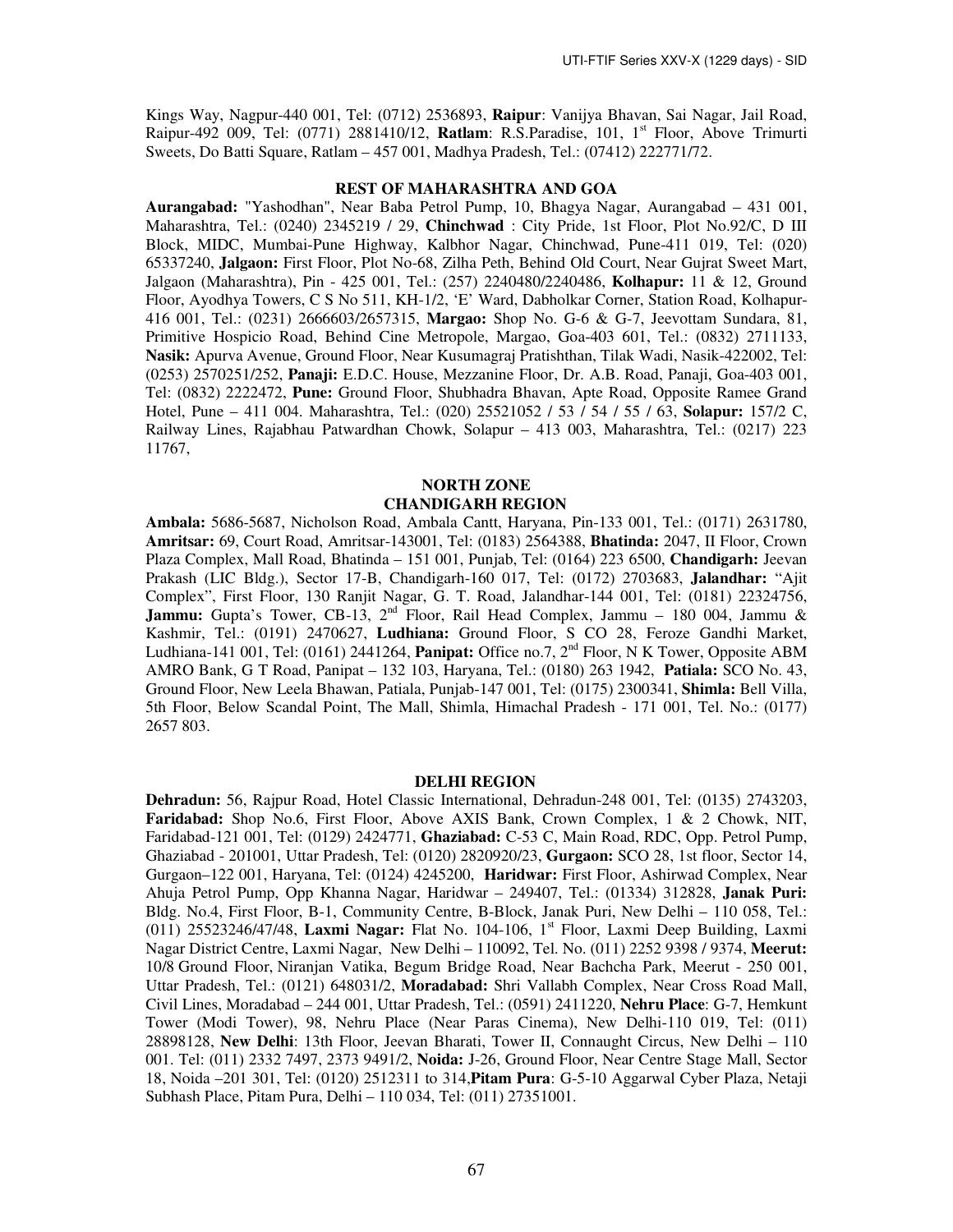#### **RAJASTHAN REGION**

**Ajmer**: Uday Jyoti Complex, First Floor, India Motor Circle, Kutchery Road, Ajmer-305 001, Tel: (0145) 2423948**, Alwar**: Plot No.1, Jai Complex (1st Floor), Above AXIS Bank, Road No.2, Alwar – 301 001, Rajasthan, Tel.:(0144) 2700303/4**, Bhilwara**: B-6 Ground Floor, S K Plaza, Pur Road, Bhilwara – 311 001, Rajasthan, Tel.:  $(01482)$  242220/21, **Bikaner**: Gupta Complex,  $1<sup>st</sup>$  Floor, Opposite Chhapan Bhog, Rani Bazar, Bikaner – 334 001, Rajasthan, Tel: (0151) 2524755**, Jaipur**: 2nd Floor, Anand Bhavan, Sansar Chandra Road, Jaipur-302 001, Tel: (0141)-4004941/43 to 46**, Jodhpur**: 51 Kalpataru Shopping Centre, Shastri Nagar, Near Ashapurna Mall, Jodhpur - 342 005,Tel.: (0291)-5135100, **Kota**: Sunder Arcade, Plot No.1, Aerodrome Circle, Kota-324007, Tel: (0744)-2502242/07, Sikar: 9-10, 1<sup>st</sup> Floor, Bhasker Height, Ward No.28, Silver Jubilee Road, Shramdaan Marg, Nr. S K Hospital, Sikar, Rajasthan – 332 001, Tel: (01572) 271044, 271043, **Sriganganagar**: Shop No.4 Ground Floor, Plot No.49, National Highway No.15, Opp. Bhihani Petrol Pump, Sriganganagar – 335 001, Rajasthan, Tel: (0154) 2481602**, Udaipur**: Ground Floor, RTDC Bldg., Hotel Kajri, Shastri Circle, Udaipur-313001, Tel: (0294)– 2423065/66/67**.** 

#### **UTTAR PRADESH REGION**

**Agra:** FCI Building, Ground Floor, 60/4, Sanjay Place, Agra–282 002, Tel: (0562) 2857789, 2858047, **Aligarh:** 3/339-A Ram Ghat Road, Opp. Atrauli Bus Stand, Aligarh, Uttar Pradesh–202 001, Tel : (0571) 2741511, **Allahabad:** 4, Sardar Patel Marg, 1st Floor, Civil Lines, Allahabad-211 001, Tel: (0532) 2561028, **Bareilly:** 116-117 Deen Dayal Puram, Bareilly, Uttar Pradesh-243 005, Tel.: (0581) 2303014, **Gorakhpur:** Cross Road The Mall, Shop No. 16 - 20, 1st Floor, Bank Road, A. D. Chowk, Gorakhpur - 273 001, Uttar Pradesh, Tel.: (0551) 220 4995 / 4996, **Kanpur:** 16/77, Civil Lines, Kanpur-208 001, Tel: (0512) 2304278, **Lucknow:** Aryan Business Park, 2nd floor, 19/32 Park Road (old 90 M G Road), Lucknow-226 001, Tel: (0522) 2238491/2238598, **Varanasi:** 1st Floor, D-58/2A-1, Bhawani Market, Rathyatra, Varanasi-221 010, Tel: (0542) 2226881.

# **EAST ZONE**

### **BIHAR REGION**

**Bhagalpur:** 1st floor, Kavita Apartment, Opposite Head Post Office, Mahatma Gandhi Road, Bhagalpur-812 001, Bihar, Tel.: (0641) 2300040/41, **Darbhanga:** VIP Road, Allalpatti, Opposite Mahamaya Nursing Home, P.O. Darbhanga Medical College, Laheraisarai, Dist – Darbhanga, Bihar – 846 003, Tel.: (06272) 250 033, **Gaya:** 1st Floor, Zion Complex, Opp. Fire Brigade, Swarajpuri Road, Gaya-823 001, Bihar, Tel: (0631) 2221623, **Muzaffarpur:** Ground Floor, LIC 'Jeevan Prakash' Bldg., Uma Shankar Pandit Marg, Opposite Devisthan (Devi Mandir) Club Road, Muzaffarpur (Bihar), Pin – 842 002, Tel.: (0621) 2265091, **Patna:** 3 rd Floor, Harshwardhan Arcade, Beside Lok Nayak Jai Prakash Bhawan, (Near Dak Bunglow Crossing), Fraser Road, Patna – 800 001, Bihar, Tel: (0612) 2200047.

#### **NORTH EAST REGION**

**Agartala:** Suriya Chowmohani, Hari Ganga Basak Road, Agartala - 799 001, Tripura, Tel.: (0381) 2387812, **Guwahati:** 1st Floor, Hindustan Bldg., M.L. Nehru Marg, Panbazar, Guwahati-781 001, Tel: (0361) 254 5870, **Shillong:** Saket Bhawan, Above Mohini Store, Police Bazar, Shillong-793 001, Meghalaya, Tel.: (0364) 250 0910, **Silchar:** First Floor, N. N. Dutta Road, Shillong Patty, Silchar, Assam - 788 001, Tel.: (03842) 230082/230091, **Tinsukia:** Ward No.6, Chirwapatty Road, Tinsukia – 786 125, Assam, Tel.: (0374) 234 0266/234 1026.

#### **ORISSA & JHARKHAND REGION**

**Bokaro:** Plot C-1, 20-C (Ground Floor), City Centre, Sector – 4, Bokaro Steel City, Bokaro – 827 004, Jharkhand, Tel.: (06542) 323865, 233348, **Dhanbad:** 111 & 112, Shriram Mall, Shastri Nagar, Bank More, Dhanbad-826 001, Tel.: (0326) 6451 971/2304676, **Jamshedpur:** 1-A, Ram Mandir Area, Gr. & 2nd Floor, Bistupur, Jamshedpur-831 001, Tel: (0657) 2756074, **Ranchi :** Shop No. 8 & 9, SPG Mart, Commercial Complex, Old H B Road, Bahu Bazar, Ranchi-834 001, Tel: (0651) 2900 206/07, **Balasore:** Plot No.570, 1st Floor, Station Bazar, Near Durga Mandap, Balasore – 756 001, Orissa, Tel.: (06782) 241894/241947, **Berhampur:** 4th East Side Lane, Dharma Nagar, Gandhi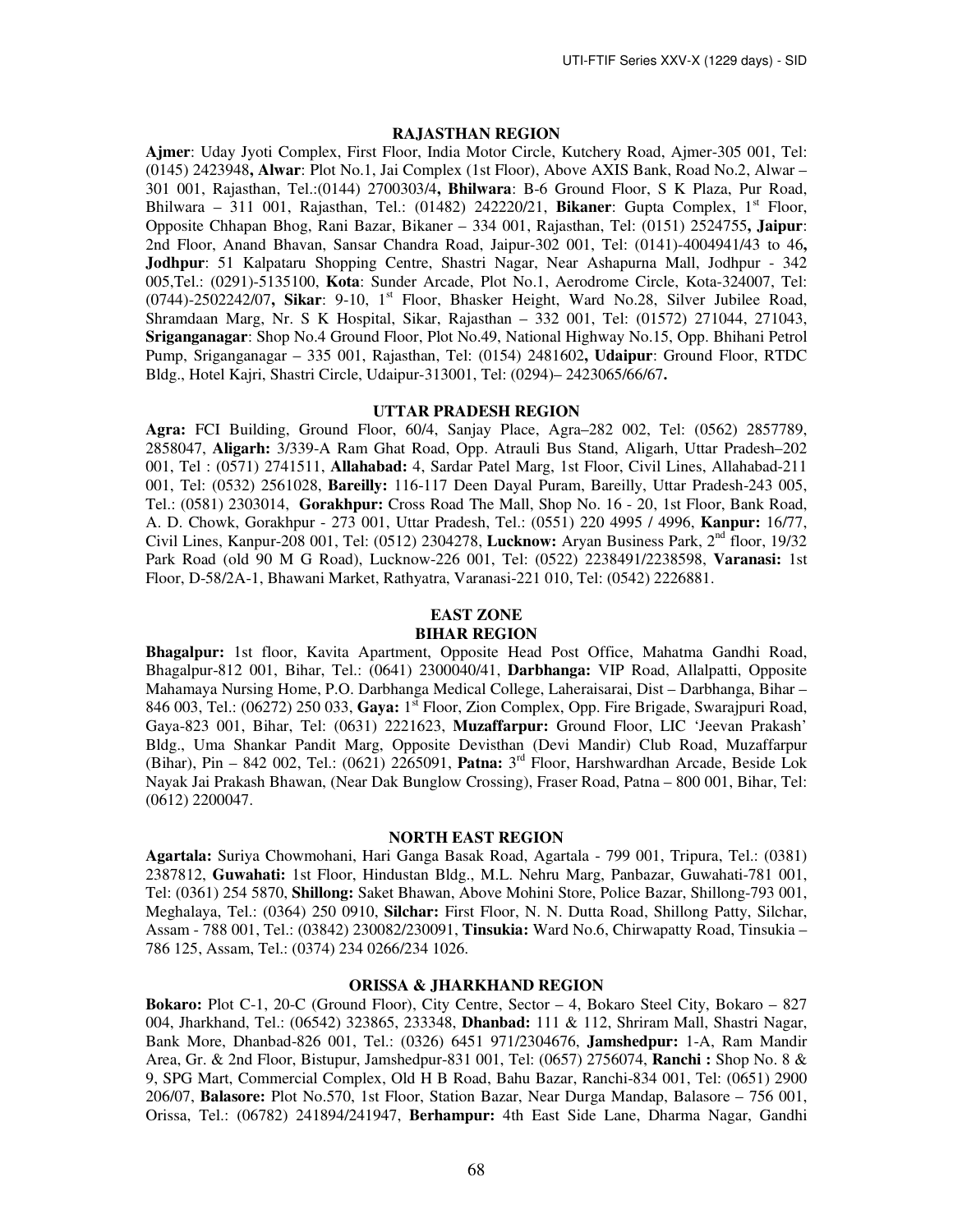Nagar, Berhampur - 760 001, Orissa, Tel.: (0680) 2225094/95, **Bhubaneshwar:** 1st & 2nd Floor, OCHC Bldg., 24, Janpath, Kharvela Nagar, Nr. Ram Mandir, Bhubaneshwar-751 001, Tel: (0674) 2410995, **Cuttack:** Roy Villa, 2nd floor, Bajrakabati Road, P.O.-Buxi Bazar, Cuttack-753 001, Orissa, Tel: (0671) 231 5350/5351/5352, **Rourkela:** Shree Vyas Complex, Ground Floor, Panposh Road, Near Shalimar Hotel, Rourkela – 769 004, Orissa, Tel.: (0661) 2401116/2401117, **Sambalpur:**  Plot No.2252/3495, 1st Floor, Budharaja, Opp. Budharaja Post Office, Sambalpur, Orissa-768 004, Tel: (0663) 2520214.

#### **WEST BENGAL REGION**

**Baharampur:** 1/5 K K Banerjee Road, 1<sup>st</sup> Floor, Gorabazar, Baharampur – 742 101, West Bengal, Tel.: (03482) 277163, **Barasat:** 57 Jessore Road, 1st Floor, Sethpukur, Barasat, North 24 Paraganas, Pin-700 124, West Bengal, Tel.: (033) 25844583, **Bardhaman:** Sree Gopal Bhavan, 37 A, G.T.Road, 2 nd Floor, Parbirhata, Bardhaman – 713 101, West Bengal, Tel.: (0342) 2647238, **Durgapur:** 3rd Administrative Bldg., 2nd Floor, Asansol Durgapur Dev. Authority, City Centre, Durgapur-713216, Tel: (0343) 2546831, **Kalyani:** B-12/1 Central Park, Kalyani -741 235, District: Nadia, West Bengal, Tel.: (033) 25025135/6, **Kharagpur:** M/s. Atwal Real Estate Pvt. Ltd., 1<sup>st</sup> Floor, M S Tower, O.T. Road, Opp. College INDA, Kharagpur, Paschim Midnapore-721 305, Tel: (0322) 228518, 29, **Kolkata** : Netaji Subhash Chandra Road, Kolkata-700 001, Tel: (033) 22436571/22134832, **Malda:** 10/26 K J Sanyal Road, 1st Floor, Opp Gazole Taxi Stand, Malda – 732 101, West Bengal, Tel.: (03512) 223681/724/728, **Rash Behari** : Ground Floor, 99 Park View Appt., Rash Behari Avenue, Kolkata-700 029, Tel.: (033) 24639811, **Salt Lake City** : AD-55, Sector-1, Salt Lake City, Kolkata-700 064, Tel.: (033) 23371985, **Serampore:** 6A/2, Roy Ghat Lane, Hinterland Complex, Serampore, Dist. Hooghly – 712 201, West Bengal, Tel.: (033) 26529153/9154, **Siliguri:** Ground Floor, Jeevan Deep Bldg., Gurunanak Sarani, Sevoke Rd., Silliguri-734 401, Tel: (0353) 2535199.

# **SOUTH ZONE ANDHRA PRADESH REGION**

**Guntur:** Door No.12-25-170, Ground Floor, Kothapet Main Road, Guntur–522 001, Tel: (0863)- 2333819, **Hyderabad** : Lala II Oasis Plaza, 1st floor, 4-1-898 Tilak Road, Abids, Hyderabad-500 001, Tel: (040) 24750281/24750381/382, **Kadapa:** No. 2/790, Sai Ram Towers, Nagarajpeta, Kadapa-516 001, Tel: (08562) 222121/131, **Nellore:** Plot no.16/1433, Sunshine Plaza, 1<sup>st</sup> Floor, Ramalingapuram Main Road, Nellore – 524 002, Andhra Pradesh, Tel: (0861) 2335818/19, **Punjagutta** : 6-3-679, First Floor, Elite Plaza, Opp. Tanishq, Green Land Road, Punjagutta, Hyderabad-500 082, Tel: (040)-23417246, **Rajahmundry:** Door No.7-26-21, 1st Floor, Jupudi Plaza, Maturi Vari St., T. Nagar, Dist. – East Godavari, Rajahmundry – 533101, Andhra Pradesh, Tel.: (0883) 2008399/2432844, **Secunderabad** : 10-2-99/1, Ground Floor, Sterling Grand CVK, Road No. 3, West Marredpally, Secunderabad-500 026, Tel: (040) 27711524, **Tirupati:** D no. 20-1-201-C, Ground Floor, Korlagunta junction, Tirumala Byepass Road, Tirupati-517 501, Andhra Pradesh, Tel.: (0877) 2100607/2221307, **Vijaywada:** 29-37-123, 1st Floor, Dr. Sridhar Complex, Vijaya Talkies Junction, Eluru Road, Vijaywada-520 002, Tel:(0866) 2444819, **Vishakhapatnam:** 202, 1st Floor, Door No.9-1-224/4/4, Above Lakshmi Hyundai Car Showroom, C.B.M. Compound, Near Ramatalkies Junction, Visakhapatnam-530 003, Tel : (0891) 2550 275, **Warangal:** House No.9-2-31, Shop No.23 & 24, 1st Floor, Nirmala Mall, J P N Road, Warangal-506 002, Tel: (0870) 2441099 / 2440766.

# **KARNATAKA REGION**

**Bengaluru :** 1st Floor, Centenary Building, No.28, M G Road, Bengaluru – 560001, Karnataka, Tel. No. (080) 2559 2125, **Belgaum:** 1st Floor, 'Indira', Dr. Radha Krishna Marg 5th Cross, Subhash Market, Hindwadi, Belgaum - 590 011, Karnataka, Tel.: (0831) 2423637, **Bellary:** Kakateeya Residency, Kappagal Road, Gandhinagar, Bellary – 583 103, Karnataka, Tel: (08392) 255 634/635, **Davangere:** No.998 (Old No.426/1A) "Satya Sadhana", Kuvempu Road, Lawers Street, K. B. Extension, Davangere - 577 002, Karnataka, Tel.: (08192) 231730/1, **Gulbarga:** F-8, First Floor, Asian Complex, Near City Bus Stand, Head Post Office Road, Super Market, Gulbarga – 585 101, Karnataka, Tel.: (08472) 273864/865, **Hubli:** 1st Floor, Kalburgi Square, Desai Cross, T B Road, Hubli-580 029, Dist Dharwad, Karnataka State, Tel: (0836)-2363963/64, **Jayanagar :** 427 / 14-1,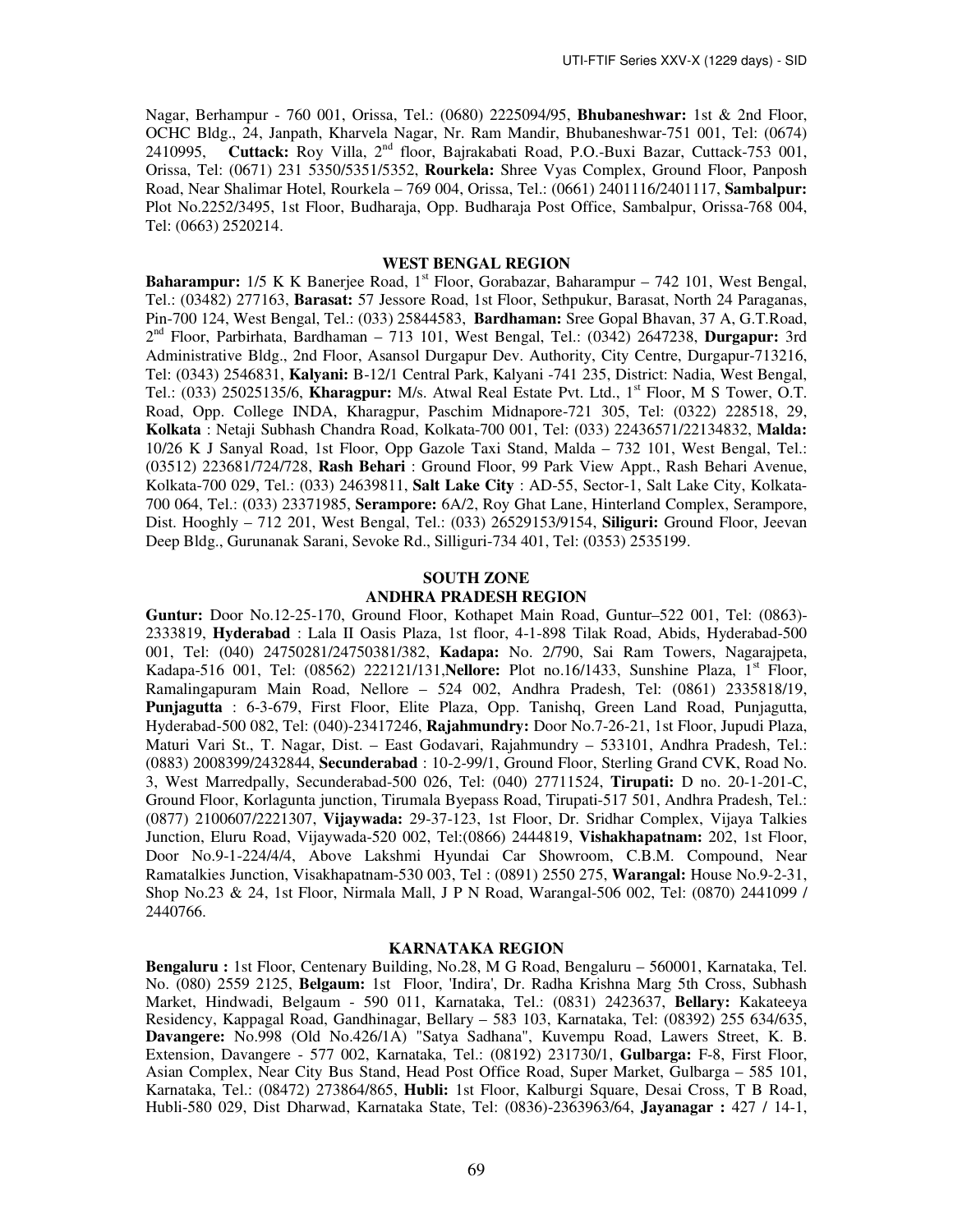Harmony, 9th Main Road, Near 40th Cross, 5th Block, Jayanagar, Bengaluru -560 041, Tel: (080) 22440837, 64516489, **Malleswaram :** No.60, Maruthi Plaza, 8th Main, 18th Cross Junction, Malleswaram West, Bengaluru-560 055, Tel.: (080) 23340672, **Mangalore:** 1st Floor, Souza Arcade, Near Jyothi Circle, Balmatta Road, Mangalore-575 001, Karnataka, Tel: (0824) 2426290, 2426258, **Mysore:** No.2767/B, New No. 83/B, Kantharaj Urs Road, Saraswathipuram 1st Main, Opposite to Saraswathi Theatre, Mysore-570 009, Tel: (0821)-2344425,

### **TAMIL NADU & KERALA**

**Annanagar** : W 123, III Avenue, Annanagar, Chennai – 600 040, Tel: (044) 65720030, **Chennai Main:** Capital Towers, Ground Floor, 180, Kodambakkam High Road, Nungambakkam, Chennai – 600 034. Tamil Nadu, Tel.: (044) 48574545/46/47, **Kochi:** Ground Floor, Palackal Bldg., Chittoor Road, Nr. Kavitha International Hotel, Iyyattu Junction, Ernakulam, Cochin-682 011, Kerala, Tel: (0484) 238 0259/2163, 286 8743, Fax: (0484) 237 0393, **Coimbatore:** U R House, 1st Floor, 1056-C, Avinashi Road, Opp. Nilgiris Dept. Stores, Coimbatore-641 018, Tel: (0422) 2244973, **Kottayam:** Muringampadam Chambers, Ground Floor, Door No.17/480-F, CMS College Road, CMS College Junction, Kottayam–686 001, Tel.: (0481) 2560734, **Kozhikode:** Aydeed Complex, YMCA Cross Road, Kozhikode - 673 001, Kerala, Tel.: (0495) 2367284 / 324, **Madurai:** "Jeevan Jyothi Building", First Floor, 134 Palace Road, Opp. to Christian Mission Hospital, Madurai - 625 001, Tel.: (0452) 2333317, **Salem:** No.2/91, Sri Vari Complex, First Floor, Preethee Bajaj Upstairs, New Bus Stand Road, Meyyanur, Salem - 636 004, Tel.: (0427) 2336163, **T Nagar** : 1st Floor, 29, North Usman Road, T Nagar, Chennai-600 017, Tel: (044) 65720011/12, **Thiruvananthapuram:** T C 15/49(2), 1st Floor, Saran Chambers, Vellayambalam, Thriuvananthapuram-695 010, Tel: (0471) 2723674, **Trichur:** 26/621-622, Kollannur Devassy Building, 1st Floor, Town Hall Road, Thrissur-680 020, Tel. No.:(0487) 2331 259/495, **Tirunelveli:** 1st Floor, 10/4 Thaha Plaza, South Bypass Road, Vannarpet, Tirunelveli–627 003. Tel.: (0462) 2500186, **Tirupur:** 47, Court Street, Sabhapathipuram, Tirupur – 641 601, Tamil Nadu, Tel.: (0421) 223 6337/6339, **Trichy:** Kingston Park No.19/1, Puthur High Road, (Opp. Aruna Theatre), Puthur, Tiruchirapalli-620 017, Tel.: (0431) 2770713, **Vellore:** S R Arcade, 1st floor, 15/2 No.30, Officers Line, Vellore – 632 001, Tamil Nadu, Tel.: (0416) 223 5357/5339.

#### **UTI NRI CELL**

UTI Tower, 'Gn' Block, Bandra-Kurla Complex, Bandra (E), Mumbai-400 051, Tel: 66786064 • Fax 26528175 •E-mail: uti-nri@uti.co.in

#### **OFFICE OF THE REGISTRAR**

M/s. Karvy Computershare Pvt. Ltd.: Unit: UTIMF, Karvy Selenium Tower B, Plot Nos. 31 & 32, Financial District, Nanakramguda,Serilingampally Mandal, Hyderabad - 500 032, Board No: 040- 6716 2222, Fax No.: 040- 6716 1888, Email: uti@karvy.com

# **KARVY CENTRES**

**Abohar:** C/o. Shri S K Goyal, Business Development Associate of UTI Mutual Fund, H. No. 1184, Street No.5, 7<sup>th</sup> Chowk, Abohar, Punjab – 152 116, Tel.: 01634 – 221238, **Ahmednagar:** C/o. Mr. Santosh H. Gandhi, 3312, Khist Lane, Ahmednagar – 414 001, Maharashtra, Mob.: 9850007454, **Akola:** Shop No.30, Ground Floor, Yamuna Tarang Complex, N H No.06, Murtizapur Road, Akola – 444 004, Tel.: 0724 – 2451 874, **Alleppey:** C/o. Mr K Thankachan, MJM Building, Mullackal, Alleppey, Kerala – 688 011, Tel. No.: (0477) 2251110, **Ananthapur:** # 15-149, 2nd Floor, S.R.Towers, Opp: Lalithakala Parishat, Subash Road, Anantapur-515 001, Tel.: (08554) 244449, **Andaman & Nicobar Islands:** C/o Shri P N Raju, 5, Middle Point, 112, M G Road, Midyna Tower, Ground Floor, Port Blair, Andaman & Nicobar Islands – 744 101, Tel.: 03192-233083, **Angul:** C/o Shri Surya Narayan Mishra, 1<sup>st</sup> Floor, Sreeram Complex, NH-42, Similipada, Angul, Orissa, Pin-759122, Tel.: 06764-230192, **Ankamaly:** C/o Mr. P. K. Martin (CA), Parayil Agencies, Ankamaly South P.O., Ankamaly, Ernakulam Dist., Kerala – 683573, Tel.: 0484-6004796, **Asansol:** C/o Mr. Jayanta Sovakar, Parbati Shopping Arcade, Block No. 1 Shop No 3, Ashram More G T Road, Opp. Bank of India, Asansol, Burdwan-713 301, Tel.: (0341) 2301530, **Bankura:** C/o Shri Subhasis Das, Rampur Road (Old Rathtola), Near City Nursing Home, P O & Dist Bankura -722101 West Bengal,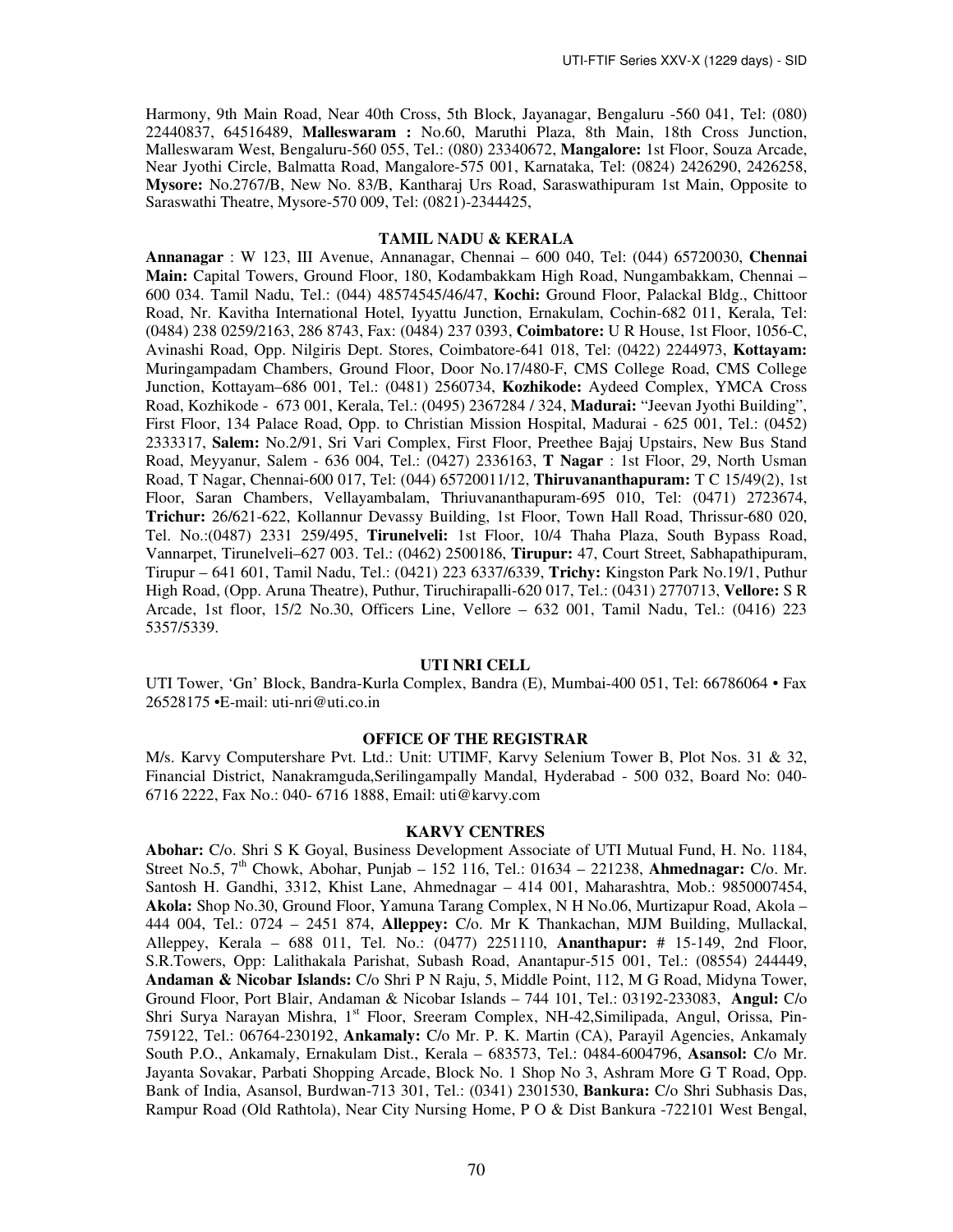Phone No. 03242-259584, **Bhojpur:** C/o Mr. V P Gupta, Mahadeva Road, Ara, Bhojpur, Bihar – 802 301, Tel. No.: (06182) 244 334, **Bilaspur:** C/o Mr Vijay Kumar Khaitan, Investor Centre, 1st Floor, Hotel Mid Town Complex, Telephone Exchange Road, Bilaspur – 495 001, Tel. No.: (07752) 414 701, **Bongaigaon:** C/o Shri Uday Chatterjee, Natun Para, College Road, P.O. Bongaigaon Dist. Bongaigaon-783380 Assam. Phone No. 03664-230488, **Chandrapur:** C/o. Mr. Balraj Singh Wadhawan, Opp. Laxmi Narayan Temple, Chandrapur – 442 402, Tel.: 07172 – 255562, **Chhindwara:** C/o Shri Arun Kumar Pandey, Char Fatak, Station Road, Behind Sub Post Office, Shanichara Bazar, Chhindwara-480002 Madhya Pradesh. Phone No. 07168-235223, **Dhule:** Ground Floor, Ideal Laundry, Lane No.4, Khol Galli, Near Muthoot Finance, Opp. Bhavasar General Store, Dhule – 424 001, Tel: (02562) 282823, **Dindigul:** No.9, Old No.4/B, New Agraharam, Palani Road, Dindigul-624 001, Tel.: (0451) 2436077/177, **East Midnapore:** C/o Shri Manoj Kumar Dolai, Town Padumbasan, P O Tamluk, East Midnapore, West Bengal, Pin-721636, Mob.: 953228266242, **Eluru:**  23A-3-32, Gubbalavari Street, R R Pet, Eluru - 534 002, Tel.: (08812) 227851 to 54, **Erode:** No. 4, KMY Salai, Veerappan Traders Complex, Opp. Erode Bus Stand, Sathy Road, Erode-638 003, Tel.: (0424) 2225615, **Gandhinagar:** 27, Suman Tower, Near Hotel Haveli, Sector No.11, Gandhinagar, Ahmedbad-382 011, Tel.: (079) 28529222 / 23249943 / 4955, **Hajipur**: C/o Mr. V N Jha, Business Development Associate for UTI Mutual Fund, 2nd Floor, Canara Bank Campus Kachhari Road, Hajipur ‐844101, Bihar Phone No. 06224 (260520), **Hazaribagh:** C/o Surendra Nath Singh, Business Development Associate for UTI Mutual Fund, Prabhu Niwas Market, Ananda Chowk, Guru Gobind Singh Road, Hazaribagh – 825301, Jharkhand Tel (06546) 261015, **Himatnagar:** C/o Shri Mohamedarif S Memon, B-1, Deshkanta Memon Complex, Opp Power House, Hajipura, Himatnagar -383001 Gujarat Phone No. 02772-240796, **Hissar:** C/o Shri Sanjeev Kumra, 79-S, Model Town, Hissar – 125 005, Haryana, **Howrah:** C/o Shri Asok Pramanik, Uluberia – R.S., Majherrati, Jaduberia, Dist. Howrah, West Bengal, Pin-711316, Tel.: 033-26610546, **Jalpaiguri:**  D.B.C. Road, Near Rupasree Cinema Hall, Beside Kalamandir, Po & Dist Jalpaiguri, Jalpaiguri–735 101, Tel.: (03561) 224207/225351, **Jammu & Kashmir:** C/o Smt Sunita Malla (Koul), Near New Era Public School, Rajbagh, Srinagar, Jammu & Kashmir -190008, Tel.: (0194) 2311868, **Jhansi:**  371/01, Narayan Plaza, Gwalior Road, Near Jeevan Shah Chauraha, Jhansi-284 001, Tel.: (0510) 2333685, **Jorhat:** C/o Shri Mohan Chandra Hazarika, T R Phookan Road, Opp. Assam Gramin Vikas Bank, Abul Kamal Memorial Building, Ist Floor, Jorhat 785001 Assam. Phone No. 0376-2322092, **Junagadh:** 124/125, Punit Shopping Center, Ranavat Chowk, Junagadh, Gujarat–362 001, Tel.: (0285) 2624154, **Kaithal:** C/o Mr. Parvesh Bansal, Business Development Associate, Chandni Chowk, Old Sabzi Mandi, Kaithal, Haryana – 136027, Tel. No.: (01746) 232 486, **Kannur:** C/o Mr T Prakashan, 1<sup>st</sup> Floor, Supex Corner, Near Training School, Kannur – 670002, Tel. No.: (0497) 2702157 **Karimnagar:** H. No.4-2-130/131, Above Union Bank, Jafri Road, Rajeev Chowk, Karimnagar-505001, Tel.: (0878) 2244773/ 75/79, **Karnal:** 18/369, Char Chaman, Kunjpura Road, Karnal – 132 001, Haryana, Tel:(0184) 2251524 / 2251525 / 2251526, **Katihar:** C/o Mr Rabindra Kumar Sah, Keshri Market, Barbanna Gali, Baniatola Chowk, M G Road, Katihar, Dist-Katihar, Bihar – 854 105, Tel. No.: (06452) 244 155, **Khammam:** 2-3-117, Gandhi Chowk, Opp. Siramvari Satram, Khammam-507 003, Tel.: (08742) 258567, **Kheda:** C/o Shri Sanjay B Patel, Subhash Corner Pij Bhagol, Station Road Off Ghodia Bazar, Nadiad, Kheda – 387001, Gujarat, Tel.: (0268) 2565557, **Kollam:** Vigneshwara Bhavan, Below Reliance Web World, Kadapakkada, Kollam–691 008, Tel.: (0474) 3012778, **Korba:** C/o Mr Vijay Kumar Rajak, Shop No.31, Pandit Din Dayal Upadhyaya Shubhada Complex, T P Nagar, Korba – 495 450, **Krishna:** C/o Shri Mamidi Venkateswara Rao, D. No. 25-474, Kojjilipet, Machilipatnam, Dist Krishna, Andhra Pradesh, Pin-521001, Tel.: 08672- 221520, **Kumbakonam:** C/o Shri A Giri, Ground Floor, KVG Complex, 49 TSR Street, Kumbakonam – 612001, Tamilnadu, Tel.: (0435) 2403782, **Kurnool:** Shop No.43, 1st Floor, S V Complex, Railway Station Road, Kurnool - 518 004, Tel.: (08518) 228850/950, **Madhubani:** C/o Shri Anand Kumar, Bimal Niwas, 7/77, Narial Bazar, P.O. & Dist. Madhubani, Bihar, Pin-847211, Tel.: 06276-223507, **Malout:** S/o. S. Kartar Singh, Back Side SBI Bank, Ward No.18 H. No.202, Heta Ram Colony, Malout, Distt. Muktsar – 152 107, Punjab, Mob.:9417669417, **Mathura:** Ambey Crown II Floor, In front of BSA Collage, Gaushala Road, Mathura – 281 001, Mob.: 9369918618, **Mehsana:** C/o Mr. Kamlesh C Shah, 148-149 Sardar Vyapar Sankul Mal Godown, Urban Bank Road, Mehsana – 384 002, Tel.: (02762) 256377, **Munger:** C/o Shri Bijoy Kumar, Business Development Associate, Betwen Bazar, Bari Sangat Road, Munger – 811 201. Bihar, Tel. No.: